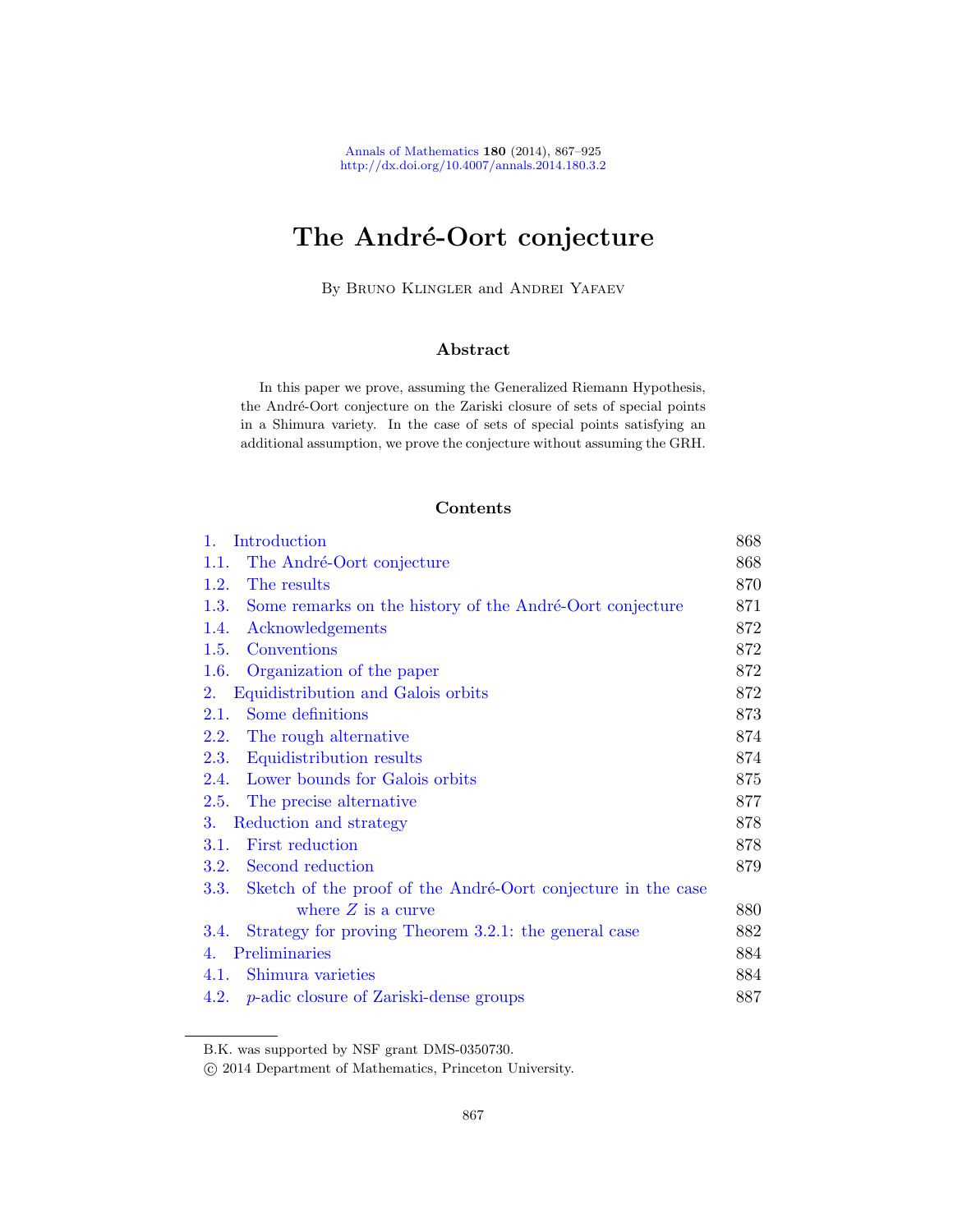| Degrees on Shimura varieties<br>5.                | 888 |
|---------------------------------------------------|-----|
| 5.1.<br>Degrees                                   | 888 |
| <b>Nefness</b><br>5.2.                            | 889 |
| Baily-Borel compactification<br>5.3.              | 889 |
| Inclusion of Shimura subdata<br>6.                | 894 |
| The geometric criterion<br>7.                     | 896 |
| Hodge genericity<br>7.1.                          | 896 |
| The criterion<br>7.2.                             | 897 |
| Existence of suitable Hecke correspondences<br>8. | 903 |
| Iwahori subgroups<br>8.1.                         | 904 |
| A uniformity result<br>8.2.                       | 907 |
| 8.3. Proof of Theorem 8.1                         | 908 |
| Conditions on the prime l<br>9.                   | 910 |
| Situation<br>9.1.                                 | 910 |
| 9.2.<br>The criterion                             | 911 |
| The choice of a prime l<br>10.                    | 916 |
| <b>Effective Chebotarev</b><br>10.1.              | 916 |
| Proof of Theorem 3.2.1<br>10.2.                   | 917 |
| References                                        | 922 |
|                                                   |     |

# 1. Introduction

<span id="page-1-1"></span><span id="page-1-0"></span>1.1. The André-Oort conjecture. The purpose of this paper is to prove, under certain assumptions, the André-Oort conjecture on special subvarieties of Shimura varieties.

Before stating the André-Oort conjecture we provide some motivation from algebraic geometry. Let Z be a smooth complex algebraic variety, and let  $\mathcal{F} \longrightarrow Z$  be a variation of polarizable Q-Hodge structures on Z (for example  $\mathcal{F} = R^i f_* \mathbb{Q}$  for a smooth proper morphism  $f : Y \longrightarrow Z$ ). To every  $z \in Z$  one associates a reductive algebraic  $\mathbb{Q}$ -group  $MT(z)$ , called the Mumford-Tate group of the Hodge structure  $\mathcal{F}_z$ . This group is the stabilizer of the Hodge classes in the rational Hodge structures tensorially generated by  $\mathcal{F}_z$  and its dual. A point  $z \in Z$  is said to be Hodge generic if  $MT(z)$  is maximal. If Z is irreducible, two Hodge generic points of Z have the same Mumford-Tate group, called the generic Mumford-Tate group  $MT_Z$ . The complement of the Hodge generic locus is a countable union of closed irreducible algebraic subvarieties of Z, each not contained in the union of the others. This is proved in [\[8\]](#page-55-1). Furthermore, it is shown in [\[37\]](#page-57-0) that when Z is defined over  $\overline{Q}$  (and under certain simple assumptions) these components are also defined over Q. The irreducible components of the intersections of these subvarieties are called special subvarieties (or subvarieties of Hodge type) of Z relative to  $\mathcal F$ . Special subvarieties of dimension zero are called *special points*.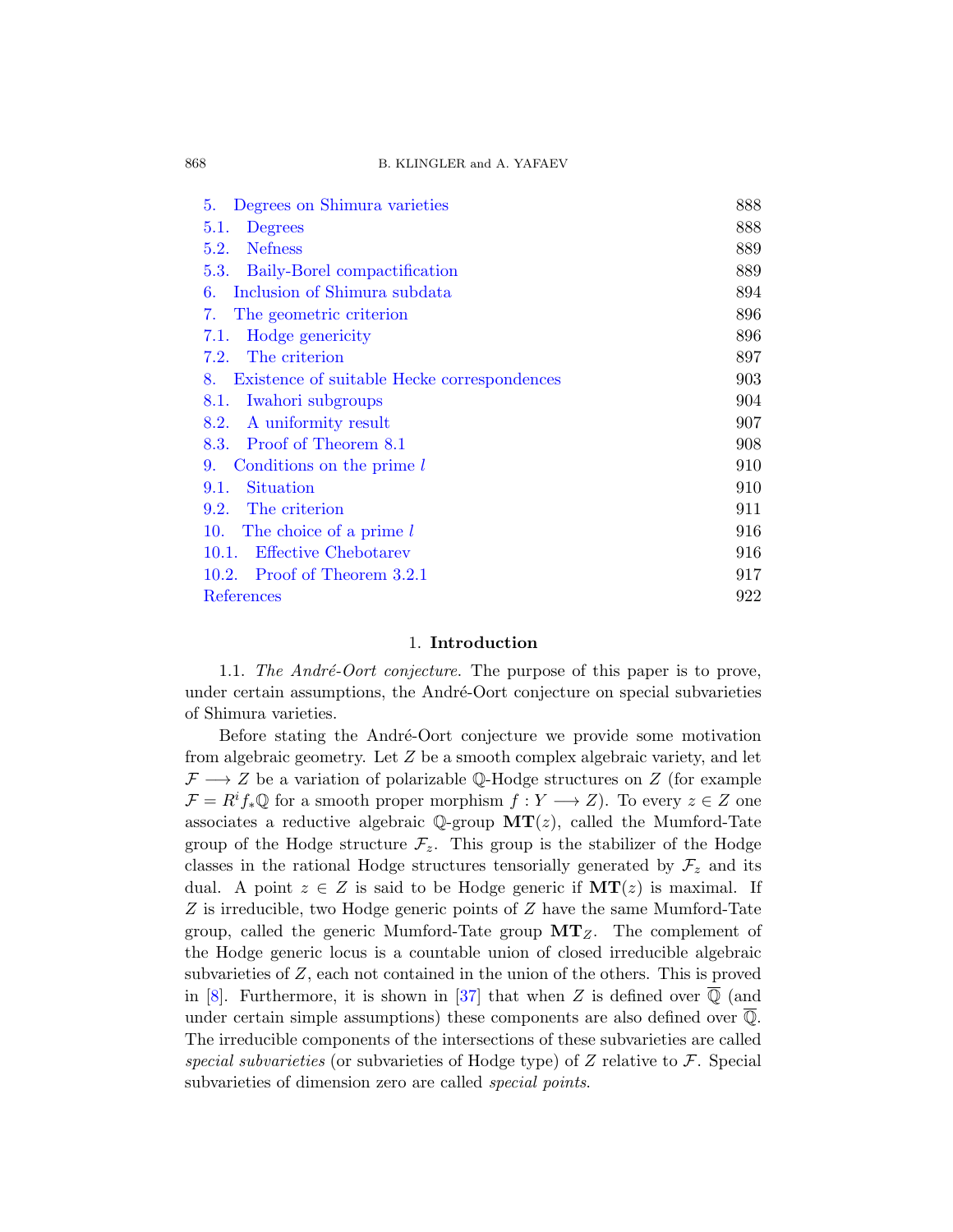*Example.* Let Z be the modular curve  $Y(N)$  (with  $N \geq 4$ ), and let F be the variation of polarizable Q-Hodge structures  $R^1f_*\mathbb{Q}$  of weight one on Z associated to the universal elliptic curve  $f : E \longrightarrow Z$ . Special points on Z parametrize elliptic curves with complex multiplication. The generic Mumford-Tate group on  $Z$  is  $GL_{2,\mathbb{Q}}$ . The Mumford-Tate group of a special point corresponding to an elliptic curve with complex multiplication by a quadratic imaginary field K is the torus  $\text{Res}_{K/\mathbb{Q}}\mathbf{G}_{\mathbf{m},K}$  obtained by restriction of scalars from K to  $\mathbb Q$  of the multiplicative group  $\mathbf G_{\mathbf m,K}$  over K.

The general Noether-Lefschetz problem consists in describing the geometry of these special subvarieties; in particular, the distribution of special points. The Griffiths transversality condition prevents, in general, the existence of moduli spaces for variations of polarizable Q-Hodge structures. Shimura varieties naturally appear as solutions to such moduli problems with additional data (cf. [\[11\]](#page-55-2), [\[12\]](#page-56-0), [\[1\]](#page-55-3)). Recall that a  $\mathbb Q$ -Hodge structure on a  $\mathbb Q$ -vector space V is a structure of **S**-module on  $V_{\mathbb{R}} := V \otimes_{\mathbb{Q}} \mathbb{R}$ , where  $\mathbf{S} = \text{Res}_{\mathbb{C}/\mathbb{R}} \mathbf{G}_{\mathbf{m},\mathbb{C}}$ . In other words it is a morphism of real algebraic groups  $h: S \longrightarrow GL(V_{\mathbb{R}})$ .

The Mumford-Tate group  $MT(h)$  is the smallest algebraic Q-subgroup H of  $GL(V)$  such that h factors through  $H_{\mathbb{R}}$ . A *Shimura datum* is a pair  $(G, X)$ , with **G** a linear connected reductive group over  $\mathbb Q$  and X a  $\mathbf G(\mathbb R)$ -conjugacy class in the set of morphisms of real algebraic groups  $Hom(S, G_{\mathbb{R}})$ , satisfying the "Deligne conditions" [\[12,](#page-56-0) 1.1.13]. These conditions imply, in particular, that the connected components of X are Hermitian symmetric domains and that Q-representations of **G** induce polarizable variations of Q-Hodge structures on X. A morphism of Shimura data from  $(G_1, X_1)$  to  $(G_2, X_2)$  is a Q-morphism  $f: \mathbf{G}_1 \longrightarrow \mathbf{G}_2$  that maps  $X_1$  to  $X_2$ .

Given a compact open subgroup K of  $G(A_f)$  (where  $A_f$  denotes the ring of finite adèles of Q), the set  $\mathbf{G}(\mathbb{Q})\backslash (X\times \mathbf{G}(\mathbf{A}_f)/K)$  is naturally the set of C-points of a quasi-projective variety (a *Shimura variety*) over  $\mathbb{C}$ , denoted  $\text{Sh}_K(\mathbf{G}, X)_{\mathbb{C}}$ . The projective limit  $\text{Sh}(\mathbf{G}, X)_{\mathbb{C}} = \varprojlim_{K} \text{Sh}_{K}(\mathbf{G}, X)_{\mathbb{C}}$  is a  $\mathbb{C}$ -scheme on which  $\mathbf{G}(\mathbf{A}_f)$  acts continuously by multiplication on the right (cf. [Section 4.1.1\)](#page-17-2). The multiplication by  $g \in \mathbf{G}(\mathbf{A}_f)$  on  $\mathrm{Sh}(\mathbf{G},X)_{\mathbb{C}}$  induces an algebraic correspondence  $T_q$  on  $\text{Sh}_K(\mathbf{G}, X)_{\mathbb{C}}$ , called a *Hecke correspondence*. One shows that a subvariety  $V \subset Sh_K(G,X)_\mathbb{C}$  is special (with respect to some variation of Hodge structure associated to a faithful Q-representation of  $\bf G$ ) if and only if there is a Shimura datum  $(H, X_H)$ , a morphism of Shimura data  $f : (H, X_H) \longrightarrow (G, X)$ and an element  $g \in \mathbf{G}(\mathbf{A}_f)$  such that V is an irreducible component of the image of the morphism

$$
Sh(\mathbf{H}, X_{\mathbf{H}}) \subset \stackrel{Sh(f)}{\longrightarrow} Sh(\mathbf{G}, X) \subset \stackrel{g}{\longrightarrow} Sh(\mathbf{G}, X) \subset \longrightarrow Sh_K(\mathbf{G}, X) \subset.
$$

It can also be shown that the Shimura datum  $(H, X_H)$  can be chosen in such a way that  $H \subset G$  is the generic Mumford-Tate group on  $X_H$  (see Lemma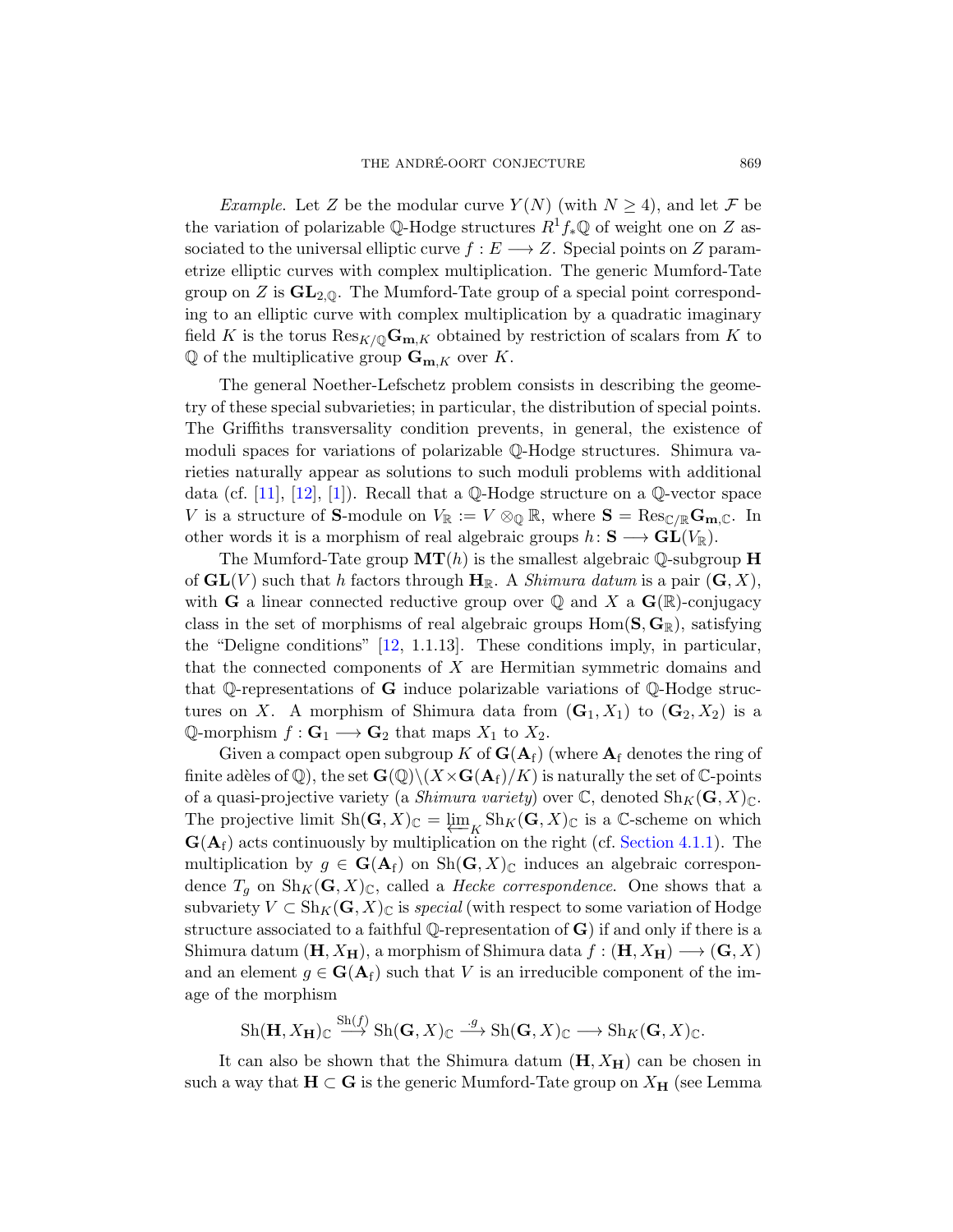2.1 of  $[36]$ ). A *special* point is a special subvariety of dimension zero. One sees that a point  $\overline{(x,g)} \in Sh_K(G,X)_\mathbb{C}(\mathbb{C})$  (where  $x \in X$  and  $g \in G(\mathbf{A}_f)$ ) is special if and only if the group  $MT(x)$  is commutative (in which case  $MT(x)$  is a torus).

Given a special subvariety V of  $\text{Sh}_K(G, X)_\mathbb{C}$ , the set of special points of  $\text{Sh}_K(G, X)_{\mathbb{C}}(\mathbb{C})$  contained in V is dense in V for the strong (and, in particular, for the Zariski) topology. Indeed, one shows that  $V$  contains a special point, say s. Let **H** be a reductive group defining V, and let  $\mathbf{H}(\mathbb{R})^+$  denote the connected component of the identity in the real Lie group  $\mathbf{H}(\mathbb{R})$ . The fact that  $\mathbf{H}(\mathbb{Q}) \cap \mathbf{H}(\mathbb{R})^+$  is dense in  $\mathbf{H}(\mathbb{R})^+$  implies that the " $\mathbf{H}(\mathbb{Q}) \cap \mathbf{H}(\mathbb{R})^+$ -orbit" of s, which is contained in  $V$ , is dense in  $V$ . This "orbit" (sometimes referred to as the Hecke orbit of  $s$ ) consists of special points. The André-Oort conjecture is the converse statement.

<span id="page-3-4"></span>Definition 1.1.1. Given a set  $\Sigma$  of subvarieties of  $\text{Sh}_K(G,X)_{\mathbb{C}}$ , we denote by  $\Sigma$  the subset  $\bigcup_{V \in \Sigma} V$  of  $\text{Sh}_K(G, X)_{\mathbb{C}}$ .

<span id="page-3-3"></span>CONJECTURE 1.1.2 (André-Oort). Let  $(G, X)$  be a Shimura datum, let K be a compact open subgroup of  $\mathbf{G}(\mathbf{A}_f)$  and let  $\Sigma$  a set of special points in  $\text{Sh}_K(G, X)_{\mathbb{C}}(\mathbb{C})$ . Then every irreducible component of the Zariski closure of  $\sum$  in  $\text{Sh}_K(G, X)_{\mathbb{C}}$  is a special subvariety.

One may notice an analogy between this conjecture and the so-called Manin-Mumford conjecture (first proved by Raynaud), which asserts that irreducible components of the Zariski closure of a set of *torsion* points in an Abelian variety are translates of Abelian subvarieties by torsion points. There is a large (and constantly growing) number of proofs of the Manin-Mumford conjecture. A proof of the Manin-Mumford conjecture using a strategy similar to the one used in this paper was recently given by Ullmo and Ratazzi (see [\[29\]](#page-57-2)).

1.2. The results. Our main result is the following

<span id="page-3-2"></span><span id="page-3-0"></span>THEOREM 1.2.1. Let  $(G, X)$  be a Shimura datum, K a compact open subgroup of  $\mathbf{G}(\mathbf{A}_f)$  and let  $\Sigma$  be a set of special points in  $\text{Sh}_K(\mathbf{G}, X)_{\mathbb{C}}(\mathbb{C})$ . We make one of the following assumptions:

- (1) Assume the Generalized Riemann Hypothesis (GRH) for CM fields.
- (2) Assume that there exists a faithful representation  $\mathbf{G} \hookrightarrow \mathbf{GL}_n$  such that with respect to this representation, the Mumford-Tate groups  $MT_s$  lie in one  $GL_n(\mathbb{Q})$ -conjugacy class as s ranges through  $\Sigma$ .

Then every irreducible component of the Zariski closure of  $\Sigma$  in  $\text{Sh}_K(\mathbf{G}, X)_{\mathbb{C}}$ is a special subvariety.

In fact we prove the following

<span id="page-3-1"></span>THEOREM 1.2.2. Let  $(G, X)$  be a Shimura datum, K a compact open subgroup of  $\mathbf{G}(\mathbf{A}_f)$  and let  $\Sigma$  be a set of special subvarieties in  $\text{Sh}_K(\mathbf{G}, X)_{\mathbb{C}}$ . We make one of the following assumptions: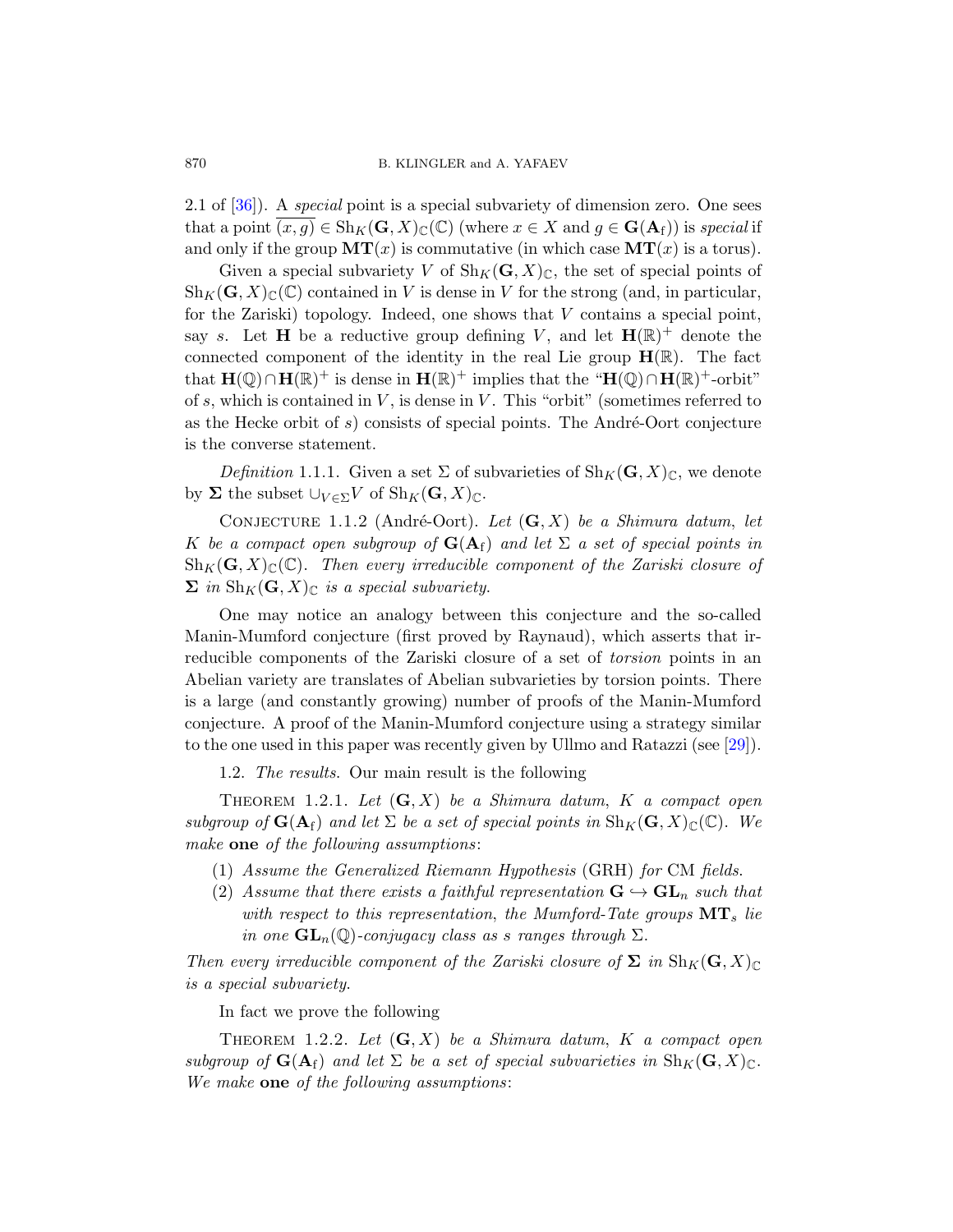- (1) Assume the Generalized Riemann Hypothesis (GRH) for CM fields.
- (2) Assume that there exists a faithful representation  $G \hookrightarrow GL_n$  such that with respect to this representation, the generic Mumford-Tate groups  $\mathbf{MT}_V$  of V lie in one  $\mathbf{GL}_n(\mathbb{Q})$ -conjugacy class as V ranges through  $\Sigma$ .

Then every irreducible component of the Zariski closure of  $\Sigma$  in  $\text{Sh}_K(\mathbf{G}, X)_{\mathbb{C}}$ is a special subvariety.

The case of [Theorem 1.2.2](#page-3-1) where  $\Sigma$  is a set of special points is [Theo](#page-3-2)[rem 1.2.1.](#page-3-2)

<span id="page-4-0"></span>1.3. Some remarks on the history of the André-Oort conjecture. For history and results obtained before 2002, we refer to the introduction of [\[16\]](#page-56-1). We just mention that Conjecture  $1.1.2$  was stated by André in 1989 in the case of an irreducible curve in  $\text{Sh}_K(G, X)_{\mathbb{C}}$  containing a Zariski dense set of special points and in 1995 by Oort for irreducible subvarieties of moduli spaces of polarized Abelian varieties containing a Zariski-dense set of special points.

Let us mention some results we will use in the course of our proof. In [\[9\]](#page-55-4) (further generalized in [\[34\]](#page-57-3) and [\[36\]](#page-57-1)), the conclusion of [Theorem 1.2.2](#page-3-1) is proved for sets  $\Sigma$  of *strongly special* subvarieties in  $\text{Sh}_K(G, X)_\mathbb{C}$  without assuming (1) or (2) (cf. [Section 2\)](#page-5-3). The statement is proved using ergodic theoretic techniques.

Using Galois-theoretic techniques and geometric properties of Hecke correspondences, Edixhoven and the second author (see [\[18\]](#page-56-2)) proved the conjecture for curves in Shimura varieties containing infinite sets of special points satisfying our assumption (2). Subsequently, the second author (in [\[40\]](#page-58-0)) proved the André-Oort conjecture for curves in Shimura varieties assuming the GRH. The main new ingredient in [\[40\]](#page-58-0) is a theorem on lower bounds for Galois orbits of special points. In the work [\[17\]](#page-56-3), Edixhoven proves, assuming the GRH, the André-Oort conjecture for products of modular curves. In [\[39\]](#page-57-4), the second author proves the André-Oort conjecture for sets of special points satisfying an additional condition.

The authors started working together on this conjecture in 2003 trying to generalize the Edixhoven-Yafaev strategy to the general case of the André-Oort conjecture. In the process two main difficulties occur. One is the question of irreducibility of transforms of subvarieties under Hecke correspondences. This problem is dealt with in [Sections 7](#page-29-0) and [8.](#page-36-0) The other difficulty consists in dealing with higher dimensional special subvarieties. Our strategy is to proceed by induction on the generic dimension of elements of  $\Sigma$ . The main ingredient for controlling the induction was the discovery by Ullmo and the second author in [\[36\]](#page-57-1) of a possible combination of Galois theoretic and ergodic techniques. It took form while the second author was visiting the University of Paris-Sud in January–February 2005.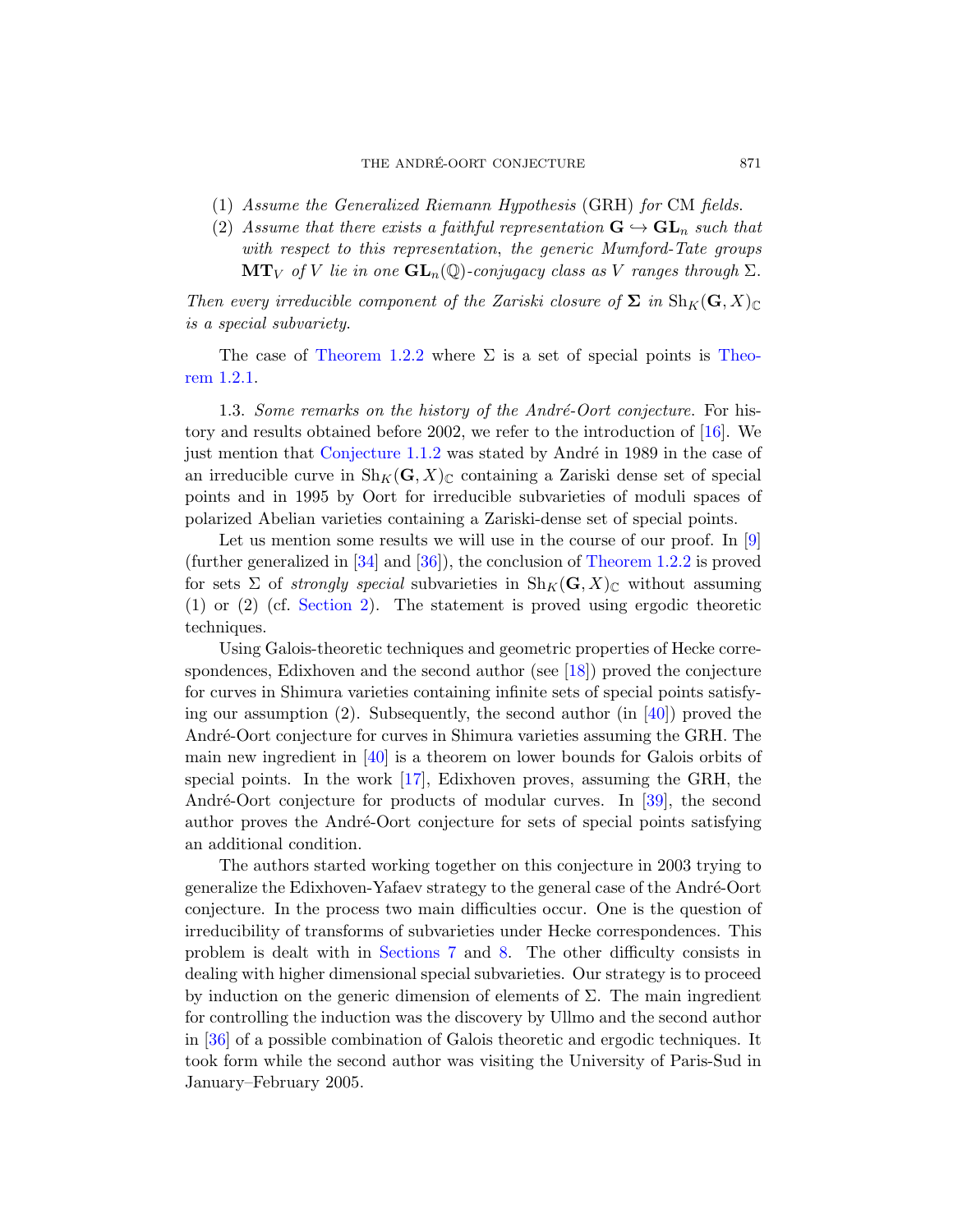<span id="page-5-0"></span>1.4. Acknowledgements. The second author would like to express his gratitude to Emmanuel Ullmo for many conversations he had with him on the topic of the André-Oort conjecture. We thank him for his careful reading of the previous versions of the manuscript and for pointing out some inaccuracies. We would like to extend our thanks to Richard Pink for going through the details of the entire proof of the conjecture and contributing valuable comments that significantly improved the paper. The second author is grateful to Richard Pink for inviting him to ETH Zurich in April 2006. Laurent Clozel read one of the previous versions of the manuscript and pointed out a flaw in the exposition. We extend our thanks to Bas Edixhoven and Richard Hill for many discussions on the topic of the André-Oort conjecture. This work was initiated during a "research in pairs" stay at Oberwolfach and continued in many institutions, including the University of Chicago, University College London, University of Leiden, AIM at Palo Alto and University of Montreal. We thank these institutions for their hospitality and sometimes financial support. The first author is grateful to the NSF for financial support and the University of Chicago for excellent working conditions. The second author is grateful to the Leverhulme Trust.

Finally we thank the referee for his unfailing criticism and devoted work which improved the paper greatly.

<span id="page-5-1"></span>1.5. Conventions. Let  $F$  be a field. An  $F$ -algebraic variety is a reduced separated scheme over  $F$ , not necessarily irreducible. It is of finite type over F unless mentioned. A subvariety is always assumed to be a closed subvariety.

Let  $F \subset \mathbb{C}$  be a number field,  $Y_F$  an F-algebraic variety and  $Z \subset Y :=$  $Y_F \times_{\text{Spec } F} \text{Spec } \mathbb{C}$  a C-subvariety. We will use the following common abuse of notation: Z is said to be F-irreducible if  $Z = Z_F \times_{\text{Spec } F} \text{Spec } \mathbb{C}$ , where  $Z_F \subset Y_F$  is an irreducible closed subvariety.

<span id="page-5-2"></span>1.6. Organization of the paper. [Sections 2](#page-5-3) and [3](#page-11-0) explain how to reduce [Theorem 1.2.2](#page-3-1) to the more geometric [Theorem 3.1.1](#page-11-2) using the Galois/ergodic alternative proven in [\[36\]](#page-57-1). In these sections we freely use notation recalled in [Sections 4](#page-17-0) and [5,](#page-21-0) which consists in preliminaries. In addition to fixing notation we prove there the crucial [Corollary 5.3.10](#page-27-1) comparing the degrees of subvarieties under morphisms of Shimura varieties. [Sections 6,](#page-27-0) [7,](#page-29-0) [8,](#page-36-0) [9](#page-43-0) and [10](#page-49-0) contain the proof of [Theorem 3.1.1.](#page-11-2) Their role and their organisation is described in detail in [Section 3.4.](#page-15-0)

### 2. Equidistribution and Galois orbits

<span id="page-5-3"></span>In this section we recall a crucial ingredient in the proof of [Theorem 1.2.2:](#page-3-1) the Galois/ ergodic alternative from [\[36\]](#page-57-1).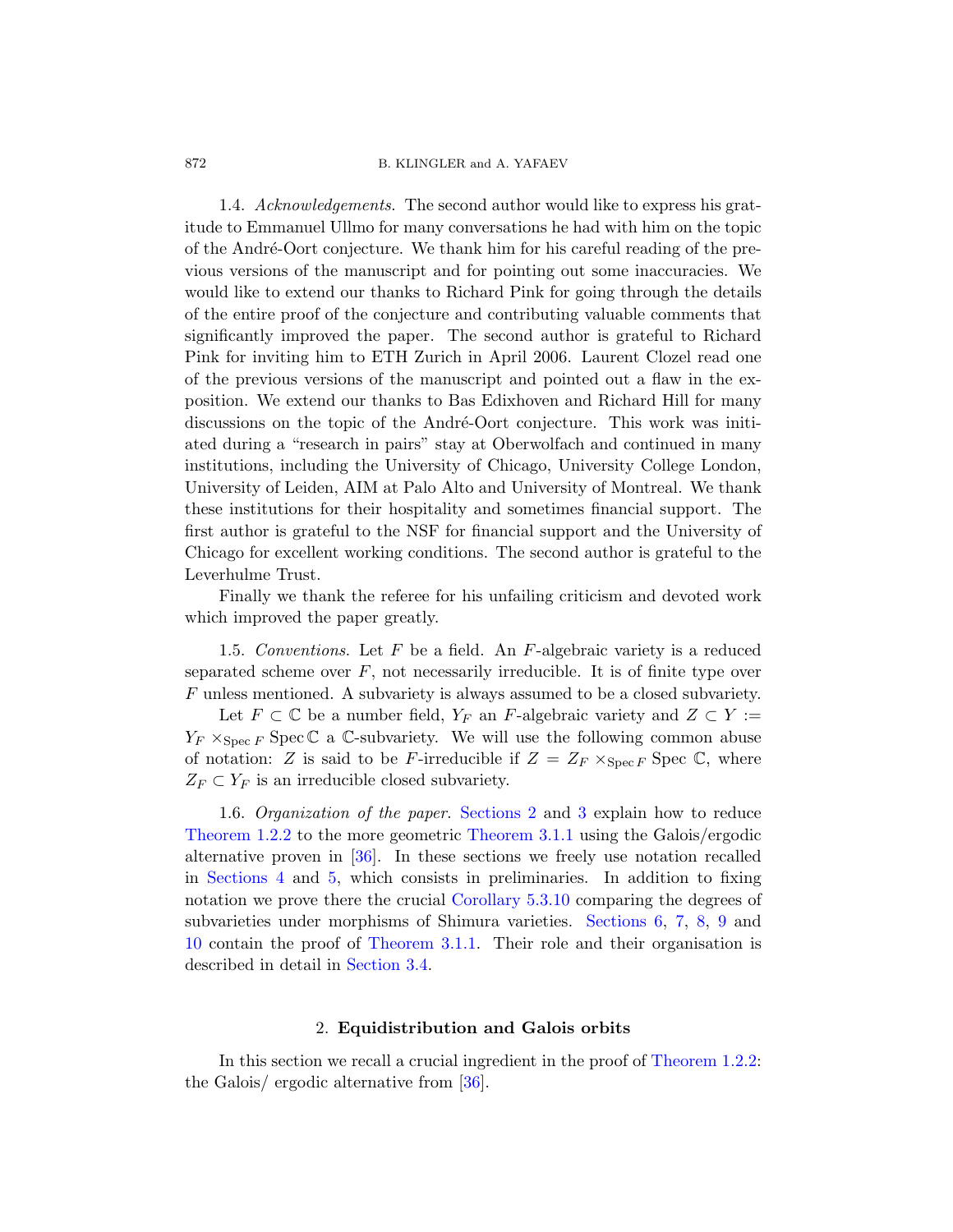#### <span id="page-6-0"></span>2.1. Some definitions.

## 2.1.1. Shimura subdata defining special subvarieties.

Definition 2.1.1. Let  $(G, X)$  be a Shimura datum, where G is the generic Mumford-Tate group on X. Let  $X^+$  be a connected component of X, and let K be a neat compact open subgroup of  $\mathbf{G}(\mathbf{A}_f)$ . We denote by  $S_K(\mathbf{G}, X)_{\mathbb{C}}$  the connected component of  $\text{Sh}_K(\mathbf{G}, X)_{\mathbb{C}}$  image of  $X^+ \times \{1\}$  in  $\text{Sh}_K(\mathbf{G}, X)_{\mathbb{C}}$ . Thus  $S_K(\mathbf{G}, X)_{\mathbb{C}} = \Gamma_K \backslash X^+$ , where  $\Gamma_K = \mathbf{G}(\mathbb{Q})_+ \cap K$  is a neat arithmetic subgroup of the stabilizer  $\mathbf{G}(\mathbb{Q})_+$  of  $X^+$  in  $\mathbf{G}(\mathbb{Q})$ .

Definition 2.1.2. Let V be a special subvariety of  $S_K(G, X)_{\mathbb{C}}$ . We say that a Shimura subdatum  $(\mathbf{H}_V, X_V)$  of  $(\mathbf{G}, X)$  defines V if  $\mathbf{H}_V$  is the generic Mumford-Tate group on  $X_V$  and there exists a connected component  $X_V^+$  of  $X_V$  contained in  $X^+$  such that V is the image of  $X_V^+ \times \{1\}$  in  $S_K(\mathbf{G}, X)_{\mathbb{C}}$ .

From now on, when we say that a Shimura subdatum  $(\mathbf{H}_V, X_V)$  defines V, the choice of the component  $X_V^+ \subset X^+$  will always be tacitly assumed.

Given a special subvariety V of  $S_K(G, X)_\mathbb{C}$ , there exists a Shimura subdatum  $(\mathbf{H}_V, X_V)$  defining V by [\[36,](#page-57-1) Lemma 2.1]. Notice that as an abstract  $\mathbb{Q}$ -algebraic group  $\mathbf{H}_V$  is uniquely defined by V whereas the embedding  $\mathbf{H}_V \hookrightarrow \mathbf{G}$  is uniquely defined by V up to conjugation by  $\Gamma_K$ .

2.1.2. The measure  $\mu_V$ . Let  $(G, X)$  be a Shimura datum, K a neat compact open subgroup of  $G(A_f)$  and  $X^+$  a connected component of X. Let  $(\mathbf{H}_V, X_V)$  be a Shimura subdatum of  $(\mathbf{G}, X)$  defining a special subvariety V of  $S_K(G, X)_\mathbb{C}$ . Thus there exist a neat arithmetic group  $\Gamma_V$  of the stabilizer  $\mathbf{H}_V(\mathbb{Q})_+$  of  $X_V^+$  in  $\mathbf{H}_V(\mathbb{Q})$  and a (finite) morphism

$$
f:\Gamma_V\backslash X_V^+\longrightarrow S_K(\mathbf{G},X)_{\mathbb{C}}
$$

whose image is  $V$ .

Definition 2.1.3. We define  $\mu_V$  to be the probability measure on the Shimura variety  $\text{Sh}_K(G, X)$  supported on V, push-forward by f of the standard probability measure on the Hermitian locally symmetric space  $\Gamma_V\backslash X_V^+$ induced by the Haar measure on  $\mathbf{H}_V(\mathbb{R})_+$ .

Remark 2.1.4. Notice that the measure  $\mu_V$  depends only on V, not on the choice of the embedding  $H_V \hookrightarrow G$ .

#### 2.1.3. T-special subvarieties.

Definition 2.1.5. Let  $(G, X)$  be a Shimura datum, and let  $\lambda : G \longrightarrow G^{ad}$ be the canonical morphism. Fix a (possibly trivial) R-anisotropic Q-subtorus **T** of  $\mathbf{G}^{\text{ad}}$ . A **T**-special subdatum  $(\mathbf{H}, X_{\mathbf{H}})$  of  $(\mathbf{G}, X)$  is a Shimura subdatum such that H is the generic Mumford-Tate group of  $X_H$  and T is the connected center of  $\lambda(\mathbf{H})$ .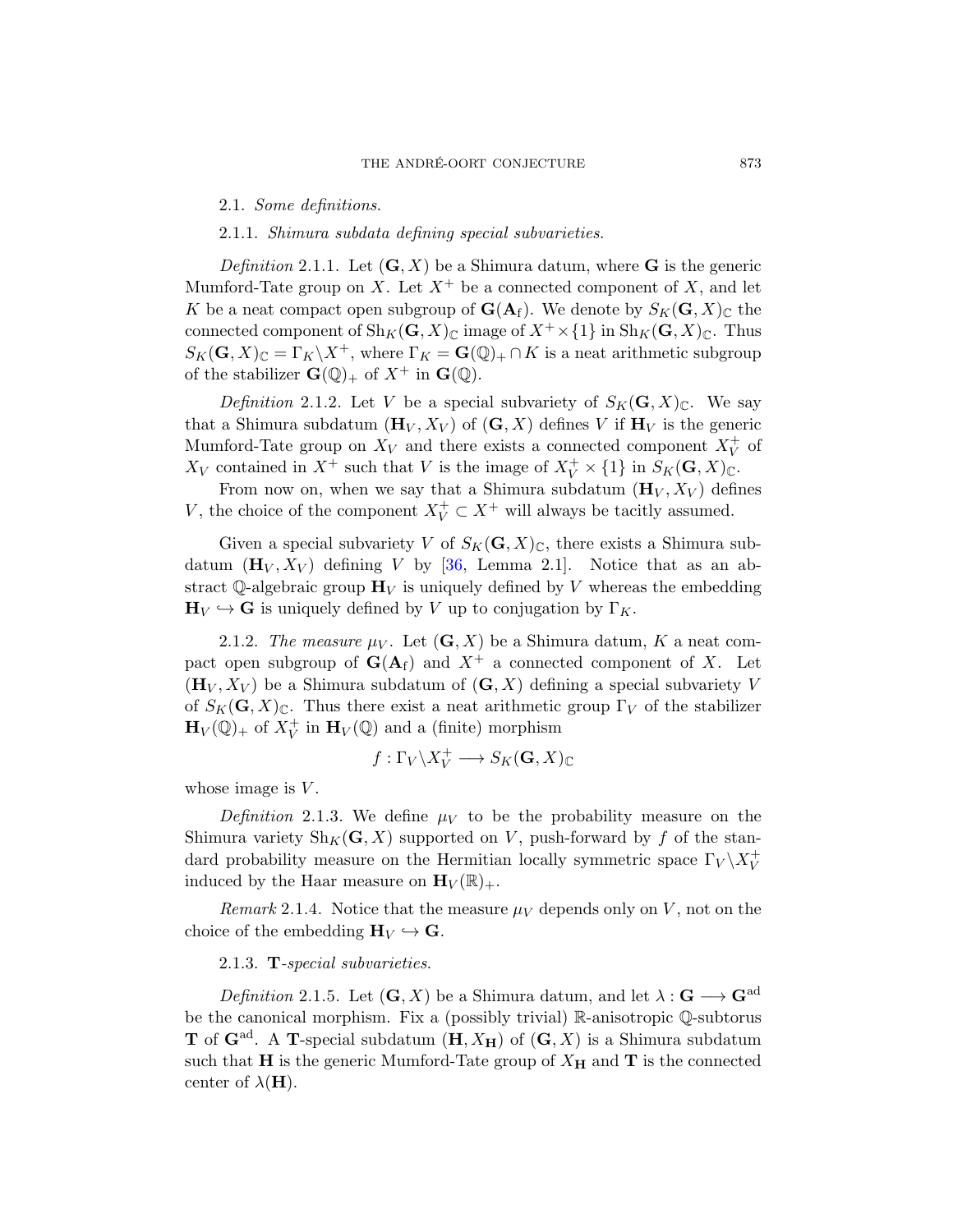Let  $X^+$  be a connected component of X, and let K be a neat compact open subgroup of  $\mathbf{G}(\mathbf{A}_f)$ . A special subvariety V of  $S_K(\mathbf{G}, X)_{\mathbb{C}}$  is **T**-special if there exists a **T**-special subdatum  $(H, X_H)$  of  $(G, X)$  such that V is an irreducible component of the image of  $\text{Sh}_{K\cap \mathbf{H}(\mathbf{A}_f)}(\mathbf{H}, X_{\mathbf{H}})_{\mathbb{C}}$  in  $\text{Sh}_K(\mathbf{G}, X)_{\mathbb{C}}$ .

In the case where  $T$  is trivial, we call  $V$  strongly special.

Remarks 2.1.6.

- (a) If moreover  $(H, X_H)$  defines V then V is said to be **T**-special *standard* in [\[36\]](#page-57-1).
- (b) The definition of *strongly special* given in [\[9\]](#page-55-4) requires that  $\mathbf{H}_V$  is not contained in a proper parabolic subgroup of  $G$  but as explained in [\[34,](#page-57-3)] Rem. 3.9] this last condition is automatically satisfied.

<span id="page-7-0"></span>2.2. The rough alternative. With these definitions, the alternative from [\[36\]](#page-57-1) can roughly be stated as follows.

Let  $(G, X)$  be a Shimura datum with G semisimple of adjoint type,  $X^+$  a connected component of X, let K be a neat compact open subgroup of  $\mathbf{G}(\mathbf{A}_f)$ and E a number field over which  $\text{Sh}_K(G, X)_{\mathbb{C}}$  admits a canonical model (cf. [Section 4.1.2\)](#page-18-0). Let  $Z \subset S_K(G,X)_{\mathbb{C}}$  be an irreducible subvariety containing a Zariski-dense union  $\cup_{n\in\mathbb{N}}V_n$  of special subvarieties  $V_n$  of  $S_K(\mathbf{G}, X)_{\mathbb{C}}$ .

- Either there exists an R-anisotropic Q-subtorus  $T$  of  $G$  and a subset  $\Sigma \subset \mathbb{N}$  such that each  $V_n$ ,  $n \in \Sigma$ , is **T**-special and  $\Sigma = \bigcup_{n \in \Sigma} V_n$  is Zariski-dense in Z. Then one can choose  $\Sigma$  so that the sequence (after possibly replacing by a subsequence) of probability measures  $(\mu_{V_n})_{n \in \Sigma}$ weakly converges to the probability measure  $\mu_V$  of some special subvariety V, and for n large,  $V_n$  is contained in V. This implies that  $Z = V$ is special (cf. [Theorem 2.3.1\)](#page-7-2).
- Otherwise the function  $\deg_{L_K}(\text{Gal}(\overline{\mathbb{Q}}/E)\cdot V_n)$  is an unbounded function of n as n ranges through  $\Sigma$  and we can use Galois-theoretic methods to study Z; cf. [Definition 5.3.3](#page-22-2) for the definition of the degree  $\deg_{L_K}$ .

We now explain this alternative in more detail.

<span id="page-7-1"></span>2.3. Equidistribution results. Ratner's classification of probability measures on homogeneous spaces of the form  $\Gamma \backslash \mathbf{G}(\mathbb{R})^+$  (where  $\Gamma$  denotes a lattice in  $\mathbf{G}(\mathbb{R})^+$ , ergodic under some unipotent flows [\[30\]](#page-57-5), and Dani-Margulis recurrence lemma [\[10\]](#page-55-5) enable Clozel and Ullmo [\[9\]](#page-55-4) to prove the following equidistribution result in the strongly special case, generalized by Ullmo and Yafaev  $[36, Th. 3.8 and Cor. 3.9]$  $[36, Th. 3.8 and Cor. 3.9]$  to the **T**-special case.

<span id="page-7-2"></span>THEOREM 2.3.1 (Clozel-Ullmo, Ullmo-Yafaev). Let  $(G, X)$  be a Shimura datum with **G** semisimple of adjoint type,  $X^+$  a connected component of X and K a neat compact open subgroup of  $G(A<sub>f</sub>)$ . Let **T** be an R-anisotropic Q-subtorus of **G**. Let  $(V_n)_{n\in\mathbb{N}}$  be a sequence of **T**-special subvarieties of  $S_K(\mathbf{G}, X)_{\mathbb{C}}$ .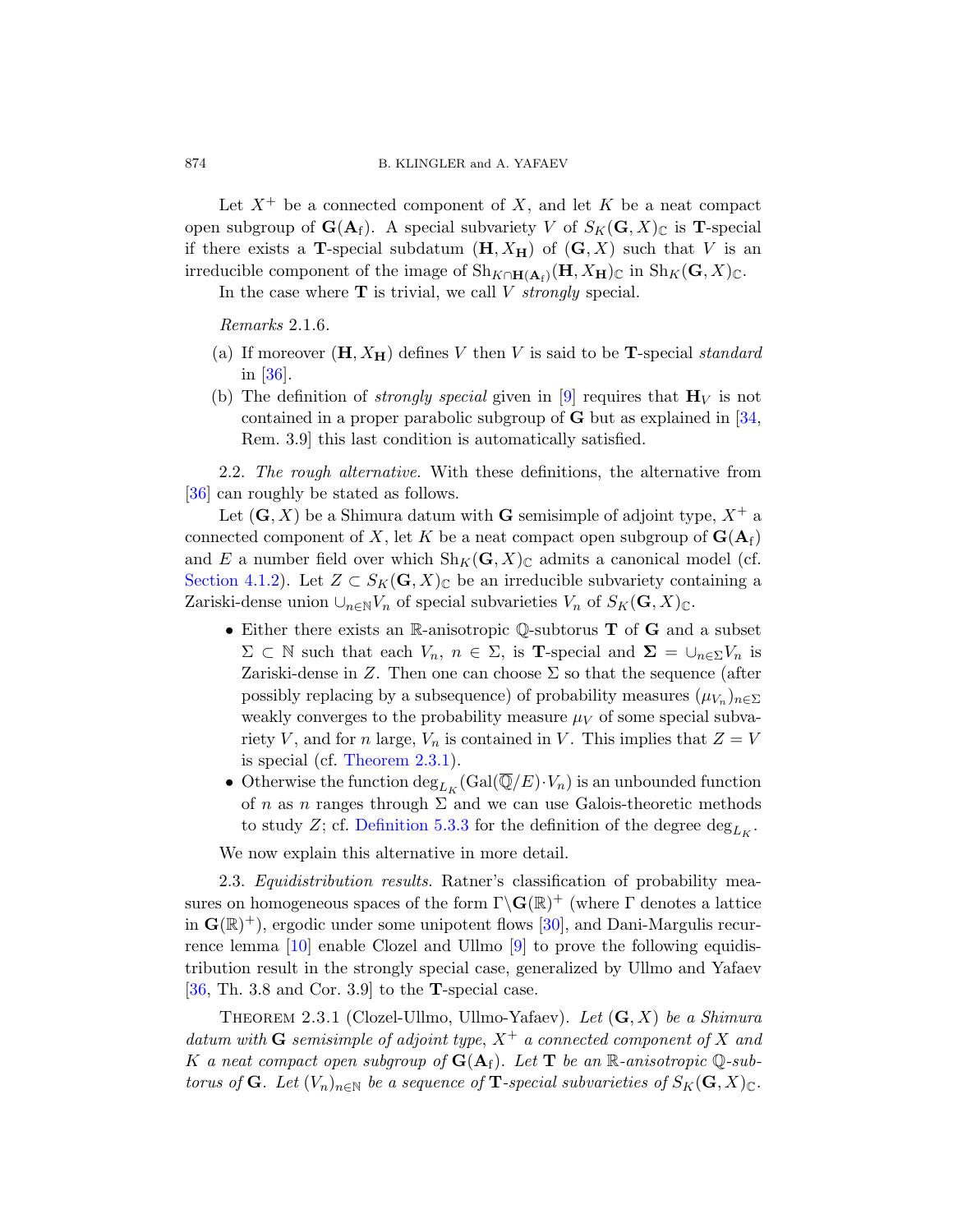Let  $\mu_{V_n}$  be the canonical probability measure on  $\text{Sh}_K(G,X)_{\mathbb{C}}$  supported on  $V_n$ . There exist a T-special subvariety V of  $S_K(G, X)_\mathbb{C}$  and a subsequence  $(\mu_{n_k})_{k \in \mathbb{N}}$ weakly converging to  $\mu_V$ . Furthermore, V contains  $V_{n_k}$  for all k sufficiently large. In particular, the irreducible components of the Zariski closure of a set of **T**-special subvarieties of  $S_K(G, X)_\mathbb{C}$  are special.

Remarks 2.3.2.

- (1) Note that a special point of  $S_K(G, X)_\mathbb{C}$ , whose Mumford-Tate group is a noncentral torus, is not strongly special. Moreover, given an R-anisotropic Q-subtorus **T** of **G**, the connected Shimura variety  $S_K(\mathbf{G}, X)_{\mathbb{C}}$  contains only a finite number of **T**-special points (cf.  $[36, \text{ Lemma } 3.7]$ ). Thus [The](#page-7-2)[orem 2.3.1](#page-7-2) says nothing *directly* on the André-Oort conjecture.
- (2) In fact the conclusion of [Theorem 2.3.1](#page-7-2) is simply not true for special points: they are dense for the Archimedian topology in  $S_K(G, X)_\mathbb{C}(\mathbb{C})$ , so just consider a sequence of special points converging to a nonspecial point in  $S_K(G, X)_\mathbb{C}(\mathbb{C})$  (or diverging to a cusp if  $S_K(G, X)_\mathbb{C}(\mathbb{C})$  is noncompact). In this case the corresponding sequence of Dirac delta measures will converge to the Dirac delta measure of the nonspecial point (respectively escape to infinity).
- $(3)$  There is a so-called equidistribution conjecture that implies the André-Oort conjecture and much more. A sequence  $(x_n)$  of points of  $S_K(\mathbf{G}, X)_{\mathbb{C}}(\mathbb{C})$  is called *strict* if for any proper special subvariety V of  $\text{Sh}_K(G, X)_{\mathbb{C}}(\mathbb{C})$ , the set  ${n : x_n \in V}$  is finite. Let E be a field of definition of a canonical model of  $\text{Sh}_K(G, X)_{\mathbb{C}}(\mathbb{C})$ . To any special point x, one associates a probability measure  $\Delta_x$  on  $\text{Sh}_K(G,X)_{\mathbb{C}}(\mathbb{C})$  as follows:

$$
\Delta_x = \frac{1}{|\text{Gal}(\overline{E}/E) \cdot x|} \sum_{y \in \text{Gal}(\overline{E}/E) \cdot x} \delta_y,
$$

where  $\delta_y$  is the Dirac measure at the point y and  $|Gal(\overline{E}/E) \cdot x|$  denotes the cardinality of the Galois orbit  $Gal(\overline{E}/E) \cdot x$ . The equidistribution conjecture predicts that if  $(x_n)$  is a strict sequence of special points, then the sequence of measures  $\Delta_{x_n}$  weakly converges to the canonical probability measure attached to  $\text{Sh}_K(G, X)_{\mathbb{C}}(\mathbb{C})$ . This statement implies the André-Oort conjecture. The equidistribution conjecture is known for modular curves and is open in general. There are some recent conditional results for Hilbert modular varieties due to Zhang (see [\[41\]](#page-58-1)). For more on this, we refer to the survey  $|35|$ .

<span id="page-8-0"></span>2.4. Lower bounds for Galois orbits. In this section, we recall the lower bound obtained in [\[36\]](#page-57-1) for the degree of the Galois orbit of a special subvariety that is not strongly special.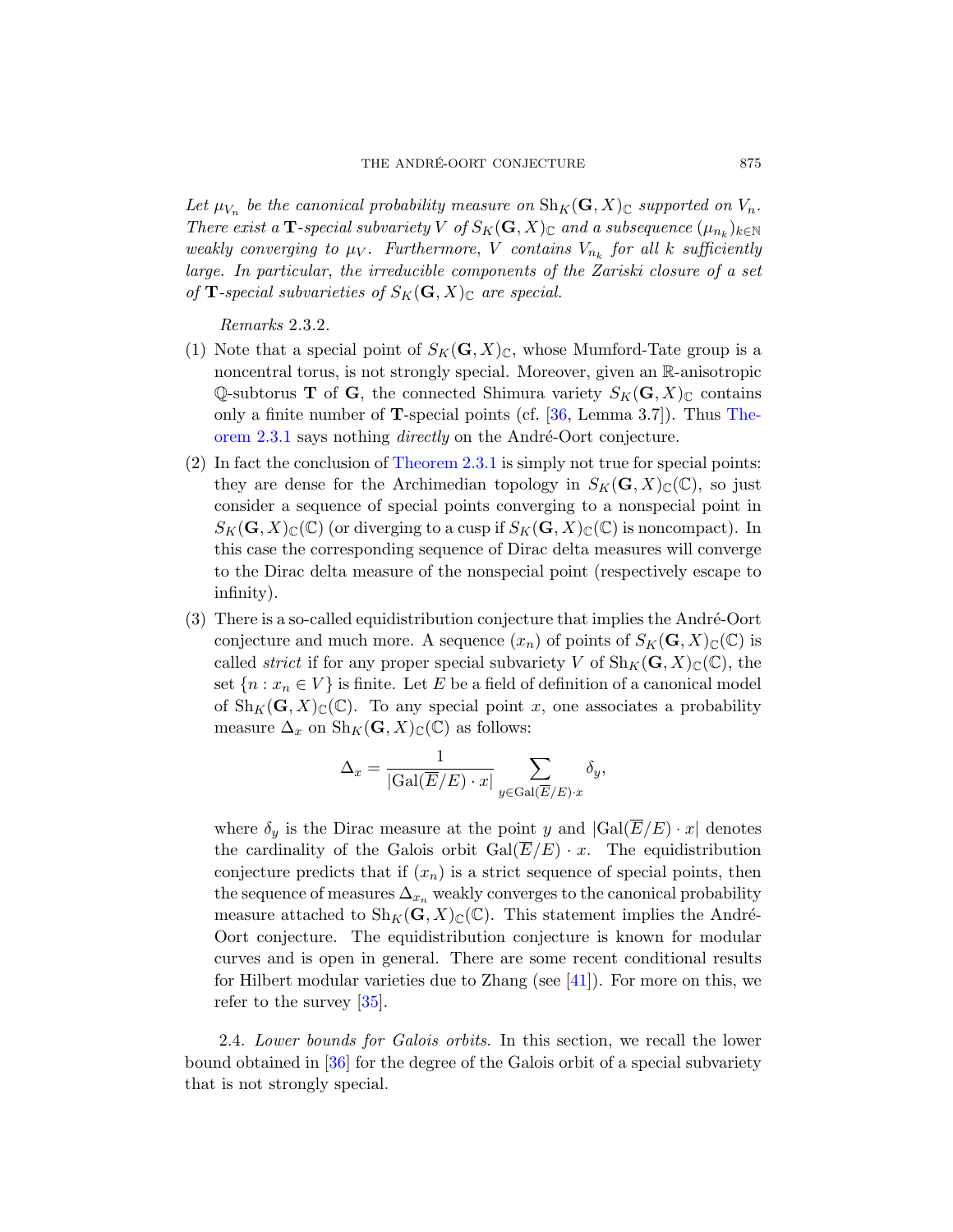# 2.4.1. Data associated to a special subvariety.

Definition 2.4.1. Let  $(G, X)$  be a Shimura datum and  $X^+$  a connected component of X. Let  $K = \prod_{p \text{ prime}} K_p$  be a neat compact open subgroup of  $\mathbf{G}(\mathbf{A}_f)$ . Let  $(\mathbf{H}_V, X_V)$  be a Shimura subdatum of  $(\mathbf{G}, X)$  defining a special subvariety V of  $S_K(G, X)_{\mathbb{C}}$ .

We denote by

- $E_V$  the reflex field of  $(\mathbf{H}_V, X_{\mathbf{H}_V})$ .
- $T_V$  the connected center of  $H_V$ . It is a (possibly trivial) torus.
- $K^{\text{m}}_{\mathbf{T}_V} = \prod_{p \text{ prime}} K^{\text{m}}_{\mathbf{T}_V, p}$  the maximal compact open subgroup of  $\mathbf{T}_V(\mathbf{A}_f)$ , where  $K^{\text{m}}_{\mathbf{T}_V, p}$  denotes the maximal compact open subgroup of  $\mathbf{T}_V(\mathbb{Q}_p)$ .
- $K_{\mathbf{T}_V}$  the compact open subgroup  $\mathbf{T}_V(\mathbf{A}_f) \cap K \subset K_{\mathbf{T}_V}^m$ Thus  $K_{\mathbf{T}_V}$  =  $\prod_{p \text{ prime}} K_{\mathbf{T}_V, p}$ , where  $K_{\mathbf{T}_V, p} := \mathbf{T}_V(\mathbb{Q}_p) \cap K_p$ .
- $\mathbf{C}_V$  the torus  $\mathbf{H}_V / \mathbf{H}_V^{\text{der}}$  isogenous to  $\mathbf{T}_V$ .
- $d_{\mathbf{T}_V}$  the absolute value of the discriminant of the splitting field  $L_V$  of  $\mathbf{C}_V$ , and  $n_V$  the degree of  $L_V$  over  $\mathbb{Q}$ .
- $\beta_V := \log(d_{\mathbf{T}_V}).$

<span id="page-9-1"></span>Remark 2.4.2. Notice that the group  $K_{\mathbf{T}_V}$  depends on the particular embedding  $H_V \hookrightarrow G$  (which is determined by V up to conjugation by  $\Gamma =$  $\mathbf{G}(\mathbb{Q})_+ \cap K$ ). On the other hand the other quantities defined above, and also the indices  $|K^{\text{m}}_{\mathbf{T}_V, p}/K_{\mathbf{T}_V, p}|$ , p prime, depend on V but not on the particular embedding  $H_V \hookrightarrow G$ .

We will frequently make use of the following lemma.

Lemma 2.4.3. With the above notation assume moreover that the group **G** is semisimple of adjoint type. Then the Q-torus  $T_V$  is R-anisotropic.

*Proof.* As  $T_V$  is the connected center of the generic Mumford-Tate group  $\mathbf{H}_V \subset \mathbf{G}$  of V, the group  $\mathbf{T}_V(\mathbb{R})$  fixes some point x of X. As G is semisimple of adjoint type, the stabilizer of x in  $\mathbf{G}(\mathbb{R})$  is compact.

2.4.2. The lower bound. One of the main ingredients of our proof of [The](#page-3-1)[orem 1.2.2](#page-3-1) is the following lower bound for the degree of Galois orbits obtained in [\[36,](#page-57-1) Th. 2.19]. (We refer to the [Section 5](#page-21-0) for the definition of the degree function  $deg_{L_K}$ .)

<span id="page-9-0"></span>Theorem 2.4.4 (Ullmo-Yafaev). Assume the GRH for CM fields. Let  $(G, X)$  be a Shimura datum with G semisimple of adjoint type, and let  $X^+$  be a fixed connected component of X.

Fix positive integers R and N. There exist a positive real number B depending only on  $\mathbf{G}, X$  and R and a positive constant  $C(N)$  depending on  $\mathbf{G},$ X, R and N such that the following holds.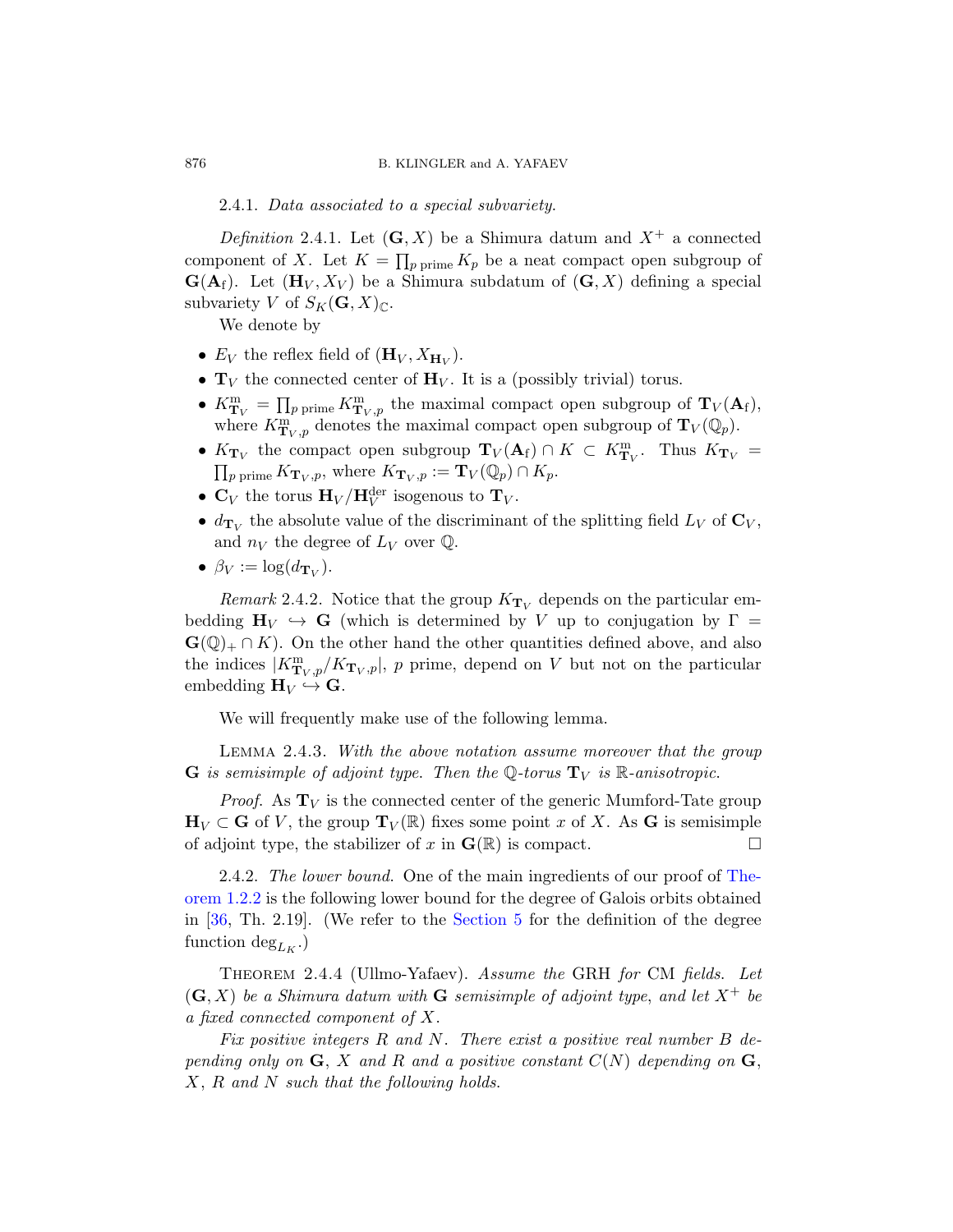Let  $K = \prod_{p \text{ prime}} K_p$  be a neat compact open subgroup of  $\mathbf{G}(\mathbf{A}_{\mathrm{f}})$ . Let V be a special subvariety of  $S_K(G, X)_\mathbb{C}$  and  $(\mathbf{H}_V, X_V)$  a Shimura subdatum of  $(G, X)$  defining V. Let F be an extension of Q of degree at most R containing the reflex field  $E_V$  of  $(\mathbf{H}_V, X_V)$ . Let  $K_{\mathbf{H}_V} := K \cap \mathbf{H}_V(\mathbf{A}_f)$ . Then

<span id="page-10-1"></span>(2.1) 
$$
\deg_{L_{K_{\mathbf{H}_V}}}(\text{Gal}(\overline{\mathbb{Q}}/F) \cdot V)
$$

$$
> C(N) \cdot \left(\prod_{\substack{p \text{ prime} \\ K_{\mathbf{T}_V, p}^m \neq K_{\mathbf{T}_V, p}}} \max(1, B \cdot |K_{\mathbf{T}_V, p}^m / K_{\mathbf{T}_V, p}|) \right) \cdot \beta_V^N.
$$

Furthermore, if one fixes a faithful representation  $\mathbf{G} \hookrightarrow \mathbf{GL}_n$  and one considers only the subvarieties V such that the associated tori  $T_V$  lie in one  $GL_n(\mathbb{Q})$ conjugacy class, then the assumption of the GRH can be dropped.

*Remark* 2.4.5. The lower bound  $(2.1)$  still holds if we replace V by Y an irreducible subvariety of V defined over  $\overline{Q}$  whose Galois orbits are "sufficiently similar" to those of  $V$ . For simplicity we refer to  $[36, Th. 2.19]$  for this refined statement, which we will use in the proof of [Lemma 9.2.3.](#page-47-0)

<span id="page-10-0"></span>2.5. The precise alternative. Throughout the paper we will be using the following notation.

<span id="page-10-2"></span>Definition 2.5.1. Let  $(G, X)$  be a Shimura datum with G semisimple of adjoint type. Let  $X^+$  be a fixed connected component of X.

We fix R a positive integer such that for any Shimura subdatum  $(H, X_H)$ of  $(G, X)$ , there exists an extension F of Q of degree at most R containing the Galois closure of the reflex field  $E_{\rm H}$  of  $({\rm H}, X_{\rm H})$ . Such an R exists by [\[36,](#page-57-1) Lemma 2.5].

Let  $K = \prod_{p \text{ prime}} K_p$  be a neat compact open subgroup of  $\mathbf{G}(\mathbf{A}_f)$ . Let V be a special subvariety of  $S_K(\mathbf{G}, X)_{\mathbb{C}}$  and  $(\mathbf{H}_V, X_V)$  a Shimura subdatum of  $(G, X)$  defining V. With the notation of [Definition 4.1](#page-17-1) and with B as in [Theorem 2.4.4,](#page-9-0) we define

$$
\alpha_V := \prod_{\substack{p \text{ prime} \\ K^m_{\mathbf{T}_V, p} \neq K_{\mathbf{T}_V, p}}} \max(1, B \cdot |K^m_{\mathbf{T}_V, p}/K_{\mathbf{T}_V, p}|).
$$

Remark 2.5.2. By [Remark 2.4.2](#page-9-1) the quantity  $\alpha_V$  depends only on V and not on the particular embedding  $H_V \hookrightarrow G$ .

The alternative roughly explained in the introduction to [Section 2](#page-5-3) can nowbe formulated in the following theorem ([\[36,](#page-57-1) Th. 3.10]).

<span id="page-10-3"></span>THEOREM 2.5.3 (Ullmo-Yafaev). Let  $(G, X)$  be a Shimura datum with G semisimple of adjoint type. Let  $X^+$  be a fixed connected component of X. Fix R a positive integer as in [Definition](#page-10-2) 2.5.1.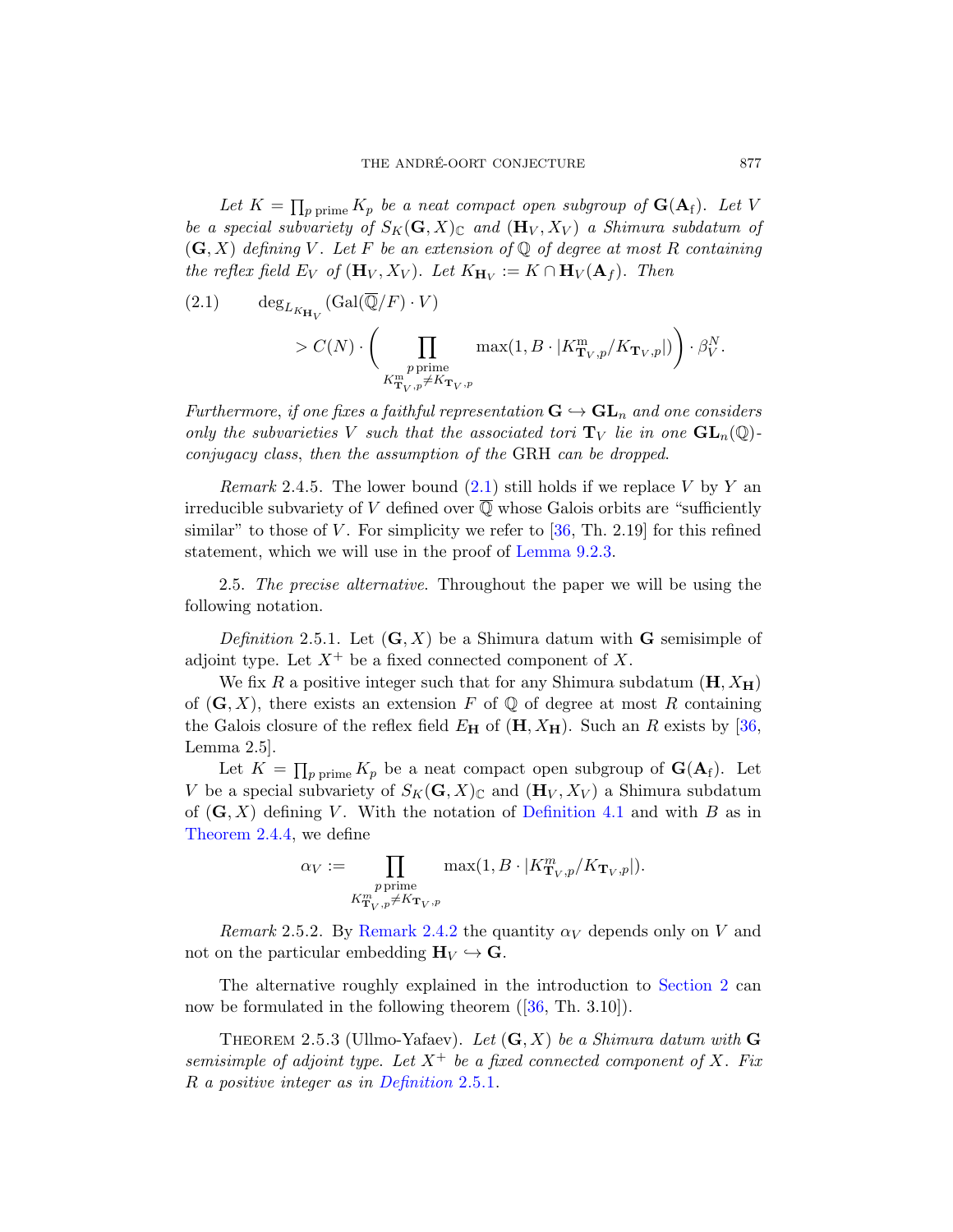Let  $K = \prod_{p \text{ prime}} K_p$  be a neat compact open subgroup of  $\mathbf{G}(\mathbf{A}_{\mathrm{f}})$ , and let  $\Sigma$  be a set of special subvarieties V of  $S_K(G, X)_\mathbb{C}$  such that  $\alpha_V \beta_V$  is bounded as V ranges through  $\Sigma$ .

There exists a finite set  $\{T_1, \cdots, T_r\}$  of R-anisotropic Q-subtori of G such that any V in  $\Sigma$  is  $\mathbf{T}_i$ -special for some  $i \in \{1, \ldots, r\}.$ 

## 3. Reduction and strategy

<span id="page-11-0"></span>From now on we will use the following convenient terminology.

Definition 3.0.4. Let  $(G, X)$  be a Shimura datum and K a compact open subgroup of  $\mathbf{G}(\mathbf{A}_f)$ . Let  $\Sigma$  be a set of special subvarieties of  $\mathrm{Sh}_K(\mathbf{G}, X)_{\mathbb{C}}$ . A subset  $\Lambda$  of  $\Sigma$  is called a modification of  $\Sigma$  if  $\Lambda$  and  $\Sigma$  have the same Zariski closure in  $\text{Sh}_K(\mathbf{G}, X)_{\mathbb{C}}$ . (Recall, cf. [Definition 1.1.1,](#page-3-4) that  $\Lambda$  and  $\Sigma$  denote the unions of subvarieties in  $\Lambda$  and  $\Sigma$  respectively.)

<span id="page-11-1"></span>3.1. First reduction. We first have the following reduction of the proof of [Theorem 1.2.2.](#page-3-1)

<span id="page-11-2"></span>THEOREM 3.1.1. Let  $(G, X)$  be a Shimura datum and K a compact open subgroup of  $\mathbf{G}(\mathbf{A}_f)$ . Let Z be an irreducible subvariety of  $\text{Sh}_K(\mathbf{G}, X)_{\mathbb{C}}$ . Suppose that Z contains a Zariski dense set  $\Sigma$ , which is a union of special subvarieties  $V, V \in \Sigma$ , all of the same dimension  $n(\Sigma) < \dim Z$ .

We make one of the following assumptions:

- (1) Assume the Generalized Riemann Hypothesis (GRH) for CM fields.
- (2) Assume that there is a faithful representation  $G \hookrightarrow GL_n$  such that with respect to this representation, the connected centers  $T_V$  of the generic Mumford-Tate groups  $H_V$  of V lie in one  $GL_n(\mathbb{Q})$ -conjugacy class as V ranges through  $\Sigma$ .

Then

- (a) The variety Z contains a Zariski dense set  $\Sigma'$  of special subvarieties of constant dimension  $n(\Sigma') > n(\Sigma)$ .
- (b) Furthermore, if  $\Sigma$  satisfies condition (2), one can choose  $\Sigma'$  also satisfying  $(2)$ .

PROPOSITION 3.1.2. [Theorem](#page-3-1) 3.1.1 implies the main Theorem 1.2.2.

*Proof.* Let  $G, X, K$  and  $\Sigma$  as in the main [Theorem 1.2.2.](#page-3-1) Without loss of generality one can assume that the Zariski closure Z of  $\Sigma$  is irreducible. Moreover by Noetherianity one can assume that all the  $V \in \Sigma$  have the same dimension  $n(\Sigma)$ .

Notice that assumption (2) of [Theorem 1.2.2](#page-3-1) implies assumption (2) of [Theorem 3.1.1.](#page-11-2) We then apply [Theorem 3.1.1\(](#page-11-2)a) to  $\Sigma$ : the subvariety Z contains a Zariski-dense set  $\Sigma'$  of special subvarieties  $V', V' \in \Sigma'$ , of constant dimension  $n(\Sigma') > n(\Sigma)$ .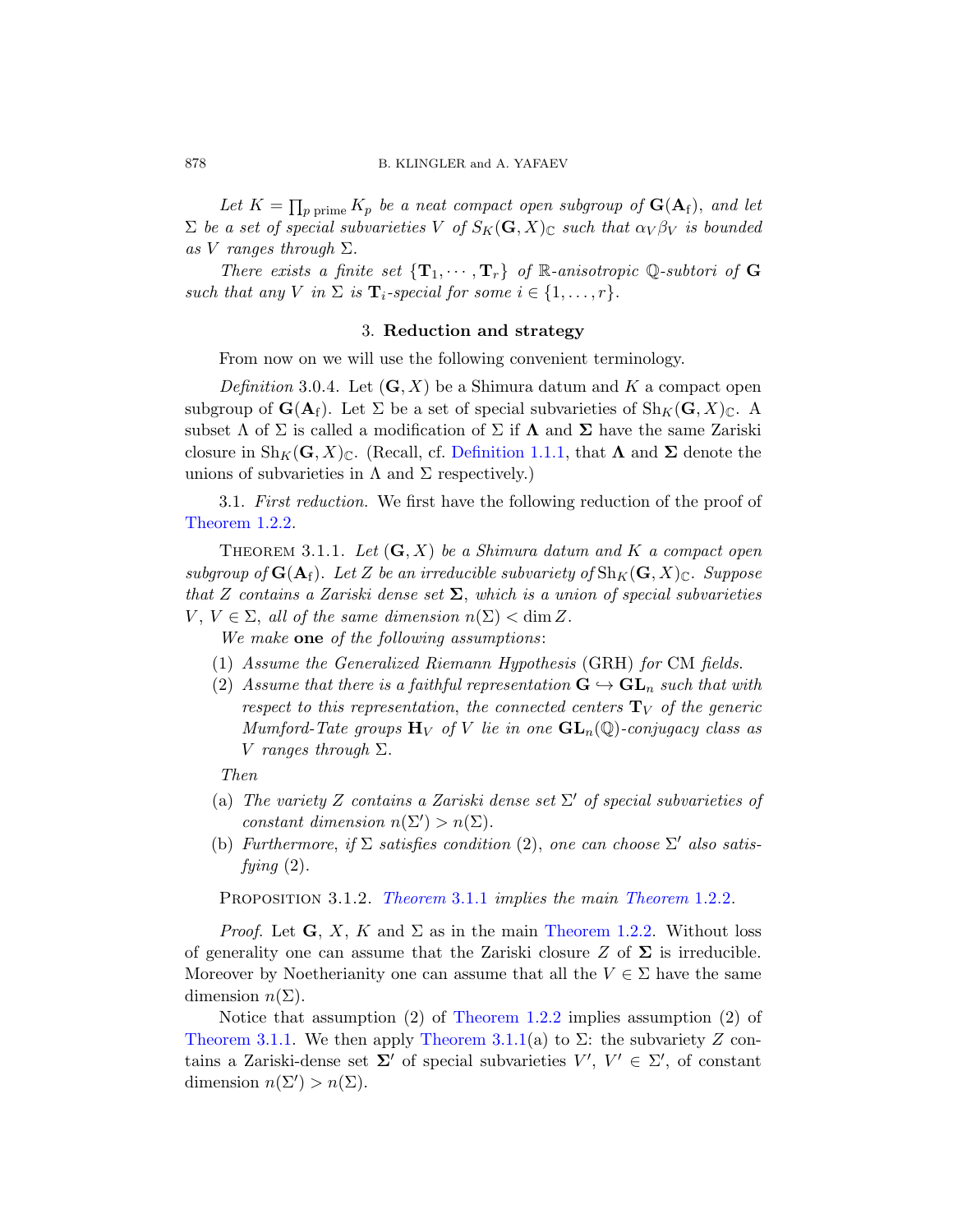By [Theorem 3.1.1\(](#page-11-2)b) one can replace  $\Sigma$  by  $\Sigma'$ . Applying this process recursively and as  $n(\Sigma') \le \dim(Z)$ , we conclude that Z is special.

<span id="page-12-0"></span>3.2. Second reduction. Part (b) of [Theorem 3.1.1](#page-11-2) will be dealt with in [Section 6.](#page-27-0) Part (a) of [Theorem 3.1.1](#page-11-2) can itself be reduced to the following theorem.

<span id="page-12-1"></span>THEOREM 3.2.1. Let  $(G, X)$  be a Shimura datum with G semisimple of adjoint type, and let  $X^+$  be a connected component of X. Fix R a positive integer as in [Definition](#page-10-2) 2.5.1.

Let  $K = \prod_{p \text{ prime}} K_p$  be a neat compact open subgroup of  $\mathbf{G}(\mathbf{A}_{\mathrm{f}})$ . Let Z be a Hodge generic geometrically irreducible subvariety of the connected component  $S_K(G, X)_\mathbb{C}$  of  $\text{Sh}_K(G, X)_\mathbb{C}$ . Suppose that Z contains a Zariski dense set  $\Sigma$ , which is a union of special subvarieties  $V, V \in \Sigma$ , all of the same dimension  $n(\Sigma)$  and such that for any modification  $\Sigma'$  of  $\Sigma$ , the set  $\{\alpha_V \beta_V, V \in \Sigma'\}$ is unbounded (with the notation of [Definitions](#page-17-1) 4.1 and [2.5.1\)](#page-10-2).

We make one of the following assumptions:

- (1) Assume the Generalized Riemann Hypothesis (GRH) for CM fields.
- (2) Assume that there is a faithful representation  $\mathbf{G} \hookrightarrow \mathbf{GL}_n$  such that with respect to this representation, the connected centers  $T_V$  of the generic Mumford-Tate groups  $\mathbf{H}_V$  of V lie in one  $\mathbf{GL}_n(\mathbb{Q})$ -conjugacy class as V ranges through  $\Sigma$ .

After possibly replacing  $\Sigma$  by a modification, for every V in  $\Sigma$ , there exists a special subvariety  $V'$  such that  $V \subsetneq V' \subset Z$ .

<span id="page-12-2"></span>PROPOSITION 3.2.2. [Theorem](#page-11-2) 3.2.1 implies Theorem 3.1.1(a).

*Proof.* Let  $(G, X)$ , K, Z and  $\Sigma$  be as in [Theorem 3.1.1.](#page-11-2) First let us reduce the proof of [Theorem 3.1.1](#page-11-2) to the case where in addition Z satisfies the assumptions of [Theorem 3.2.1.](#page-12-1)

Notice that the image of a special subvariety by a morphism of Shimura varieties deduced from a morphism of Shimura data is a special subvariety. Conversely any irreducible component of the preimage of a special subvariety by such a morphism is special. This implies that if  $K \subset G(\mathbf{A}_f)$  is a compact open subgroup and if  $K' \subset K$  is a finite index subgroup, then [Theorem 3.1.1\(](#page-11-2)a) is true at level K if and only if it is true at level  $K'$ . In particular, we can assume without loss of generality that K is a product  $\prod_{p \text{ prime}} K_p$  and that K is neat.

We can assume that the variety  $Z$  in [Theorem 3.1.1](#page-11-2) is Hodge generic. To fulfill this condition, replace  $\text{Sh}_K(G, X)_\mathbb{C}$  by the smallest special subvariety of  $\text{Sh}_K(\mathbf{G}, X)_{\mathbb{C}}$  containing Z (cf. [\[18,](#page-56-2) Prop. 2.1]). This comes down to replacing G with the generic Mumford-Tate group on Z.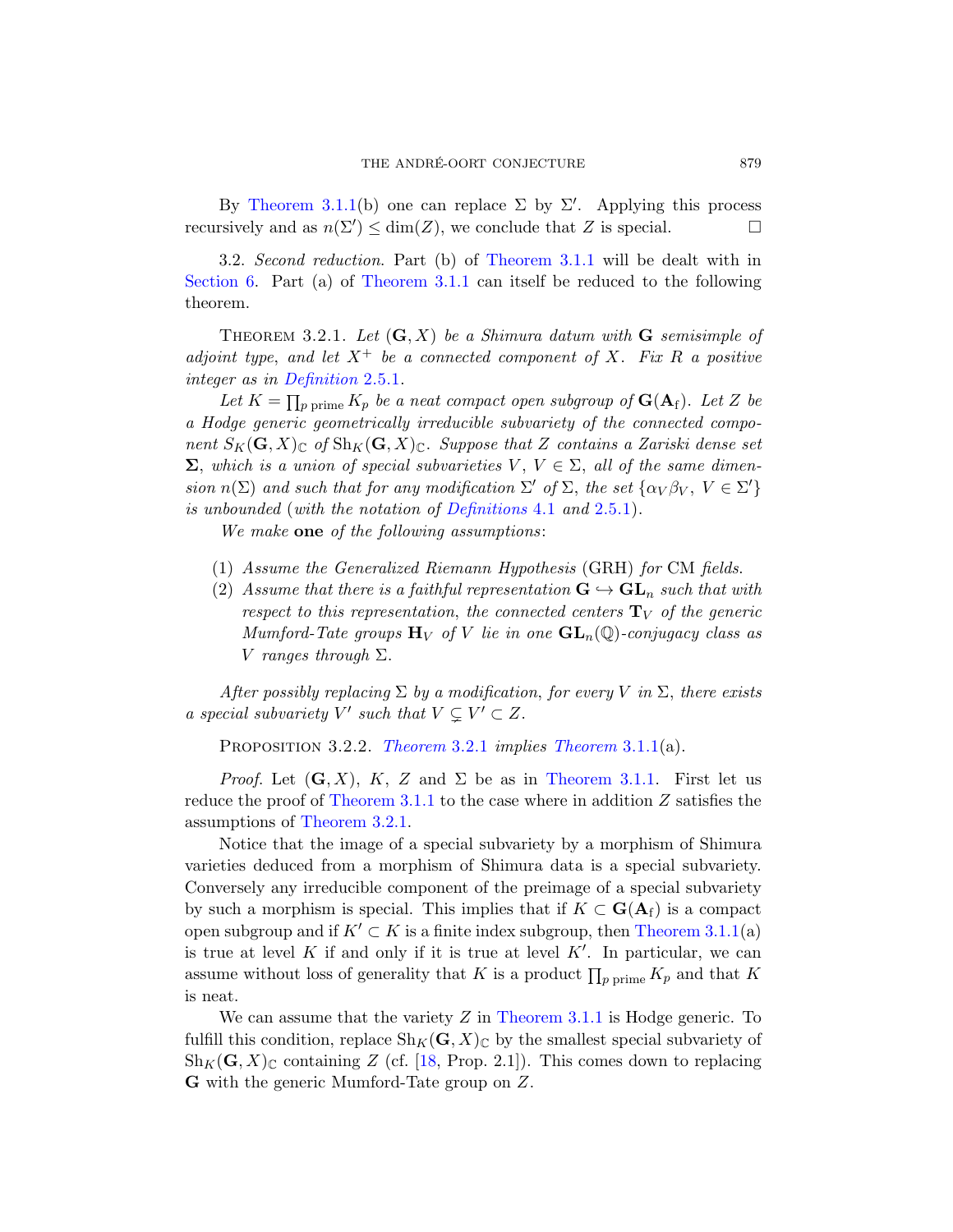Let  $(\mathbf{G}^{\text{ad}}, X^{\text{ad}})$  be the Shimura datum adjoint to  $(\mathbf{G}, X)$  and  $\lambda : (\mathbf{G}, X)$  $\longrightarrow (\mathbf{G}^{\mathrm{ad}}, X^{\mathrm{ad}})$  the natural morphism of Shimura data. For  $K \subset \mathbf{G}(\mathbf{A}_{\mathrm{f}})$  sufficiently small, let  $K^{\text{ad}}$  be a neat compact open subgroup of  $\mathbf{G}^{\text{ad}}(\mathbf{A}_{\text{f}})$  containing  $\lambda(K)$ . Consider the finite morphism of Shimura varieties  $f : Sh_K(G, X)_{\mathbb{C}} \longrightarrow$  $\text{Sh}_{K^{\text{ad}}}(\mathbf{G}^{\text{ad}}, X^{\text{ad}})_{\mathbb{C}}.$ 

Let  $\Sigma^{\text{ad}}$  be the set of special subvarieties  $f(V)$  of  $\text{Sh}_{K^{\text{ad}}}(\mathbf{G}^{\text{ad}}, X^{\text{ad}})_{\mathbb{C}},$  $V \in \Sigma$ . In order to be able to replace **G** by  $\mathbf{G}^{\text{ad}}$ , we need to check that if  $\Sigma$  satisfies assumption (2), then  $\Sigma^{\text{ad}}$  also satisfies assumption (2). For V in  $\Sigma$ , let  $(\mathbf{H}_V, X_V)$  be the Shimura datum defining V and  $\mathbf{T}_V$  be the connected center of  $\mathbf{H}_V$ . Then the tori  $\mathbf{T}_V$  (and hence the tori  $\lambda(\mathbf{T}_V)$ ) are split by the same field. Choose a faithful representation  $\mathbf{G}^{\text{ad}} \hookrightarrow \mathbf{GL}_m$ . By [\[36,](#page-57-1) Lemma 3.13, part (i)], the tori  $\lambda(\mathbf{T}_V)$  lie in finitely many  $\mathbf{GL}_m(\mathbb{Q})$ -conjugacy classes. It follows that, after replacing  $\Sigma^{\text{ad}}$  by a modification, assumption (2) for  $f(Z)$  is satisfied. Applying our first remark to the morphism  $f$  we obtain that [Theorem 3.1.1\(](#page-11-2)a) for  $(\mathbf{G}^{\text{ad}}, X^{\text{ad}})$  implies [Theorem 3.1.1\(](#page-11-2)a) for  $(\mathbf{G}, X)$ . Thus we reduced the proof of Theorem  $3.1.1(a)$  to the case where **G** is semisimple of adjoint type.

We can also assume that Z is contained in  $S_K(\mathbf{G}, X)_{\mathbb{C}}$  as proving [The](#page-11-2)[orem 3.1.1](#page-11-2) for Z is equivalent to proving [Theorem 3.1.1](#page-11-2) for any irreducible component of its image under some Hecke correspondence. In particular, the quantities  $\alpha_V$  and  $\beta_V$ ,  $V \in \Sigma$ , are well defined.

If for some modification  $\Sigma'$  of  $\Sigma$  the set  $\{\alpha_V \beta_V, V \in \Sigma'\}$  is bounded, by [Theorem 2.5.3](#page-10-3) and by Noetherianity there exists an R-anisotropic Q-subtorus **T** of **G** and a modification of  $\Sigma$  such that any element of this modification is T-special. Applying [Theorem 2.3.1](#page-7-2) one obtains that Z is special.

Finally we can assume that Z satisfies the hypothesis of [Theorem 3.2.1:](#page-12-1) we have reduced the proof of [Theorem 3.1.1](#page-11-2) to the case where in addition Z satisfies the assumptions of [Theorem 3.2.1.](#page-12-1)

Let  $\Sigma'$  be the set of the special subvarieties  $V'$  obtained from [Theo](#page-12-1)[rem 3.2.1](#page-12-1) applied to Z. Thus Z contains the Zariski-dense set  $\Sigma' = \cup_{V' \in \Sigma'} V'$ . After possibly replacing  $\Sigma'$  by a modification, we can assume by Noetherianity of Z that the subvarieties in  $\Sigma'$  have the same dimension  $n(\Sigma') > n(\Sigma)$ . This proves [Theorem 3.1.1\(](#page-11-2)a) assuming [Theorem 3.2.1.](#page-12-1)

<span id="page-13-0"></span>3.3. Sketch of the proof of the André-Oort conjecture in the case where  $Z$ is a curve. The strategy for proving [Theorem 3.2.1](#page-12-1) is fairly complicated. We first recall the strategy developed in  $[18]$  in the case where Z is a curve. In the next section we explain why this strategy *cannot* be directly generalized to higher dimensional cases.

As already noticed in the proof of [Proposition 3.2.2](#page-12-2) one can assume without loss of generality that the group  $\bf{G}$  is semisimple of adjoint type,  $Z$  is Hodge generic (i.e., its generic Mumford-Tate group is equal to  $\bf{G}$ ) and Z is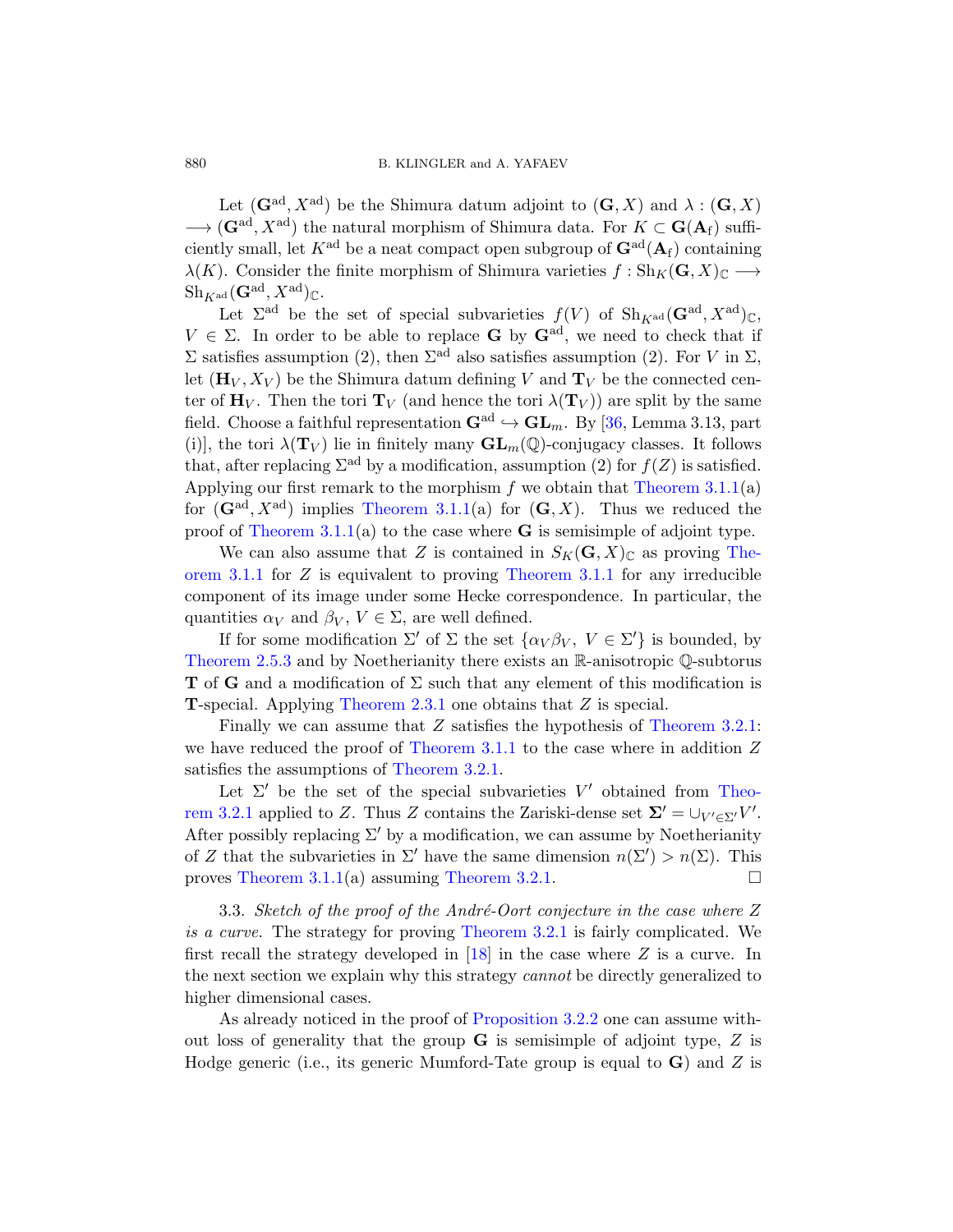contained in the connected component  $S_K(G, X)_\mathbb{C}$  of  $\text{Sh}_K(G, X)_\mathbb{C}$ . The proof of [Theorem 1.2.1](#page-3-2) in the case where  $Z$  is a curve then relies on three ingredients.

3.3.1. The first one is a geometric *criterion* for a Hodge generic subvariety Z to be special in terms of Hecke correspondences. Given a Hecke correspondence  $T_m$ ,  $m \in \mathbf{G}(\mathbf{A}_{\mathrm{f}})$  (cf. [Section 4.1.1\)](#page-17-2), we denote by  $T_m^0$  the correspondence it induces on  $S_K(\mathbf{G}, X)_{\mathbb{C}}$ . Let  $q_i, 1 \leq i \leq n$ , be elements of  $\mathbf{G}(\mathbb{Q})_+ \cap KmK$ defined by the equality

$$
\mathbf{G}(\mathbb{Q})_+ \cap KmK = \coprod_{1 \leq i \leq n} \Gamma_K q_i^{-1} \Gamma_K.
$$

Let  $T_{q_i}$ ,  $1 \leq i \leq n$ , denote the correspondence on  $S_K(\mathbf{G}, X)_{\mathbb{C}}$  induced by the action of  $q_i$  on  $X^+$ . (In general it does not coincide with the correspondence on  $S_K(\mathbf{G}, X)_{\mathbb{C}}$  induced by the Hecke correspondence  $T_{q_i}$  on  $\text{Sh}_K(\mathbf{G}, X)_{\mathbb{C}}$ .) The correspondence  $T_m^0$  decomposes as  $T_m^0 = \sum_{1 \leq i \leq n} T_{q_i}$ .

<span id="page-14-0"></span>THEOREM 3.3.1 ([\[18,](#page-56-2) Th. 7.1]). Let  $\text{Sh}_K(G, X)_\mathbb{C}$  be a Shimura variety, with **G** semisimple of adjoint type. Let  $Z \subset S_K(G,X)_{\mathbb{C}}$  be a Hodge generic subvariety of the connected component  $S_K(\mathbf{G}, X)_{\mathbb{C}}$  of  $\text{Sh}_K(\mathbf{G}, X)_{\mathbb{C}}$ . Suppose there exist a prime l and an element  $m \in \mathbf{G}(\mathbb{Q}_l)$  such that the neutral component  $T_m^0 = \sum_{i=1}^n T_{q_i}$  of the Hecke correspondence  $T_m$  associated with m has the following properties:

- (1)  $Z \subset T_m^0 Z$ .
- (2) For any  $i \in \{1, \dots n\}$ , the varieties  $T_{q_i}Z$  and  $T_{q_i^{-1}}Z$  are irreducible.
- (3) For any  $i \in \{1, \dots n\}$ , the  $T_{q_i} + T_{q_i^{-1}}$ -orbit is dense in  $S_K(\mathbf{G}, X)$ .

Then  $Z = S_K(G, X)$ ; in particular, Z is special.

From (1) and (2) one deduces the existence of one index i such that  $Z =$  $T_{q_i}Z = T_{q_i^{-1}}Z$ . It follows that Z contains a  $T_{q_i} + T_{q_i^{-1}}$ -orbit. The equality  $Z = S_K$  follows from (3).

In the case where  $Z$  is a curve, one proves the existence of a prime  $l$  and of an element  $m \in \mathbf{G}(\mathbb{Q}_l)$  satisfying these properties as follows. Property (3) is easy to obtain; it is satisfied by any m such that for each simple factor  $\mathbf{G}_i$ of G, the projection of m to  $\mathbf{G}_i(\mathbb{Q}_l)$  is not contained in a compact subgroup (see  $[18, Th. 6.1]$ ). Property  $(2)$ , which is crucial for this strategy, is obtained by showing that for any prime l outside a finite set of primes  $\mathcal{P}_Z$  and any  $q \in$  $\mathbf{G}(\mathbb{Q})^+\cap(\mathbf{G}(\mathbb{Q}_l)\times\prod_{p\neq l}K_p)$ , the variety  $T_qZ$  is irreducible. This is a corollary of a result due independently to Weisfeiler and Nori (cf. [Theorem 4.2.3\)](#page-21-2) applied to the Zariski closure of the image of the monodromy representation. This result implies that for all l except those in a finite set  $\mathcal{P}_Z$ , the closure in  $\mathbf{G}(\mathbb{Q}_l)$  of the image of the monodromy representation for the Z-variation of Hodge structure on the smooth locus  $Z^{\text{sm}}$  of Z coincides with the closure of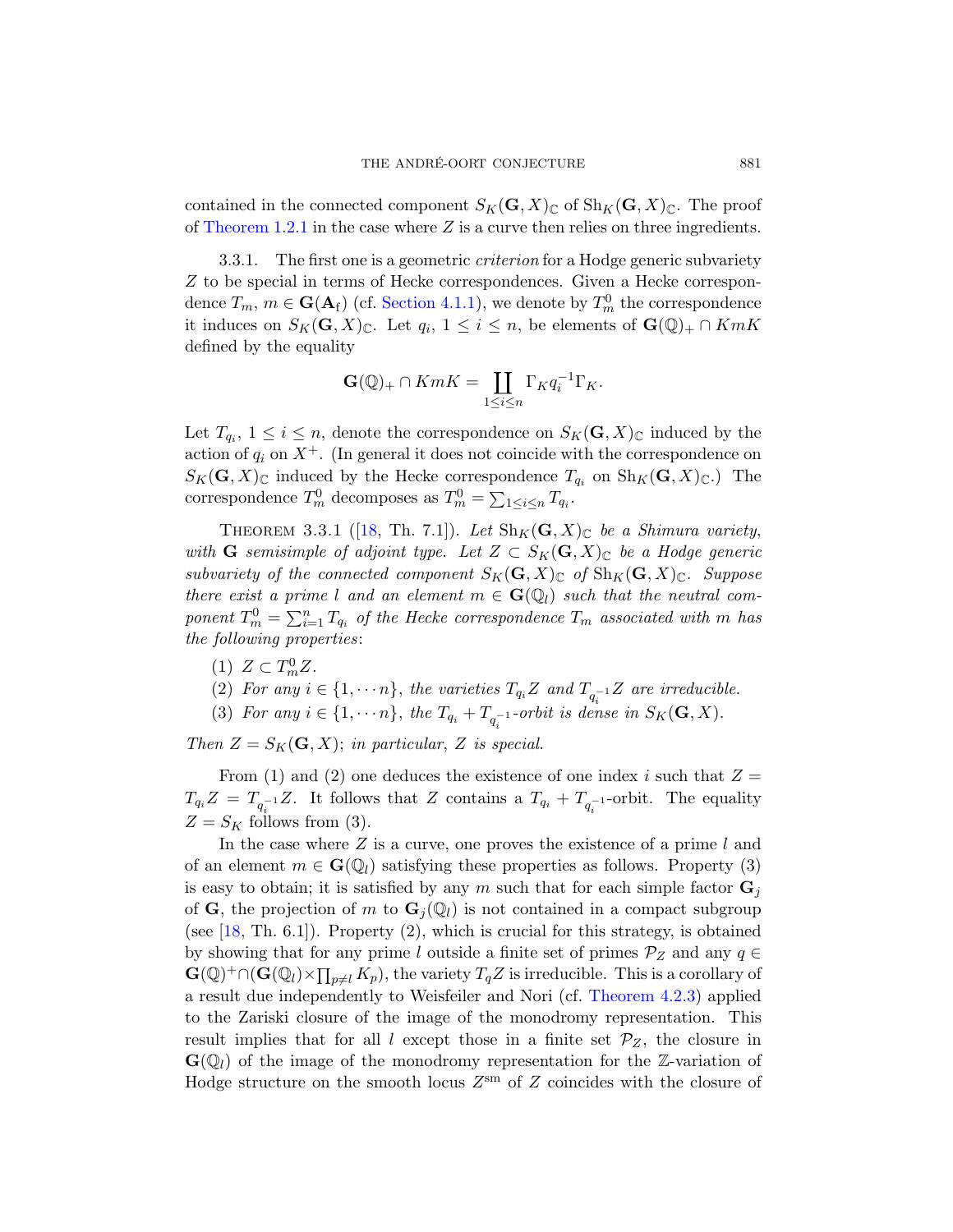$K \cap \mathbf{G}(\mathbb{Q})^+$  in  $\mathbf{G}(\mathbb{Q}_l)$ . To prove property (1) one uses Galois orbits of special points contained in Z and the fact that Hecke correspondences commute with the Galois action. First one notices that  $Z$  is defined over a number field F, finite extension of the reflex field  $E(G, X)$  (cf. [Section 4.1.2\)](#page-18-0). If  $s \in Z$ is a special point,  $r_s$  the associated reciprocity morphism and  $m \in \mathbf{G}(\mathbb{Q}_l)$ belongs to  $r_s((\mathbb{Q}_l \otimes F)^*) \subset \mathbf{MT}(s)(\mathbb{Q}_l)$ , then the Galois orbit  $Gal(\overline{\mathbb{Q}}/F) \cdot s$ is contained in the intersection  $Z \cap T_m Z$ . If this intersection is proper, its cardinality  $Z \cap T_m Z$  is bounded above by a uniform constant times the degree  $[K_l: K_l \cap mK_l m^{-1}]$  of the correspondence  $T_m$ . To find l and m such that  $Z \subset T_m Z$ , it is then enough to exhibit an  $m \in r_s((\mathbb{Q}_l \otimes F)^*)$  such that the cardinality  $|\text{Gal}(\overline{\mathbb{Q}}/F).s|$  is larger than  $[K_l: K_l \cap mK_l m^{-1}]$ . This is dealt with by the next two ingredients.

3.3.2. The second ingredient claims the existence of "unbounded" Hecke correspondences of controlled degree defined by elements in  $r_s((\mathbb{Q}_l \otimes F)^*)$ .

<span id="page-15-1"></span>THEOREM 3.3.2 ( $[18, \text{Cor. } 7.4.4]$  $[18, \text{Cor. } 7.4.4]$ ). There exists an integer k such that for all  $s \in \Sigma$  and for any prime l splitting  $MT(s)$  such that  $MT(s)_{\mathbb{F}_l}$  is a torus, there exists an  $m \in r_s((\mathbb{Q}_l \otimes F)^*) \subset \mathbf{MT}(s)(\mathbb{Q}_l)$  such that

- (1) for any simple factor  $\mathbf{G}_i$  of  $\mathbf{G}$ , the image of m in  $\mathbf{G}_i(\mathbb{Q}_l)$  is not in a compact subgroup;
- (2)  $[K_l : K_l \cap mK_l m^{-1}] \ll l^k$ .

3.3.3. The third ingredient is a lower bound for  $|Gal(\overline{Q}/F) \cdot s|$  due to Edixhoven and improved in [Theorem 2.4.4.](#page-9-0)

3.3.4. Finally, using this lower bound for  $|Gal(\overline{Q}/F) \cdot s|$  and the effective Chebotarev theorem consequence of the GRH, one proves the existence for any special point  $s \in \Sigma$  with a sufficiently big Galois orbit of a prime l outside  $\mathcal{P}_Z$ , splitting  $MT(s)$ , such that  $MT(s)_{\mathbb{F}_l}$  is a torus and such that  $|Gal(\overline{\mathbb{Q}}/F).s| \gg l^k$ . Effective Chebotarev is not needed under the assumption that the  $MT(s), s \in \Sigma$ , are isomorphic. The reason is that in this case, the splitting field of the  $MT(s)$  is constant and the classical Chebotarev theorem provides us with a suitable l.

We then choose an *m* satisfying the conditions of [Theorem 3.3.2.](#page-15-1) As  $|Gal(\overline{\mathbb{Q}}/F).s| \gg [K_l : K_l \cap mK_l m^{-1}],$  one obtains  $Z \subset T_m Z$ , and by [Crite](#page-14-0)[rion 3.3.1](#page-14-0) the subvariety Z is special.

<span id="page-15-0"></span>3.4. Strategy for proving [Theorem](#page-12-1) 3.2.1: the general case. Let  $\mathbf{G}, X, X^+$ , K, Z and  $\Sigma$  be as in the statement of the [Theorem 3.2.1.](#page-12-1) Notice that the idea of the proof of [\[18\]](#page-56-2) generalizes to the case where dim  $Z = n(\Sigma) + 1$  (cf. [Section 9.2.1\)](#page-44-1). In the general case, for a V in  $\Sigma$  with  $\alpha_V \beta_V$  sufficiently large, we want to exhibit  $V'$  special subvariety in  $Z$  containing  $V$  properly.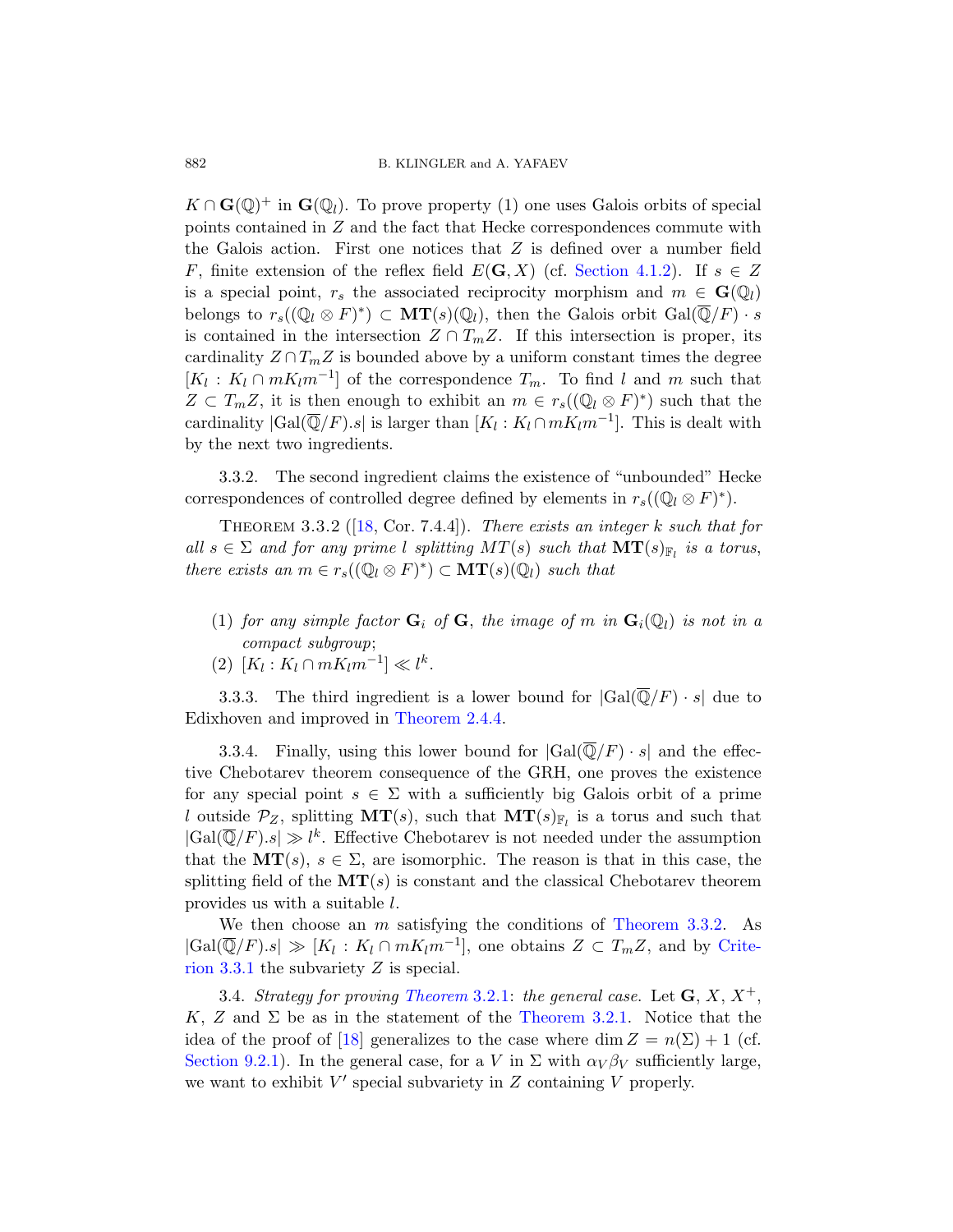Our first step [\(Section 7\)](#page-29-0) is geometric: we give a criterion [\(Theorem 7.2.1\)](#page-30-1) similar to [Criterion 3.3.1](#page-14-0) saying that an inclusion  $Z \subset T_m Z$ , for a prime l and an element  $m \in \mathbf{H}_V(\mathbb{Q}_l)$  satisfying certain conditions, implies that V is properly contained in a special subvariety  $V'$  of  $Z$ .

The criterion we need has to be much more subtle than the one in [\[18\]](#page-56-2). In the characterization of [\[18\]](#page-56-2), in order to obtain the irreducibility of  $T_m Z$  the prime l must be outside some finite set  $\mathcal{P}_Z$  of primes. It seems impossible to make the set of bad primes  $\mathcal{P}_Z$  explicit in terms of numerical invariants of Z, except in a few cases where the Chow ring of the Baily-Borel compactification of  $\text{Sh}_K(\mathbf{G}, X)_{\mathbb{C}}$  is easy to describe (like the case considered by Edixhoven, where  $\text{Sh}_K(G, X)_{\mathbb{C}}$  is a product  $\prod_{i=1}^n X_i$  of modular curves, and where he shows that for a k-dimensional subvariety Z dominant on all factors  $X_i$ ,  $1 \leq i \leq n$ , the bad primes  $p \in \mathcal{P}_Z$  are smaller than the supremum of the degree of the projections of Z on the k-factors  $X_{i_1} \times \cdots \times X_{i_k}$  of  $\text{Sh}_K(\mathbf{G}, X)_{\mathbb{C}}$ ). In particular, that characterization is not suitable for our induction.

Our Criterion  $7.2.1$  for an irreducible subvariety  $Z$  containing a special subvariety V that is not strongly special and satisfying  $Z \subset T_m Z$  for some  $m \in \mathbf{T}_V(\mathbb{Q}_l)$  to contain a special subvariety  $V'$  containing V properly does no longer require the irreducibility of  $T_mZ$ . In particular, it is valid for any prime l, outside  $P_Z$  or not. Instead we notice that the inclusion  $Z \subset T_m Z$  implies that Z contains the image Z' in  $\text{Sh}_K(G,X)_{\mathbb{C}}$  of the  $\langle K'_l, (k_1mk_2)^n \rangle$ -orbit of (one irreducible component of) the preimage of  $V$  in the pro-*l*-covering of  $\text{Sh}_K(\mathbf{G}, X)_{\mathbb{C}}$ . Here  $k_1$  and  $k_2$  are some elements of  $K_l$ , n some positive integer and  $K'_{l}$  the *l*-adic closure of the image of the monodromy of Z. If the group  $\langle K_l', (k_1mk_2)^n \rangle$  is not compact, then the irreducible component of  $Z'$  containing V contains a special subvariety  $V'$  of  $Z$  containing  $V$  properly.

The main problem with this criterion is that the group  $\langle K_l', k_1 m k_2 \rangle$  can be compact, containing  $K'_{l}$  with very small index. This is the case in Edixhoven's counter-example [\[15,](#page-56-4) Rem. 7.2]. In this case  $G = PGL_2 \times PGL_2$ ,  $K'_l :=$  $\Gamma_0(l) \times \Gamma_0(l)$  and  $k_1mk_2$  is  $w_l \times w_l$ , the product of two Atkin-Lehner involutions. The index  $[\langle K'_l, k_1mk_2 \rangle : K'_l]$  is four.

Our second step [\(Section 8\)](#page-36-0) consists in getting rid of this problem and is purely group-theoretic. We notice that if  $K_l$  is not a maximal compact open subgroup but is contained in a well-chosen *Iwahori* subgroup of  $\mathbf{G}(\mathbb{Q}_l)$ , then for "many" m in  $\mathbf{T}_V(\mathbb{Q}_l)$  the element  $k_1mk_2$  is not contained in a compact subgroup for any  $k_1$  and  $k_2$  in  $K_l$ . This is our [Theorem 8.1](#page-36-1) about the existence of adequate Hecke correspondences. The proof relies on simple properties of the Bruhat-Tits decomposition of  $\mathbf{G}(\mathbb{Q}_l)$ .

Our third step [\(Section 9\)](#page-43-0) is Galois-theoretic and geometric. We use [Theorems 2.4.4,](#page-9-0) [7.2.1](#page-30-1) and [8.1](#page-36-1) to show (under one of the assumptions of [Theo](#page-11-2)[rem 3.1.1\)](#page-11-2) that the existence of a prime number l satisfying certain conditions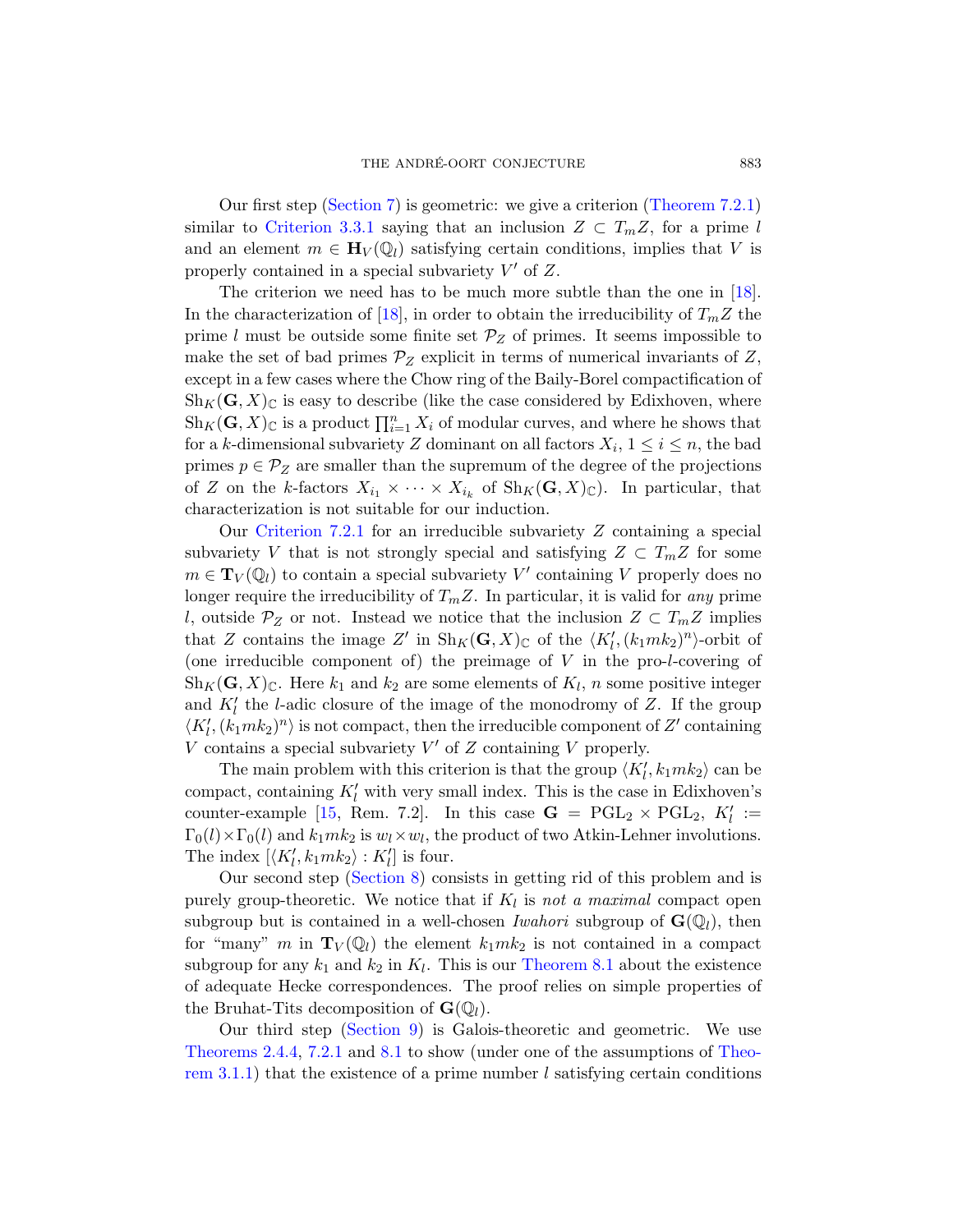forces a subvariety Z of  $\text{Sh}_K(G, X)_{\mathbb{C}}$  containing a special but not strongly special subvariety  $V$  to contain a special subvariety  $V'$  containing  $V$  properly. The proof is a nice geometric induction on  $r = \dim Z - \dim V$ .

Our last step [\(Section 10\)](#page-49-0) is number-theoretic: we complete the proof of [Theorem 3.2.1](#page-12-1) and hence of [Theorem 1.2.2](#page-3-1) by exhibiting, using effective Chebotarev under the GRH (or usual Chebotarev under the second assumption of [Theorem 1.2.2\)](#page-3-1), a prime l satisfying our desiderata. For this step it is crucial that both the index of an Iwahori subgroup in a maximal compact subgroup of  $\mathbf{G}(\mathbb{Q}_l)$  and the degree of the correspondence  $T_m$  are bounded by a uniform power of l.

### 4. Preliminaries

<span id="page-17-1"></span><span id="page-17-0"></span>4.1. Shimura varieties. In this section we define some notation and recall some standard facts about Shimura varieties that we will use in this paper. We refer to  $[11]$ ,  $[12]$ ,  $[1]$  for details.

As far as groups are concerned, reductive algebraic groups are assumed to be connected. The exponent  $\theta$  denotes the algebraic neutral component and the exponent  $+$  the topological neutral component. Thus if **G** is a  $\mathbb{Q}$ -algebraic group,  $\mathbf{G}(\mathbb{R})^+$  denotes the topological neutral component of the real Lie group of R-points  $\mathbf{G}(\mathbb{R})$ . We also denote by  $\mathbf{G}(\mathbb{Q})^+$  the intersection  $\mathbf{G}(\mathbb{R})^+ \cap \mathbf{G}(\mathbb{Q})$ .

When **G** is reductive we denote by  $\mathbf{G}^{\text{ad}}$  the adjoint group of **G** (the quotient of **G** by its center) and by  $\mathbf{G}(\mathbb{R})_+$  the preimage in  $\mathbf{G}(\mathbb{R})$  of  $\mathbf{G}^{\text{ad}}(\mathbb{R})^+$ . The notation  $\mathbf{G}(\mathbb{Q})_+$  denotes the intersection  $\mathbf{G}(\mathbb{R})_+ \cap \mathbf{G}(\mathbb{Q})$ . In particular, when **G** is adjoint, then  $\mathbf{G}(\mathbb{Q})^+ = \mathbf{G}(\mathbb{Q})_+$ .

For any topological space Z, we denote by  $\pi_0(Z)$  the set of connected components of Z.

<span id="page-17-2"></span>4.1.1. Definition. Let  $(G, X)$  be a Shimura datum. We fix  $X^+$  a connected component of X. Given K a compact open subgroup of  $\mathbf{G}(\mathbf{A}_f)$ , one obtains the homeomorphic decomposition

<span id="page-17-3"></span>(4.1) 
$$
\mathrm{Sh}_K(\mathbf{G}, X)_{\mathbb{C}} = \mathbf{G}(\mathbb{Q}) \backslash X \times \mathbf{G}(\mathbf{A}_f) / K \simeq \coprod_{g \in \mathcal{C}} \Gamma_g \backslash X^+,
$$

where  $\mathcal C$  denotes a set of representatives for the (finite) double coset space  $\mathbf{G}(\mathbb{Q})_+\backslash\mathbf{G}(\mathbf{A}_f)/K$ , and  $\Gamma_q$  denotes the arithmetic subgroup  $gKg^{-1}\cap\mathbf{G}(\mathbb{Q})_+$  of  $\mathbf{G}(\mathbb{Q})_+$ . We denote by  $\Gamma_K$  the group  $\Gamma_e$  corresponding to the identity element  $e \in \mathcal{C}$  and by  $S_K(\mathbf{G}, X)_{\mathbb{C}} = \Gamma_K \backslash X^+$  the corresponding connected component of  $\text{Sh}_K(G, X)_{\mathbb{C}}$ .

The Shimura variety  $\mathrm{Sh}(\mathbf{G},X)_{\mathbb{C}}$  is the C-scheme projective limit of the  $\text{Sh}_K(\mathbf{G}, X)_{\mathbb{C}}$  for K ranging through compact open subgroups of  $\mathbf{G}(\mathbf{A}_f)$ . The group  $\mathbf{G}(\mathbf{A}_f)$  acts continuously on the right on  $\mathrm{Sh}(\mathbf{G}, X)_{\mathbb{C}}$ . The set of  $\mathbb{C}$ -points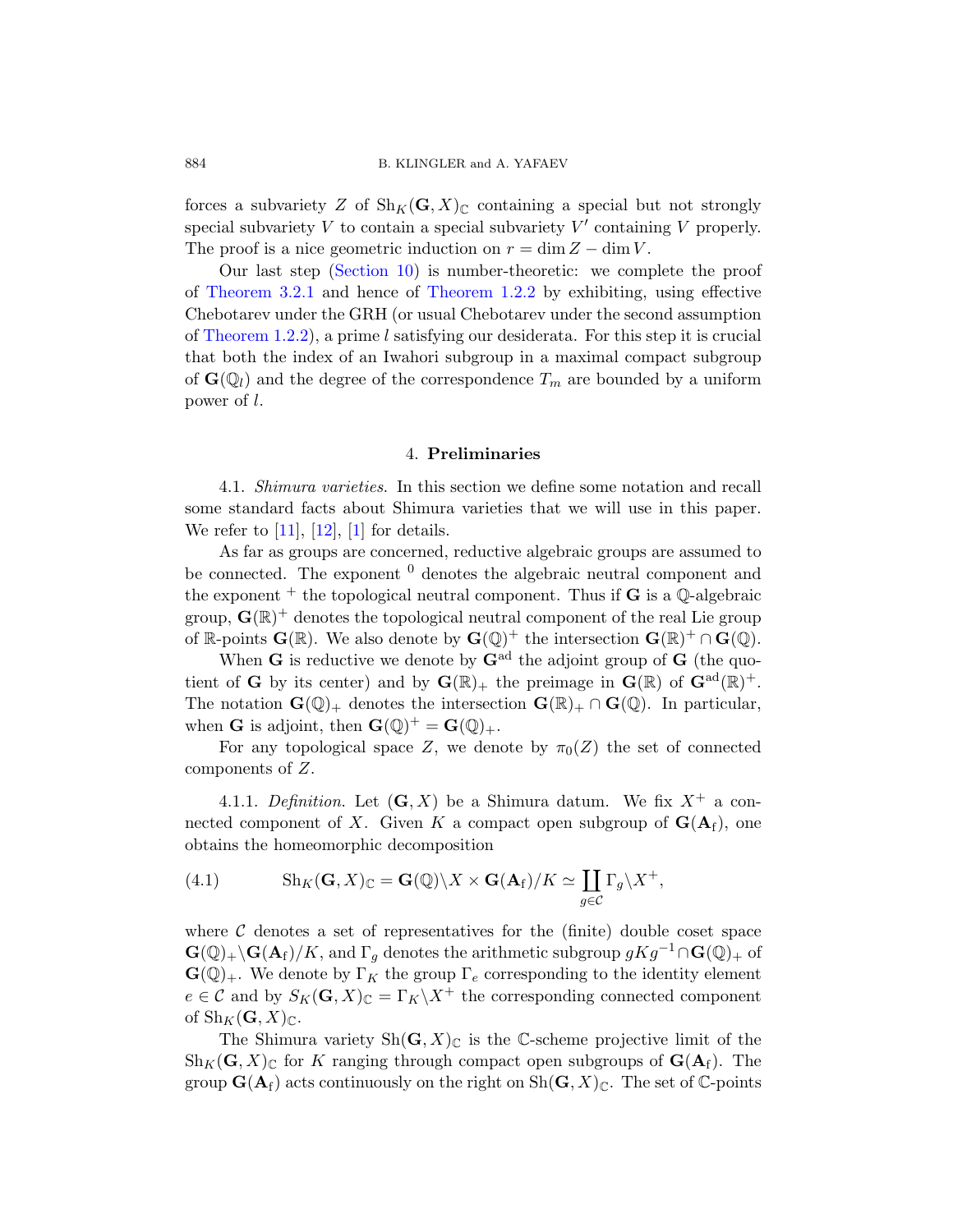of  $\text{Sh}(\mathbf{G}, X)_{\mathbb{C}}$  is

$$
\mathrm{Sh}(\mathbf{G},X)_{\mathbb{C}}(\mathbb{C})=\frac{\mathbf{G}(\mathbb{Q})}{\mathbf{Z}(\mathbb{Q})}\backslash (X\times\mathbf{G}(\mathbf{A}_{\mathrm{f}})/\overline{\mathbf{Z}(\mathbb{Q})}),
$$

where **Z** denotes the center of **G** and  $\overline{Z(\mathbb{Q})}$  denotes the closure of  $\mathbb{Z}(\mathbb{Q})$  in  $\mathbf{G}(\mathbf{A}_f)$ [\[12,](#page-56-0) Prop. 2.1.10]. The action of  $\mathbf{G}(\mathbf{A}_f)$  on the right is given by  $\overline{(x,h)} \xrightarrow{g}$  $(x, h \cdot g)$ . For  $m \in \mathbf{G}(\mathbf{A}_f)$ , we denote by  $T_m$  the Hecke correspondence

$$
Sh_K(\mathbf{G},X)_{\mathbb{C}} \longleftarrow Sh(\mathbf{G},X)_{\mathbb{C}} \xrightarrow{m} Sh(\mathbf{G},X)_{\mathbb{C}} \longrightarrow Sh_K(\mathbf{G},X)_{\mathbb{C}}.
$$

<span id="page-18-0"></span>4.1.2. Reciprocity morphisms and canonical models. Given  $(G, X)$  a Shimura datum, where X is the  $\mathbf{G}(\mathbb{R})$ -conjugacy class of some  $h: \mathbf{S} \longrightarrow \mathbf{G}_{\mathbb{R}},$ we denote by  $\mu_h : \mathbf{G}_{m,\mathbb{C}} \longrightarrow \mathbf{G}_{\mathbb{C}}$  the C-morphism of Q-groups obtained by composing the embedding of tori

$$
\begin{array}{ccc} \mathbf{G}_{m, \mathbb{C}} & \longrightarrow & \mathbf{S}_{\mathbb{C}} \\ z & \longrightarrow & (z, 1) \end{array}
$$

with  $h_{\mathbb{C}}$ . Let  $E(G, X)$  be the field of definition of the  $\mathbf{G}(\mathbb{C})$ -conjugacy class of  $\mu_h$ ; it is called the reflex field of  $(G, X)$ . In the case where G is a torus T and  $X = \{h\}$ , we denote by

$$
r_{(\mathbf{T},\{h\})}: \mathrm{Gal}(\overline{\mathbb{Q}}/E)^{\mathrm{ab}} \longrightarrow \mathbf{T}(\mathbf{A}_\mathrm{f})/\overline{\mathbf{T}(\mathbb{Q})}
$$

(where  $\mathbf{T}(\mathbb{Q})$  is the closure of  $\mathbf{T}(\mathbb{Q})$  in  $\mathbf{T}(\mathbf{A}_{f})$ ) the reciprocity morphism defined in [\[12,](#page-56-0) 2.2.3] for any field  $E \subset \mathbb{C}$  containing  $E(T, \{h\})$ . Let  $x = (h, g)$  be a special point in the Sh $(\mathbf{G}, X)_{\mathbb{C}}$  image of the pair  $(h : \mathbf{S} \longrightarrow \mathbf{T} \subset \mathbf{G}, g) \in$  $X \times G(\mathbf{A}_{f})$ . The field  $E(h) = E(\mathbf{T}, \{h\})$  depends only on h and is an extension of  $E(G, X)$  [\[12,](#page-56-0) 2.2.1]. The Shimura variety  $\text{Sh}(G, X)_{\mathbb{C}}$  admits a unique model  $\text{Sh}(\mathbf{G}, X)$  over  $E(\mathbf{G}, X)$  such that the  $\mathbf{G}(\mathbf{A}_f)$ -action on the right is defined over  $E(G, X)$ , the special points are algebraic and if  $x = (h, g)$  is a special point of  $\text{Sh}(\mathbf{G}, X)(\mathbb{C})$ , then an element  $\sigma \in \text{Gal}(\overline{\mathbb{Q}}/E(h)) \subset \text{Gal}(\overline{\mathbb{Q}}/E(\mathbf{G}, X))$  acts on x by  $\sigma(x) = (h, \tilde{r}(\sigma)g)$ , where  $\tilde{r}(\sigma) \in \mathbf{T}(\mathbf{A}_{f})$  is any lift of  $r_{(\mathbf{T},\{h\})}(x) \in$  $\mathbf{T}(\mathbf{A}_f)/\overline{\mathbf{T}(\mathbb{Q})}$ ; cf. [\[12,](#page-56-0) 2.2.5]. This is called the canonical model of Sh $(\mathbf{G}, X)$ . For any compact open subgroup K of  $G(A<sub>f</sub>)$ , one obtains the canonical model for  $\text{Sh}_K(G, X)$  over  $E(G, X)$ . For details on this definition, sketches of proofs of the existence and uniqueness and all the relevant references, we refer the reader to Chapters 12–14 of  $[1]$  as well as  $[12]$ .

For  $m \in \mathbf{G}(\mathbf{A}_f)$ , the Hecke correspondence  $T_m$  is defined over  $E(\mathbf{G}, X)$ . We will denote by  $\pi_K : \text{Sh}(\mathbf{G}, X) \longrightarrow \text{Sh}_K(\mathbf{G}, X)$  the natural projection.

4.1.3. The tower of Shimura varieties at a prime l. Let l be a prime. Suppose  $K^l \subset \mathbf{G}(\mathbf{A}^l_f)$  is a compact open subgroup, where  $\mathbf{A}^l_f$  denotes the ring of finite adèles outside  $l$ .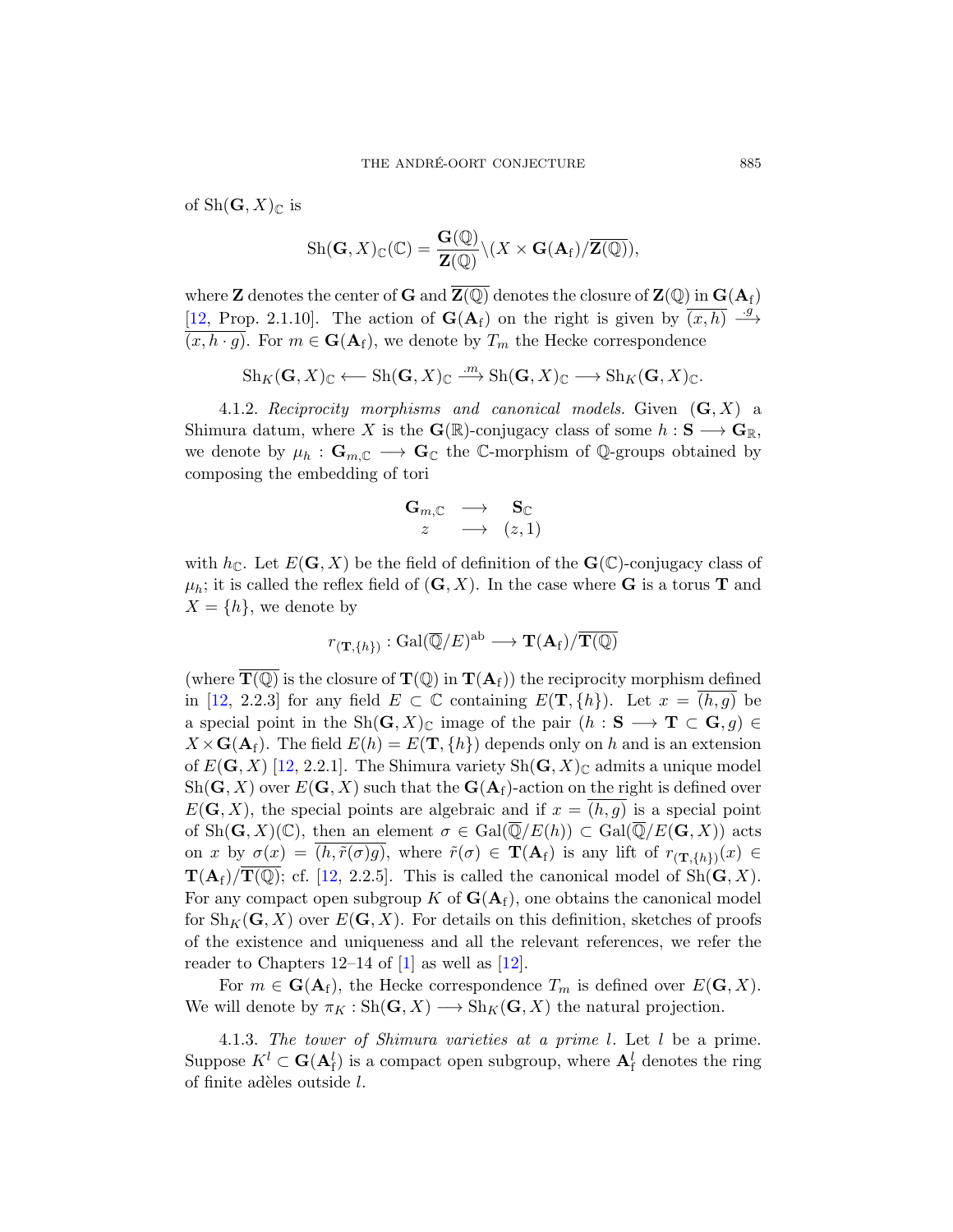<span id="page-19-0"></span>*Definition* 4.1.1. We denote by  $\text{Sh}_{K^l}(\mathbf{G}, X)$  the  $E(\mathbf{G}, X)$ -scheme

$$
\varprojlim \textnormal{Sh}_{K^l \cdot U_l}(\mathbf{G}, X),
$$

where  $U_l$  runs over all compact open subgroups of  $\mathbf{G}(\mathbb{Q}_l)$ .

The scheme  $\mathrm{Sh}_{K^l}(\mathbf{G},X)$  is the quotient  $\mathrm{Sh}(\mathbf{G},X)/K^l$ . It admits a continuous  $\mathbf{G}(\mathbb{Q}_l)$ -action on the right. Given a compact open subgroup  $U_l \subset \mathbf{G}(\mathbb{Q}_l)$ , we denote by  $\pi_{U_l} : \mathrm{Sh}_{K^l}(\mathbf{G}, X) \longrightarrow \mathrm{Sh}_{K^lU_l}(\mathbf{G}, X)$  the canonical projection.

4.1.4. *Neatness*. Let  $G \subset GL_n$  be a linear algebraic group over  $\mathbb{Q}$ . We recall the definition of *neatness* for subgroups of  $\mathbf{G}(\mathbb{Q})$  and its generalization to subgroups of  $G(A_f)$ . We refer to [\[3\]](#page-55-6) and [\[26,](#page-57-7) 0.6] for more details.

Given an element  $g \in \mathbf{G}(\mathbb{Q})$ , let Eig(g) be the subgroup of  $\overline{\mathbb{Q}}^*$  generated by the eigenvalues of g. We say that  $g \in \mathbf{G}(\mathbb{Q})$  is neat if the subgroup  $\text{Eig}(g)$ is torsion-free. A subgroup  $\Gamma \subset \mathbf{G}(\mathbb{Q})$  is neat if any element of  $\Gamma$  is neat. In particular, such a group is torsion-free.

Remark 4.1.2. The notion of neatness is independent of the embedding  $\mathbf{G} \subset \mathbf{GL}_n.$ 

Given an element  $g_p \in \mathbf{G}(\mathbb{Q}_p)$ , let  $\text{Eig}_p(g_p)$  be the subgroup of  $\overline{\mathbb{Q}_p}^*$  generated by all eigenvalues of  $g_p$ . Let  $\overline{\mathbb{Q}} \longrightarrow \overline{\mathbb{Q}_p}$  be some embedding, and consider the torsion part  $(\overline{\mathbb{Q}}^* \cap \text{Eig}_p(g_p))_{\text{tors}}$ . Since every subgroup of  $\overline{\mathbb{Q}}^*$  consisting of roots of unity is normalized by  $Gal(\overline{\mathbb{Q}}/\mathbb{Q})$ , this group does not depend on the choice of the embedding  $\overline{\mathbb{Q}} \longrightarrow \overline{\mathbb{Q}_p}^*$ . We say that  $g_p$  is neat if

 $(\overline{\mathbb{Q}}^* \cap \text{Eig}_p(g_p))_{\text{tors}} = \{1\}.$ 

We say that  $g = (g_p)_p \in \mathbf{G}(\mathbf{A}_f)$  is neat if

$$
\bigcap_p (\overline{\mathbb{Q}}^* \cap \text{Eig}_p(g_p))_{\text{tors}} = \{1\}.
$$

A subgroup  $K \subset \mathbf{G}(\mathbf{A}_{f})$  is neat if any element of K is neat. Of course if the projection  $K_p$  of K in  $\mathbf{G}(\mathbb{Q}_p)$  is neat, then K is neat. Notice that if K is a neat compact open subgroup of  $\mathbf{G}(\mathbf{A}_f)$ , then all of the  $\Gamma_g$  in the decomposition  $(4.1)$  are.

Neatness is preserved by conjugacy and intersection with an arbitrary subgroup. Moreover if  $\rho : G \longrightarrow H$  is a Q-morphism of linear algebraic Qgroups and  $g \in \mathbf{G}(\mathbb{Q})$  (resp.  $\mathbf{G}(\mathbf{A}_{f})$ ) is neat, then its image  $\rho(g)$  is also neat.

We recall the following well-known lemma.

LEMMA 4.1.3. Let  $K = \prod_p K_p$  be a compact open subgroup of  $\mathbf{G}(\mathbf{A}_f)$  and let l be a prime number. There exists an open subgroup  $K_l'$  of  $K_l$  such that the subgroup  $K' := K'_l \times \prod_{p \neq l} K_p$  of K is neat.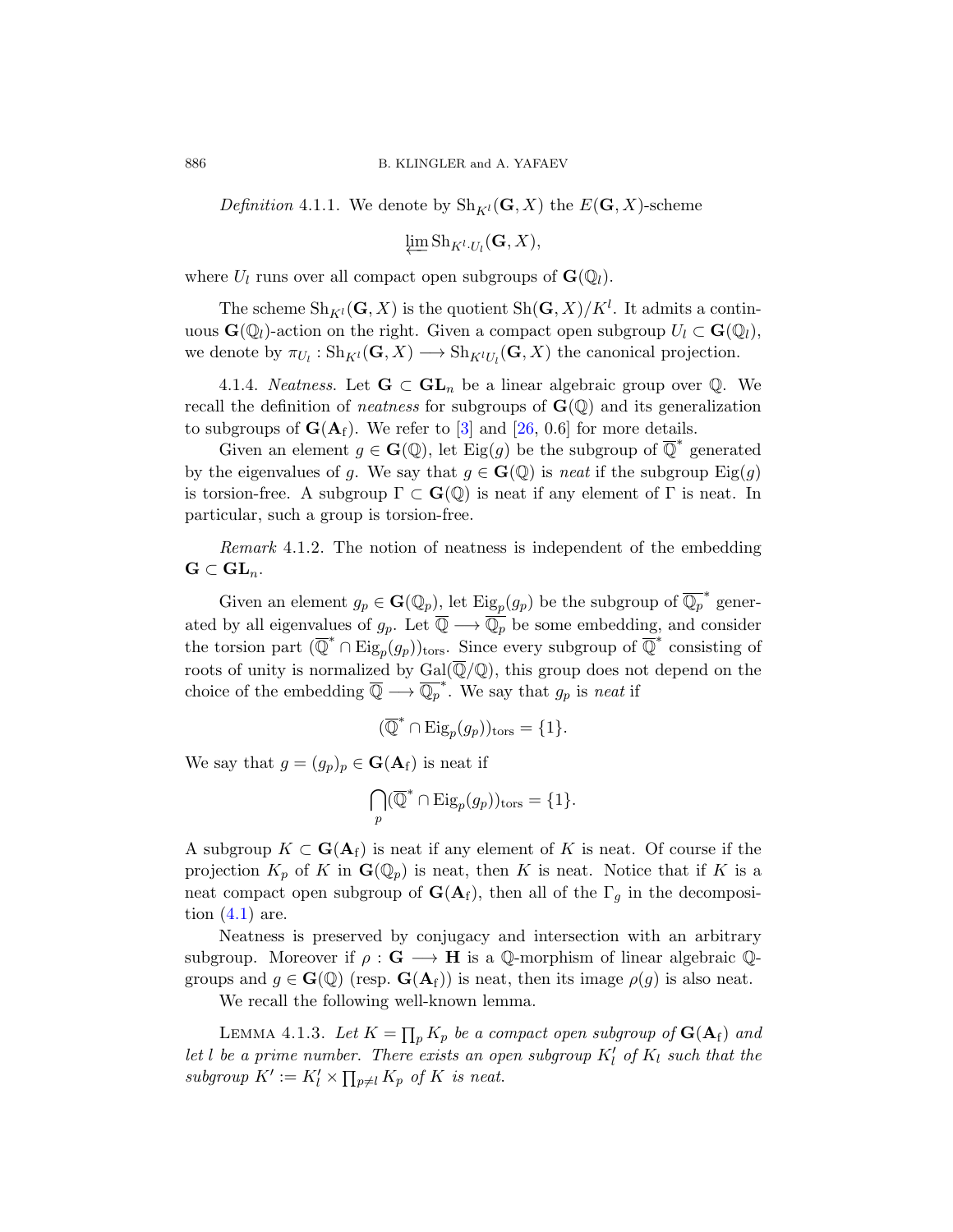*Proof.* As noticed above if  $K'_l$  is neat, then  $K' := K'_l \times \prod_{p \neq l} K_p$  is neat. As a subgroup of a neat group is neat, it is enough to show that a special maximal compact open subgroup  $K_l \subset \mathbf{G}(\mathbb{Q}_l)$  contains a neat subgroup  $K_l'$  with finite index. By [\[26,](#page-57-7) p. 5] one can take  $K'_l = K_l^{(1)}$  $\mathcal{L}_l^{(1)}$  as the first congruence kernel.  $\Box$ 

<span id="page-20-2"></span>4.1.5. Integral structures. Let  $(G, X)$  be a Shimura datum and  $K \subset G(\mathbf{A}_f)$ a neat compact open subgroup. We can fix a  $\mathbb Z$ -structure on  $G$  and its subgroups by choosing a finitely generated free  $\mathbb{Z}$ -module  $W$ , a faithful representation  $\xi : \mathbf{G} \hookrightarrow \mathbf{GL}(W_{\mathbb{Q}})$  and taking the Zariski closures in the Z-group-scheme  $GL(W)$ . If we choose the representation  $\xi$  in such a way that K is contained in  $\mathbf{GL}(\widehat{\mathbb{Z}}\otimes_{\mathbb{Z}}W)$  (i.e., K stabilizes  $\widehat{\mathbb{Z}}\otimes_{\mathbb{Z}}W$ ) and  $\xi$  factors through  $\mathbf{G}^{\text{ad}}$ , this induces canonically a Z-variation of Hodge structure on  $\text{Sh}_K(G, X)_{\mathbb{C}}$ ; cf. [\[18,](#page-56-2) §3.2]. If  $K = \prod_{p \text{ prime}} K_p$ , then for almost all primes l the group  $K_l$  is a hyperspecial maximal compact open subgroup of  $\mathbf{G}(\mathbb{Q}_l)$  that coincides with  $\mathbf{G}(\mathbb{Z}_l)$ .

<span id="page-20-3"></span>4.1.6. Good position with respect to a torus.

*Definition* 4.1.4. Let l be a prime number, **G** a reductive  $\mathbb{Q}_l$ -group and  $\mathbf{T} \subset \mathbf{G}$  a split torus. A compact open subgroup  $U_l$  of  $\mathbf{G}(\mathbb{Q}_l)$  is said to be in good position with respect to **T** if  $U_l \cap T(\mathbb{Q}_l)$  is the maximal compact open subgroup of  $\mathbf{T}(\mathbb{Q}_l)$ .

If G is a reductive Q-group,  $T \subset G$  a torus and l a prime number splitting **T**, we say that a compact open subgroup  $U_l$  of  $\mathbf{G}(\mathbb{Q}_l)$  is in good position with respect to **T** if it is in good position with respect to  $\mathbf{T}_{\mathbb{Q}_l}$ .

<span id="page-20-4"></span>LEMMA 4.1.5. Suppose that  $(G, X)$  is a Shimura datum,  $K = \prod_{p \text{ prime}} K_p$ is a neat open compact subgroup of  $G(A_f)$  and  $\rho : G \hookrightarrow GL_n$  is a faithful rational representation such that K is contained in  $\mathbf{GL}_n(\hat{\mathbb{Z}})$ . Let  $\mathbf{T} \subset \mathbf{G}$  be a torus and l be a prime number splitting **T** such that  $T_{\mathbb{F}_l}$  is an  $\mathbb{F}_l$ -torus. Then the group  $\mathbf{G}(\mathbb{Z}_l)$  is in good position with respect to **T**.

*Proof.* Let  $T'$  be the scheme-theoretic closure of  $T_{\mathbb{Q}_l}$  in  $(\mathbf{GL}_n)_{\mathbb{Z}_l}$ . The scheme  $\mathbf{T}'$  is a flat group scheme affine and of finite type over  $\mathbb{Z}_l$  whose fibers  $\mathbf{T}_{\mathbb{F}_l}$  over  $\mathbb{F}_l$  and  $\mathbf{T}_{\mathbb{Q}_l}$  over  $\mathbb{Q}_l$  are tori. Hence by [\[13,](#page-56-5) Exp. X, Cor. 4.9] the group scheme  $\mathbf{T}'$  is a torus over  $\mathbb{Z}_l$ . As its generic fiber  $\mathbf{T}_{\mathbb{Q}_l}$  is split,  $\mathbf{T}'$  is split by [\[13,](#page-56-5) Exp. X, Cor. 1.2]. Hence  $\mathbf{G}(\mathbb{Z}_l) \cap \mathbf{T}(\mathbb{Q}_l) = \mathbf{T}'(\mathbb{Z}_l)$  is a maximal compact subgroup of  $\mathbf{T}(\mathbb{Q}_l) = \mathbf{T}'(\mathbb{Q}_l)$  and the result follows.

<span id="page-20-0"></span>4.2. *p-adic closure of Zariski-dense groups*. We will use the following wellknown result. (We provide a proof for completeness.)

<span id="page-20-1"></span>PROPOSITION 4.2.1. Let H be a subgroup of  $GL_n(\mathbb{Z})$  and let H be the Zariski closure of H in  $\mathbf{GL}_{n,\mathbb{Z}}$ . Suppose that  $\mathbf{H}_{\mathbb{Q}}^{0}$  is semisimple. Then for any prime number p, the closure of H in  $\mathbf{H}(\mathbb{Z}_p)$  is open.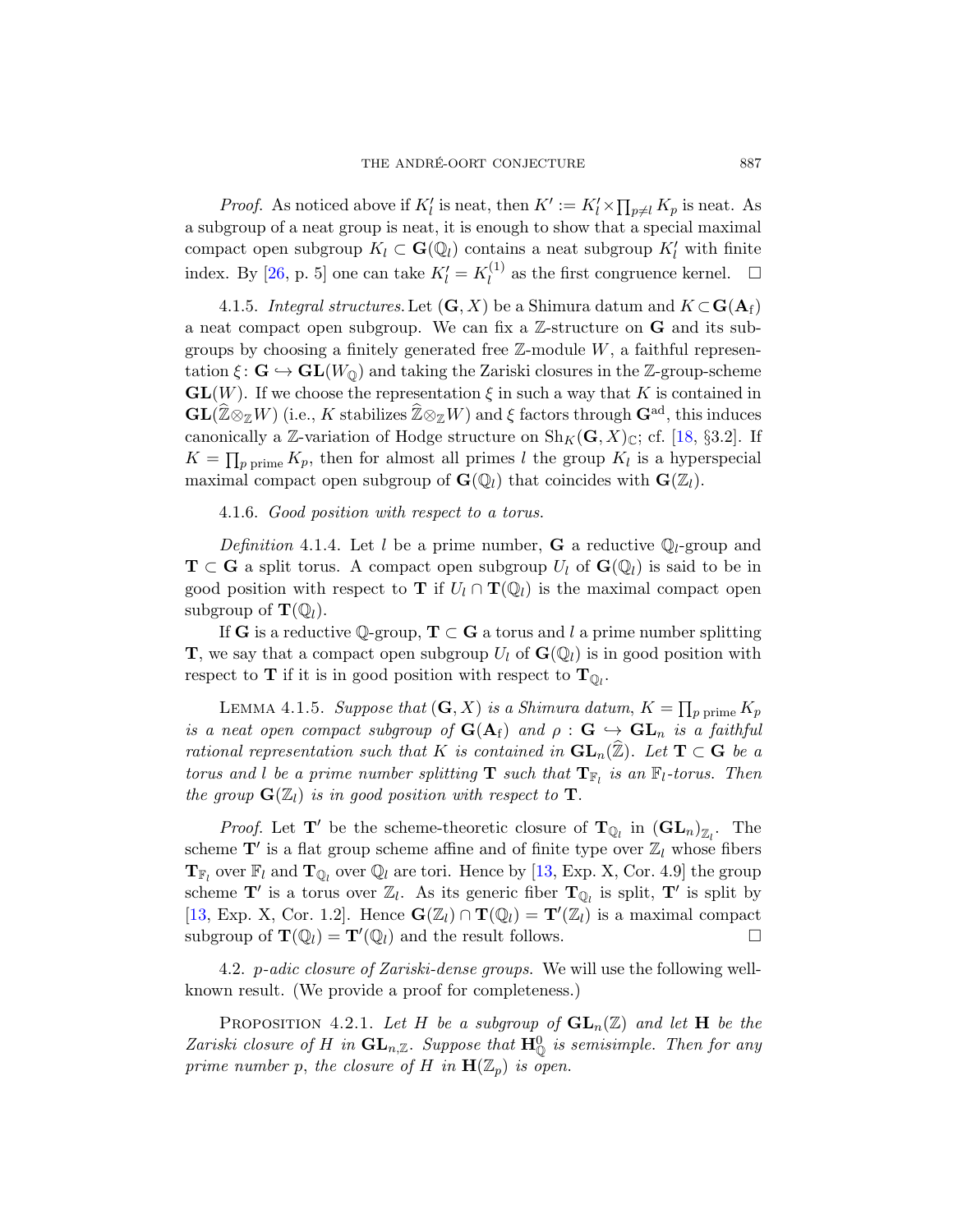*Proof.* The case when H is finite is obvious. Suppose that H is infinite. Since  $H(\mathbb{Z}_p)$  is compact and H is infinite, the closure  $H_p$  of H in  $H(\mathbb{Z}_p)$  is not discrete. Then it is a p-adic analytic group and it has a Lie algebra  $L$  that is a Lie subalgebra of the Lie algebra Lie  $H$  of  $H$  and projects nontrivially on any factor of Lie  $H$ . By construction  $L$  is invariant under the adjoint action of H, thus also under the adjoint action of the Zariski closure **H** of H. As  $\mathbf{H}_{\mathbb{Q}}^{0}$ is semisimple, one deduces  $L_{\mathbb{Q}} =$  Lie  $\mathbf{H}_{\mathbb{Q}}$ , which implies that  $H_p$  is open in  $\mathbf{H}(\mathbb{Z}_p).$ 

Remark 4.2.2. The easy [Proposition 4.2.1](#page-20-1) can be strengthened to the following remarkable theorem, due independently to Weisfeiler and Nori, which was used in [\[18\]](#page-56-2) but which we will not need.

<span id="page-21-2"></span>THEOREM 4.2.3 ([\[38\]](#page-57-8), [\[25\]](#page-56-6)). Let H be a finitely generated subgroup of  $GL_n(\mathbb{Z})$ , and let H be the Zariski closure of H in  $GL_{n,\mathbb{Z}}$ . Suppose that  $H(\mathbb{C})$ has finite fundamental group. Then the closure of H in  $GL_n(A_f)$  is open in the closure of  $\mathbf{H}(\mathbb{Z})$  in  $\mathbf{GL}_n(\mathbf{A}_f)$ .

# 5. Degrees on Shimura varieties

<span id="page-21-0"></span>In this section we recall the results we will need on projective geometry of Shimura varieties and prove the crucial [Corollary 5.3.10,](#page-27-1) which compares the degrees of a subvariety of  $\text{Sh}_K(G, X)$  with respect to two different line bundles.

<span id="page-21-1"></span>5.1. Degrees. We will need only basics on numerical intersection theory as recalled in  $[22, Ch. 1, pp. 15–17]$ . Let X be a complete irreducible complex variety and L a line bundle on X with topological first Chern class  $c_1(L) \in$  $H^2(X,\mathbb{Z})$ . Given  $V \subset X$  an irreducible subvariety, we define the degree of V with respect to  $L$  by

$$
\deg_L V = c_1(L)^{\dim V} \cap [V] \in H_0(X, \mathbb{Z}) = \mathbb{Z},
$$

where  $[V] \in H_{2\dim V}(X,\mathbb{Z})$  denotes the fundamental class of V and  $\cap$  denotes the cap product between  $H^{2\dim V}(X,\mathbb{Z})$  and  $H_{2\dim V}(X,\mathbb{Z})$ . We also write  $\deg_L V = \int_V c_1(L)^{\dim V}$ . It satisfies the projection formula: given  $f: Y \longrightarrow X$ a generically finite surjective proper map, one has

$$
\deg_{f^*L} Y = (\deg f) \deg_L X.
$$

When the subvariety V is not irreducible, let  $V = \bigcup_i V_i$  be its decomposition into irreducible components. We define

$$
\deg_L V = \sum_i \deg_L V_i.
$$

When the variety X is a disjoint union of irreducible components  $X_i$ ,  $1 \leq i \leq n$ , the function  $\deg_L$  is defined as the sum  $\sum_{i=1}^n \deg_{L_{|X_i}}$ .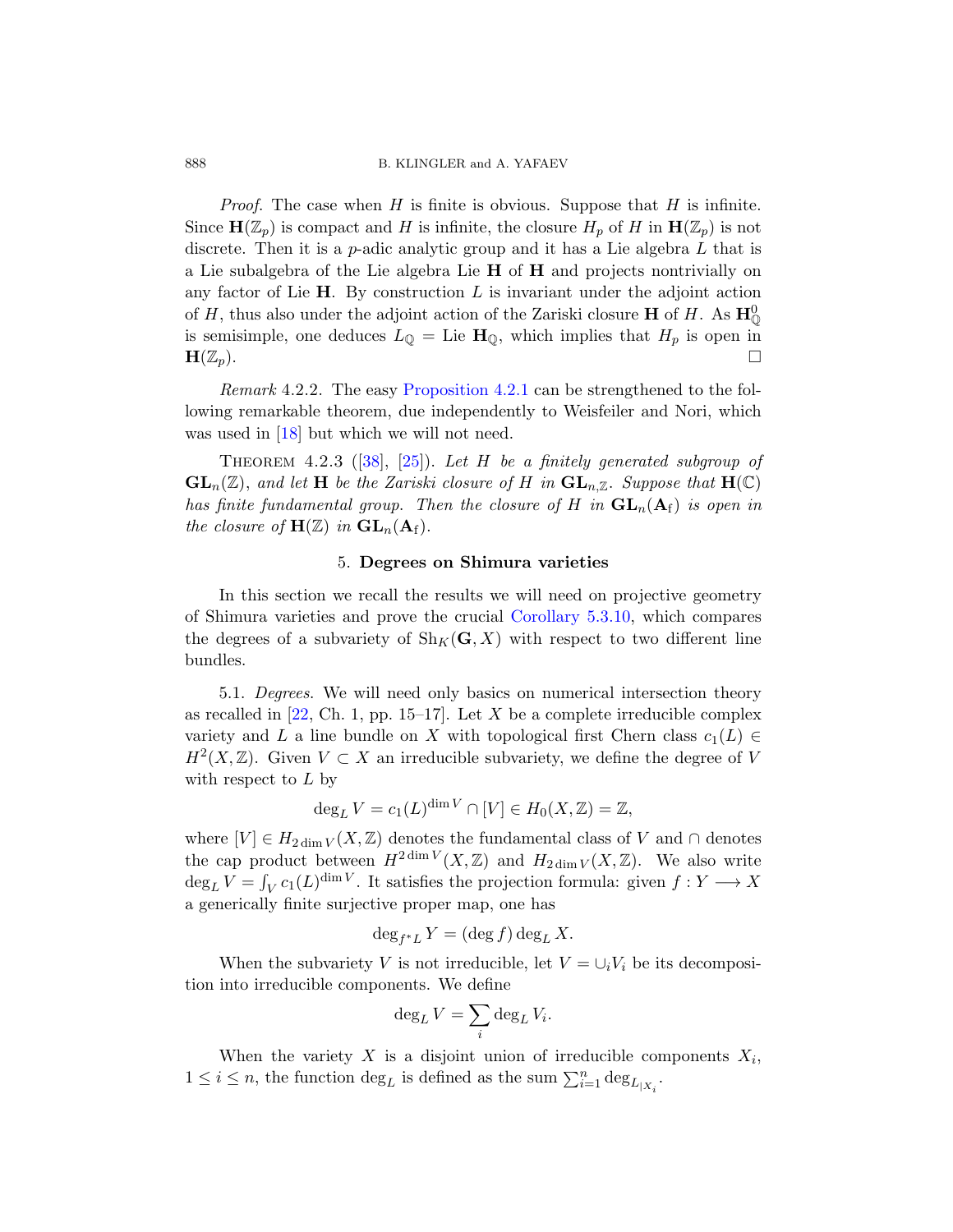<span id="page-22-0"></span>5.2. Nefness. Recall (cf.  $[22,$  Def. 1.4.1]) that a line bundle  $L$  on a complete scheme X is said to be nef if  $\deg_L C \geq 0$  for every irreducible curve  $C \subset X$ . We will need the following basic result (cf. [\[22,](#page-56-7) Th. 1.4.9]).

<span id="page-22-4"></span>THEOREM 5.2.1 (Kleiman). Let L be a line bundle on a complete complex scheme X. Then L is nef if and only if for every irreducible subvariety  $V \subset X$ , one has  $\deg_L V \geq 0$ .

<span id="page-22-1"></span>5.3. Baily-Borel compactification.

Definition 5.3.1. Let  $(G, X)$  be a Shimura datum and  $K \subset G(A_f)$  a neat compact open subgroup. We denote by  $\text{Sh}_K(G, X)_{\mathbb{C}}$  the Baily-Borel compactification of  $\text{Sh}_K(G, X)_{\mathbb{C}}$ ; cf. [\[2\]](#page-55-7).

The Baily-Borel compactification  $\overline{Sh_K(G, X)_\mathbb{C}}$  is a normal projective variety. Its boundary  $\overline{\text{Sh}_K(\mathbf{G}, X)_{\mathbb{C}}} \backslash \text{Sh}_K(\mathbf{G}, X)_{\mathbb{C}}$  has complex codimension  $> 1$  if and only if  $G$  has no split  $\mathbb Q$ -simple factors of dimension three. The following proposition summarizes basic properties of  $\text{Sh}_K(G, X)_{\mathbb{C}}$  that we will use.

<span id="page-22-3"></span>PROPOSITION 5.3.2.

- (1) The line bundle of holomorphic forms of maximal degree on X descends to  $\text{Sh}_K(G, X)_{\mathbb{C}}$  and extends uniquely to an ample line bundle  $L_K$  on  $\overline{\text{Sh}_{K}(G,X)_{\mathbb{C}}}$  such that, at the generic points of the boundary components of codimension one, it is given by forms with logarithmic poles. Let  $K_1$  and  $K_2$  be neat compact open subgroups of  $\mathbf{G}(\mathbf{A}_{\mathrm{f}})$  and g in  $\mathbf{G}(\mathbf{A}_{\mathrm{f}})$ such that  $K_2 \subset gK_1g^{-1}$ . Then the morphism from  $\text{Sh}_{K_2}(\mathbf{G},X)_{\mathbb{C}}$  to  $\text{Sh}_{K_1}(\mathbf{G}, X)_{\mathbb{C}}$  induced by g extends to a morphism  $f: \text{Sh}_{K_2}(\mathbf{G}, X)_{\mathbb{C}} \longrightarrow$  $\overline{{\operatorname{Sh}}_{K_1}(\mathbf{G},X)_{\mathbb{C}}},$  and the line bundle  $f^*L_{K_1}$  is canonically isomorphic to  $L_{K_2}.$
- (2) The canonical model  $\text{Sh}_K(G, X)$  of  $\text{Sh}_K(G, X)_{\mathbb{C}}$  over the reflex field  $E(G, X)$  admits a unique extension to a model  $\text{Sh}_K(G, X)$  of  $\text{Sh}_K(G, X)_{\mathbb{C}}$ over  $E(G, X)$ . The line bundle  $L_K$  is naturally defined over  $E(G, X)$ .
- (3) Let  $\varphi : (\mathbf{H}, Y) \longrightarrow (\mathbf{G}, X)$  be a morphism of Shimura data and  $K_{\mathbf{H}} \subset$  $H(A_f)$ ,  $K_G \subset G(A_f)$  neat compact open subgroups with  $\varphi(K_H) \subset K_G$ . Then the canonical map  $\phi : Sh_{K_{\mathbf{H}}}(\mathbf{H}, Y) \longrightarrow Sh_{K_{\mathbf{G}}}(\mathbf{G}, X)$  induced by  $\varphi$ extends to a morphism still denoted by  $\phi : \overline{\text{Sh}_{K_{\mathbf{H}}}(\mathbf{H}, Y)} \longrightarrow \overline{\text{Sh}_{K_{\mathbf{G}}}(\mathbf{G}, X)}$ .

*Proof.* The first statement is  $[2, \text{ Lemma } 10.8]$  and  $[26, \text{ Prop. } 8.1, \S_{38}^{8}.2, \S_{40}^{8}]$ 8.3. The second one is  $[26, Th. 12.3.a]$ . The third statement is  $[31,$  theorem on p. 231] (over  $\mathbb{C}$ ) and [\[26,](#page-57-7) Th. 12.3.b] (over  $E(G, X)$ ).

<span id="page-22-2"></span>*Definition* 5.3.3. Given a complex subvariety  $Z \subset Sh_K(G,X)_{\mathbb{C}}$ , we will denote by  $\deg_{L_K} Z$  the degree of the compactification  $Z \subset \mathrm{Sh}_K(G,X)_{\mathbb{C}}$  with respect to the line bundle  $L_K$ . We will write deg Z when it is clear to which line bundle we are referring to.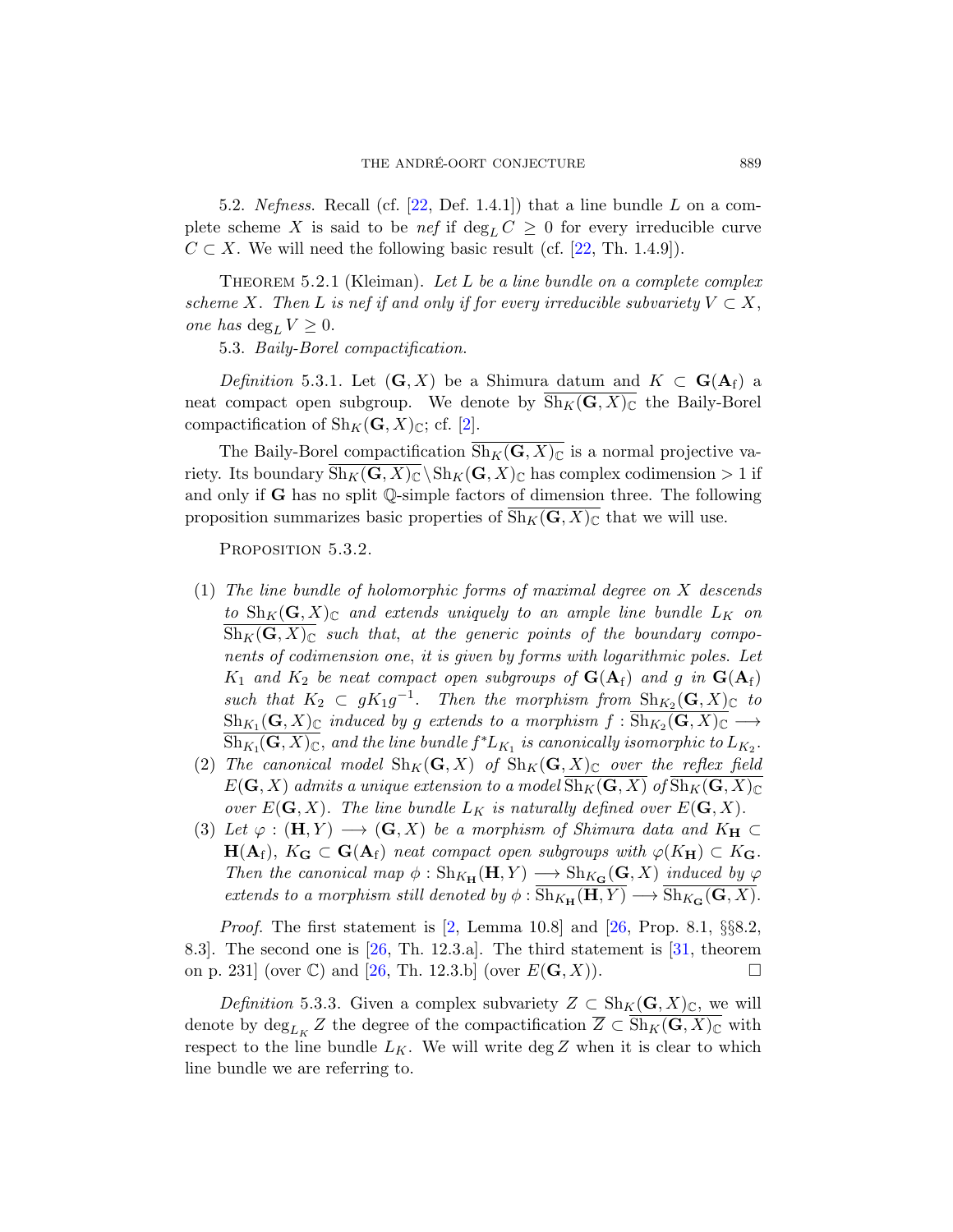*Remark* 5.3.4. Let **G** be a connected semisimple algebraic  $\mathbb{Q}$ -group of Hermitian type (and of noncompact type) with associated Hermitian domain  $X$ . Recall that a subgroup  $\Gamma \subset \mathbf{G}(\mathbb{Q})$  is called an arithmetic lattice if  $\Gamma$  is commensurable to  $\mathbf{G}(\mathbb{Q}) \cap \mathbf{GL}_n(\mathbb{Z})$ , where we fixed a faithful Q-representation  $\xi : \mathbf{G} \hookrightarrow \mathbf{GL}_n$ . This definition is independent of the choice of  $\xi$ . If  $\Gamma \subset \mathbf{G}(\mathbb{Q})$ is a neat arithmetic lattice, the quotient  $\Gamma \backslash X$  is a smooth quasi-projective variety, which is projective if and only if  $G$  is  $\mathbb Q$ -anisotropic (cf. [\[3\]](#page-55-6)). The Baily-Borel compactification  $\overline{\Gamma \backslash X}$  of the quasi-projective complex variety  $\Gamma \backslash X$  and the bundle  $L_{\Gamma}$  on  $\overline{\Gamma \backslash X}$  are well defined (cf. [\[2\]](#page-55-7)).

# 5.3.1. Comparison of degrees for Shimura subdata.

<span id="page-23-1"></span>PROPOSITION 5.3.5. Let  $\phi: Sh_K(G,X)_{\mathbb{C}} \longrightarrow Sh_{K'}(G',X')_{\mathbb{C}}$  be a morphism of Shimura varieties associated to a Shimura subdatum  $\varphi : (\mathbf{G}, X) \longrightarrow$  $(\mathbf{G}', X')$ , a neat compact open subgroup K of  $\mathbf{G}(\mathbf{A}_{\mathrm{f}})$  and a neat compact open subgroup K' of  $G'(A_f)$  containing  $\varphi(K)$ . Then the line bundle

$$
\Lambda_{K,K'}:=\phi^*L_{K'}\otimes L_K^{-1}
$$

on  $\overline{\text{Sh}_K(\mathbf{G}, X)_{\mathbb{C}}}$  is nef.

This proposition is a corollary of the following

<span id="page-23-0"></span>PROPOSITION 5.3.6. Let  $\varphi : \mathbf{G} \longrightarrow \mathbf{G}'$  be a Q-morphism of connected semisimple algebraic Q-groups of Hermitian type (and of noncompact type) inducing a holomorphic totally geodesic embedding of the associated Hermitian domains  $\phi: X^+ \longrightarrow X'^+$ . Let  $\Gamma \subset \mathbf{G}(\mathbb{Q})$  be a neat arithmetic lattice and  $\Gamma' \subset \mathbf{G}'(\mathbb{Q})$  a neat arithmetic lattice containing  $\varphi(\Gamma)$ . Then the line bundle

$$
\Lambda_{\Gamma,\Gamma'}:=\phi^*L_{\Gamma'}\otimes L_{\Gamma}^{-1}
$$

on  $\overline{\Gamma \backslash X^+}$  is nef.

*[Proposition](#page-23-1)* [5.3.6](#page-23-0) *implies Proposition* 5.3.5. Let  $C \subset \overline{Sh_K(G,X)_\mathbb{C}}$  be an irreducible curve. To prove that  $\deg_{\Lambda_{K,K'}} C \geq 0$  one can assume without loss of generality that C is contained in the connected component  $\overline{S_K} = \overline{\Gamma_K \backslash X^+}$ and that  $\phi$  :  $\overline{\text{Sh}_K(\mathbf{G},X)_{\mathbb{C}}} \longrightarrow \overline{\text{Sh}_{K'}(\mathbf{G}',X')_{\mathbb{C}}}$  maps  $\overline{S_K}$  to  $\overline{S_{K'}} = \overline{\Gamma_{K'}\backslash X'^{+}}$ . The morphism of reductive Q-groups  $\varphi : \mathbf{G} \longrightarrow \mathbf{G}'$  induces a Q-morphism  $\overline{\varphi}: \mathbf{G}^{\text{der}} \longrightarrow \mathbf{G}'^{\text{ad}}$  of semisimple Q-groups. Let  $\Gamma$  denote the neat lattice  $\mathbf{G}^{\text{der}}(\mathbb{Q}) \cap K \subset \mathbf{G}^{\text{der}}(\mathbb{Q})$  and  $\Gamma'$  the neat lattice of  $\mathbf{G}^{\text{ad}}(\mathbb{Q})$  image of  $\Gamma_{K'}$ . Notice that  $\Gamma'\backslash X'^+ = \Gamma_{K'}\backslash X'^+$ . Consider the diagram

(5.1) 
$$
\frac{\Gamma \backslash X^+}{\Gamma_K \backslash X^+} \longrightarrow^{\phi \circ \pi} \frac{\Gamma \backslash X'^+}{\Gamma_K \backslash X'^+},
$$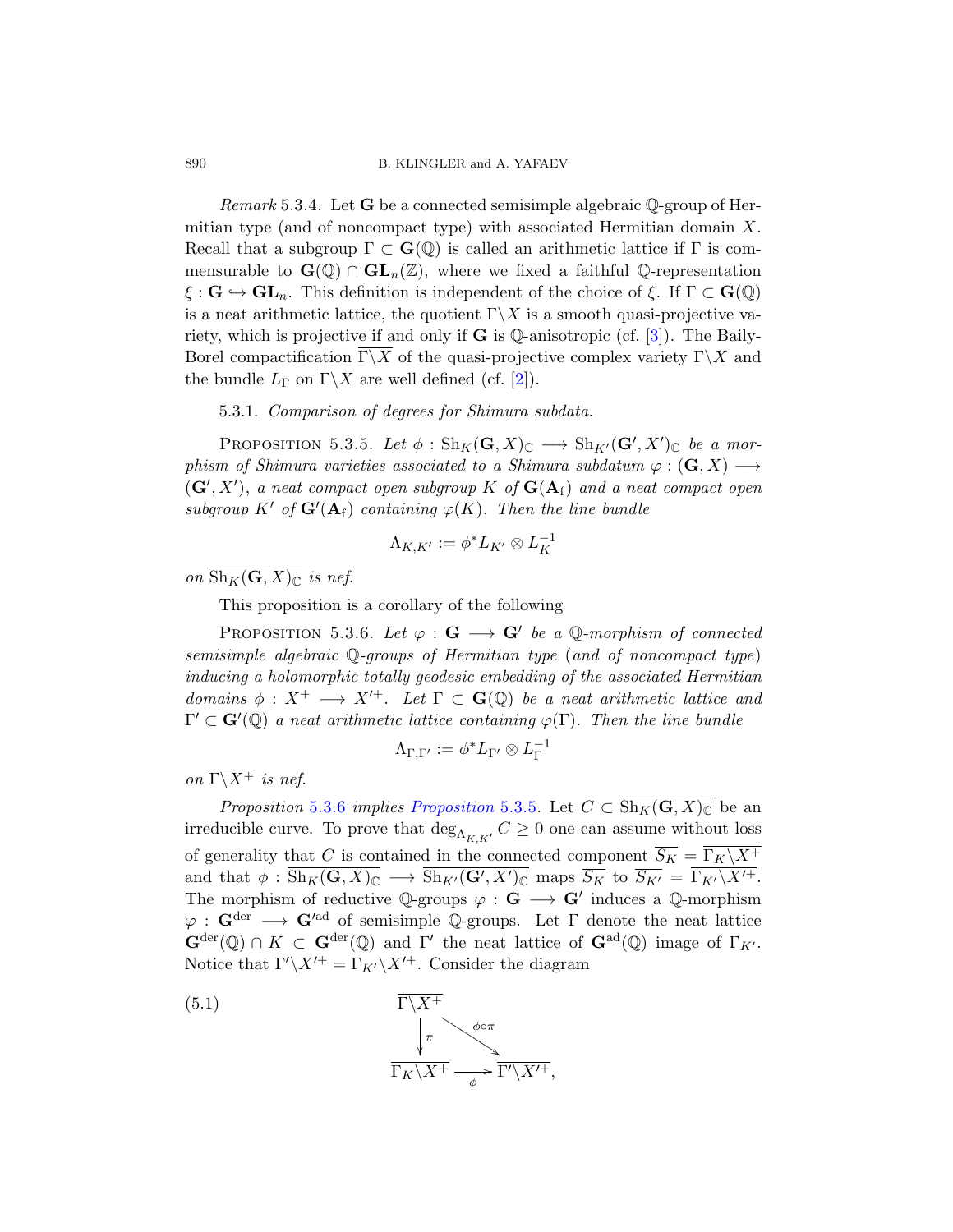with  $\pi$  the natural finite map. [Proposition 5.3.2\(](#page-22-3)1) extends to this setting:

$$
\pi^*(L_{\Gamma_K}) = L_{\Gamma}.
$$

Thus

 $\pi^* \Lambda_{K,K'} = \Lambda_{\Gamma,\Gamma'}.$ 

Let d denote the degree of  $\pi$ . By the projection formula one obtains

$$
\deg_{\Lambda_{K,K'}} C = \frac{1}{d} \deg_{\Lambda_{\Gamma,\Gamma'}} \pi^{-1}(C).
$$

Now  $\deg_{\Lambda_{\Gamma,\Gamma'}} \pi^{-1}(C) \geq 0$  by [Proposition 5.3.6.](#page-23-0)

*Proof of [Proposition](#page-23-0)* 5.3.6. Let  $C \subset \overline{\Gamma \backslash X^+}$  be an irreducible curve. We want to show that  $\deg_{\Lambda_{\Gamma,\Gamma'}} C \geq 0$ . First notice that by the projection for-mula and by [Proposition 5.3.2\(](#page-22-3)1), we can assume that the group  $\bf{G}$  is simply connected and the group  $G'$  is adjoint.

Let  $G = G_1 \times \cdots \times G_r$  be the decomposition of G into Q-simple factors. Let  $\varphi_i: \mathbf{G}_i \longrightarrow \mathbf{G}', 1 \leq i \leq r$  denote the components of  $\varphi: \mathbf{G} \longrightarrow \mathbf{G}'.$  If  $\Gamma_1 \subset$  $Γ$  is a finite index subgroup and  $p : \overline{\Gamma_1 \backslash X^+} \longrightarrow \overline{\Gamma_1 \backslash X^+}$  is the corresponding finite morphism, by [Proposition 5.3.2](#page-22-3) the line bundle  $\Lambda_{\Gamma_1,\Gamma'}$  corresponding to  $\phi \circ p$  is isomorphic to  $p^* \Lambda_{\Gamma,\Gamma'}$ . The fact that  $\deg_{\Lambda_{\Gamma,\Gamma'}} C \geq 0$  is once more implied by  $\deg_{\Lambda_{\Gamma_1,\Gamma'}} p^{-1}(C) \geq 0$ . Thus we can assume that  $\Gamma = \Gamma_1 \times \cdots \times \Gamma_r$ , with  $\Gamma_i$ a neat arithmetic subgroup of  $\mathbf{G}_i(\mathbb{Q})$ . The variety  $\overline{\Gamma\setminus X^+}$  decomposes into a product

$$
\overline{\Gamma \backslash X^+} = \overline{\Gamma_1 \backslash X_1^+} \times \cdots \times \overline{\Gamma_r \backslash X_r^+},
$$

and the line bundle  $\Lambda_{\Gamma,\Gamma'}$  on  $\Gamma\backslash\overline{X^+}$  decomposes as

 $\Lambda_{\Gamma,\Gamma'} = \Lambda_{\Gamma_1,\Gamma'} \boxtimes \cdots \boxtimes \Lambda_{\Gamma_r,\Gamma'},$ 

with  $\Lambda_{\Gamma_i,\Gamma'} = \phi_i^* L_{\Gamma'} \otimes L_{\Gamma_i}^{-1}$  the corresponding line bundle on  $\overline{\Gamma_i \setminus X_i^+}$ . Let  $p_i: \overline{\Gamma \backslash X^+} \longrightarrow \overline{\Gamma_i \backslash X_i^+}$  be the natural projection. As

$$
\deg_{\Lambda_{\Gamma,\Gamma'}}C=\sum_{i=1}^r\deg_{p_i^*\Lambda_{\Gamma_i,\Gamma'}}C,
$$

we have reduced the proof of the proposition to the case where  $G$  is  $\mathbb Q$ -simple. It then follows from the following, more precise, [Proposition 5.3.7.](#page-24-0)  $\Box$ 

<span id="page-24-0"></span>PROPOSITION 5.3.7. Assume that  $G$  is  $\mathbb{Q}\text{-simple}$ .

- (1) If  $\bf{G}$  is Q-anisotropic, then the line bundle  $\Lambda_{\Gamma,\Gamma}$  on the smooth complex projective variety  $\Gamma \backslash X^+$  admits a metric of nonnegative curvature.
- (2) If G is Q-isotropic, then either the line bundle  $\Lambda_{\Gamma,\Gamma'}$  on  $\overline{\Gamma\backslash X^+}$  is trivial or it is ample.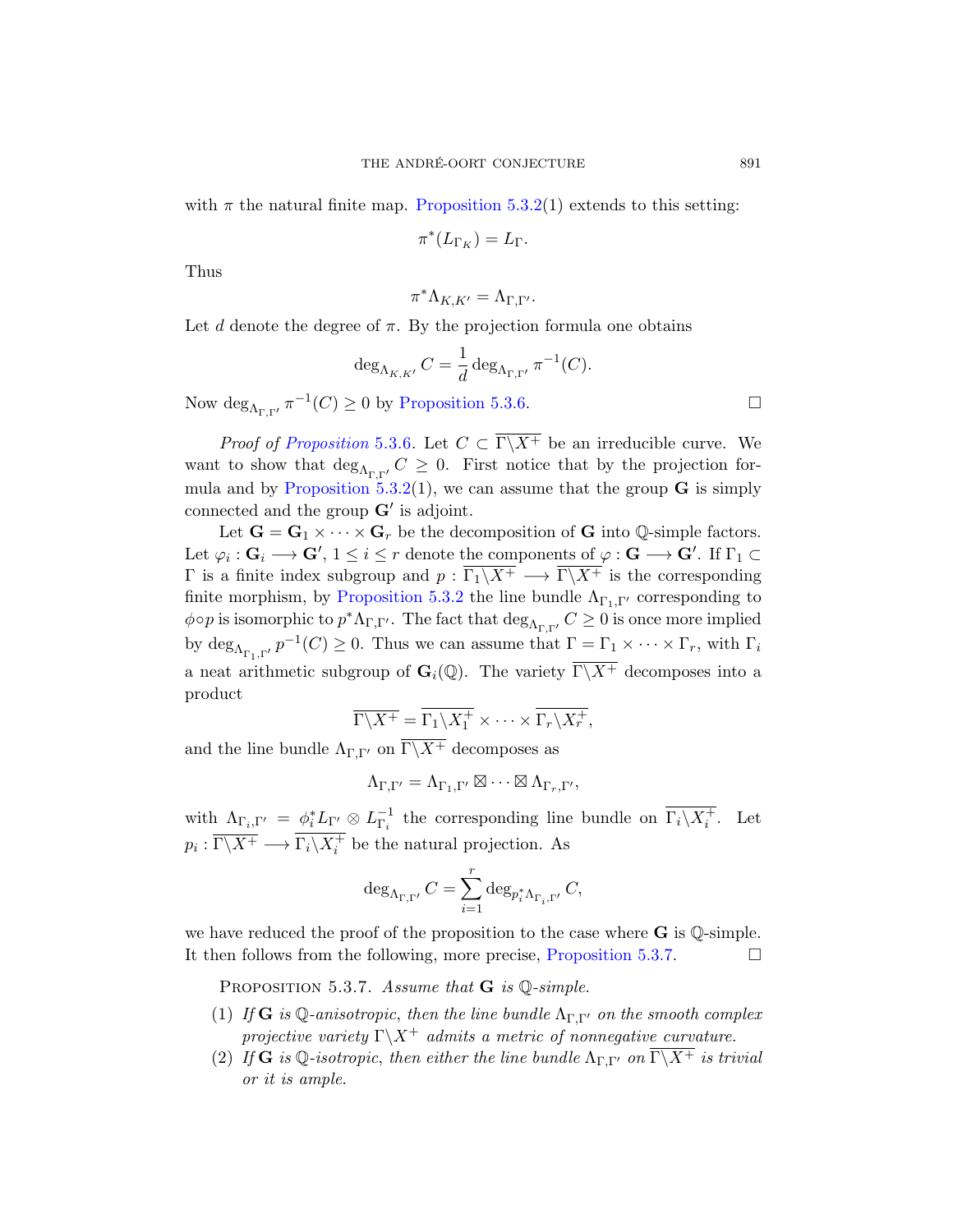*Proof.* Let  $G' = G'_1 \times \cdots \times G'_{r'}$  be the decomposition of  $G'$  into  $\mathbb{Q}$ -simple factors and  $\varphi_j : \mathbf{G} \longrightarrow \mathbf{G}'_j$ ,  $1 \leq j \leq r'$ , the components of  $\varphi : \mathbf{G} \longrightarrow \mathbf{G}'$ . By naturality of  $L_{\Gamma}$  and  $L_{\Gamma}$  (cf. [Proposition 5.3.2\)](#page-22-3) one can assume that  $\Gamma' =$  $\Gamma'_1 \times \cdots \times \Gamma'_{r'}$ . Accordingly one has

$$
\Gamma' \backslash X'^{+} = \Gamma'_{1} \backslash X'^{+}_{1} \times \cdots \times \Gamma'_{r'} \backslash X'_{r'}{}^{+}.
$$

As  $\varphi : G \longrightarrow G'$  is injective and G is Q-simple, we can without loss of generality assume that  $\varphi_1 : \mathbf{G} \longrightarrow \mathbf{G}'_1$  is injective. As

$$
\Lambda=(\phi_1^*L_{\Gamma'_1}\otimes L_{\Gamma}^{-1})\otimes \phi_2^*L_{\Gamma'_2}\otimes \cdots \phi_{r'}^*L_{\Gamma'_r}
$$

and the  $L_{\Gamma'_j}, j \geq 2$ , are ample on  $\Gamma'_j \backslash X'_j$  $\overline{+}$ , it is enough to prove the statement replacing  $\Lambda_{\Gamma,\Gamma'}$  by  $\phi_1^* L_{\Gamma'_1} \otimes L_{\Gamma}^{-1}$ . Thus we can assume  $\mathbf{G}'$  is  $\mathbb{Q}$ -simple.

By the adjunction formula the line bundle  $\Lambda_{\Gamma,\Gamma'|\Gamma\setminus X^+}$  restriction of  $\Lambda_{\Gamma,\Gamma'}$ coincides with  $\Lambda^{\max}N^*$ , where N denotes the automorphic bundle on  $\Gamma\backslash X^+$ associated to the normal bundle of X in  $X'$  and  $N^*$  denotes its dual. As X is totally geodesic in  $X'$ , the curvature form on N is the restriction to N of the curvature form on  $TX'$ . As  $X'$  is nonpositively curved, the automorphic bundle  $N^*$  and thus also the automorphic line bundle  $\Lambda_{\Gamma,\Gamma'|\Gamma\setminus X^+}$  admits a Hermitian metric of nonnegative curvature. This concludes the proof of the proposition in the case  $\bf{G}$  is  $\mathbb{Q}$ -anisotropic.

Suppose now **G** is Q-isotropic. For simplicity we denote  $\Lambda_{\Gamma,\Gamma'}$  by  $\Lambda$  from now on. We have to prove that the boundary components of  $\overline{\Gamma\setminus X^+}$  do not essentially modify the positivity of  $\Lambda_{|\Gamma \backslash X^+}$ . We use the notation and the results of Dynkin [\[14\]](#page-56-8), Ihara [\[21\]](#page-56-9) and Satake [\[32\]](#page-57-10). Let  $X = X_1 \times \cdots \times X_r$  (resp.  $X' = X'_1 \times \cdots \times X'_{r'}$  be the decomposition of X (resp. X') into irreducible factors. Each  $X_i$  (resp.  $X'_j$ ) is the Hermitian symmetric domain associated to an R-isotropic R-simple factor  $G_i$  (resp.  $G'_j$ ) of  $G_R$  (resp.  $G'_R$ ). The group  $G_R$ (resp.  $\mathbf{G}'_{\mathbb{R}}$ ) decomposes as  $\mathbf{G}_0 \times \mathbf{G}_1 \times \cdots \times \mathbf{G}_r$  (resp.  $\mathbf{G}'_0 \times \mathbf{G}'_1 \times \cdots \times \mathbf{G}'_{r'}$ ) with  $\mathbf{G}_0$  (resp.  $\mathbf{G}'_0$ ) an R-anisotropic group. Let **m** (resp. **m'**) be the *r*-tuple (resp.  $r'$ -tuple) of nonnegative integers defining the automorphic line bundle  $L_K$  (resp.  $L_{K'}$ ) (cf. [\[32,](#page-57-10) Lemma 2]) and  $M_{\phi}$  be the  $r' \times r$ -matrix with integral coefficients associated to  $\varphi : \mathbf{G} \hookrightarrow \mathbf{G}'$  (cf. [\[32,](#page-57-10) §2.1]). The automorphic line bundle  $\Lambda_{\vert \Gamma \setminus X^+}$  on  $\Gamma \setminus X^+$  is associated to the *r*-tuple of integers  $\lambda = m'M_{\varphi} - m$ (where  $m$  and  $m'$  are seen as row vectors). It admits a locally homogeneous Hermitian metric of nonnegative curvature if and only if  $\lambda_i \geq 0$ ,  $1 \leq i \leq r$  (in which case we say that  $\lambda$  is nonnegative).

# LEMMA 5.3.8. The row vector  $\lambda$  is nonnegative.

*Proof.* As G and G' are defined over  $\mathbb{Q}$ , both m and m' are of rational type by [\[32,](#page-57-10) p. 301]. So  $m_i = m$  for all i,  $m'_j = m'$  for all j. The equality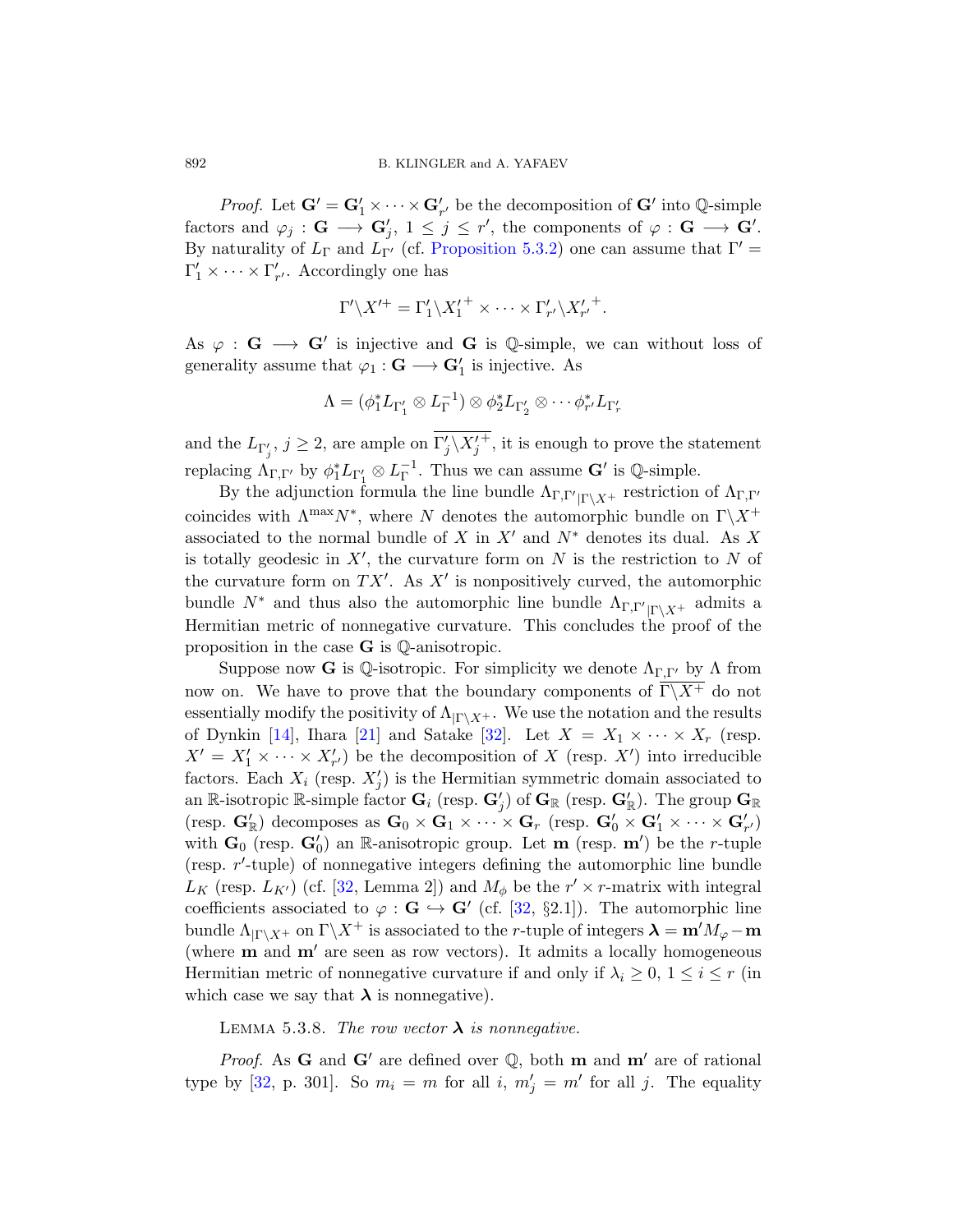$\lambda = m'M_{\varphi} - m$  can be written in coordinates

<span id="page-26-1"></span>(5.2) 
$$
\forall i \in \{1, \cdots, r\}, \ \lambda_i = \sum_{1 \le j \le r'} m_{j,i} m' - m,
$$

with  $M_{\varphi} = (m_{j,i})$ . Fix i in  $\{1, \dots r\}$ , and let us prove that  $\lambda_i \geq 0$ . As the  $m_{i,j}$ 's and m' are nonnegative, it is enough to exhibit one j,  $1 \leq j \leq r'$ , with  $m_{j,i}, m'-m \geq 0$ . Choose j such that the component  $\varphi_{i,j}: X_i \longrightarrow X'_j$  of the map  $\varphi: X_1 \times \cdots \times X_r \longrightarrow X'_1 \times \cdots \times X'_{r'}$  induced by  $\varphi: \mathbf{G} \longrightarrow \tilde{\mathbf{G}}'$  is an embedding. Recall that with the notation of [\[32,](#page-57-10) p. 290] one has

$$
m_i = \langle H_{1,i}, H_{1,i} \rangle_i,
$$

where  $\mathfrak{h}_i$  denotes the chosen Cartan subalgebra of  $\mathfrak{g}_i(\mathbb{R})$  and  $\langle , \rangle_i$  denotes the where  $\theta_i$  denotes the chosen Cartan subalgebra of  $\mathbf{y}_i(\mathbb{n})$  and canonical scalar product on  $\sqrt{-1}\theta_i$ . This gives the equality

<span id="page-26-0"></span>(5.3) 
$$
m_{j,i} m'_j - m_i = \langle \phi_j(H_{1,i}), \phi_j(H_{1,i}) \rangle_j - \langle H_{1,i}, H_{1,i} \rangle_i.
$$

As  $\mathbf{G}_i$  is R-simple, any two invariant nondegenerate forms on  $\sqrt{-1}\mathfrak{h}_i$  are proportional. There exists a positive real constant  $c_{i,j}$  (called by Dynkin [\[14,](#page-56-8) p. 130] the index of  $\varphi_{i,j} : \mathbf{G}_i \longrightarrow \mathbf{G}_j$  such that

<span id="page-26-2"></span>
$$
\forall X, Y \in \sqrt{-1} \mathfrak{h}_i, \ \langle \phi_j(X), \phi_j(Y) \rangle_j = c_{i,j} \langle X, Y \rangle_i.
$$

[Equation \(5.3\)](#page-26-0) thus gives

(5.4) 
$$
m_{j,i} m'_j - m_i = (c_{i,j} - 1) \langle H_{1,i}, H_{1,i} \rangle_i.
$$

By [\[14,](#page-56-8) Th. 2.2. p. 131] the constant  $c_{i,j}$  is a positive integer. Thus  $m_{j,i} m'_j - m_i$ is nonnegative, and this finishes the proof that  $\lambda$  is nonnegative.

By [\[32,](#page-57-10) Cor. 2. p. 298] the sum  $M = \sum_{1 \leq j \leq r'} m_{j,i}$  is independent of i  $(1 \leq i \leq r)$ . This implies that  $\lambda$  is of rational type; one of the  $\lambda_i$  is nonzero if and only if all are. In this case  $\lambda$  is positive of rational type and  $\Lambda$  is ample on  $\overline{\Gamma \backslash X^+}$  by [\[32,](#page-57-10) Th. 1].

If  $\lambda = 0$ , the line bundle  $\Lambda_{\vert \Gamma \setminus X^+}$  is trivial. As G is Q-simple, if G is not locally isomorphic to  $SL_2$ , the line bundle  $\Lambda$  on  $\overline{\Gamma \backslash X^+}$  is trivial.

The last case is treated in the following lemma.

LEMMA 5.3.9. If  $\lambda = 0$  and G is locally isomorphic to  $SL_2$ , then  $\phi$ :  $\mathbf{G} \longrightarrow \mathbf{G}'$  is a local isomorphism and the line bundle  $\Lambda$  on  $\overline{\Gamma \backslash X^+}$  is trivial.

*Proof.* It follows from equation  $(5.2)$  that there exists a unique integer j such that the morphism  $\varphi_j : \mathbf{G}_{\mathbb{R}} \longrightarrow \mathbf{G}_j$  is nontrivial. In particular,  $\mathbf{G}'$  is  $\mathbb{R}$ simple. Moreover [equation \(5.4\)](#page-26-2) implies that index c of  $\phi : \mathbf{G} \longrightarrow \mathbf{G}'$  is equal to 1. Thus by  $[14, Th. 6.2 p. 152]$  the Lie algebra  $\mathfrak g$  is a regular subalgebra of  $\mathfrak{g}'$ . If  $\mathbf{G}'_{\mathbb{R}}$  is classical, the equality [\[14,](#page-56-8) (2.36) p. 136] shows that necessarily  $\phi: \mathbf{G} \longrightarrow \mathbf{G}'$  is a local isomorphism. In particular, the line bundle  $\Lambda$  on  $\overline{\Gamma \backslash X^+}$ is trivial. If the group  $G'_{\mathbb{R}}$  is an exceptional simple Lie group of Hermitian type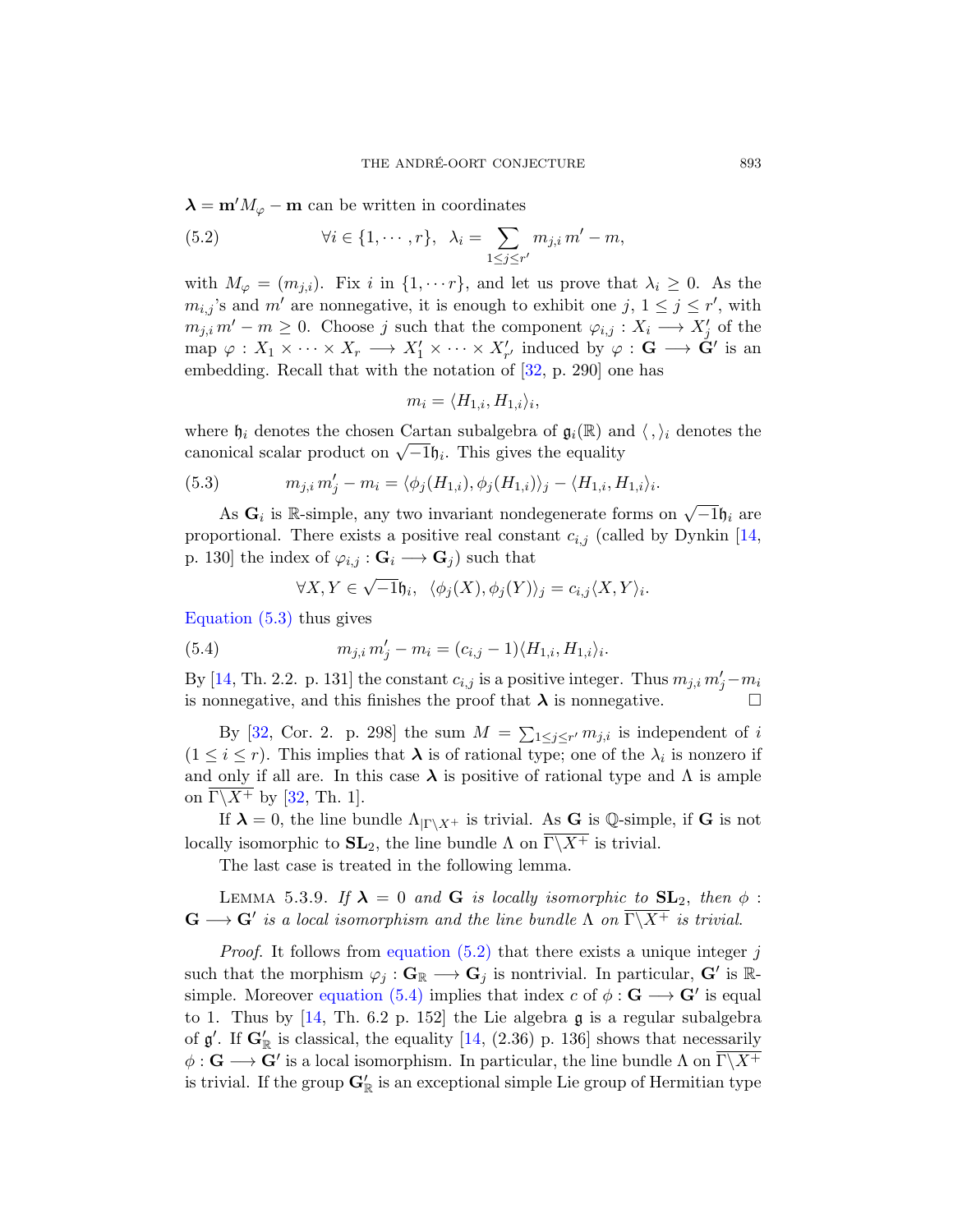(thus  $E_6$  or  $E_7$ ), Dynkin shows in [\[14,](#page-56-8) Tables 16, 17, pp. 178–179] that there is a unique realization of  $\mathfrak g$  as a regular subalgebra of  $\mathfrak g'$  of index 1. However this realization is not of Hermitian type: the coefficient  $\alpha'_{1}(\varphi(H_{1}))$  is zero. Thus this case is impossible.

This finishes the proof of [Proposition 5.3.7.](#page-24-0)

From the nefness of  $\Lambda_{K,K'}$  we now deduce the following crucial corollary.

<span id="page-27-1"></span>COROLLARY 5.3.10. Let  $\phi$  :  $\text{Sh}_K(\mathbf{G}, X) \longrightarrow \text{Sh}_{K'}(\mathbf{G}', X')$  be a morphism of Shimura varieties associated to a Shimura subdatum  $\varphi : (\mathbf{G}, X) \longrightarrow$  $(\mathbf{G}', X')$ . Assume that  $\mathbf{Z}(\mathbb{R})$  is compact (where  $\mathbf Z$  denotes the center of  $\mathbf G$ ). Let K' be a neat compact open subgroup of  $\mathbf{G}'(\mathbf{A}_f)$ , and denote by K the compact open subgroup  $K' \cap \mathbf{G}(\mathbf{A}_f)$  of  $\mathbf{G}(\mathbf{A}_f)$ . Then for any irreducible Hodge generic subvariety Z of  $\text{Sh}_K(\mathbf{G}, X)$ , one has  $\text{deg}_{L_K} Z \le \text{deg}_{L_{K'}} \phi(Z)$ .

*Proof.* As the irreducible components of Z are Hodge generic in  $\text{Sh}_K(\mathbf{G},X)$ and as  $\mathbf{Z}(\mathbb{R})$  is compact, we know by Lemma 2.2 in [\[36\]](#page-57-1) (and its proof) that  $\phi_{|Z}: Z \longrightarrow Z' := \phi(Z)$  is generically injective. In particular, by the projection formula one has

$$
\deg_{L_{K'}}Z'=\deg_{\phi^*L_{K'}}Z.
$$

So the inequality  $\deg_{L_K}Z\!\leq\!\deg_{L_{K'}}Z'$  is equivalent to the inequality  $\deg_{\phi^*L_{K'}}Z$  $\geq \deg_{L_K} Z.$ 

As  $\phi^* L_{K'} = L_K \otimes \Lambda_{K,K'}$ , one has

$$
\deg_{\phi^* L_{K'}} Z = \sum_{i=0}^{\dim Z} \binom{\dim Z}{i} \int_Z c_1(L_K)^i \wedge c_1(\Lambda_{K,K'})^{\dim Z - i}.
$$

The inequality  $\deg_{\phi^*L_K'}Z \ge \deg_{L_K}Z$  thus follows if we show

$$
\forall i, 0 \le i \le \dim Z - 1, \quad \int_Z c_1(L_K)^i \wedge c_1(\Lambda_{K,K'})^{\dim Z - i} \ge 0.
$$

As  $L_K$  is ample, it follows from the nefness of  $\Lambda_{K,K'}$  and Kleiman's [Theo](#page-22-4)[rem 5.2.1.](#page-22-4)

#### 6. Inclusion of Shimura subdata

<span id="page-27-0"></span>In this section we prove a proposition that implies part (b) of [Theo](#page-11-2)[rem 3.1.1.](#page-11-2) We also prove two auxiliary lemmas on inclusion of Shimura data.

<span id="page-27-2"></span>LEMMA 6.1. Let  $(\mathbf{H}, X_{\mathbf{H}}) \subset (\mathbf{H}', X_{\mathbf{H}'})$  be an inclusion of Shimura data. We assume that  $H$  and  $H'$  are the generic Mumford-Tate groups on  $X_H$  and  $X_{\mathbf{H}'}$  respectively. Suppose that the connected center **T** of **H** is split by a number field L. Then the connected center  $\mathbf{T}'$  of  $\mathbf{H}'$  is split by L.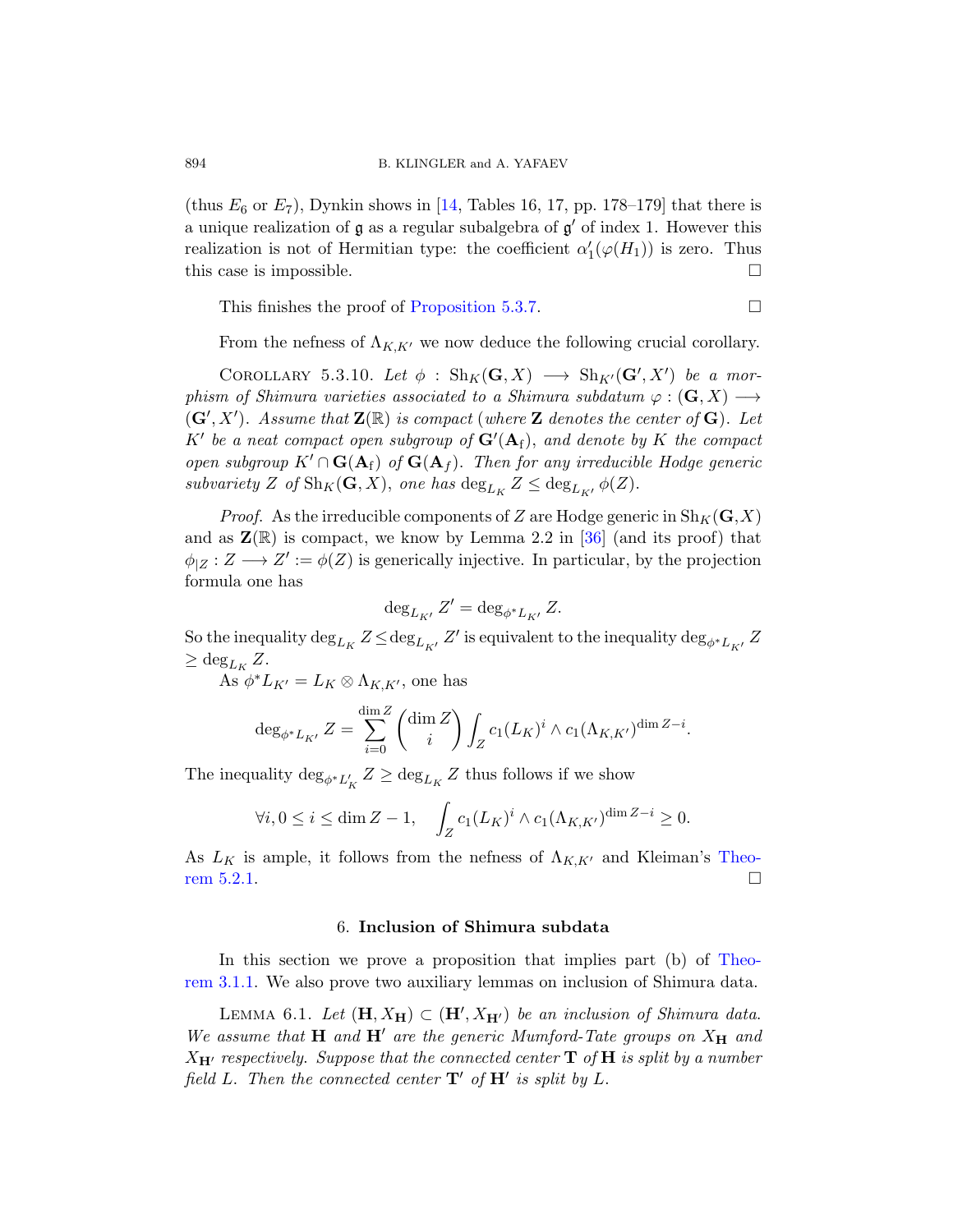*Proof.* Let  $C' := H'/H'^{der}$ . Then there is an isogeny between  $T'$  and  $C'$ induced by the quotient  $\pi' : H' \longrightarrow C'$ . The splitting fields of  $T'$  and  $C'$  are therefore the same.

We claim that for any  $\alpha \in X_{\mathbf{H}'},$  the Mumford-Tate group of  $\pi' \alpha$  is  $\mathbf{C}'$ . Indeed, as C' is commutative, and  $X_{\mathbf{H}'}$  is an  $\mathbf{H}'(\mathbb{R})$ -conjugacy class,  $\pi' \alpha$  does not depend on  $\alpha$ . Let  $\alpha \in X_{\mathbf{H}'}$  be Hodge generic, and let  $\mathbf{C}_1$  be the Mumford-Tate group of  $\pi' \alpha$ . Then  $\alpha$  factors through  $\pi'^{-1}(\mathbf{C}_1) = \mathbf{H}'$ . It follows that  $\mathbf{C}_1 = \mathbf{C}'$ .

Let  $\beta$  be a Hodge generic point of  $X_{\mathbf{H}}$ . As  $\mathbf{H} = \mathbf{TH}^{\text{der}}$  and  $\mathbf{H}^{\text{der}} \subset \mathbf{H}'^{\text{der}}$ , we have

$$
\pi'(\mathbf{H}) = \pi'(\mathbf{T}).
$$

As  $\pi'(\mathbf{H})$  is the Mumford-Tate group of  $\pi'\beta$  (because **H** is the Mumford-Tate group of  $\beta$ ), we see that

$$
\pi'(\mathbf{T}) = \mathbf{C}'.
$$

As the torus **T** is split by L, the torus  $C'$  and therefore also the torus  $T'$  are split by  $L$ .

<span id="page-28-0"></span>LEMMA 6.2. Let  $(\mathbf{H}, X_{\mathbf{H}}) \subset (\mathbf{H}', X_{\mathbf{H}'})$  be an inclusion of Shimura data. We assume that  $H$  and  $H'$  are the generic Mumford-Tate groups on  $X_H$  and  $X_{\mathbf{H}'}$  respectively. Let  $\mathbf{T}$  and  $\mathbf{T}'$  be the connected centers of  $\mathbf{H}$  and  $\mathbf{H}'$  respectively.

.

Suppose that 
$$
\mathbf{T} \subset \mathbf{T}'
$$
. Then  $\mathbf{T} = \mathbf{T}'$ 

Proof. We write

$$
\mathbf{H}' = \mathbf{T}'{\mathbf{H}'}^{\operatorname{der}}.
$$

We have  $(\mathbf{T}' \cap \mathbf{H})^0 \subset \mathbf{T}$ . On the other hand, by assumption  $\mathbf{T} \subset (\mathbf{T}' \cap \mathbf{H})^0$ , and hence

$$
\mathbf{T}=(\mathbf{T}'\cap\mathbf{H})^0.
$$

Write

$$
\mathbf{H} = (\mathbf{T}' \cap \mathbf{H})^0 \mathbf{H}^{\text{der}}.
$$

Fix  $\alpha$  an element of  $X_{\mathbf{H}}$ . As  $X_{\mathbf{H}'}$  is the  $\mathbf{H}'(\mathbb{R})$ -conjugacy class of  $\alpha$ , any element  $x \in X_{\mathbf{H}'}$  is of the form  $g \alpha g^{-1}$  for some g of  $\mathbf{H}'(\mathbb{R})$ . Thus x factors through

$$
g(\mathbf{T}' \cap \mathbf{H})^0_{\mathbb{R}} g^{-1} \cdot g \mathbf{H}'^{\text{der}}_{\mathbb{R}} g^{-1} = (\mathbf{T}' \cap \mathbf{H})^0_{\mathbb{R}} \mathbf{H}'^{\text{der}}_{\mathbb{R}}.
$$

It follows that the Mumford-Tate group of x is contained in  $({\bf T}' \cap H)^0 {\bf H}'^{der}$ . For x Hodge generic, we obtain

$$
(\mathbf{T}' \cap \mathbf{H})^0 \mathbf{H}'^{der} = \mathbf{H}'.
$$

Hence  $(\mathbf{T}' \cap \mathbf{H})^0 = \mathbf{T}'$  and  $\mathbf{T} = \mathbf{T}'$ 

$$
\qquad \qquad \Box
$$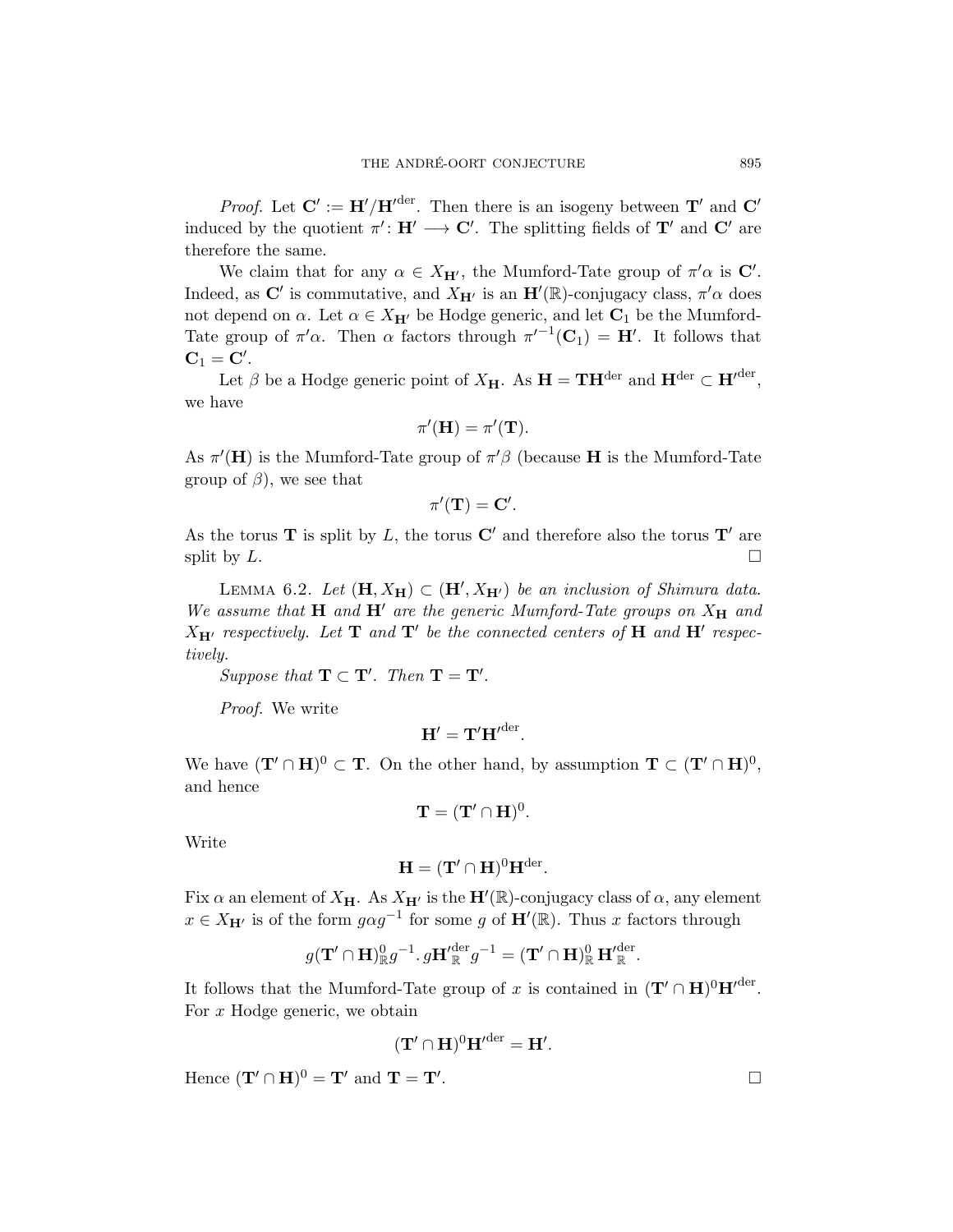PROPOSITION 6.3. Suppose that the set  $\Sigma$  in [Theorem](#page-12-1) 3.2.1 is such that with respect to a faithful representation  $\rho: G \longrightarrow GL_n$  the centers  $T_V$  of the generic Mumford-Tate groups  $H_V$  lie in one  $GL_n(\mathbb{Q})$ -orbit as V ranges through Σ.

We suppose that, after replacing  $\Sigma$  by a modification  $\Sigma'$ , every V in  $\Sigma'$  is strictly contained in a special subvariety  $V' \subset Z$ . Then the set  $\Sigma'$  admits a modification  $\Sigma''$  such that the centers  $\mathbf{T}_{V'}$  of the generic Mumford-Tate groups  $\mathbf{H}_{V'}$  lie in one  $\mathbf{GL}_n(\mathbb{Q})$ -orbit as  $V'$  ranges through  $\Sigma''$ .

*Proof.* First note that an inclusion of special subvarieties  $V \subset V'$  corresponds to an inclusion of Shimura data  $(\mathbf{H}_V, X_{\mathbf{H}_V}) \subset (\mathbf{H}_{V'}, X_{\mathbf{H}_{V'}})$  with  $\mathbf{H}_V$ and  $\mathbf{H}_{V'}$  the generic Mumford-Tate groups on  $X_{\mathbf{H}_V}$  and  $X_{\mathbf{H}_{V'}}$  respectively.

By assumption the connected center  $T_V$  of  $H_V$  lie in the  $GL_n(\mathbb{Q})$ -conjugacy class of a fixed Q-torus as V ranges through  $\Sigma$ . Hence the tori  $\mathbf{T}_V$ ,  $V \in \Sigma$ , are split by the same field L. By [Lemma 6.1,](#page-27-2) the tori  $\mathbf{T}_{V'}$  connected centers of the  $\mathbf{H}_{V}$ ,  $V' \in \Sigma'$ , are all split by L. By [\[36,](#page-57-1) Lemma 3.13, part (i)], the tori  $\mathbf{T}_{V'}$  lie in finitely many  $\mathbf{GL}_n(\mathbb{Q})$ -conjugacy classes. The conclusion of the proposition follows.  $\Box$ 

# 7. The geometric criterion

<span id="page-29-0"></span>In this section we show that given a subvariety  $Z$  of a Shimura variety  $\text{Sh}_K(G, X)_{\mathbb{C}}$  containing a special subvariety V and satisfying certain assumptions, the existence of a suitable element  $m \in \mathbf{G}(\mathbb{Q}_l)$  such that  $Z \subset T_m Z$ implies that  $Z$  contains a special subvariety  $V'$  containing  $V$  properly.

# <span id="page-29-1"></span>7.1. Hodge genericity.

Definition 7.1.1. Let  $(G, X)$  be a Shimura datum,  $K \subset G(A_f)$  a neat compact open subgroup,  $F \subset \mathbb{C}$  a number field containing the reflex field  $E(G, X)$  and  $Z \subset Sh_K(G, X)_{\mathbb{C}}$  an F-irreducible subvariety. We say that Z is Hodge generic if one of its geometrically irreducible components is Hodge generic in  $\text{Sh}_K(G,X)_{\mathbb{C}}$ .

<span id="page-29-2"></span>LEMMA 7.1.2. Let  $(G, X)$  be a Shimura datum,  $K \subset G(A_f)$  a neat compact open subgroup,  $F \subset \mathbb{C}$  a number field containing the reflex field  $E(G, X)$  and  $Z \subset Sh_K(G, X)_{\mathbb{C}}$  a Hodge generic F-irreducible subvariety. Let  $Z = Z_1 \cup \cdots \cup Z_n$  be the decomposition of Z into geometrically irreducible components. Then each irreducible component  $Z_i$ ,  $1 \leq i \leq n$ , is Hodge generic.

Proof. As Z is Hodge generic, at least one of its irreducible components, say  $Z_1$ , is Hodge generic. Writing  $Z = Z_F \times_{Spec F} \operatorname{Spec} \mathbb{C}$  with  $Z_F \subset \operatorname{Sh}_K(\mathbb{G}, X)_F$ irreducible, any irreducible component  $Z_j$ ,  $1 \leq j \leq n$ , is of the form  $Z_1^{\sigma}$  for some element  $\sigma \in \text{Gal}(\overline{\mathbb{Q}}/F)$ . As the conjugate under any element of  $\text{Gal}(\overline{\mathbb{Q}}/F)$ of a special subvariety of  $\text{Sh}_K(G, X)_{\mathbb{C}}$  is still special, one gets the result. This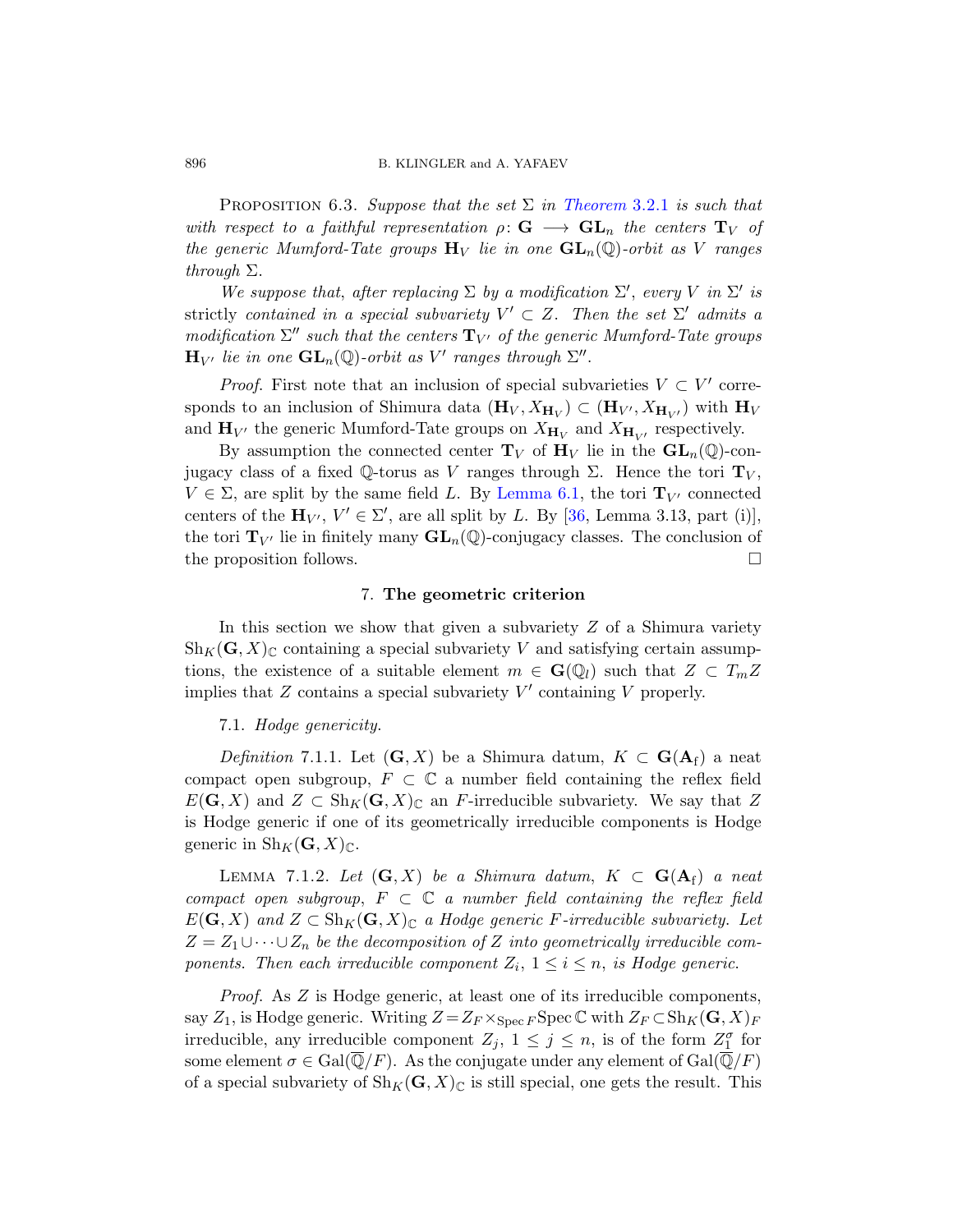is a consequence of a theorem of Kazhdan. See [\[23\]](#page-56-10) for a comprehensive exposition of the proof in full generality and the relevant references.

<span id="page-30-0"></span>7.2. The criterion. Our main theorem in this section is the following

<span id="page-30-1"></span>THEOREM 7.2.1. Let  $(G, X)$  be a Shimura datum,  $X^+$  a connected component of X and  $K = \prod_{p \text{ prime}} K_p \subset \mathbf{G}(\mathbf{A}_{\mathrm{f}})$  an open compact subgroup of  $G(A<sub>f</sub>)$ . We assume that there exists a prime  $p<sub>0</sub>$  such that the compact open subgroup  $K_{p_0} \subset \mathbf{G}(\mathbb{Q}_{p_0})$  is neat. Let  $F \subset \mathbb{C}$  be a number field containing the reflex field  $E(G, X)$ .

Let V be a special but not strongly special subvariety of  $S_K(G, X)_\mathbb{C}$  contained in a Hodge generic F-irreducible subvariety Z of  $\text{Sh}_K(\mathbf{G}, X)_{\mathbb{C}}$ . Let  $l \neq p_0$  be a prime number splitting  $\mathbf{T}_V$  and m an element of  $\mathbf{T}_V (\mathbb{Q}_l)$ .

Suppose that  $Z$  and  $m$  satisfy the following conditions:

- (1)  $Z \subset T_m Z$ .
- (2) Let  $\lambda: \mathbf{G} \longrightarrow \mathbf{G}^{ad}$  be the natural morphism. For every  $k_1$  and  $k_2$  in  $K_l,$  the element  $\lambda(k_1mk_2)$  generates an unbounded (i.e., not relatively compact) subgroup of  $\mathbf{G}^{\text{ad}}(\mathbb{Q}_l)$ .

Then  $Z$  contains a special subvariety  $V'$  containing  $V$  properly.

Proof.

<span id="page-30-2"></span>Lemma 7.2.2. If the conclusion of [Theorem](#page-30-1) 7.2.1 holds for all Shimura data  $(G, X)$  with G semisimple of adjoint type, then it holds for all Shimura data.

*Proof.* Let  $G$ ,  $X$ ,  $K$ ,  $p_0$ ,  $F$ ,  $V$ ,  $Z$ ,  $l$  and  $m$  be as in the statement of [Theorem 7.2.1.](#page-30-1) In particular,  $Z = Z_F \times_{\text{Spec } F} \text{Spec } \mathbb{C}$  with  $Z_F \subset \text{Sh}_K(G, X)_F$ an irreducible subvariety. Let  $(G<sup>ad</sup>, X<sup>ad</sup>)$  be the adjoint Shimura datum attached to  $(G, X)$  and  $(X^{ad})^+$  be the image of  $X^+$  under the natural morphism  $X \longrightarrow X^{\text{ad}}$ . Let  $K^{\text{ad}} = \prod_{p \text{ prime}} K_p^{\text{ad}}$  be the compact open subgroup of  $\mathbf{G}^{\text{ad}}(\mathbf{A}_{\text{f}})$  defined as follows:

- (1)  $K_{p_0}^{\rm ad} \subset \mathbf{G}^{\rm ad}(\mathbb{Q}_{p_0})$  is the compact open subgroup image of  $K_{p_0}$  by  $\lambda$ .
- (2)  $K_l^{\text{ad}} \subset \mathbf{G}^{\text{ad}}(\mathbb{Q}_l)$  is the compact open subgroup image of  $K_l$  by  $\lambda$ .
- (3) If  $p \notin \{p_0, l\}$ , the group  $K_p^{\text{ad}}$  is a maximal compact open subgroup of  $\mathbf{G}^{\text{ad}}(\mathbb{Q}_p)$  containing the image of  $K_p$  by  $\lambda$ .

The group  $K^{\text{ad}}$  is neat because  $K_{p_0}$ , and therefore  $K^{\text{ad}}_{p_0}$ , is. As the reflex field  $E(G, X)$  contains the reflex field  $E(G<sup>ad</sup>, X<sup>ad</sup>)$  and  $K<sup>ad</sup>$  contains  $\lambda(K)$ , there is a finite morphism of Shimura varieties  $f : Sh_K(G, X)_F \longrightarrow Sh_{K^{ad}}(G^{ad}, X^{ad})_F$ .

We define the irreducible subvariety  $Z_F^{\text{ad}}$  of  $\text{Sh}_{K^{\text{ad}}}(\mathbf{G}^{\text{ad}}, X^{\text{ad}})_F$  to be the image of  $Z_F$  in  $\text{Sh}_{K^{\text{ad}}}(\mathbf{G}^{\text{ad}}, X^{\text{ad}})_F$  by this morphism. Its base-change  $Z^{\text{ad}} :=$  $Z_F^{\text{ad}} \times_{\text{Spec } F} \text{Spec } \mathbb{C}$ , which is F-irreducible, coincides with  $f_{\mathbb{C}}(Z)$ , where  $f_{\mathbb{C}}$ :  $\text{Sh}_K(\mathbf{G}, X)_{\mathbb{C}} \longrightarrow \text{Sh}_{K^{\text{ad}}}(\mathbf{G}^{\text{ad}}, X^{\text{ad}})_{\mathbb{C}}$  is the base change of f.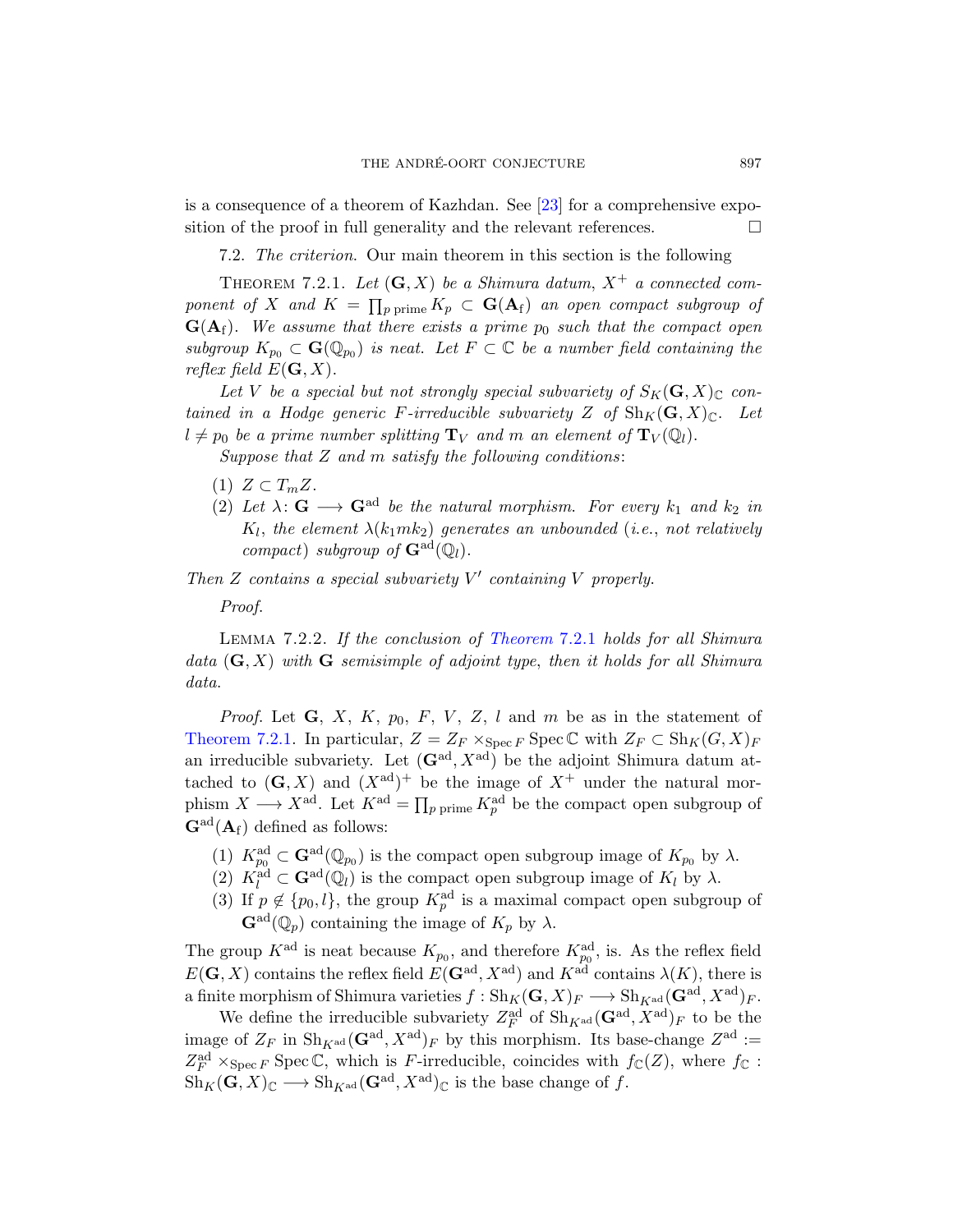Let  $V^{\text{ad}}$  be the image  $f_{\mathbb{C}}(V)$ . As V is special but not strongly special,  $V^{\text{ad}}$  is a special but not strongly special subvariety of  $S_{K^{\text{ad}}}(\mathbf{G}^{\text{ad}}, X^{\text{ad}})_{\mathbb{C}}$ . Thus  $\mathbf{T}_{V^{\text{ad}}} = \lambda(\mathbf{T}_V)$  is a nontrivial torus.

Let  $m^{\text{ad}} := \lambda(m)$ . The inclusion  $Z \subset T_m Z$  implies that  $Z^{\text{ad}} \subset T_{m^{\text{ad}}} Z^{\text{ad}}$ . As  $K_l^{\text{ad}} = \lambda(K_l)$  condition (2) for m and  $K_l$  implies condition (2) for  $m^{\text{ad}}$  and  $K_l^{\rm ad}.$ 

Thus  $\mathbf{G}^{\text{ad}}, X^{\text{ad}}, K^{\text{ad}}, p_0, F, V^{\text{ad}}, Z^{\text{ad}}, l$  and  $m^{\text{ad}}$  satisfy the assumptions of [Theorem 7.2.1.](#page-30-1) As irreducible components of the preimage of a special subvariety by a finite morphism of Shimura varieties are special, it is enough to show that  $Z^{\text{ad}}$  contains a special subvariety  $V^{\text{ad}}$  containing  $V^{\text{ad}}$  properly to conclude that Z contains a special subvariety V' containing V properly.  $\Box$ 

For the rest of the proof of [Theorem](#page-30-1) 7.2.1, we are assuming the group  $G$ to be semisimple of adjoint type. Moreover we will drop the label  $(G, X)$  when it is obvious which Shimura datum we are referring to.

We fix a  $\mathbb{Z}$ -structure on  $G$  and its subgroups by choosing a finitely generated free Z-module W, a faithful representation  $\xi : \mathbf{G} \hookrightarrow \mathbf{GL}(W_{\mathbb{Q}})$  and taking the Zariski closures in the Z-group-scheme  $GL(W)$ . We choose the representation  $\xi$  in such a way that K is contained in  $\mathbf{GL}(\widehat{\mathbb{Z}}\otimes_{\mathbb{Z}} W)$  (i.e., K stabilizes  $\widehat{\mathbb{Z}} \otimes_{\mathbb{Z}} W$ ). This induces canonically a  $\mathbb{Z}$ -variation of Hodge structure  $\mathcal F$  on  $\text{Sh}_K(\mathbf G,X)_{\mathbb C}$  (cf. [\[18,](#page-56-2) §3.2]); in particular, on its irreducible component  $S_K(G, X)_\mathbb{C}.$ 

Let  $Z_1$  be a geometrically irreducible component of  $Z$  containing  $V$ . Let z be a Hodge generic point of the smooth locus  $Z_1^{\text{sm}}$  of  $Z_1$ . Let  $\pi_1(Z_1^{\text{sm}},z)$  be the topological fundamental group of  $Z_1^{\rm sm}$  at the point z. We choose a point  $z^+$  of  $X^+$  lying above z. This choice canonically identifies the fibre at z of the locally constant sheaf underlying  $\mathcal F$  with the Z-module W. The action of  $\pi_1(Z_1^{\text{sm}}, z)$  on this fibre is described by the monodromy representation

$$
\rho \colon \pi_1(Z_1^{\text{sm}}, z) \longrightarrow \Gamma_K = \pi_1(S_K(\mathbf{G}, X)_{\mathbb{C}}, z) = \mathbf{G}(\mathbb{Q})^+ \cap K \stackrel{\xi}{\longrightarrow} \mathbf{GL}(W).
$$

By [Proposition 7.1.2,](#page-29-2) the subvariety  $Z_1$  is Hodge generic in  $S_K(G, X)_{\mathbb{C}}$ . Hence the Mumford-Tate group of  $\mathcal{F}_{|Z_1^{\text{sm}}}$  at x is **G**. It follows from [\[24,](#page-56-11) Th. 1.4] and the fact that the group **G** is adjoint that the group  $\rho(\pi_1(Z_1^{\text{sm}}, z))$  is Zariskidense in G.

Let  $l$  be a prime as in the statement. [Proposition 4.2.1](#page-20-1) implies that the l-adic closure of  $\rho(\pi_1(Z_1^{\text{sm}}, z))$  in  $\mathbf{G}(\mathbb{Q}_l)$  is a compact open subgroup  $K'_l \subset K_l$ .

Write  $K = K^l K_l$  with  $K^l = \prod_{p \neq l} K_p$ . Let  $\pi_{K_l}: Sh_{K^l} \longrightarrow Sh_K$  be the Galois pro-étale cover with group  $K_l$  as defined in [Section 4.1.1.](#page-19-0) Let  $Z_1$  be an irreducible component of the preimage of  $Z_1$  in  $\text{Sh}_{K^l}$ , and let V be an irreducible component of the preimage of  $V$  in  $Z_1$ .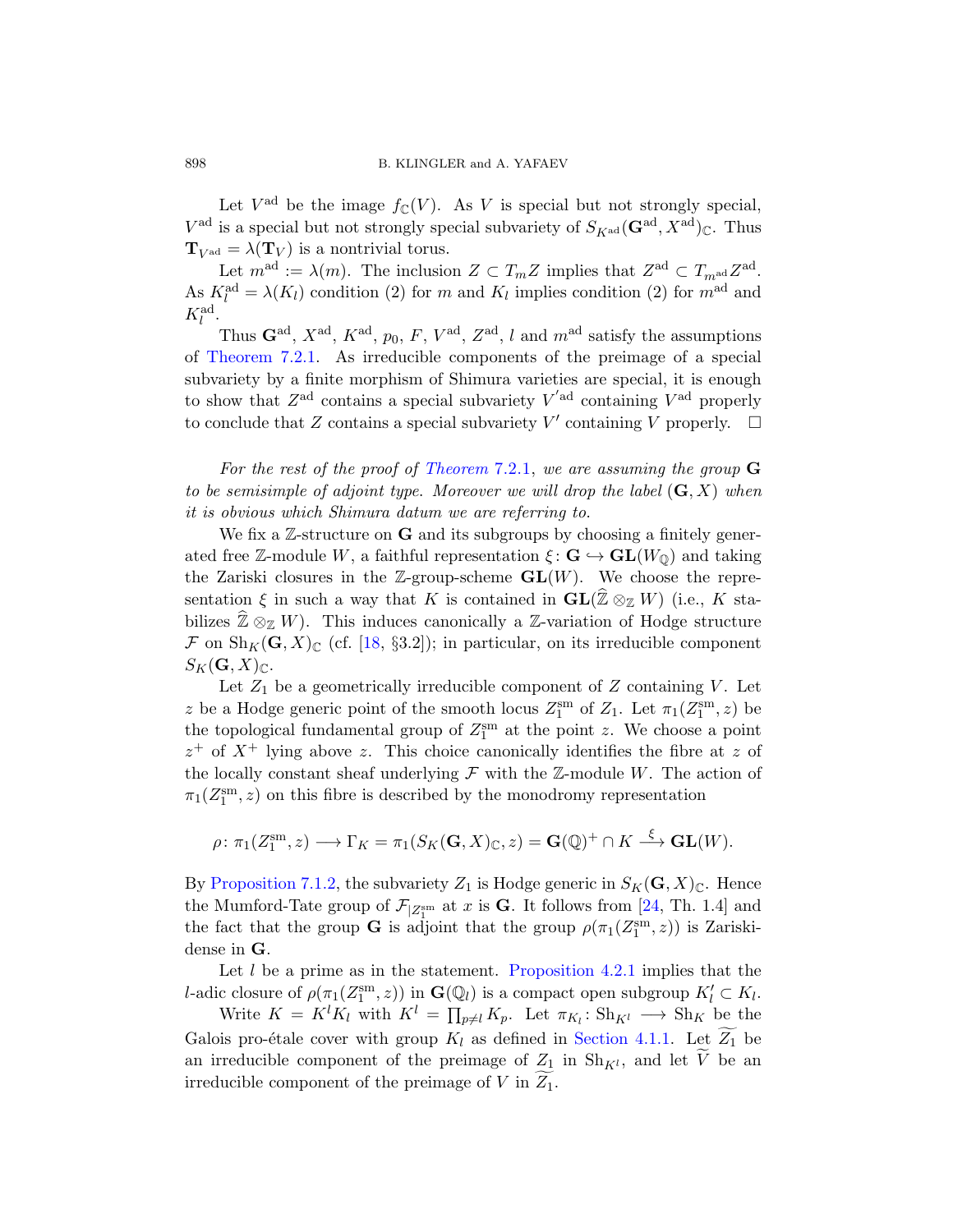The idea of the proof is to show that the inclusion  $Z \subset T_m Z$  implies that  $Z_1$  is stabilized by a "big" group and then consider the orbit of V under the action of this group.

<span id="page-32-1"></span>LEMMA 7.2.3. The variety  $\widetilde{Z_1}$  is stabilized by the group  $K'_l$ . The set of irreducible components of  $\pi_{K_l}^{-1}(Z_1)$  naturally identifies with the finite set  $K_l/K_l'$ .

*Proof.* Let  $\tilde{z}$  be a geometric point of  $\overline{Z_1^{\text{sm}}}$  lying over z. As  $\pi_{K_l}$ :  $\text{Sh}_{K^l}$  $\longrightarrow$  Sh<sub>K</sub> is pro-étale, the set of irreducible components of  $\pi_{K_l}^{-1}(Z_1)$  naturally identifies with the set of connected components of  $\pi_{K_l}^{-1}(Z_1^{\text{sm}})$ . This set identifies with the quotient  $K_l/\rho_{\rm alg}(\varpi_1(Z_1^{\rm sm},z))$ , where  $\varpi_1(Z_1^{\rm sm},z)$  denotes the algebraic fundamental group of  $Z_1^{\text{sm}}$  at z and  $\rho_{\text{alg}} \colon \varpi_1(Z_1^{\text{sm}}, z) \longrightarrow K_l \subset \mathbf{G}(\mathbb{Q}_l)$ denotes the (continuous) monodromy representation of the  $K_l$ -pro-étale cover  $\pi_{K_l} : \pi_{K_l}^{-1}(Z_1^{\text{sm}}) \longrightarrow Z_1^{\text{sm}}$ . The group  $\varpi_1(Z_1^{\text{sm}}, z)$  naturally identifies with the profinite completion of  $\pi_1(Z_1^{\text{sm}}, z)$ . One has the commutative diagram

(7.1) 
$$
\pi_1(Z_1^{\text{sm}}, z) \xrightarrow{\rho} \mathbf{G}(\mathbb{Q})
$$

$$
i \downarrow \qquad \qquad i \downarrow
$$

$$
\varpi_1(Z_1^{\text{sm}}, z) \xrightarrow{\rho_{\text{alg}}} \mathbf{G}(\mathbb{Q}_l),
$$

where  $i : \pi_1(Z_1^{\text{sm}}, z) \longrightarrow \varpi_1(Z_1^{\text{sm}}, z)$  and  $j : \mathbf{G}(\mathbb{Q}) \longrightarrow \mathbf{G}(\mathbb{Q}_l)$  denote the natural homomorphisms. As  $i(\pi_1(Z_1^{\text{sm}}, z))$  is dense in  $\varpi_1(Z_1^{\text{sm}}, z)$  and  $\rho_{\text{alg}}$  is continuous, one deduces that  $\rho_{\text{alg}}(\varpi_1(Z_1^{\text{sm}}, z)) = K'_l$ . Thus the set of irreducible components of  $\pi_{K_l}^{-1}(Z_1^{\text{sm}})$  identifies with  $K_l/K_l'$  and  $\widetilde{Z_1^{\text{sm}}}$  is  $K_l'$ -stable.  $\Box$ 

<span id="page-32-2"></span>LEMMA 7.2.4. There exist elements  $k_1, k_2$  of  $K_l$  and an integer  $n \geq 1$ such that

<span id="page-32-0"></span>
$$
\widetilde{Z_1} = \widetilde{Z_1} \cdot (k_1 m k_2)^n.
$$

*Proof.* Let  $Z_i$ ,  $2 \leq i \leq n$ , be the geometrically irreducible components of Z different from  $Z_1$ . For each  $i \in \{2, \ldots, n\}$ , let us fix a geometrically irreducible component  $\widetilde{Z_i}$  of  $\pi_{K_l}^{-1}(Z_i)$ . The inclusion  $Z \subset T_m Z$  implies that, for  $i \in \{1, \ldots, n\}$ , the component  $\widetilde{Z_i}$  of  $\pi_{K_l}^{-1}(Z_i)$  is also a geometrically irreducible component of  $\pi_{K_l}^{-1}(T_m Z)$ . As the geometrically irreducible components of  $\pi_{K_l}^{-1}(T_m Z)$  are of the form  $\widetilde{Z_i} \cdot (k_1 m k_2), k_1, k_2 \in K_l$ , there exist an index i,  $1 \leq i \leq n$ , and two elements  $k_1, k_2$  in  $K_l$  such that

(7.2) 
$$
\widetilde{Z_1} = \widetilde{Z_i} \cdot k_1 m k_2.
$$

As Z is F-irreducible, there exists  $\sigma$  in Gal( $\overline{\mathbb{Q}}/F$ ) such that  $Z_i = \sigma(Z_1)$ . As the morphism  $\pi_{K_l} : Sh_{K^l} \longrightarrow Sh_K$  is defined over F, the subvariety  $\sigma(Z_1)$ of  $\text{Sh}_{K^l}$  satisfies  $\pi_{K_l}(\sigma(Z_1)) = Z_i$ . Hence the subvarieties  $\sigma(Z_1)$  and  $Z_i$  of  $\text{Sh}_{K^l}$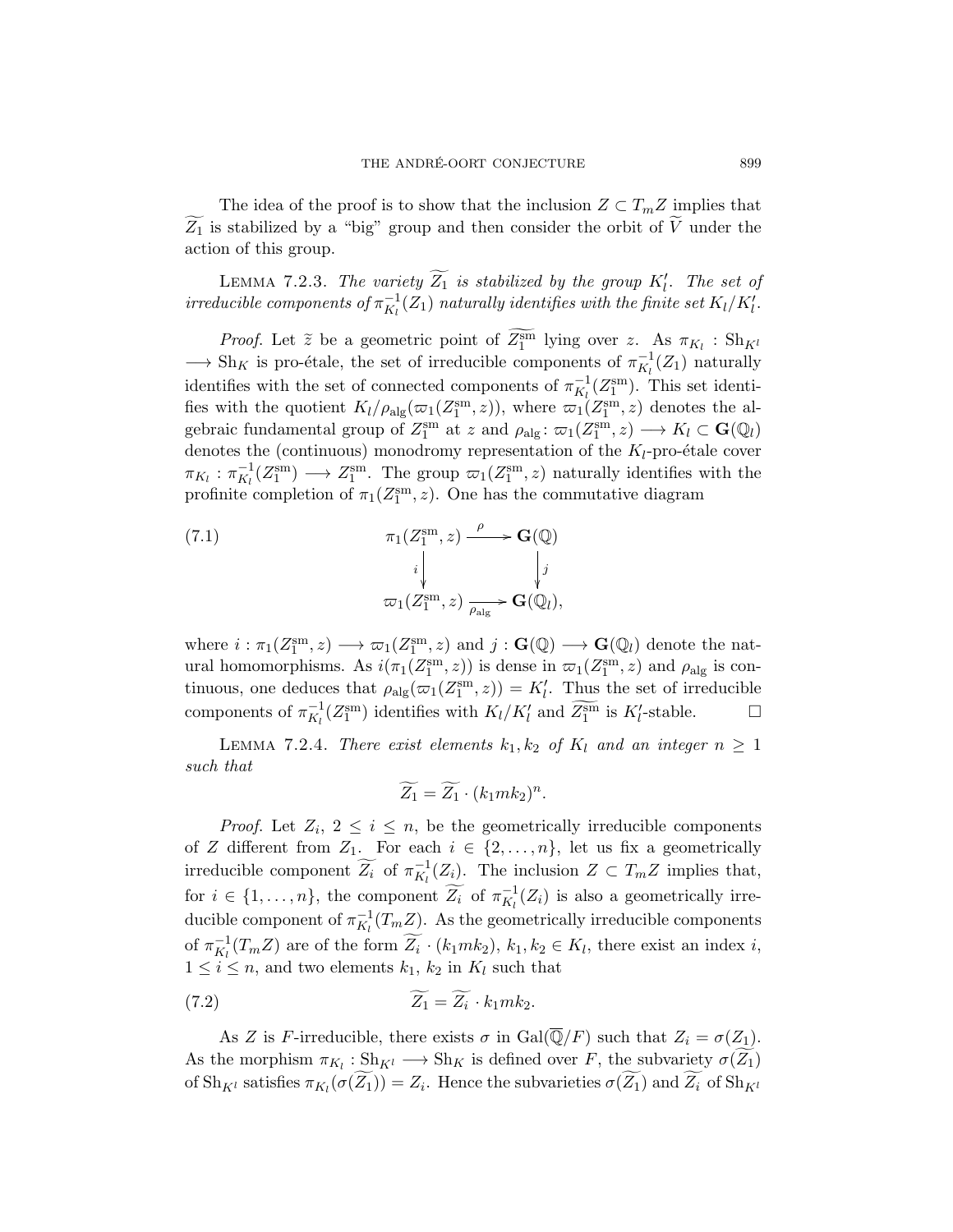are both irreducible components of  $\pi_{K_l}^{-1}(Z_i)$ . Thus there exists an element k of  $K_l$  such that

<span id="page-33-0"></span>(7.3) 
$$
\widetilde{Z_i} = \sigma(\widetilde{Z_1}) \cdot k.
$$

From [\(7](#page-32-0).2) and (7.[3\)](#page-33-0) and replacing  $k_1$  with  $kk_1$ , we obtain  $k_1$ ,  $k_2$  in  $K_l$  such that

(7.4) 
$$
\widetilde{Z_1} = \sigma(\widetilde{Z_1}) \cdot (k_1 m k_2).
$$

As the  $\mathbf{G}(\mathbf{A}_f)$ -action is defined over F, the previous equation implies

<span id="page-33-1"></span>(7.5) 
$$
\forall j \in \mathbb{N}, \quad \widetilde{Z_1} = \sigma^j(\widetilde{Z_1}) \cdot (k_1 m k_2)^j.
$$

As the set of irreducible components of  $Z$  is finite, there exists a positive integer m such that  $\sigma^m(Z_1) = Z_1$ . Thus the Abelian group  $(\sigma^m)^{\mathbf{Z}}$  acts on the set of irreducible components of  $\pi_{K_l}^{-1}(Z_1)$ . By [Lemma 7.2.3](#page-32-1) this set is finite. So there exists a positive integer n (multiple of m) such that  $\sigma^n(\widetilde{Z_1}) = \widetilde{Z_1}$ . [Equality \(7.5\)](#page-33-1) applied to  $j = n$  concludes the proof of the lemma.

From [Lemmas 7.2.3](#page-32-1) and [7.2.4](#page-32-2) one obtains the

COROLLARY 7.2.5. Let  $U_l$  be the group  $\langle K'_l, (k_1mk_2)^n \rangle$ . The variety  $\widetilde{Z_1}$ is stabilized by  $U_l$ .

We now conclude the proof of [Theorem 7.2.1.](#page-30-1) Let  $G = \prod_{i=1}^{s} G_i$  be the decomposition of the semisimple Q-group of adjoint type G into Q-simple factors and  $X = \prod_{i=1}^{s} X_i$  (resp.  $X^+ = \prod_{i=1}^{s} X_i^+$ ) the associated decomposition of X (respectively  $X^+$ ). The Shimura datum  $(G, X)$  is the product of the Shimura data  $(G_i, X_i)$ ,  $1 \leq i \leq s$ , where each  $G_i$  is simple of adjoint type. Let  $p_i: \mathbf{G} \longrightarrow \mathbf{G}_i$ ,  $1 \leq i \leq s$ , denote the natural projections. Let  $(\mathbf{G}_{>1}, X_{>1})$  be the Shimura datum  $(\prod_{i=2}^s \mathbf{G}_i, \prod_{i=2}^s X_i)$ .

By the assumption made on m, the group  $U_l$  is unbounded in  $\mathbf{G}(\mathbb{Q}_l)$ . After possibly renumbering the factors, we can assume that  $p_1(U_l)$  is unbounded in  $\mathbf{G}_1(\mathbb{Q}_l)$ . In particular, the torus  $\mathbf{T}_{V,1} := p_1(\mathbf{T}_V)$  is nontrivial. Indeed if it was trivial, then the group  $p_1(U_l)$  would be contained in  $p_1(K_l)$ , which is compact.

Let  $\mathbf{G}_{1,\mathbb{Q}_l} = \prod_{j=1}^r \mathbf{H}_j$  be the decomposition of  $\mathbf{G}_{1,\mathbb{Q}_l}$  into  $\mathbb{Q}_l$ -simple factors. Again, up to renumbering we can assume that the image of  $U_l$  under the projection  $h_1 : \mathbf{G}_{\mathbb{Q}_l} \longrightarrow \mathbf{H}_1$  is unbounded in  $\mathbf{H}_1(\mathbb{Q}_l)$ . Let  $\mathbf{H}_{>1} = \prod_{j=2}^r \mathbf{H}_j$ . Let  $\tau : \mathbf{G}_{\mathbb{Q}_l} \longrightarrow \mathbf{G}_{\mathbb{Q}_l}$  (resp.  $\tau_1 : \mathbf{H}_1 \longrightarrow \mathbf{H}_1$ ) be the universal cover of  $\mathbf{G}_{\mathbb{Q}_l}$  $(r \exp. \mathbf{H}_1).$ 

LEMMA 7.2.6. The group  $U_l \cap \mathbf{H}_1(\mathbb{Q}_l)$  contains the group  $\tau_1(\mathbf{H}_1(\mathbb{Q}_l))$  with finite index.

*Proof.* Let  $h_1$  :  $\mathbf{G}_{\mathbb{Q}_l} \longrightarrow \mathbf{H}_1$  be the canonical projection. Let  $U_l =$  $\tau^{-1}(U_l) \subset \widetilde{\mathbf{G}_{\mathbb{Q}_l}}(\mathbb{Q}_l)$ . As  $U_l$  is an open noncompact subgroup of  $\mathbf{G}_{\mathbb{Q}_l}(\mathbb{Q}_l)$ , the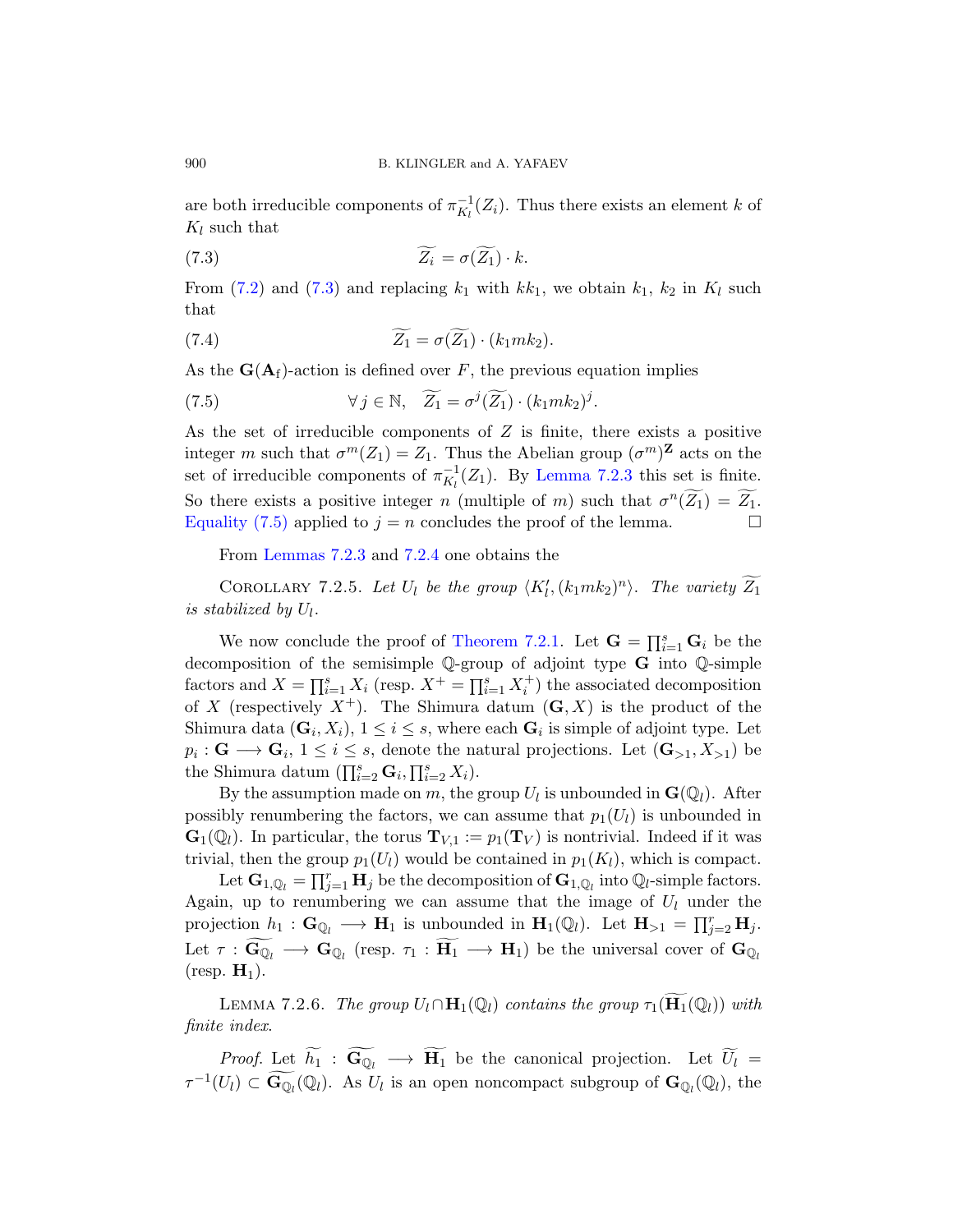group  $\widetilde{U}_l$  is open noncompact in  $\widetilde{\mathbf{G}_{\mathbb{Q}_l}}(\mathbb{Q}_l)$ . As  $h_1(U_l)$  is noncompact in  $\mathbf{H}_1(\mathbb{Q}_l)$ , the projection  $\widetilde{h_1}(U_l)$  is open noncompact in the group  $\widetilde{H_1}(\mathbb{Q}_l)$ .

Notice that the group  $\widetilde{U}_l \cap \widetilde{H}_1(\mathbb{Q}_l)$  is normalized by the subgroup  $\widetilde{h}_1(\widetilde{U}_l)$ of  $\widetilde{\mathbf{H}_1}(\mathbb{Q}_l)$ . Indeed, given  $h \in \widetilde{h_1}(\widetilde{U}_l)$ , let  $g \in \widetilde{U}_l$  satisfying  $\widetilde{h_1}(g) = h$ . As  $\widetilde{\mathbf{H}_1}$  is a direct factor of  $\mathbf{G}_{\mathbb{Q}_l}$ , one obtains

$$
(\widetilde{U}_l \cap \widetilde{\mathbf{H}_1}(\mathbb{Q}_l))^h = (\widetilde{U}_l \cap \widetilde{\mathbf{H}_1}(\mathbb{Q}_l))^g = (\widetilde{U}_l \cap \widetilde{\mathbf{H}_1}(\mathbb{Q}_l)).
$$

As  $\widetilde{h}_1(\widetilde{U}_l)$  is open noncompact and normalizes  $\widetilde{U}_l \cap \widetilde{H}_1(\mathbb{Q}_l)$ , it follows from [\[27,](#page-57-11) Th. 2.2] that  $\widetilde{U}_l \cap \widetilde{H}_1(\mathbb{Q}_l) = \widetilde{H}_1(\mathbb{Q}_l)$ . As  $\tau_1$  is an isogeny of algebraic groups, we get that  $U_l \cap \mathbf{H}_1(\mathbb{Q}_l)$  contains  $\tau_1(\mathbf{H}_1(\mathbb{Q}_l))$  with finite index.  $\Box$ 

Define  $K_{1,l}$  as the compact open subgroup  $p_1(K_l)$  of  $\mathbf{G}_{1,\mathbb{Q}_l}$  and  $K_{>1,l}$  as the compact open subgroup  $(p_2 \times \cdots \times p_s)(K)$  of  $\mathbf{G}_{>1,\mathbb{Q}_l}$ . As  $U_l$  is an open subgroup of  $\mathbf{G}_{\mathbb{Q}_l}(\mathbb{Q}_l)$ , it contains a compact open subgroup of  $\mathbf{G}_{1,\mathbb{Q}_l}(\mathbb{Q}_l) = \prod_{j=1}^r \mathbf{H}_j(\mathbb{Q}_l)$ ; in particular, a compact open subgroup  $U_{1,l}$  of  $K_{1,l} \cap \mathbf{H}_{>1}(\mathbb{Q}_l)$ . Similarly  $U_l$ contains a compact open subgroup  $U_{>1,l}$  of  $K_{>1,l}$ . The previous lemma shows that  $U_l$  contains the unbounded open subgroup  $\tau_1(\mathbf{H}_1(\mathbb{Q}_l)) \cdot U_{l,1} \cdot U_{l,1}$ .

<span id="page-34-0"></span>Definition 7.2.7. We replace  $U_l$  by its subgroup  $\tau_1(\mathbf{H}_1(\mathbb{Q}_l)) \cdot U_{1,l} \cdot U_{>1,l}$ . We denote by V' the Zariski closure  $\overline{\pi_{K_l}(\widetilde{V} \cdot U_l)}^{\text{Zar}}$ .

As  $\widetilde{Z_1}$  is stabilized by  $U_l$ , the variety  $V'$  is a subvariety of  $Z$ .

LEMMA 7.2.8. The subvariety  $V'$  of Z is special.

*Proof.* Define  $K_i := p_i(K)$ ,  $1 \leq i \leq s$ , and  $K := \prod_{i=1}^s K_i$ . As the group  $K_{p_0}$  is neat, its projections  $K_{i,p_0}$ ,  $1 \leq i \leq s$ , are also neat, and hence K is neat. Let  $f : Sh_K(G,X)_{\mathbb{C}} \longrightarrow Sh_{\mathcal{K}}(G,X)_{\mathbb{C}}$  be the natural finite morphism,  $\mathcal{Z} := f(Z), \mathcal{V} = f(V)$  and  $\mathcal{V}' = f(V')$ . As f is a finite morphism, it follows that  $V'$  is also the Zariski closure  $\overline{(f \circ \pi_{K_l})(\widetilde{V} \cdot U_l)}^{\text{Zar}}$  of  $(f \circ \pi_{K_l})(\widetilde{V} \cdot U_l)$  in  $\text{Sh}_{\mathcal{K}}(\mathbf{G}, X)_{\mathbb{C}}.$ 

As in the proof of [Lemma 7.2.2,](#page-30-2) it is enough to show that  $\mathcal{V}'$  is special to conclude that  $V'$  is special.

Let  $K_{>1}$  be the compact open subgroup  $\prod_{i=2}^{s} K_i$  of  $\mathbf{G}_{>1}(\mathbf{A}_{f})$ . The connected component  $S_{\mathcal{K}}(\mathbf{G}, X)_{\mathbb{C}}$  of the Shimura variety  $\text{Sh}_{\mathcal{K}}(\mathbf{G}, X)_{\mathbb{C}}$  decomposes as a product

<span id="page-34-1"></span>
$$
S_{\mathcal{K}}(\mathbf{G},X)_{\mathbb{C}} = S_{K_1}(\mathbf{G}_1,X_1)_{\mathbb{C}} \times S_{K_{>1}}(\mathbf{G}_{>1},X_{>1})_{\mathbb{C}},
$$

with  $S_{K_{>1}}(\mathbf{G}_{>1}, X_{>1})_{\mathbb{C}} = \prod_{i=2}^{s} S_{K_i}(\mathbf{G}_i, X_i)_{\mathbb{C}}.$ 

Let  $\mathcal{V}_{>1}$  denote the special subvariety of  $S_{K_{>1}}(\mathbf{G}_{>1}, X_{>1})_{\mathbb{C}}$  projection of  $\mathcal{V}$ . Thanks to [Definition 7.2.7](#page-34-0) of  $U_l$  the inclusion

(7.6) 
$$
\mathcal{V}' \subset S_{K_1}(\mathbf{G}_1, X_1)_{\mathbb{C}} \times \mathcal{V}_{>1}
$$

holds.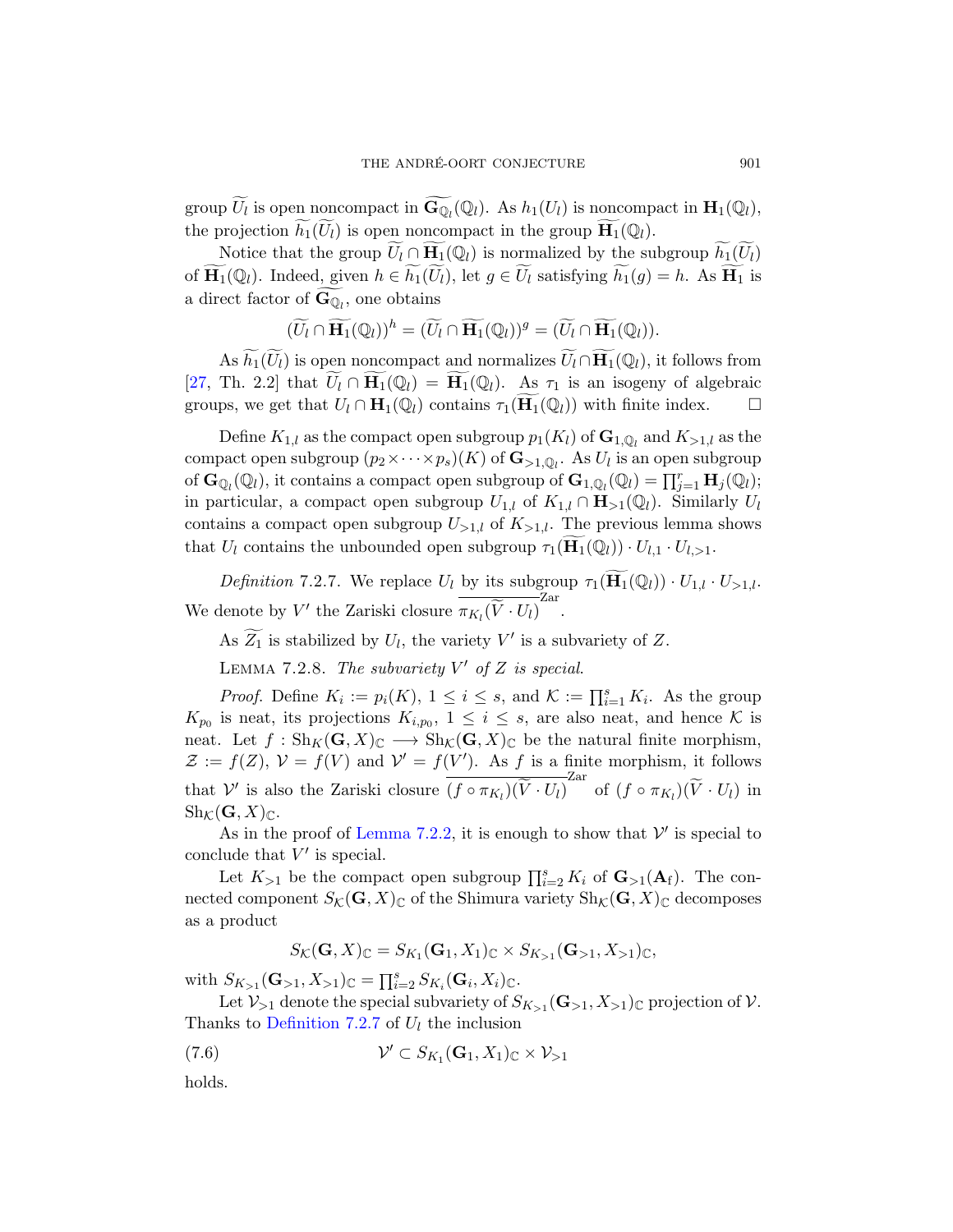For an element  $q \in \mathbf{G}_1(\mathbb{Q})^+$ , we let  $\Gamma_q$  be the subgroup of  $\mathbf{G}_1(\mathbb{Q})^+$  generated by  $\Gamma := K_1 \cap \mathbf{G}_1(\mathbb{Q})^+$  and q. We claim that we can choose  $q \in \mathbf{G}_1(\mathbb{Q})^+ \cap U_l$ such that the index of  $\Gamma$  in  $\Gamma_a$  is infinite.

Indeed let  $g \in \widetilde{H}_1(\mathbb{Q}_l)$  be an element contained in a split subtorus of  $\widetilde{H}_{1,\mathbb{Q}_l}$ but not in the maximal compact subgroup of this subtorus. Then  $g$  is not contained in any compact subgroup of  $\widetilde{\mathbf{H}}_1(\mathbb{Q}_l)$ ; hence its image  $h := \tau(g) \in U_l$ is not contained in any compact subgroup of  $\mathbf{G}_1(\mathbb{Q}_l)$ . As  $\mathbf{G}_1$  is simple and adjoint, it has the weak approximation property [\[28,](#page-57-12) Th. 7.8]: the group  $\mathbf{G}_1(\mathbb{Q})$ is dense in  $\mathbf{G}_1(\mathbb{Q}_l)$ . Let  $\overline{\Gamma}^l$  denote the *l*-adic closure of  $\Gamma$  in  $\mathbf{G}_1(\mathbb{Q}_l)$ . This is a compact open subgroup of  $\mathbf{G}_1(\mathbb{Q}_l)$  by [Proposition 4.2.1.](#page-20-1) As  $\mathbf{G}_1(\mathbb{Q})^+$  has finite index in  $\mathbf{G}_1(\mathbb{Q})$ , the *l*-adic closure  $\overline{\mathbf{G}_1(\mathbb{Q})^+}^l$  of  $\mathbf{G}_1(\mathbb{Q})^+$  in  $\mathbf{G}_1(\mathbb{Q}_l)$  is an open subgroup of finite index of  $\mathbf{G}_1(\mathbb{Q}_l)$ . By replacing h by a suitable positive power, we may assume that  $h \in \overline{\mathbf{G}_1(\mathbb{Q})^+}^l$ . The group  $\overline{\Gamma}^l \cap U_l$  is an open subgroup of  $\overline{\mathbf{G}_1(\mathbb{Q})^+}^l$ , and therefore there exist elements q of  $\mathbf{G}_1(\mathbb{Q})^+$  and k of  $\overline{\Gamma}^l \cap U_l$  such that  $h = qk$ . It follows that  $q \in \mathbf{G}_1(\mathbb{Q})^+ \cap U_l$ . We claim that Γ has infinite index in  $\Gamma_q$ . Suppose the contrary. Then the *l*-adic closure  $\overline{\Gamma}_q^l$  of  $\Gamma_q$  in  $\mathbf{G}_1(\mathbb{Q}_l)$  contains  $\overline{\Gamma}^l$  with finite index and hence is compact. But, by construction,  $h \in \overline{\Gamma_q}^l$  and h is not contained in any compact subgroup of  $\mathbf{G}_1(\mathbb{Q}_l)$ . This gives a contradiction.

Let us show that  $\Gamma_q$  is dense in  $\mathbf{G}_1(\mathbb{R})^+$  (for the Archimedian topology). Let H be the Lie subgroup of  $\mathbf{G}_1(\mathbb{R})^+$  closure of  $\Gamma_q$ , and let  $H^+$  be its connected component of the identity. First notice that the group  $\Gamma$  normalizes  $H^+$  and hence its Lie algebra. As  $G_1$  is R-isotropic, it follows from [\[28,](#page-57-12) Th. 4.10] that  $\Gamma$  is Zariski-dense in  $\mathbf{G}_{1,\mathbb{R}}$ . Hence  $H^+$  is a product of simple factors of  $\mathbf{G}_1(\mathbb{R})^+$ . The Q-simple group  $\mathbf{G}_1$  can be written as the restriction of scalars  $\text{Res}_{L/\mathbb{Q}}\mathbf{G}'_1$ , with  $L$  a number field and  $G_1'$  an absolutely almost simple algebraic group over L. As  $H^+ \cap \mathbf{G}_1(\mathbb{Q})$  is dense in  $H^+$ , it follows that  $H^+ = \mathbf{G}_1(\mathbb{R})^+$  as soon as  $H^+$  is nontrivial. If  $H^+$  were trivial, the group  $\Gamma_q$  would be discrete in  $\mathbf{G}_1(\mathbb{R})^+$ . As  $\Gamma_q$  contains the lattice  $\Gamma$  of  $\mathbf{G}_1(\mathbb{R})^+$ , necessarily  $\Gamma_q$  would also be a lattice of  $\mathbf{G}_1(\mathbb{R})^+$ , containing  $\Gamma$  with finite index. This contradicts the fact that  $\Gamma_q$  contains  $\Gamma$  with infinite index.

Let  $x = (x_1, x_{>1}) \in X_1^+ \times X_{>1}^+$  be any point whose projection in

$$
S_{K_1}(\mathbf{G}_1, X_1) \subset \times S_{K_{>1}}(\mathbf{G}_{>1}, X_{>1}) \subset
$$

lies in V. Let  $\mathcal{O} := (\Gamma_q \cdot x_1, x_{>1})$  be the  $\Gamma_q$ -orbit of x in  $X_1^+ \times X_{>1}^+$ . By definition of the group  $\Gamma_q$ , the closure of  $\mathcal O$  in  $X_1^+ \times X_{>1}^+$  is mapped to  $\mathcal V'$ under the uniformization map

<span id="page-35-0"></span>
$$
X_1^+ \times X_{>1}^+ \longrightarrow S_{K_1}(\mathbf{G}_1, X_1)_{\mathbb{C}} \times S_{K_{>1}}(\mathbf{G}_{>1}, X_{>1})_{\mathbb{C}}.
$$

As  $\Gamma_q$  is dense in  $\mathbf{G}_1(\mathbb{R})^+$ , this closure is nothing other than  $X_1^+ \times x_{>1}$ . Thus  $(7.7)$  $\mathcal{O}' \supset S_{K_1}(\mathbf{G}_1, X_1)_{\mathbb{C}} \times \mathcal{V}_{>1}.$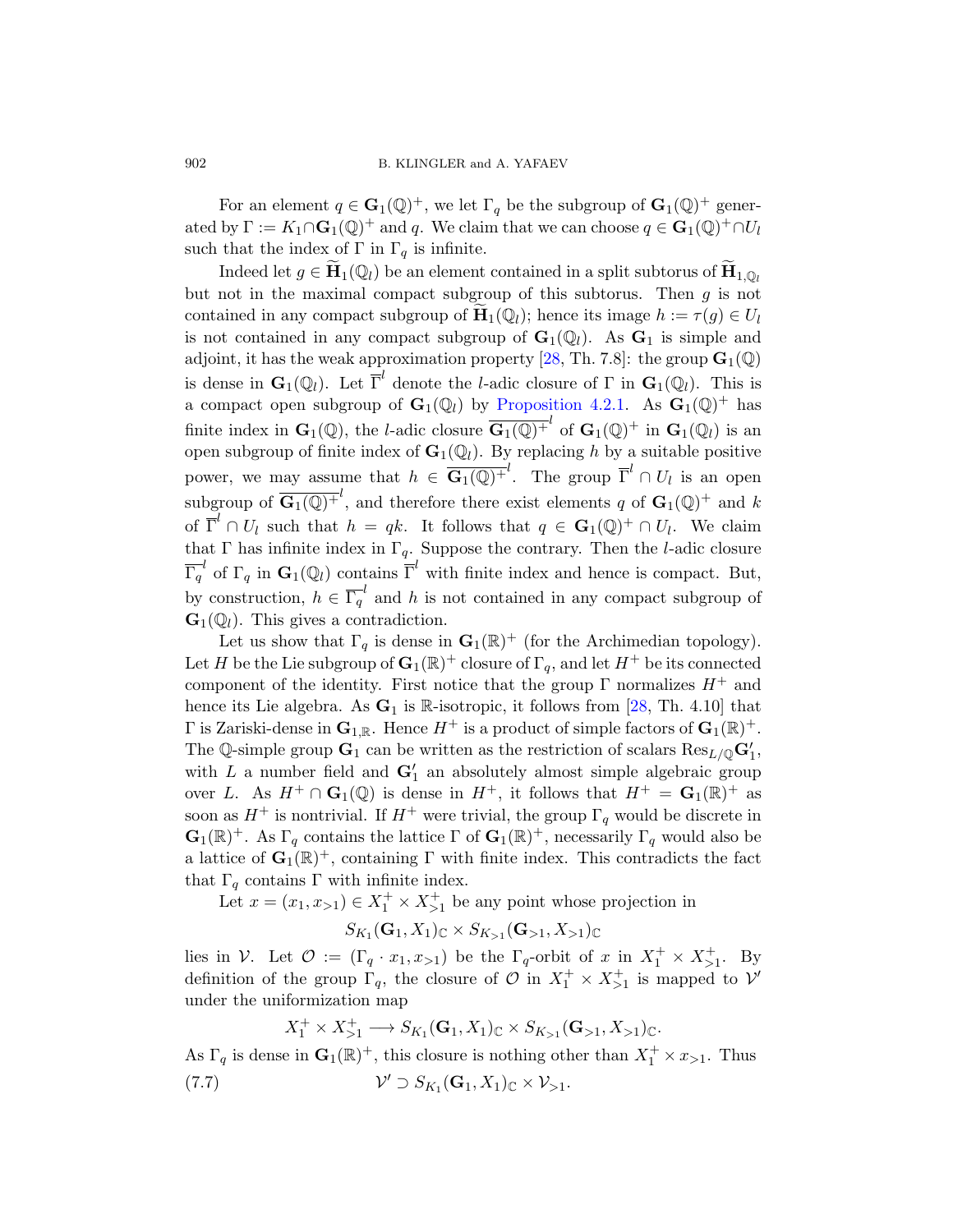Finally it follows from [\(7.6\)](#page-34-1) and [\(7.7\)](#page-35-0) that

 $\mathcal{V}' = S_{K_1}(\mathbf{G}_1, X_1)_{\mathbb{C}} \times \mathcal{V}_{>1}.$ 

In particular,  $\mathcal{V}'$  is special. Hence  $V'$  is special.

LEMMA 7.2.9. The subvariety  $V'$  of Z contains V properly.

*Proof.* Obviously V' contains V. Let us show that  $V' \neq V$ . Once more it is enough to show that  $\mathcal{V}' \neq \mathcal{V}$ .

As the generic Mumford-Tate group  $\mathbf{H}_V$  of V, hence of V, centralizes the torus  $T_V$ , the projection  $H_{V,1}$  of  $H_V$  on  $G_1$  centralizes the nontrivial torus  $T_{V,1}$ projection of  $T_V$  on  $G_1$ . In particular,  $H_{V,1}$  is a proper algebraic subgroup of  $\mathbf{G}_1$ . But as

$$
\mathcal{V}' = S_{K_1}(\mathbf{G}_1, X_1)_{\mathbb{C}} \times \mathcal{V}_{>1},
$$

the group  $\mathbf{G}_1$  is a direct factor of the generic Mumford-Tate group of  $\mathcal{V}'$  $\Box$ 

This finishes the proof of [Theorem 7.2.1.](#page-30-1)  $\Box$ 

## 8. Existence of suitable Hecke correspondences

<span id="page-36-0"></span>In this section we prove, under some assumptions on the compact open  $\mathrm{supgroup}\ K_l,$  the existence of Hecke correspondences of small degree candidates for applying [Theorem 7.2.1.](#page-30-1) Our main result is the following

<span id="page-36-1"></span>THEOREM 8.1. Let  $(G', X')$  be a Shimura datum with  $G'$  semisimple of adjoint type,  $X'^+$  a connected component of  $X'$  and  $K' = \prod_{p \text{ prime}} K'_p$  a neat open compact subgroup of  $G'(A_f)$ . We fix a faithful rational representation  $\rho: \mathbf{G}' \hookrightarrow \mathbf{GL}_n$  such that  $K'$  is contained in  $\mathbf{GL}_n(\widehat{\mathbb{Z}})$ .

There exist positive integers  $k$  and  $f$  such that the following holds. Let  $(\mathbf{G}, X)$  be a Shimura subdatum of  $(\mathbf{G}', X')$ , let  $X^+$  be a connected component of X contained in  $X'^+$  and  $K := K' \cap G(A_f)$ . Let V be a special but not strongly special subvariety of  $S_K(G, X)_\mathbb{C}$  defined by a Shimura subdatum  $(\mathbf{H}_V, X_V)$  of  $(G, X)$ . Let  $T_V$  be the connected center of  $H_V$  and  $E_V$  the reflex field of  $(\mathbf{H}_V, X_V)$ .

Let l be a prime number such that  $K_l'$  is a hyperspecial maximal compact open subgroup in  $\mathbf{G}'(\mathbb{Q}_l)$  that coincides with  $\mathbf{G}'(\mathbb{Z}_l)$ , the prime l splits  $\mathbf{T}_V$  and  $(\mathbf{T}_V)_{\mathbb{F}_l}$  is a torus.

There exist a compact open subgroup  $I_l \subset K_l := K'_l \cap \mathbf{G}(\mathbb{Q}_l)$  in good position with respect to  $T_V$  and an element  $m \in T_V(\mathbb{Q}_l)$  satisfying the following conditions:

- (1)  $[K_l : I_l] \leq l^f$ .
- (2) Let  $I \subset K$  be the compact open subgroup  $K^l I_l$  of  $\mathbf{G}(\mathbf{A}_f)$  (where  $K^l := K' \cap I_l$  $\mathbf{G}(\mathbf{A}_{\mathrm{f}}^{l})$  and  $\tau : \mathrm{Sh}_{I}(\mathbf{G},X)_{\mathbb{C}} \longrightarrow \mathrm{Sh}_{K}(\mathbf{G},X)_{\mathbb{C}}$  be the natural morphism. Let  $\widetilde{V} \subset S_I(\mathbf{G},X)_{\mathbb{C}}$  be an irreducible component of  $\tau^{-1}(V)$ . There exists an element  $\sigma$  in  $Gal(\overline{\mathbb{Q}}/E_V)$  such that  $\sigma \widetilde{V} \subset T_m(\widetilde{V})$ .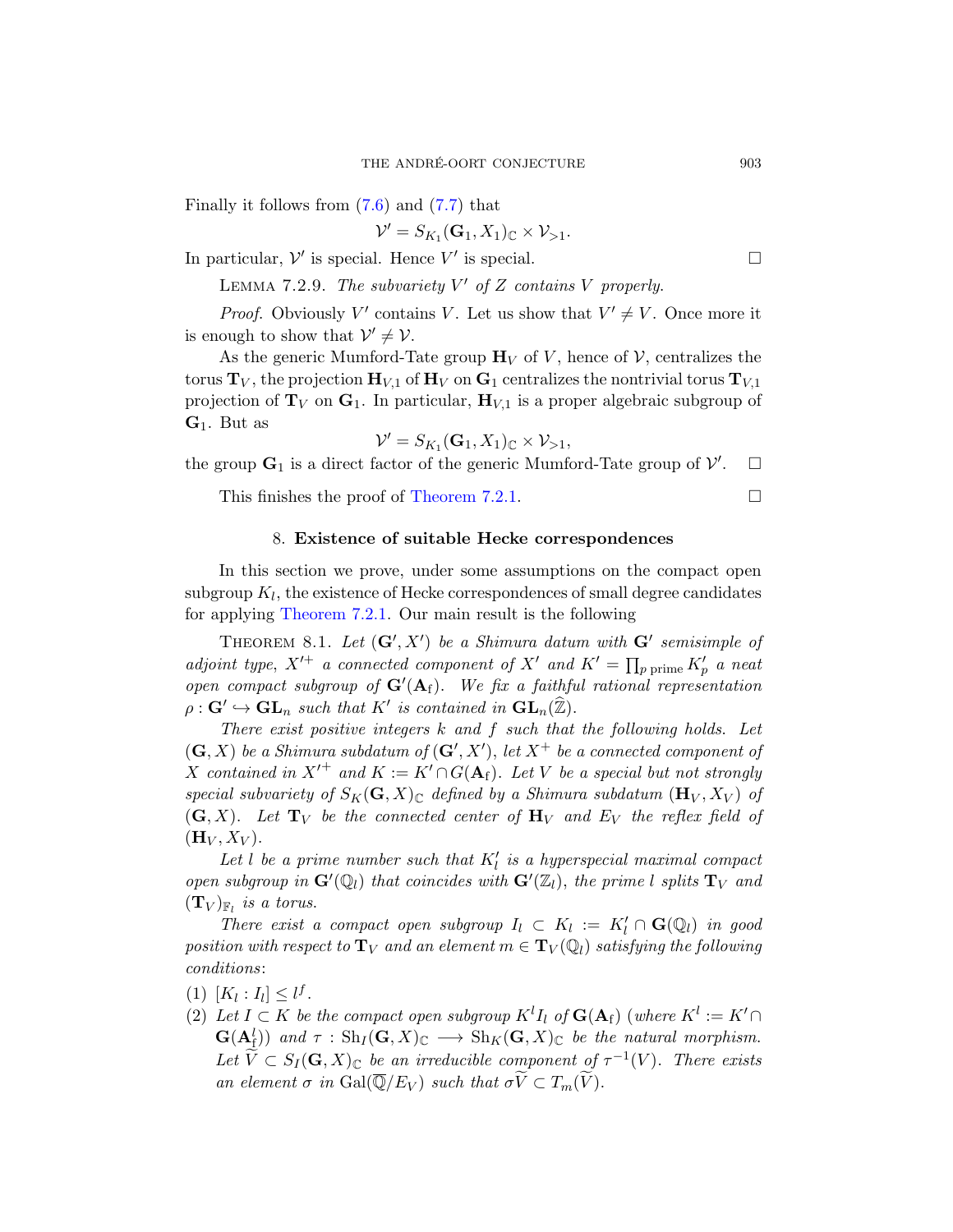- (3) For every  $k_1, k_2 \in I_l$ , the image of  $k_1mk_2$  in  $\mathbf{G}^{\text{ad}}(\mathbb{Q}_l)$  generates an unbounded subgroup of  $\mathbf{G}^{\text{ad}}(\mathbb{Q}_l)$ .
- (4)  $[I_l : I_l \cap mI_l m^{-1}] < l^k$ .

Remarks 8.0.10.

- (a) As noticed in the introduction, conclusion (3) in [Theorem 8.1](#page-36-1) cannot be ensured if we stay at a level  $K_l$  that is a maximal compact subgroup of  $\mathbf{G}(\mathbb{Q}_l)$  and do not lift the situation to a smaller level  $I_l$ . For explicit counterexamples, see Remark 7.2 of [\[15\]](#page-56-4).
- (b) As already noticed in [Section 4.1.5,](#page-20-2) the condition that  $K'_{l}$  is a hyperspecial maximal compact open subgroup in  $\mathbf{G}'(\mathbb{Q}_l)$  that coincides with  $\mathbf{G}'(\mathbb{Z}_l)$  is satisfied for almost all primes l.

<span id="page-37-0"></span>8.1. Iwahori subgroups. We refer to  $[6]$ ,  $[5]$ ,  $[7]$  and  $[20]$  for more details about buildings, Iwahori subgroups and Iwahori-Hecke algebras.

8.1.1. We first recall the definition of an Iwahori subgroup. Let l be a prime number. Let **G** be a reductive linear algebraic isotropic  $\mathbb{Q}_l$ -group and  $A \subset G$  a maximal split torus of G. We denote by  $M \subset G$  the centralizer of **A** in **G**. Let X be the (extended) Bruhat-Tits building of **G** and  $A \subset \mathcal{X}$ the apartment of X associated to **A**. Let  $K_l^m \subset \mathbf{G}(\mathbb{Q}_l)$  be a special maximal compact subgroup (cf. [\[5,](#page-55-9) (I), Def. 1.3.7, p. 22, Def. 4.4.1, p. 79]) of  $\mathbf{G}(\mathbb{Q}_l)$ in good position with respect to  $A$  (cf. [Section 4.1.6](#page-20-3) for the notion of "good position"). We denote by  $x_0 \in \mathcal{A}$  the unique  $K_l^{\text{m}}$ -fixed vertex in  $\mathcal{X}$ . We choose C a chamber of A containing  $x_0$  in its closure, we denote by  $\mathcal{I}_l \subset K_l^m$  the Iwahori subgroup fixing C pointwise and by  $\mathcal{C} \subset \mathcal{A}$  the unique Weyl chamber with apex at  $x_0$  containing C.

All Iwahori subgroups of  $\mathbf{G}(\mathbb{Q}_l)$  are conjugate; cf. [\[33,](#page-57-13) 3.7].

*Remark* 8.1.1. Strictly speaking (i.e., with the notation of Bruhat-Tits  $[6]$ , [\[5\]](#page-55-9)) the group  $\mathcal{I}_l$  as defined above is an Iwahori subgroup only in the case where the group  $\mathbf{G}^{\text{der}}$  is simply connected. Our terminology is a well-established abuse of notation.

# 8.1.2. Iwahori subgroups and unboundedness.

Definition 8.1.2. We denote by  $\text{ord}_{\mathbf{M}} : \mathbf{M}(\mathbb{Q}_l) \longrightarrow X_*(\mathbf{M})$  the homomorphism characterized by

$$
\forall \alpha \in X^*(\mathbf{M}), \quad \langle \mathrm{ord}_{\mathbf{M}}(m), \alpha \rangle = \mathrm{ord}_{\mathbb{Q}_l}(\alpha(m)),
$$

where  $\text{ord}_{\mathbb{Q}_l}$  denotes the normalized (additive) valuation on  $\mathbb{Q}_l^*$  and  $X_*(\mathbf{M})$ (resp.  $X^*(M)$ ) denotes the group of cocharacters (resp. characters) of M. We denote by  $\Lambda \subset X_*(\mathbf{M})$  the free **Z**-module ord<sub>M</sub> $(\mathbf{M}(\mathbb{Q}_l)).$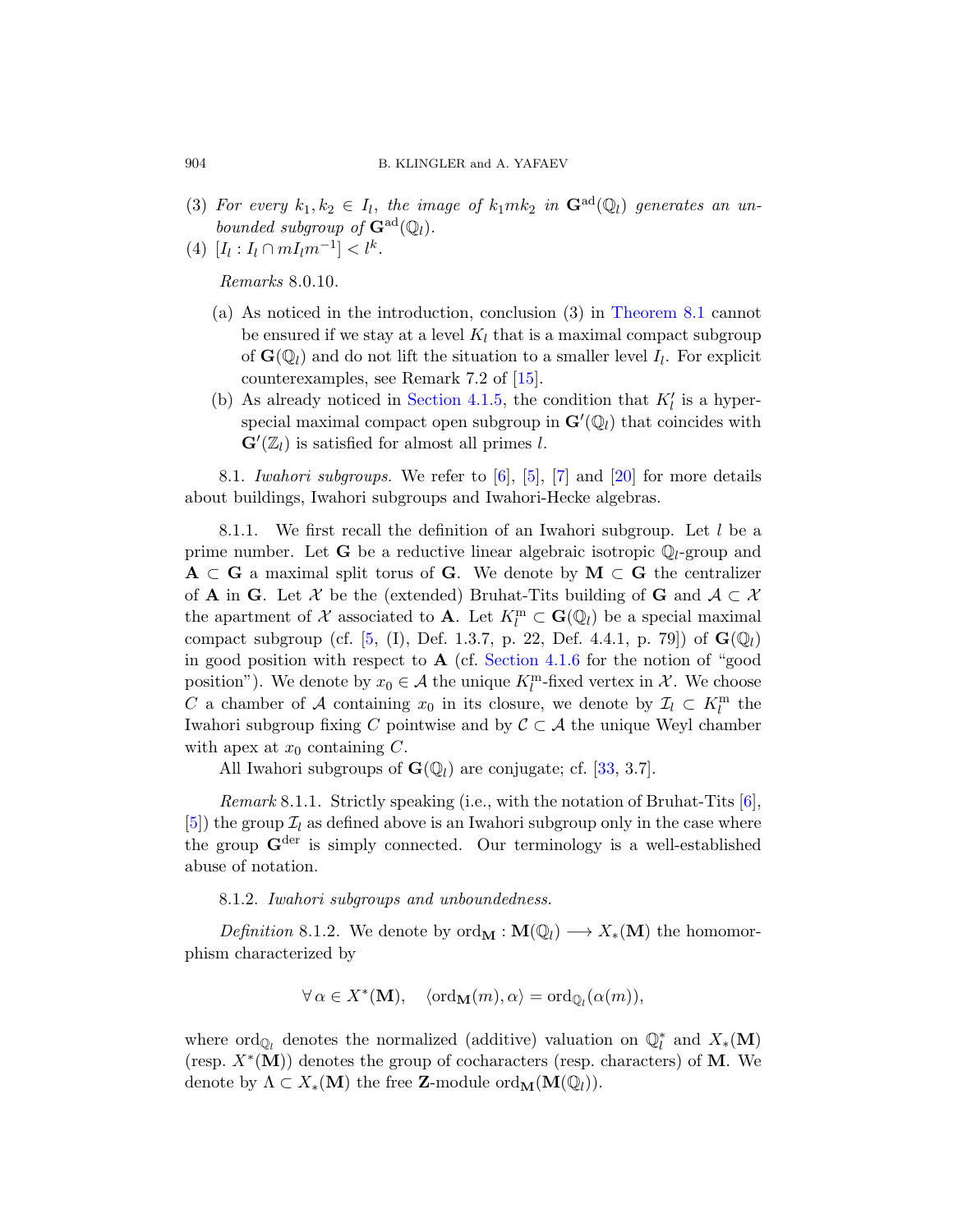The group  $\mathbf{M}(\mathbb{Q}_l)$  (in particular, the group  $\mathbf{A}(\mathbb{Q}_l)$ ) acts on A via  $\Lambda$ - translations.

Definition 8.1.3. Let  $\Lambda^+ \subset \Lambda$  be the positive cone associated to the Weyl chamber C.

Elements of  $\Lambda^+$  acting on A map C to C.

<span id="page-38-2"></span>PROPOSITION 8.1.4. Let m be an element of  $\mathbf{A}(\mathbb{Q}_l)$  with nontrivial image  $\mathrm{ord}_{\mathbf{M}}(m) \in \Lambda^+$ . Then for any elements  $i_1, i_2 \in \mathcal{I}_l$ , the element  $i_1mi_2 \in \mathbf{G}(\mathbb{Q}_l)$ is not contained in a compact subgroup of  $\mathbf{G}(\mathbb{Q}_l)$ .

*Proof.* Let  $W_0$  be the finite Weyl group of **G**, let W be the modified affine Weyl group associated to A and  $\Omega$  the finite subgroup of W taking the chamber C to itself. Let  $\Delta = {\alpha_1, \ldots, \alpha_m}$  be the set of affine roots on A that are positive on C and whose null set  $H_{\alpha}$  is a wall of C. For  $\alpha \in \Delta$ , we denote by  $S_{\alpha}$  the reflexion of A along the wall  $H_{\alpha}$ . The group W is generated by  $\Omega$ and the  $S_{\alpha}$ 's,  $\alpha \in \Delta$ . It identifies with the semi-direct product  $W_0 \ltimes \Lambda$  (cf. [\[7,](#page-55-10) p. 140]).

<span id="page-38-0"></span>Recall the Bruhat-Tits decomposition

(8.1) 
$$
\mathbf{G}(\mathbb{Q}_l) = \mathcal{I}_l \cdot W \cdot \mathcal{I}_l,
$$

where by abuse of notation we still write  $W$  for a set of representatives of  $W$ in  $\mathbf{G}(\mathbb{Q}_l)$ . Let  $r : \mathbf{G}(\mathbb{Q}_l) \longrightarrow W$  be the map sending  $g \in \mathbf{G}(\mathbb{Q}_l)$  to the unique  $r(g) \in W$  such that  $r(g) \in \mathcal{I}_l g \mathcal{I}_l$ . Geometrically speaking the map r essentially coincides with the retraction  $\rho_{A,C}$  of the Bruhat-Tits building X with center the chamber C onto the apartment  $\mathcal{A}$  ([\[5,](#page-55-9) I, Th. 2.3.4]).

Let  $\mathcal{H}(\mathbf{G}, \mathcal{I}_l)$  be the Hecke algebra (for the convolution product) of bi- $\mathcal{I}_l$ invariant compactly supported continuous complex functions on  $\mathbf{G}(\mathbb{Q}_l)$ . By [equation \(8.1\)](#page-38-0) this is an associative algebra with a vector space basis  $T_w$  =  $1_{\mathcal{I}_l w \mathcal{I}_l}$ ,  $w \in W$ , where  $1_{\mathcal{I}_l w \mathcal{I}_l}$  denotes the characteristic function of the double coset  $\mathcal{I}_l w \mathcal{I}_l$ . A presentation of the algebra  $\mathcal{H}(\mathbf{G}, \mathcal{I}_l)$  with generators  $T_{\omega}, \omega \in \Omega$ , and  $T_{\alpha}$ ,  $\alpha \in \Delta$ , is given in [\[7,](#page-55-10) Th. 3.6 p. 142] (or [\[4,](#page-55-11) pp. 242–243]). Given  $w \in W$ , let  $l(w) \in \mathbb{N}$  be the number of hyperplanes  $H_{\alpha}$  separating the two chambers C and wC. In particular, one obtains (cf. [\[7,](#page-55-10) Th. 3.6(b)] or [\[3,](#page-55-6)  $\S 3.2$ ,  $(1)$  and  $(6)|$ 

<span id="page-38-1"></span>(8.2) 
$$
\forall w, w' \in W, T_w \cdot T_{w'} = T_{ww'} \text{ if } l(ww') = l(w) + l(w').
$$

Let  $\delta \in X^*(\mathbf{M})$  be the determinant of the adjoint action of M on the Lie algebra of **N**. For  $\lambda \in \Lambda^+ \subset W$ , one shows the equality (cf. [\[20,](#page-56-12) (1.11)])

$$
l(\lambda) = \langle \delta, \lambda \rangle.
$$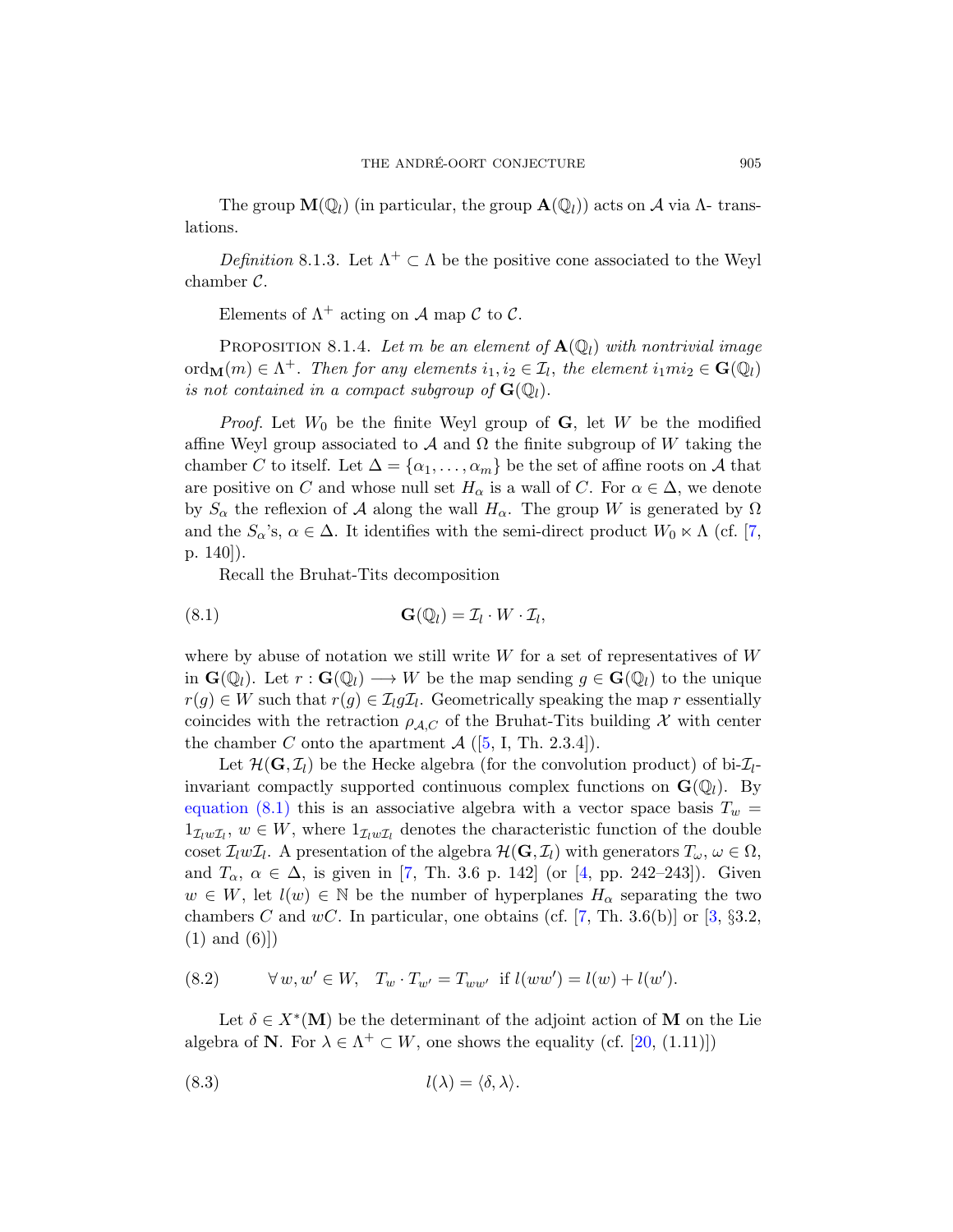In particular, any two elements  $\lambda$ ,  $\mu$  in  $\Lambda^+ \subset W$  satisfy  $l(\lambda \cdot \mu) = l(\lambda) + l(\mu)$ (where the additive law of  $\Lambda$ , seen as a subgroup of W, is written mutiplicatively). Thus [equation \(8.2\)](#page-38-1) implies the relation

$$
(8.4) \t\t T_{\lambda}T_{\mu} = T_{\lambda \cdot \mu}.
$$

*Remark* 8.1.5. Equality  $(8.4)$  is stated in [\[20,](#page-56-12)  $(1.15)$ ] for the Iwahori-Hecke algebra of a split adjoint group, but the proof generalizes to our setting.

Let  $m, i_1, i_2$  as in the statement of the proposition, and denote by g the element  $i_1mi_2 \in \mathbf{G}(\mathbb{Q}_l)$ . As  $r(g) = \text{ord}_{\mathbf{M}}(m)$  belongs to  $\Lambda^+$ , it follows from [\(8.4\)](#page-39-0) that

<span id="page-39-0"></span>
$$
r(g^n) = n \cdot r(g) = n \cdot \text{ord}_{\mathbf{M}}(m).
$$

This implies that the chamber  $\rho_{A,C}(g^nC) = n \cdot \text{ord}_{\textbf{M}}(m) + C$  leaves any compact of A as n tends to infinity. As a corollary the chamber  $g^nC$  of X also leaves any compact of X when n tends to infinity. This proves that the group  $g^{\mathbb{Z}}$  is not contained in a compact subgroup of  $\mathbf{G}(\mathbb{Q}_l)$ .

8.1.3. Lifting. Recall that the notion of "good position" was defined in [Section 4.1.6.](#page-20-3) The following lemma uniformly controls the lifting to an Iwahori level and to the intersection of two Iwahori subgroups both contained in a given special maximal compact subgroup.

LEMMA 8.1.6. Let  $G$  be a reductive  $\mathbb{Q}$ -group.

- <span id="page-39-1"></span>(a) For any prime l, any  $\mathbb{Q}_l$ -split torus  $\mathbf{T} \subset \mathbf{G}_{\mathbb{Q}_l}$  and any maximal compact subgroup  $K_l \subset \mathbf{G}(\mathbb{Q}_l)$  in good position with respect to  $\mathbf{T}$ , there exists an Iwahori subgroup  $\mathcal{I}_l$  of  $K_l$  in good position with respect to  $\mathbf{T}$ .
- (b) There exists an integer f such that for any reductive Q-subgroup  $H \subset G$ and any prime l such that  $H_{\mathbb{Q}_l}$  is  $\mathbb{Q}_l$ -isotropic, the following hold:
	- (i) for any maximal compact subgroup  $K_l$  of  $\mathbf{H}(\mathbb{Q}_l)$ , any Iwahori subgroup  $\mathcal{I}_l \subset K_l$  is of index  $[K_l : \mathcal{I}_l]$  smaller than  $l^f$ ;
	- (ii) for any maximal compact subgroup  $K_l$  of  $\mathbf{H}(\mathbb{Q}_l)$ , any Iwahori subgroup  $\mathcal{I}^1_l$  of  $K_l$  and any Iwahori subgroup  $\mathcal{I}^2_l$  of  $\mathbf{H}(\mathbb{Q}_l)$  such that both  $\mathcal{I}^1_l$  and  $\mathcal{I}^2_l$  are contained in a common special maximal compact subgroup, the index  $[K_l : \mathcal{I}_l^1 \cap \mathcal{I}_l^2]$  is smaller than  $l^f$ .

*Proof.* To prove (a) let  $l$ , **T** and  $K_l$  be as in the statement. Choose a maximal split torus **A** of  $\mathbf{G}_{\mathbb{Q}_l}$  containing  $\mathbf{T}_{\mathbb{Q}_l}$ , denote by **M** the centralizer of **A** in  $\mathbf{G}_{\mathbb{Q}_l}$  and choose any minimal parabolic **P** of  $\mathbf{G}_{\mathbb{Q}_l}$  with Levi **M**. Let A be the apartment of the Bruhat-Tits building  $\mathcal X$  of  $\mathbf{G}_{\mathbb{Q}_l}$  associated to  $\mathbf A$ , let  $x \in \mathcal A$ be the unique point of X fixed by the maximal compact subgroup  $K_l$  and let  $\mathcal{C} \subset \mathcal{A}$  be any Weyl chamber containing x whose stabilizer at infinity in  $\mathbf{G}(\mathbb{Q}_l)$ is  $\mathbf{P}(\mathbb{Q}_l)$ . Let C be the unique chamber of C containing x in its closure. Then by construction the Iwahori subgroup  $\mathcal{I}_l \subset K_l$  fixing C satisfies that  $\mathcal{I}_l \cap \mathbf{A}(\mathbb{Q}_l)$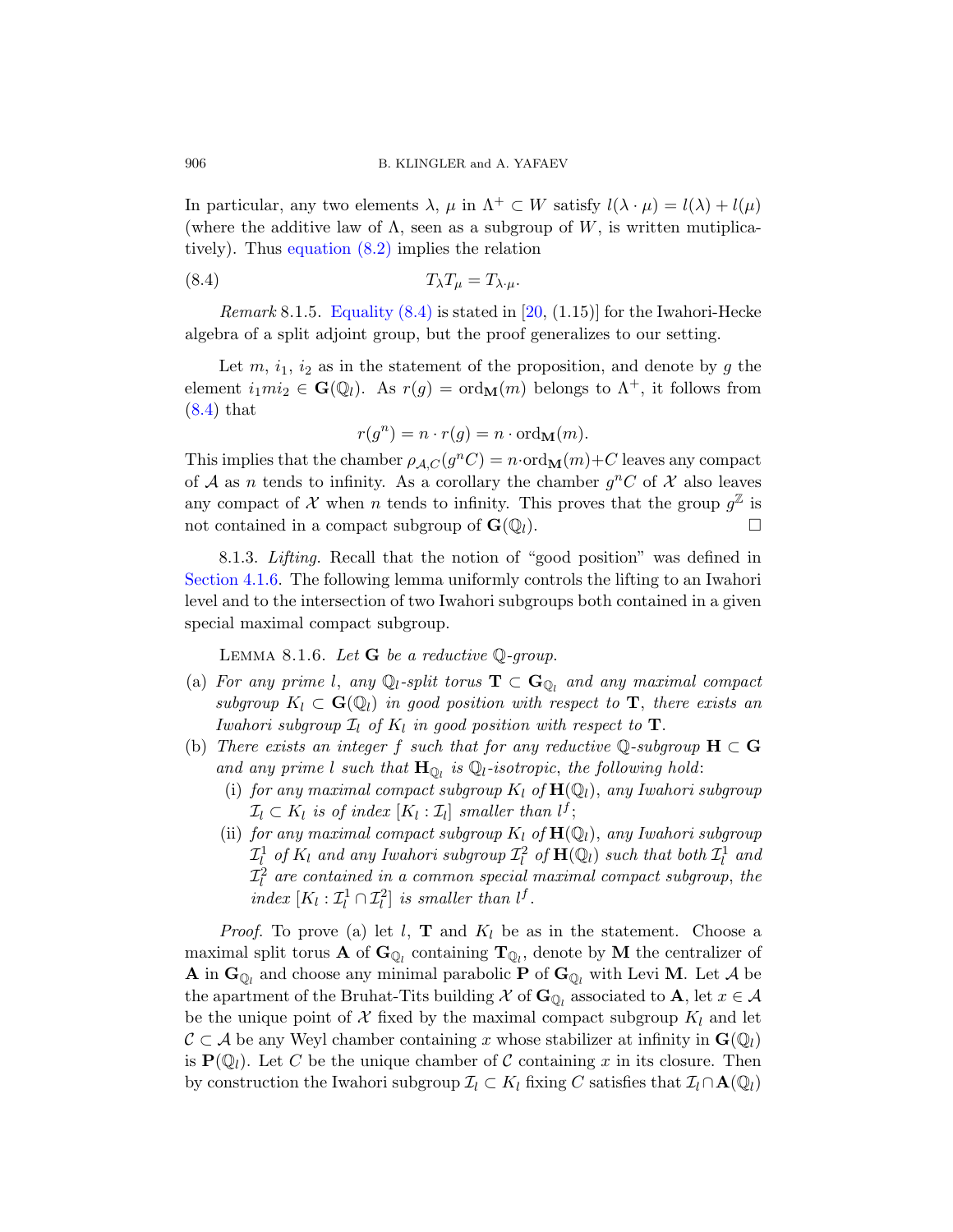is the maximal compact open subgroup of  $\mathbf{A}(\mathbb{Q}_l)$ . In particular,  $\mathcal{I}_l \cap \mathbf{T}(\mathbb{Q}_l)$  is the maximal compact open subgroup of  $\mathbf{T}(\mathbb{Q}_l)$ .

To prove (b)(i), first notice that among maximal compact subgroups of  $H(\mathbb{Q}_l)$  the hyperspecial ones have maximal volume; cf. [\[33,](#page-57-13) 3.8.2]. Thus one can assume that  $K_l$  is hyperspecial. In this case the index  $[K_l : \mathcal{I}_l]$  coincides with  $\sum_{w\in W_0} q_w$ , where  $W_0$  denotes the finite Weyl group of  $\mathbf{H}_{\mathbb{Q}_l}$  and  $q_w$  denotes  $[\mathcal{I}_l w \mathcal{I}_l : \mathcal{I}_l]$  for  $w \in W_0$ . With the notation of [\[33,](#page-57-13) §3.3.1] for a reduced word  $w = r_1 \cdots r_j \in W_0$ , one has  $q_w = l^d$  with  $d = \sum_{i=1}^j d(\nu_i)$ , where  $\nu_i$  denotes the vertex of the local Dynkin diagram of  $\mathbf{H}_{\mathbb{Q}_l}$  corresponding to the reflection  $r_i$ . As the cardinality of  $W_0$  and its length function are bounded when **H** ranges through reductive Q-subgroups of  $G$  and l ranges through prime numbers, we are reduced to prove that for any positive integer  $r$ , there exists a positive integer s such that  $d(\nu_i) \leq s$  for any local Dynkin diagram of rank at most r. This follows from inspecting the tables in [\[33,](#page-57-13) §4].

To prove  $(b)(ii)$ , notice that

$$
[K_l:\mathcal{I}_l^1\cap\mathcal{I}_l^2]=[K_l:\mathcal{I}_l^1]\cdot[\mathcal{I}_l^1:\mathcal{I}_l^1\cap\mathcal{I}_l^2].
$$

As  $\mathcal{I}_l^1$  and  $\mathcal{I}_l^2$  are both Iwahori subgroups of a special maximal compact subgroup  $K_l^m$  of  $\mathbf{H}(\mathbb{Q}_l)$ , the index  $[\mathcal{I}_l^1 : \mathcal{I}_l^1 \cap \mathcal{I}_l^2]$  is bounded by  $[K_l^m : \mathcal{I}_l^2] = |W_0|$ . As the cardinality of  $W_0$  is bounded when **H** ranges through reductive  $\mathbb{Q}$ -subgroups of **G** and l ranges through prime numbers, statement (b)(ii) follows from statement (b)(i) (up to a change of the constant f).  $\square$ 

<span id="page-40-0"></span>8.2. A uniformity result. The purpose of this section is to prove the following uniformity result.

<span id="page-40-1"></span>PROPOSITION 8.2.1. Let  $(G', X')$  be a Shimura datum with  $G'$  semisimple of adjoint type and  $X'^+$  a connected component of  $X'$ . Let A be the positive integer defined in [\[36,](#page-57-1) Prop. 2.9]. Then the following holds.

Let  $(G, X)$  be a Shimura subdatum of  $(G', X')$  and  $X^+$  a connected component of X contained in  $X'^+$ . Let  $K \subset \mathbf{G}(\mathbf{A}_f)$  be a neat open compact subgroup of  $G(A_f)$ .

Let V be a special subvariety of  $S_K(G, X)_\mathbb{C}$  that is not strongly special. Let  $(\mathbf{H}_V, X_V)$  be a Shimura datum defining V, and denote by  $\mathbf{T}_V$  its connected center. Let l be a prime splitting  $T_V$  and  $E_V$  the reflex field of  $(H_V, X_V)$ . For any m in  $T_V(\mathbb{Q}_l)$ , its power  $m^A$  satisfies the condition that for some  $\sigma \in \text{Gal}(\mathbb{Q}/E_V)$ , the following inclusion holds in  $\text{Sh}_K(\mathbf{G}, X)_{\mathbb{C}}$ :

$$
\sigma(V) \subset T_{m^A}(V).
$$

*Proof.* Let V and m be as in the statement. For simplicity we write  $\bf{H}$ for  $H_V$ . We refer to Section 2.1 of [\[36\]](#page-57-1) for details and notation on reciprocity morphisms. By Proposition 2.9 of [\[36\]](#page-57-1), the image of  $m^A$  in  $\overline{\pi_0}\pi(\mathbf{H})$  is of the form  $r_{(\mathbf{H}, X_{\mathbf{H}})}(\sigma)$  for some  $\sigma \in \text{Gal}(\overline{\mathbb{Q}}/E_V)$ .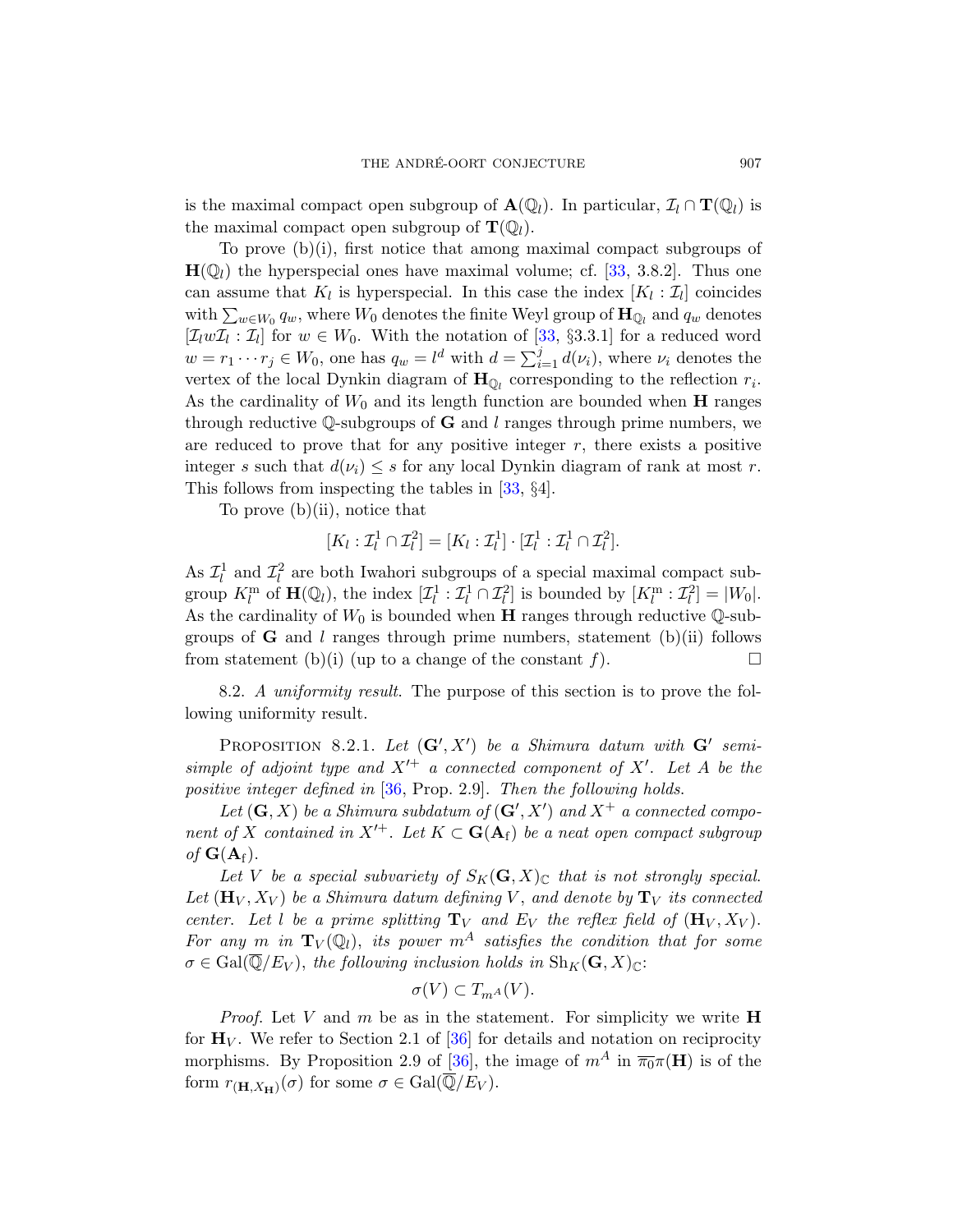The variety V is the image of  $X_{\mathbf{H}}^{+} \times \{1\}$  in  $\text{Sh}_K(\mathbf{G}, X)$ . Let  $\sigma$  be the element of  $Gal(\overline{\mathbb{Q}}/E_V)$  as above. By definition of the Galois action on the set of connected components of a Shimura variety, we get

$$
\sigma(V) = \overline{X_{\mathbf{H}}^{+} \times \{m^{A}\}} \subset T_{m^{A}}V,
$$

where  $\overline{X_H^+} \times \{m^A\}$  stands for the image of  $X_H^+ \times \{m^A\}$  in  $\text{Sh}_K(\mathbf{G}, X)_{\mathbb{C}}$ .  $\Box$ 

<span id="page-41-0"></span>8.3. Proof of Theorem 8.1. Let  $\mathbf{G}', X', X'^{+}, K', \rho, \mathbf{G}, X, V$  and l be as in [Theorem 8.1.](#page-36-1)

8.3.1. Definition of m. As  $V$  is special but not strongly special, the torus  ${\bf T}_V^{\rm ad}:=\lambda({\bf T}_V)$  is a nontrivial torus in  ${\bf G}^{\rm ad}$ , where  $\lambda:{\bf G}\longrightarrow {\bf G}^{\rm ad}$  denotes the natural morphism. As  $K'_l = \mathbf{G}'(\mathbb{Z}_l)$  the compact subgroup  $K_l = K'_l \cap \mathbf{G}(\mathbb{Q}_l)$ of  $\mathbf{G}(\mathbb{Q}_l)$  contains  $\mathbf{G}(\mathbb{Z}_l)$ . In particular, for any element  $m \in \mathbf{T}_V(\mathbb{Q}_l)$  one has the inequality

<span id="page-41-2"></span>(8.5) 
$$
[K_l : K_l \cap mK_lm^{-1}] \leq [K_l : K_l \cap m\mathbf{G}(\mathbb{Z}_l)m^{-1}].
$$

By Lemma 2.6 of [\[36\]](#page-57-1) the coordinates of the characters of  $T_V$  intervening in the representation  $\rho_{\mid \mathbf{T}_V} : \mathbf{T}_V \longrightarrow \mathbf{GL}_n$  with respect to a suitable  $\mathbb{Z}$ -basis of  $X^*(\mathbf{T}_V)$  are bounded uniformly on V. By assumption the reduction  $(\mathbf{T}_V)_{\mathbb{F}_l}$ is a torus; hence  $(T_V)_{\mathbb{Z}_l}$  is also a torus by Lemma 3.3.1 of [\[18\]](#page-56-2). Thus we can apply Proposition 7.4.3 of [\[18\]](#page-56-2) for  $r = 1$ ,  $q_1 = \lambda_{\vert \mathbf{T}_V} : \mathbf{T}_V \longrightarrow \mathbf{T}_V^{\text{ad}}$  and  $e = A$ (the positive integer given by [Proposition 8.2.1\)](#page-40-1): there exists a constant  $k_1$ depending only on  $\mathbf{G}'$ , X' and K', and an element  $m \in \mathbf{T}_V(\mathbb{Q}_l)$  such that  $\lambda(m)$  does not lie in a compact subgroup of  $\mathbf{T}_V^{\text{ad}}(\mathbb{Q}_l)$  and satisfies

<span id="page-41-1"></span>(8.6) 
$$
[K_l:K_l\cap m^A\mathbf{G}(\mathbb{Z}_l)m^{-A}] < l^{k_1}.
$$

8.3.2. Definition of  $I_l$ . As l splits  $\mathbf{T}_V$  and  $(\mathbf{T}_V)_{\mathbb{F}_l}$  is a torus, the group  $\mathbf{G}(\mathbb{Z}_l)$ , and thus also  $K_l$ , is in good position with respect to  $\mathbf{T}_V$  by [Lemma 4.1.5.](#page-20-4)

Let f be the constant defined in Lemma  $8.1.6(b)$  (for the ambient group  $\mathbf{G}'$ ). We claim that there exists an Iwahori subgroup  $\mathcal{I}_l^1$  of  $\mathbf{G}(\mathbb{Q}_l)$  such that  $[K_l: K_l \cap \mathcal{I}_l^1] < l^f$ . Indeed let  $K_l^1$  be any maximal compact subgroup of  $\mathbf{G}(\mathbb{Q}_l)$ containing  $K_l$ . As  $K_l$  is in good position with respect to **T**, the group  $K_l^1$  is the maximal compact subgroup of  $\mathbf{G}(\mathbb{Q}_l)$ . By [Lemma 8.1.6\(](#page-39-1)b)(i) there exists an Iwahori subgroup  $\mathcal{I}_l^1 \subset K_l^1$  in good position with respect to  $\mathbf{T}_V$  and satisfying  $[K_l^1 : \mathcal{I}_l^1] < l^f$ . This implies  $[K_l : K_l \cap \mathcal{I}_l^1] < l^f$  as required.

Let **A** be a maximal split torus of  $\mathbf{G}_{\mathbb{Q}_l}$  containing  $\mathbf{T}_{V,\mathbb{Q}_l}$  and such that  $\mathcal{I}_l^1$  is in good position with respect to **A**. Let **M** be its centralizer in  $\mathbf{G}_{\mathbb{Q}_l}$ . Choose  $K_l^{\text{m}}$  a special maximal compact subgroup containing  $\mathcal{I}_l^1$ . Let X be the Bruhat-Tits building of  $\mathbf{G}_{\mathbb{Q}_l}$ . Denote by  $\mathcal{A} \subset \mathcal{X}$  the apartment fixed by **A**, by  $x \in A$  the unique special vertex fixed by  $K_l^m$  and by  $C^1$  the unique chamber of A fixed by  $\mathcal{I}_l^1$ . The vertex x lies in the closure of  $C^1$ . The vector ord $M(m) \in \Lambda := \text{ord}_{M}(M(\mathbb{Q}_{l}))$  is nontrivial. Let  $C \subset \mathcal{A}$  be a Weyl chamber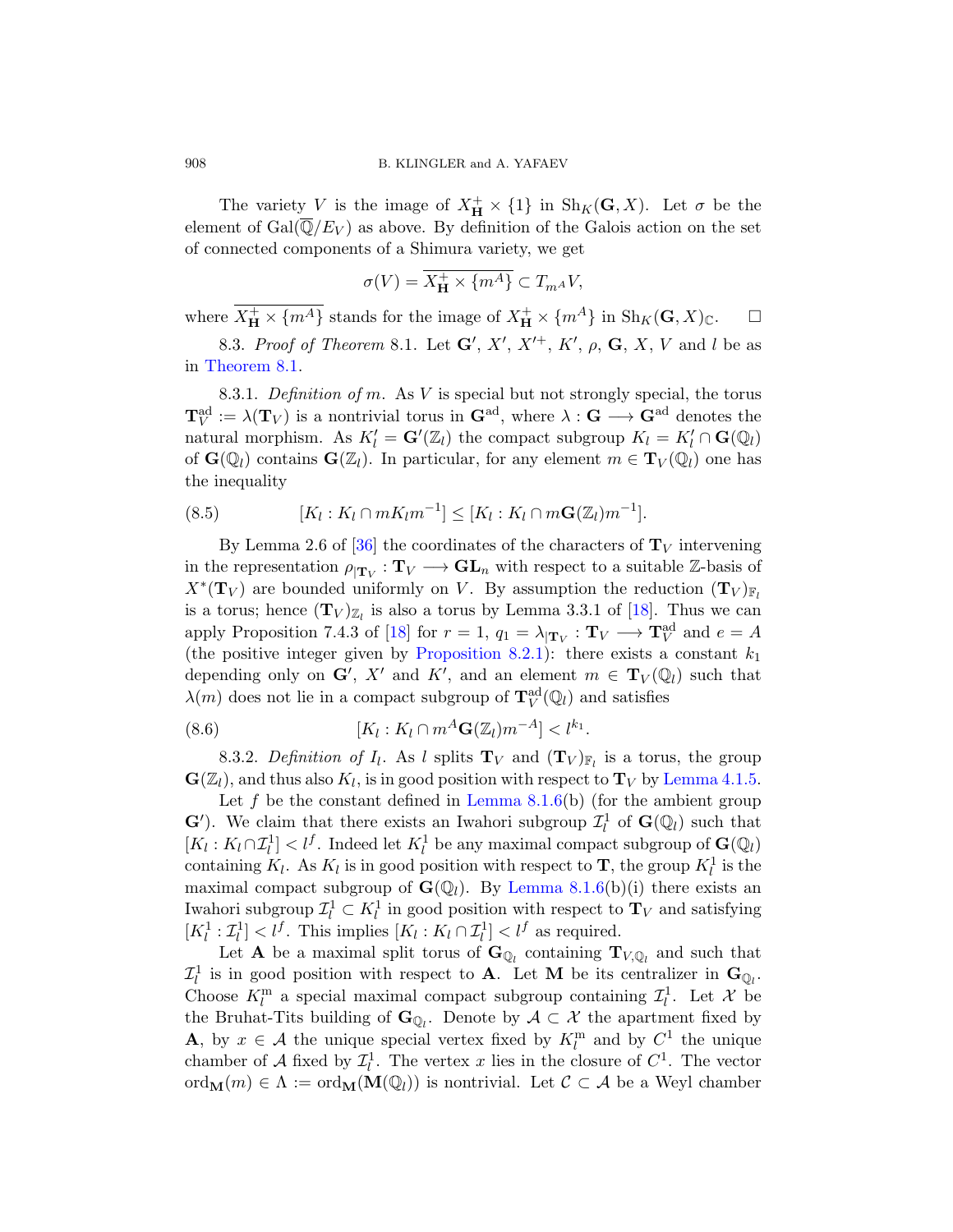of A with apex x such that  $C^1$  + ord $_M(m) \subset \mathcal{C}$ . In particular,

<span id="page-42-0"></span>(8.7) 
$$
\text{ord}_{\mathbf{M}}(m) \in \Lambda^+ \setminus \{0\},
$$

where  $\Lambda^+ \subset \Lambda$  denotes the positive cone associated to the Weyl chamber C.

Finally let  $\mathcal{I}_l^2$  be the Iwahori subgroup of  $K_l^{\text{m}}$  fixing the unique chamber of C with apex x. As  $\mathcal{I}_l^2$  is the fixator of a chamber of A, it is in good position with respect to **A** and hence also with respect to  $T_V$ .

*Definition* 8.3.1. We define  $I_l := \mathcal{I}_l^1 \cap \mathcal{I}_l^2 \cap K_l$ .

Remark 8.3.2. Lifting to the Iwahori level  $I_l$  chosen as above will enable us to apply [Proposition 8.1.4,](#page-38-2) as the Iwahori  $\mathcal{I}_l^2$  is in the required position with respect to m. The definition of  $I_l$  is simpler in the case where  $K_l$  is hyperspecial. In this case necessarily  $K_l^1 = K_l^m = K_l$  and we can take  $\mathcal{I}_l^1 = \mathcal{I}_l^2$ . Moreover the choice of  $\mathcal{I}_l^2$  is unique if m is regular.

8.3.3. End of the proof. Let us show that the uniform constants  $k = (k_1 + f)$ and f, the open subgroup  $I_l$  and the element  $m^A \in {\bf T}_V(\mathbb{Q}_l)$  satisfy the conclusions of [Theorem 8.1.](#page-36-1)

As the groups  $K_l$ ,  $\mathcal{I}_l^1$  and  $\mathcal{I}_l^2$  are in good position with respect to  $\mathbf{T}_V$ , the group  $I_l$  is also in good position with respect to  $\mathbf{T}_V$ . As  $\mathcal{I}_l^1$  and  $\mathcal{I}_l^2$  are both contained in the special maximal compact subgroup  $K_l^{\text{m}}$ , [Lemma 8.1.6\(](#page-39-1)b)(ii) implies the following inequality:

<span id="page-42-1"></span>
$$
(8.8) \qquad [K_l : I_l] = [K_l : K_l \cap \mathcal{I}_l^1 \cap \mathcal{I}_l^2] \leq [K_l^1 : \mathcal{I}_l^1 \cap \mathcal{I}_l^2] < l^f.
$$

This is condition (1) of [Theorem 8.1.](#page-36-1)

By [Proposition 8.2.1](#page-40-1) there exists  $\sigma \in \text{Gal}(\overline{\mathbb{Q}}/E_V)$  such that  $\sigma(\widetilde{V}) \subset T_{m^A}\widetilde{V}$ : this is condition (2) of [Theorem 8.1.](#page-36-1)

Let  $\mathbf{A}^{\text{ad}}$  be the maximal split torus  $\lambda(\mathbf{A})$  of  $\mathbf{G}_{\mathbb{Q}_l}^{\text{ad}}$ , denote by  $\mathbf{M}^{\text{ad}} := \lambda(\mathbf{M})$ its centralizer in  $\mathbf{G}_{\mathbb{Q}_l}^{\text{ad}}$ , let  $\mathcal{I}_l$  be the Iwahori  $\lambda(\mathcal{I}_l^2)$  of  $\mathbf{G}^{\text{ad}}(\mathbb{Q}_l)$ , let  $C^{\text{ad}}$  be the unique chamber of the Bruhat-Tits building  $\mathcal{X}^{\text{ad}}$  of  $\mathbf{G}_{\mathbb{Q}_l}^{\text{ad}}$  fixed by  $\mathcal{I}_l$  and let  $x^{\text{ad}}$  be the vertex in the closure of  $C^{\text{ad}}$  fixed by  $\lambda(K_l^{\text{m}})$ . Finally let  $C^{\text{ad}} \subset \mathcal{A}^{\text{ad}}$ be the unique Weyl chamber with apex  $x^{\text{ad}}$  and containing  $C^{\text{ad}}$  and  $\Lambda^{\text{ad},+} \subset$  $\Lambda^{\rm ad} := {\rm ord}_{\mathbf{M}^{\rm ad}}(\mathbf{M}^{\rm ad}(\mathbb{Q}_l))$  the associated positive cone. It follows from  $(8.7)$ that ord<sub>Mad</sub>( $\lambda(m)$ ) lies in  $\Lambda^{ad,+}$ ; it is nonzero as  $\lambda(m)$  does not lie in a compact subgroup of  $\mathbf{T}_V^{\rm ad}(\mathbb{Q}_l)$  (hence of  $\mathbf{A}^{\rm ad}(\mathbb{Q}_l)$ ). Hence also  $\rm{ord}_{\mathbf{M}^{\rm ad}}(\lambda(m^A))$  belongs to  $\Lambda^{ad,+} \setminus \{0\}$ . It follows from [Proposition 8.1.4](#page-38-2) that for any  $k_1$ ,  $k_2$  in  $\mathcal{I}_l^2$  (in particular, for any  $k_1$ ,  $k_2$  in  $I_l$ ), the image of  $k_1m^Ak_2$  in  $\mathbf{G}^{\text{ad}}(\mathbb{Q}_l)$  generates an unbounded subgroup of  $\mathbf{G}^{\text{ad}}(\mathbb{Q}_l)$ . This is condition (3) of [Theorem 8.1.](#page-36-1)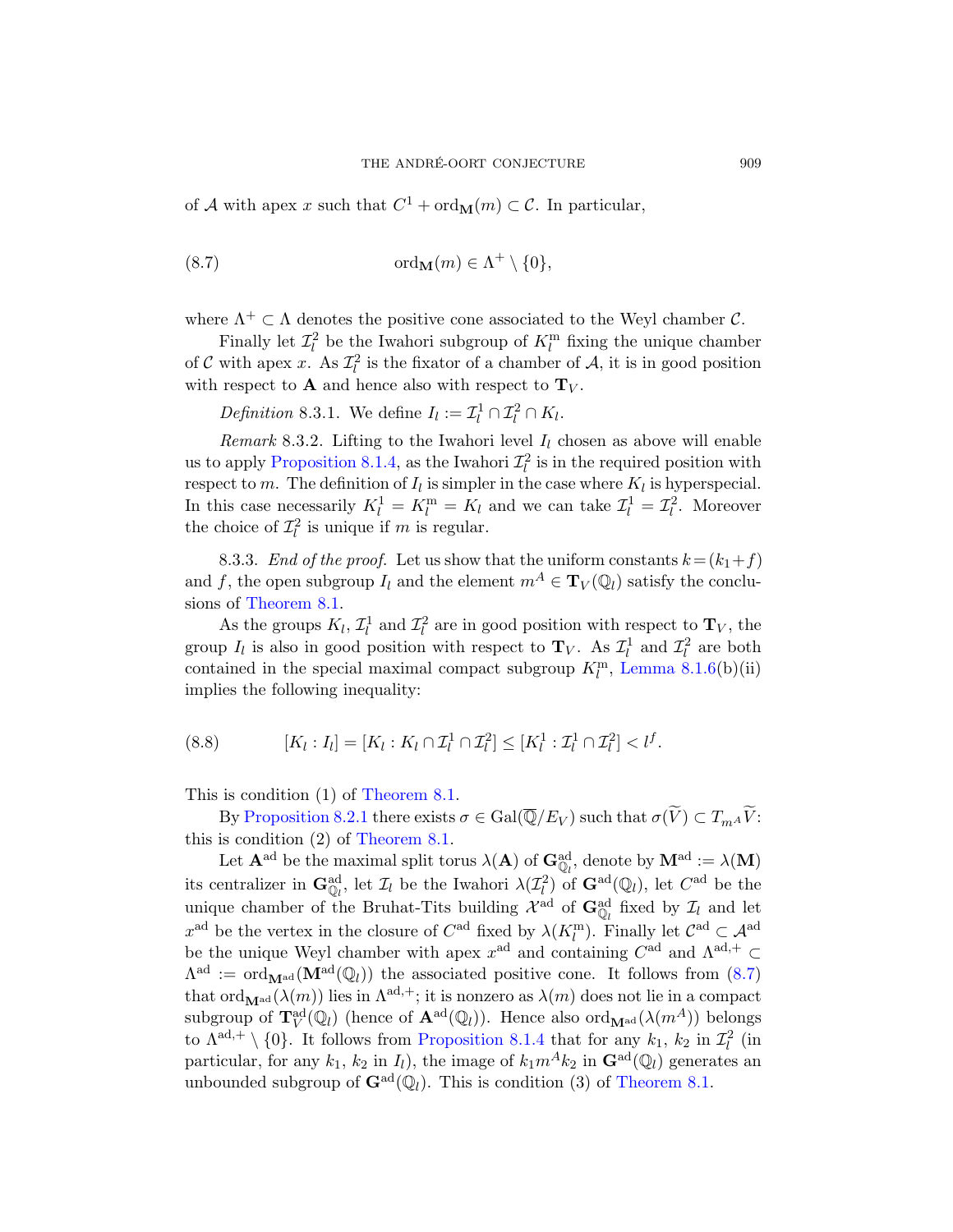Finally from the inequalities  $(8.5)$ ,  $(8.6)$  and  $(8.8)$ , one deduces  $(8.0)$ 

$$
[I_l : I_l \cap m^A I_l m^{-A}] = [I_l : I_l \cap m^A K_l m^{-A}] \cdot [I_l \cap m^A K_l m^{-A} : I_l \cap m^A I_l m^{-A}]
$$
  
\n
$$
\leq [K_l : K_l \cap m^A K_l m^{-A}] \cdot [K_l : I_l]
$$
  
\n
$$
\leq [K_l : K_l \cap m^A \mathbf{G}(\mathbb{Z}_l) m^{-A}] \cdot [K_l : I_l] \leq l^{k_1 + f} = l^k.
$$

This is condition (4) of [Theorem 8.1.](#page-36-1) This finishes the proof of [Theorem 8.1.](#page-36-1)

# 9. Conditions on the prime l

<span id="page-43-0"></span>In this section, we use [Theorems 2.4.4,](#page-9-0) [7.2.1](#page-30-1) and [8.1](#page-36-1) to show (under one of the assumptions of [Theorem 3.1.1\)](#page-11-2) that the existence of a prime number  $l$ satisfying certain conditions forces a subvariety Z of  $\text{Sh}_K(G, X)_{\mathbb{C}}$  containing a special subvariety  $V$  that is not strongly special to contain a special subvariety  $V'$  containing  $V$  properly.

<span id="page-43-1"></span>9.1. Situation. We will consider the following set of data. Let  $(G', X')$  be a Shimura datum with  $\mathbf{G}'$  semi-simple of adjoint type, and let  $X'^+$  a connected component of X'. We fix R, as in [Definition 2.5.1,](#page-10-2) for  $G'$ , X' and  $X'^{+}$ , a uniform bound on the degrees of the Galois closures of the fields  $E(H, X_H)$ with  $(\mathbf{H}, X_{\mathbf{H}})$  ranging through the Shimura subdata of  $(\mathbf{G}', X')$ .

Let  $K' = \prod_{p \text{ prime}} K'_p$  be a neat compact open subgroup of  $\mathbf{G}'(\mathbf{A}_f)$ . We fix a faithful representation  $\rho: G' \hookrightarrow \mathbf{GL}_n$  such that  $K'$  is contained in  $\mathbf{GL}_n(\widehat{\mathbb{Z}})$ . We suppose that with respect to  $\rho$ , the group  $K_3'$  is contained in the principal congruence subgroup of level three of  $GL_n(\mathbb{Z}_3)$ .

Let N be a positive integer, let B and  $C(N)$  be the constants from [The](#page-9-0)[orem 2.4.4,](#page-9-0) k the positive integer defined in [Theorem 8.1](#page-36-1) for the data  $\mathbf{G}', X'$ ,  $X'^{+}$  and  $K'$ , and f the positive integer defined in [Theorem 8.1](#page-36-1) for the data  $\mathbf{G}', X'$  and  $X'^+$ .

Consider an infinite set  $\Sigma$  of special subvarieties of  $S_{K'}(\mathbf{G}', X')_{\mathbb{C}}$ . For each W in  $\Sigma$ , we let  $(\mathbf{H}_W, X_W)$  be a Shimura subdatum of  $(\mathbf{G}', X')$  defining W. Let  $\mathbf{T}_W$  be the connected center of  $\mathbf{H}_W$ , and let  $\alpha_W$ ,  $\beta_W$  be as in [Definitions 4.1](#page-17-1) and [2.5.1.](#page-10-2)

Remark 9.1.1. Let  $(G, X)$  be a Shimura subdatum of  $(G', X')$ , define  $K = K' \cap G(A_f)$  and choose  $X^+$  a connected component of X contained in  $X'^+$ . Let  $p: Sh_K(G,X)_{\mathbb{C}} \longrightarrow Sh_{K'}(G',X')_{\mathbb{C}}$  be the natural morphism. If  $V \subset S_K(G,X)_\mathbb{C}$  is a special subvariety that is an irreducible component of  $p^{-1}(W)$  for some  $W \in \Sigma$ , then V is still defined by the Shimura subdatum  $(\mathbf{H}_V := \mathbf{H}_W, X_V := X_W)$  of  $(\mathbf{G}, X)$ . Accordingly we have  $\mathbf{T}_V = \mathbf{T}_W, \alpha_V =$  $\alpha_W, \, \beta_V = \beta_W.$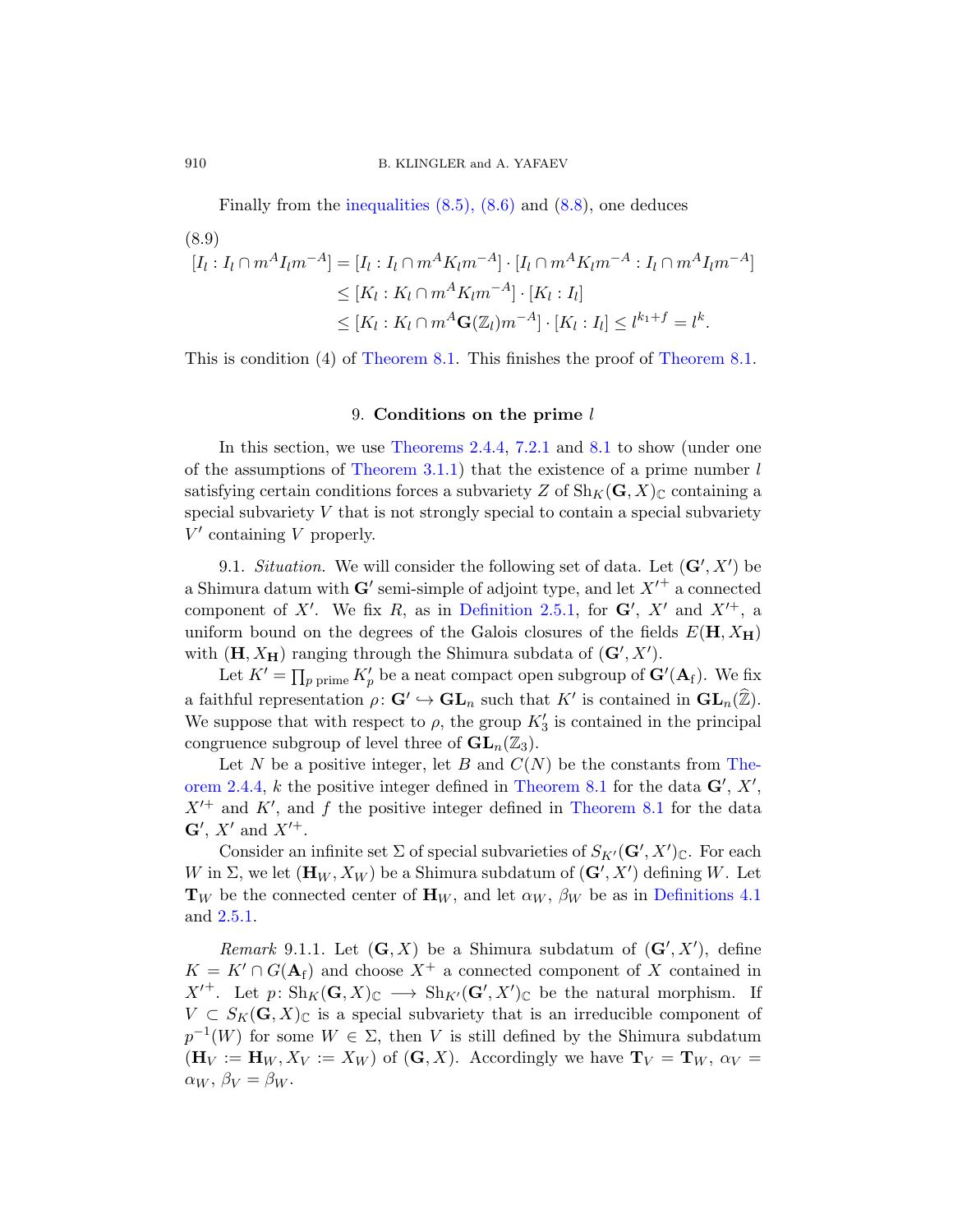<span id="page-44-0"></span>9.2. The criterion. We can now state the main result of this section.

<span id="page-44-2"></span>THEOREM 9.2.1. Let  $G', X', X'^{+}, R, K', N, k, f$  and  $\Sigma$  as in [Situa](#page-43-1)[tion](#page-43-1) 9.1. We assume either the GRH or that the tori  $T_W$  lie in one  $GL_n(\mathbb{Q})$ orbit as W ranges through  $\Sigma$ .

Let  $(G, X)$  be a Shimura subdatum of  $(G', X')$  with reflex field  $F_G :=$  $E(G, X)$ . Define  $K = K' \cap G(A_f)$ , and choose  $X^+$  a connected component of X contained in  $X'^+$ . Let  $p: Sh_K(G,X)_{\mathbb{C}} \longrightarrow Sh_{K'}(G',X')_{\mathbb{C}}$  be the natural morphism.

Let  $W \in \Sigma$ , let  $V \subset S_K(G,X)_{\mathbb{C}}$  be an irreducible component of  $p^{-1}(W)$ and let Z be a Hodge generic  $F_{\mathbf{G}}$ -irreducible subvariety of  $\mathrm{Sh}_K(\mathbf{G}, X)_{\mathbb{C}}$  containing V.

Define  $r := \dim Z - \dim V$ , and suppose  $r > 0$ . Suppose moreover that V and Z satisfy the following conditions :

- (1) The variety V is special but not strongly special in  $\text{Sh}_K(G, X)_{\mathbb{C}}$ .
- (2) There exists a prime  $l$  such that  $K_l'$  is a hyperspecial maximal compact open subgroup in  $\mathbf{G}'(\mathbb{Q}_l)$  that coincides with  $\mathbf{G}'(\mathbb{Z}_l)$ , the prime l splits  $\mathbf{T}_V,$  the reduction  $(\mathbf{T}_V)_{\mathbb{F}_l}$  is a torus and the following inequality is satisfied:

<span id="page-44-3"></span>(9.1) 
$$
l^{(k+2f)\cdot 2^r} \cdot (\deg_{L_K} Z)^{2^r} < C(N) \alpha_V \beta_V^N.
$$

Then  $Z$  contains a special subvariety  $V'$  that contains  $V$  properly.

*Proof.* The proof of [Theorem 9.2.1](#page-44-2) proceeds by induction on  $r = \dim Z \dim V > 0$ . For simplicity we denote  $d_Z := \deg_{L_K} Z$ .

<span id="page-44-1"></span>9.2.1. Case  $r = 1$ . Let G, X,  $X^+$ , K,  $F_G$ , W, V and Z as in [Theo](#page-44-2)[rem 9.2.1](#page-44-2) with dim  $Z - \dim V = 1$ . [Inequality \(9.1\)](#page-44-3) for  $r = 1$  gives us

<span id="page-44-4"></span>(9.2) 
$$
l^{2(k+2f)} \cdot d_Z^2 < C(N) \alpha_V \beta_V^N.
$$

Let  $I_l \subset K_l$  and  $m \in {\bf T}_V(\mathbb{Q}_l)$  satisfying the conclusion of [Theorem 8.1.](#page-36-1) Let  $I \subset K$  be the neat compact open subgroup  $K^l I_l$  of  $\mathbf{G}(\mathbf{A}_f)$  and  $\tau \colon \mathrm{Sh}_I(\mathbf{G}, X)_{\mathbb{C}}$  $\longrightarrow Sh_K(G, X)_\mathbb{C}$  the finite morphism of Shimura varieties deduced from the inclusion  $I \subset K$ . It follows from condition (1) in [Theorem 8.1](#page-36-1) that the degree of  $\tau$  is bounded above by  $l^f$ .

Let  $\widetilde{V} \subset S_I(\mathbf{G}, X)_{\mathbb{C}}$  be an irreducible component of the preimage  $\tau^{-1}(V)$ ; this is a special but not strongly special subvariety of  $S_I(G, X)_{\mathbb{C}}$  still defined by the Shimura subdatum  $(\mathbf{H}_V, X_V)$ . Let  $E_V = E(\mathbf{H}_V, X_V)$ . Notice that  $F_{\mathbf{G}} \subset E_V$ . By the projection formula stated in [Section 5.1](#page-21-1) and [Proposi](#page-22-3)tion  $5.3.2(1)$ , we have the inequality

$$
\mathrm{deg}_{L_I}(\mathrm{Gal}(\overline{\mathbb{Q}}/E_V)\cdot \widetilde{V})\geq \mathrm{deg}_{L_K}(\mathrm{Gal}(\overline{\mathbb{Q}}/E_V)\cdot V).
$$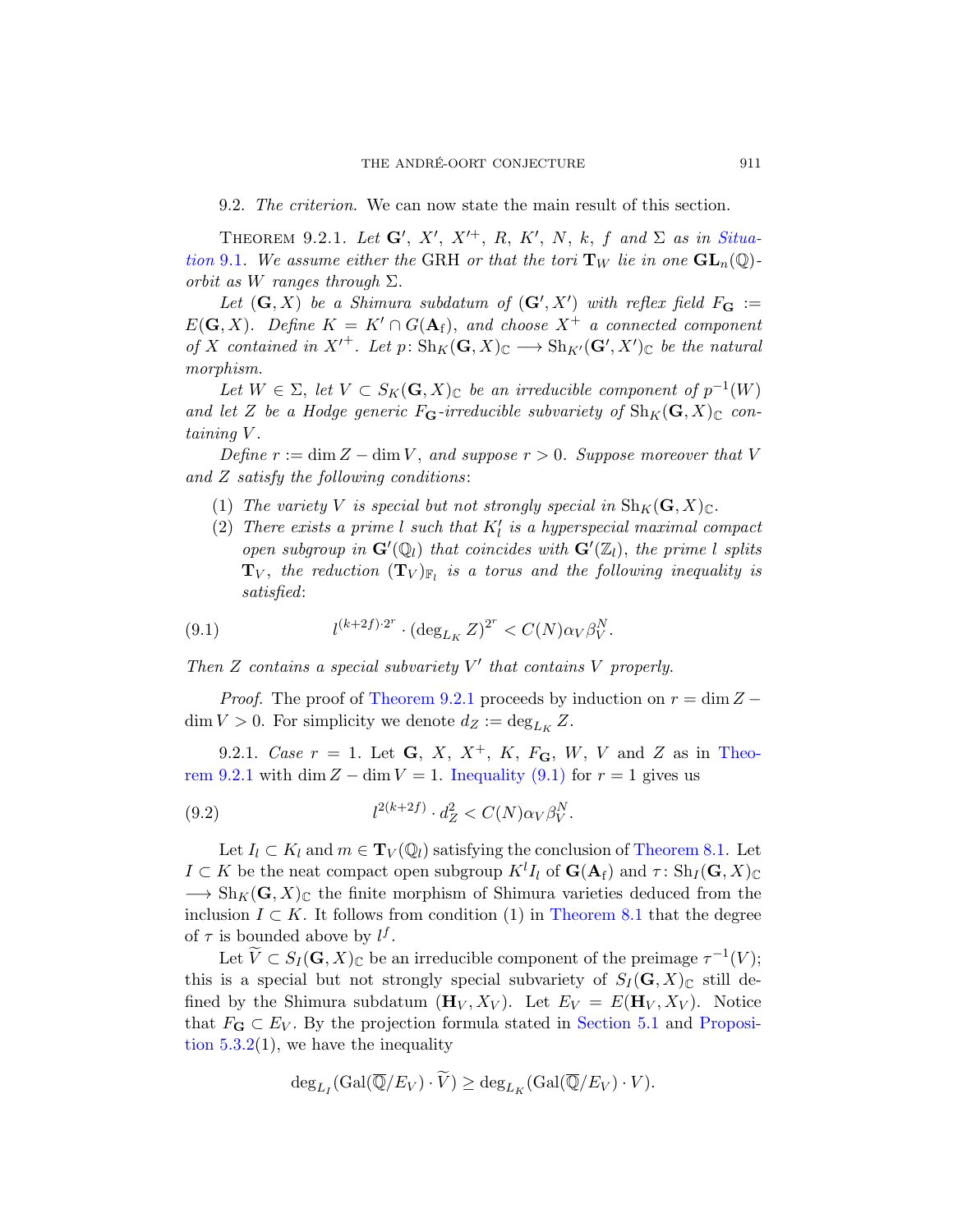By [Corollary 5.3.10](#page-27-1) the following inequality holds:

$$
\deg_{L_K}(\mathrm{Gal}(\overline{\mathbb{Q}}/E_V)\cdot V)\geq \deg_{L_{K_{\mathbf{H}_V}}}(\mathrm{Gal}(\overline{\mathbb{Q}}/E_V)\cdot V).
$$

On the other hand, as R satisfies [Definition 2.5.1,](#page-10-2) [Theorem 2.4.4](#page-9-0) applied to the special subvariety V of  $S_K(\mathbf{G}, X)_{\mathbb{C}}$  provides the following lower bound:

<span id="page-45-0"></span>
$$
\deg_{L_{K_{\mathbf{H}_V}}}(\mathrm{Gal}(\overline{\mathbb{Q}}/E_V)\cdot V) > C(N)\alpha_V\beta_V^N.
$$

We thus obtain

(9.3) 
$$
\deg_{L_I}(\text{Gal}(\overline{\mathbb{Q}}/E_V)\cdot\widetilde{V})>C(N)\alpha_V\beta_V^N.
$$

Let  $\widetilde{Z}$  be an  $F_G$ -irreducible component of  $\tau^{-1}(Z)$  containing  $\widetilde{V}$ . In particular, Z is Hodge generic in  $\text{Sh}_I(\mathbf{G}, X)_{\mathbb{C}}$  and is the union of the  $\text{Gal}(\overline{F}/F_\mathbf{G})$ conjugates of a geometrically irreducible component of  $\tau^{-1}(Z)$ . The image of  $\widetilde{Z}$  in  $\text{Sh}_K(\mathbf{G}, X)_{\mathbb{C}}$  is Z and as  $\tau$  is of degree bounded above by  $l^f$ , the following inequality follows from [Section 5.1:](#page-21-1)

<span id="page-45-1"></span>(9.4) 
$$
\deg_{L_I} \widetilde{Z} \leq l^f \cdot d_Z.
$$

As the morphism  $\tau: Sh_I(\mathbf{G},X)_{\mathbb{C}} \longrightarrow Sh_K(\mathbf{G},X)_{\mathbb{C}}$  is finite and preserves the property of a subvariety of being special, exhibiting a special subvariety  $V'$ such that  $\underline{V} \subsetneq \underline{V}' \subset \underline{Z}$  is equivalent to exhibiting a special subvariety  $\widetilde{V'}$  such that  $\widetilde{V} \subsetneq \widetilde{V'} \subset \widetilde{Z}$ .

By conclusion (2) of [Theorem 8.1](#page-36-1) there exists  $\sigma \in \text{Gal}(\overline{\mathbb{Q}}/E_V)$  such that  $\sigma V \subset T_m V \subset T_m Z$ . As  $T_m Z$  is defined over  $F_G$  and hence over  $E_V$ , we deduce that  $\widetilde{V} \subset T_m \widetilde{Z} \cap \widetilde{Z}$  and thus  $\text{Gal}(\overline{\mathbb{Q}}/E_V) \cdot \widetilde{V} \subset \widetilde{Z} \cap T_m \widetilde{Z}$ .

If Z and  $T_m Z$  have no common (geometric) irreducible component, then any  $\sigma(\widetilde{V}), \sigma \in \text{Gal}(\overline{\mathbb{Q}}/E_V)$ , is an irreducible component of  $\widetilde{Z} \cap T_m \widetilde{Z}$  for dimension reasons. We get

<span id="page-45-2"></span>(9.5) 
$$
C(N)\alpha_V\beta_V^N \le \deg_{L_I}(\text{Gal}(\overline{\mathbb{Q}}/E_V) \cdot \widetilde{V}) \le \deg_{L_I}(\widetilde{Z} \cap T_m \widetilde{Z}) \le (\deg_{L_I} \widetilde{Z})^2[I_l : I_l \cap mI_lm^{-1}] < l^{k+2f} \cdot d_Z^2,
$$

where the first inequality on the left comes from inequality  $(9.3)$ , the second from Bezout's theorem (as in [\[19,](#page-56-13) Exam. 8.4.6]) and the last one from inequality  $(9.4)$  and condition  $(4)$  on m from [Theorem 8.1.](#page-36-1) This contradicts [inequality \(9.2\).](#page-44-4) Therefore, the intersection  $Z \cap T_m Z$  is not proper and, as both Z and  $T_m Z$  are defined over  $F_G$  and Z is  $F_G$ -irreducible, we have  $Z \subset T_m Z$ .

As  $m$  also satisfies condition (3) of [Theorem 8.1,](#page-36-1) we can apply [Theo](#page-30-1)[rem 7.2.1](#page-30-1) to this *m*: there exists  $\overline{V}'$  special subvariety of  $\overline{Z}$  containing  $\overline{V}$ properly.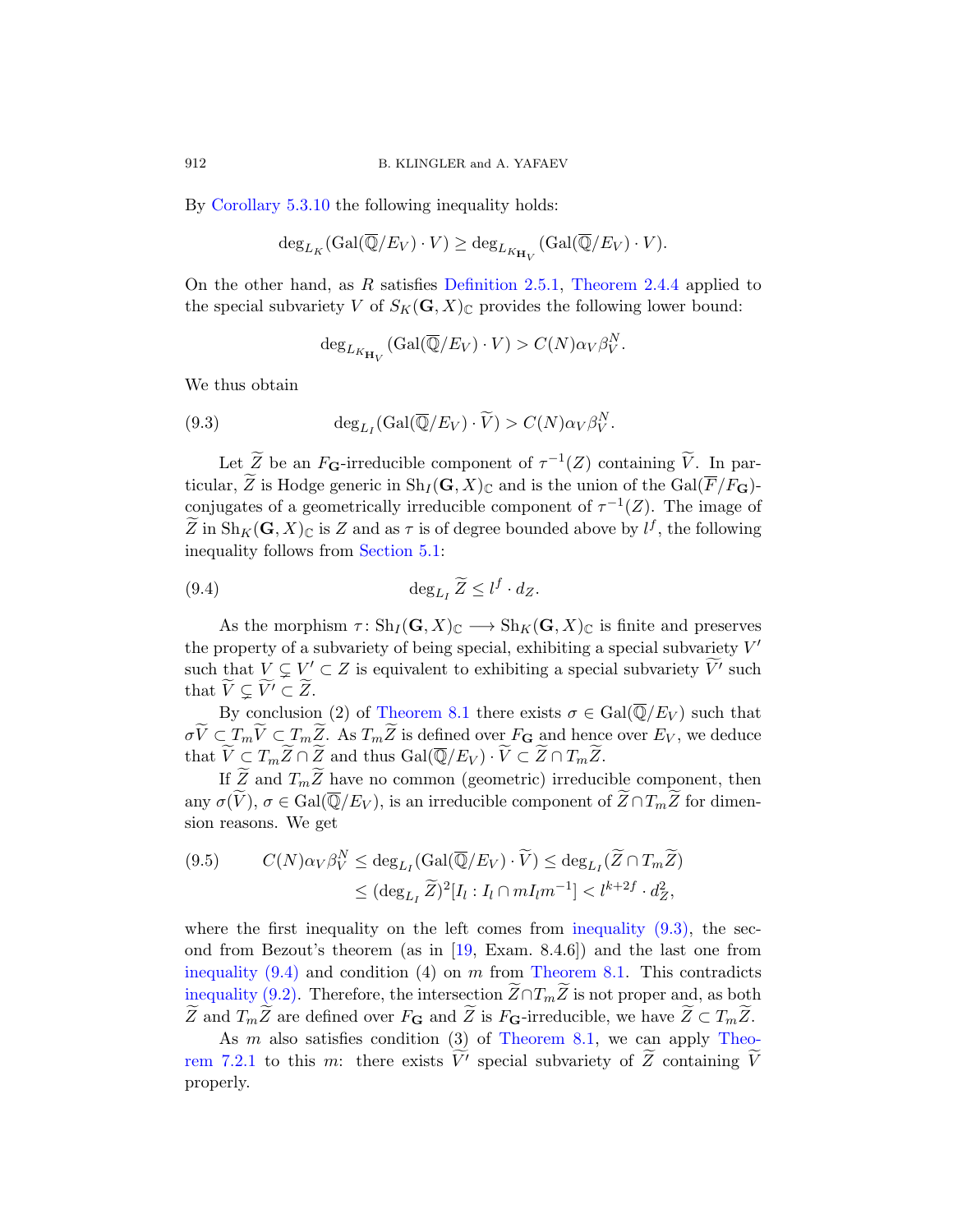9.2.2. Case  $r > 1$ . Fix  $r > 1$  an integer, and suppose by induction that the conclusion of [Theorem 9.2.1](#page-44-2) holds for all Shimura subdata  $(G, X)$  of  $(G', X')$ , connected components  $X^+$  of X contained in  $X'^+$ , compact open subgroups  $K = K' \cap \mathbf{G}'(\mathbf{A}_{f}),$  varieties  $W \in \Sigma$ , and subvarieties V and Z of  $\text{Sh}_{K}(\mathbf{G}, X)_{\mathbb{C}}$  as in the statement of [Theorem 9.2.1,](#page-44-2) satisfying moreover  $0 < \dim Z - \dim V < r$ .

Now let  $G, X, X^+, K, F, W, V$  and Z satisfying the assumptions of [Theorem 9.2.1](#page-44-2) with dim  $Z = \dim V + r$ . Let I, m, V and Z be constructed as in the case  $r = 1$ . In particular, [inequalities \(9.3\)](#page-45-0) and [\(9.4\)](#page-45-1) still hold.

Suppose that  $Z \subseteq T_m Z$ . In this case we can apply [Theorem 7.2.1](#page-30-1) with this m: there exists  $\overline{V}'$  special subvariety of  $\overline{Z}$  containing  $\overline{V}$  properly. This implies that there exists  $V'$  special subvariety of  $Z$  containing  $V$  properly.

Suppose now that the intersection  $Z \cap T_m Z$  is proper. The same argument as in the case  $r = 1$  shows that this is equivalent to Z not being contained in  $T_m Z$ . As the intersection  $Z \cap T_m Z$  contains V, we choose an  $F_G$ -irreducible component  $Y \subset Sh_I(G,X)_{\mathbb{C}}$  of  $Z \cap T_m Z$  containing V and we denote by Y its image in  $\text{Sh}_K(G, X)_{\mathbb{C}}$ . Thus Y is  $F_G$ -irreducible and satisfies  $r_Y :=$  $\dim Y - \dim V < r$ . To show that  $r_Y > 0$  we need to check that V is not a component of  $Z \cap T_m(Z)$ . As  $Z \cap T_m(Z)$  is defined over  $F_G$  and hence over  $E_V$ , we have  $Gal(\overline{\mathbb{Q}}/E_V) \cdot \widetilde{V} \subset \widetilde{Z} \cap T_m(\widetilde{Z})$ . If  $\widetilde{V}$  were a component of  $\widetilde{Z} \cap T_m(\widetilde{Z})$  by taking degrees and arguing as in the proof of [inequality \(9.5\)](#page-45-2) one still obtains

$$
C(N)\alpha_V\beta_V^N < l^{k+2f}d_Z^2.
$$

This contradicts condition (2). Hence  $0 < r_Y < r$ .

Let  $(H, X_H)$  be a Shimura subdatum of  $(G, X)$  defining the smallest special subvariety of  $S_I(G, X)_{\mathbb{C}}$  containing a geometrically irreducible component of  $\widetilde{Y}$  containing  $\widetilde{V}$ , and let  $X_{\mathbf{H}}^{+} \subset X^{+}$  be the corresponding connected component of  $X_{\mathbf{H}}$ . We define  $K_{\mathbf{H}} := K \cap \mathbf{H}(\mathbf{A}_{f})$  and  $I_{\mathbf{H}} := I \cap \mathbf{H}(\mathbf{A}_{f})$ . We have the following commutative diagram:

$$
\operatorname{Sh}_{I_{\mathbf{H}}}(\mathbf{H}, X_{\mathbf{H}})_{\mathbb{C}} \xrightarrow{q} \operatorname{Sh}_{I}(\mathbf{G}, X)_{\mathbb{C}}
$$
\n
$$
\uparrow \qquad \qquad \downarrow \tau
$$
\n
$$
\operatorname{Sh}_{K_{\mathbf{H}}}(\mathbf{H}, X_{\mathbf{H}})_{\mathbb{C}} \xrightarrow{q} \operatorname{Sh}_{K}(\mathbf{G}, X)_{\mathbb{C}}.
$$

Let  $F_{\mathbf{H}}$  be the reflex field  $E(\mathbf{H}, X_{\mathbf{H}})$ , and let  $\widetilde{V_{\mathbf{H}}}$  be an irreducible component of  $q^{-1}(\widetilde{V})$  contained in  $S_{I_{\mathbf{H}}}(\mathbf{H}, X_{\mathbf{H}})_{\mathbb{C}}$ . We denote by  $V_{\mathbf{H}} := \tau(\widetilde{V_{\mathbf{H}}})$  its image in  $\text{Sh}_{K_{\mathbf{H}}}(\mathbf{H}, X_{\mathbf{H}})_{\mathbb{C}}$ . Hence  $V_{\mathbf{H}}$  is also an irreducible component of  $(p \circ q)^{-1}(W)$ .

Let  $\widetilde{Y_H} \subset Sh_{I_H}(\mathbf{H}, X_H)_{\mathbb{C}}$  be an  $F_H$ -irreducible component of  $q^{-1}(\widetilde{Y})$  containing  $V_H$ . In particular,  $Y_H$  is an  $F_H$ -irreducible Hodge generic subvariety of  $\mathrm{Sh}_{I_{\mathbf{H}}}(\mathbf{H}, X_{\mathbf{H}})_{\mathbb{C}}$ . We define  $Y_{\mathbf{H}} := \tau(Y_{\mathbf{H}})$ ; it is an  $F_{\mathbf{H}}$ -irreducible Hodge generic subvariety of  $\text{Sh}_{K_{\mathbf{H}}}(\mathbf{H}, X_{\mathbf{H}})_{\mathbb{C}}$ .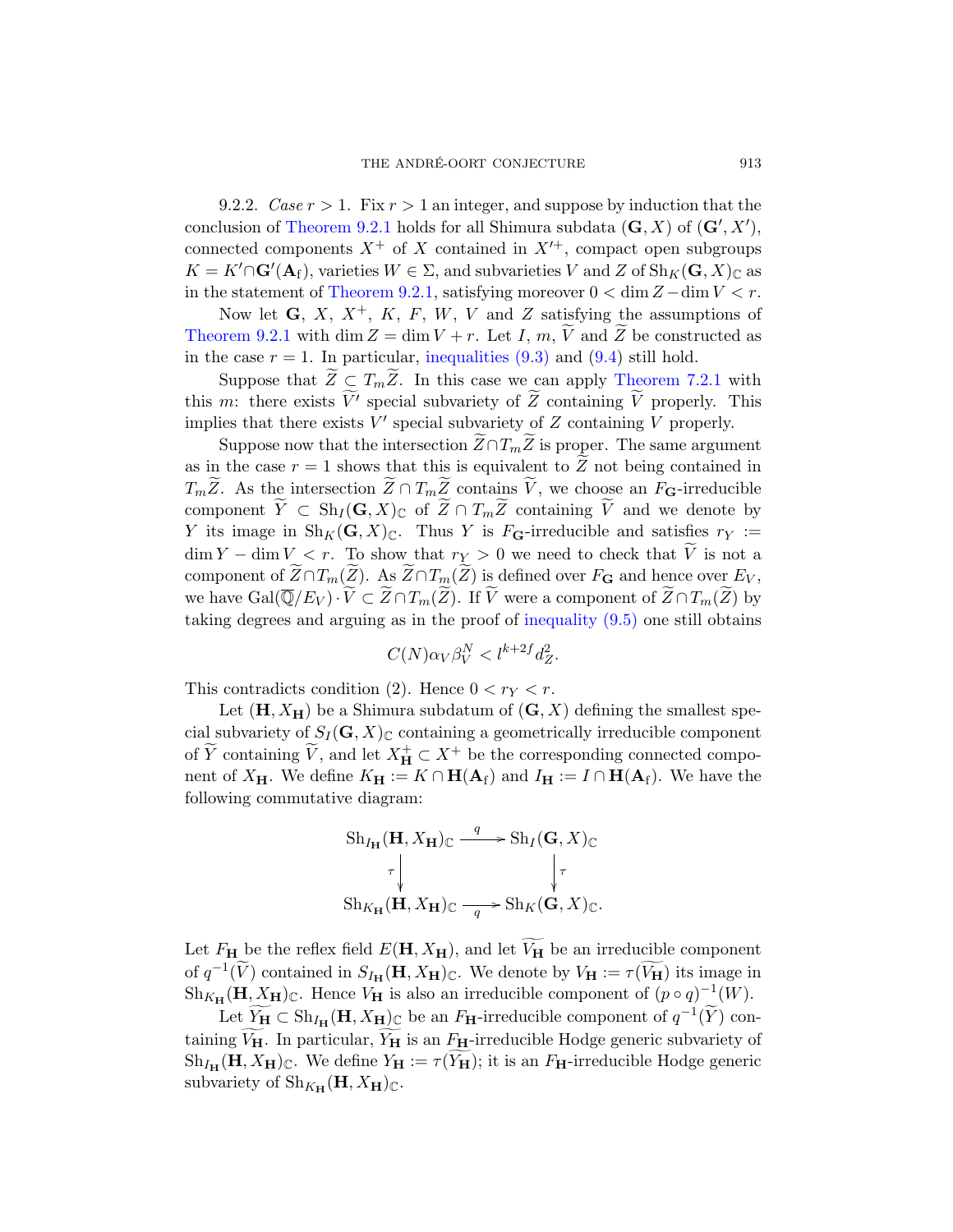Finally we have the commutative diagram of triples of varieties:

$$
\begin{array}{ccc} (\mathrm{Sh}_{I_{\mathbf{H}}}(\mathbf{H},X_{\mathbf{H}})_{\mathbb{C}},\widetilde{Y_{\mathbf{H}}},\widetilde{V_{\mathbf{H}}}) \xrightarrow{q} (\mathrm{Sh}_{I}(\mathbf{G},X)_{\mathbb{C}},\widetilde{Y},\widetilde{V})\\ \tau &\Big\downarrow\tau\\ (\mathrm{Sh}_{K_{\mathbf{H}}}(\mathbf{H},X_{\mathbf{H}})_{\mathbb{C}},Y_{\mathbf{H}},V_{\mathbf{H}}) \xrightarrow{q} (\mathrm{Sh}_{K}(\mathbf{G},X)_{\mathbb{C}},Y,V).\end{array}
$$

Notice that  $Y_H$  satisfies

<span id="page-47-1"></span>(9.6) 
$$
\deg_{L_{K_{\mathbf{H}}} } Y_{\mathbf{H}} \leq \deg_{L_{I_{\mathbf{H}}} } \widetilde{Y}_{\mathbf{H}} \leq \deg_{L_{I}} q(\widetilde{Y}_{\mathbf{H}}) \leq \deg_{L_{I}} \widetilde{Y}
$$

$$
\leq \deg_{L_{I}} (\widetilde{Z} \cap T_{m}\widetilde{Z}) < l^{k+2f} d_{Z}^{2}.
$$

Indeed, the inequality  $\deg_{L_{K_H}} Y_H \leq \deg_{L_{I_H}} Y_H$  comes from [Section 5.1,](#page-21-1) the inequality  $\deg_{L_{I_{\mathbf{H}}}} Y_{\mathbf{H}} \leq \deg_{L_{I}} q(Y_{\mathbf{H}})$  from [Corollary 5.3.10,](#page-27-1) the inequality  $\deg_{L_I} q(Y_H) \leq \deg_{L_I} Y$  from the inclusion  $q(Y_H) \subset Y$ , the inequality  $\deg_{L_I} Y \leq$  $\deg_{L_1}(Z \cap T_m Z)$  from the fact that Y is an  $F_{\mathbf{G}}$ -irreducible component of  $Z \cap T_m Z$ , and the last inequality on the right is proven as in [\(9.5\)](#page-45-2).

<span id="page-47-2"></span>PROPOSITION 9.2.2. The data  $\mathbf{H}$ ,  $X_{\mathbf{H}}$ ,  $X_{\mathbf{H}}^+$ ,  $K_{\mathbf{H}}$ ,  $F_{\mathbf{H}}$ ,  $W$ ,  $V_{\mathbf{H}}$  and  $Y_{\mathbf{H}}$ satisfy the conditions of [Theorem](#page-44-2) 9.2.1 (in place respectively of  $\mathbf{G}, X, X^+, K$ ,  $F_{\mathbf{G}}, W, V \text{ and } Z$ .

*Proof.* Let  $r_{\mathbf{H}} := \dim Y_{\mathbf{H}} - \dim V_{\mathbf{H}}$ , thus  $r_{\mathbf{H}} = r_Y > 0$ . We first check that  $H, X_H, X_H^+$ ,  $K_H, F_H, W, V_H$  and  $Y_H$  satisfy condition (2) of [Theorem 9.2.1](#page-44-2) for the same prime l. From inequality  $(9.6)$  we obtain

<span id="page-47-3"></span>
$$
l^{(k+2f)\cdot 2^r{\mathbf{H}}}(\deg_{L_{K_{\mathbf{H}}}} Y_{\mathbf{H}})^{2^r{\mathbf{H}}} \leq l^{(k+2f)\cdot 2^r{\mathbf{H}}+1}d^{2^r{\mathbf{H}}+1}_{Z}
$$

and, as  $r_{\rm H} + 1 \leq r$ , we deduce from [inequality \(9.1\)](#page-44-3) that

(9.7) 
$$
l^{(k+2f)\cdot 2^{r_{\mathbf{H}}}} (\deg_{L_{K_{\mathbf{H}}} Y_{\mathbf{H}}})^{2^{r_{\mathbf{H}}}} < C(N) \alpha_V \beta_V^N.
$$

This is condition (2) for  $H$ ,  $X_{H}$ ,  $X_{H}^{+}$ ,  $K_{H}$ ,  $F_{H}$ ,  $W$ ,  $V_{H}$  and  $Y_{H}$ .

[Proposition 9.2.2](#page-47-2) then follows from the following lemma proving that  $H$ ,  $X_{\mathbf{H}}, X_{\mathbf{H}}^{+}$ ,  $K_{\mathbf{H}}, F_{\mathbf{H}}, W, V_{\mathbf{H}}$  and  $Y_{\mathbf{H}}$  satisfy the condition (1) of [Theorem 9.2.1.](#page-44-2)  $\Box$ 

<span id="page-47-0"></span>LEMMA 9.2.3. The special subvariety  $V_H$  is not strongly special in

 $\text{Sh}_{K_{\mathbf{H}}}(\mathbf{H}, X_{\mathbf{H}})_{\mathbb{C}}.$ 

*Proof.* Suppose the contrary. Then  $T_{V_H} (= T_V)$  is contained in the connected center  $Z(\mathbf{H})^0$  of **H** and by [Lemma 6.2,](#page-28-0)  $\mathbf{T}_V = Z(\mathbf{H})^0$ . Recall that  $K_{\mathbf{T}_V}^{\text{m}}$  denotes the maximal compact open subgroup of  $\mathbf{T}_V(\mathbf{A}_{\text{f}})$  and  $K_{\mathbf{T}_V}$  =  $\mathbf{T}_V(\mathbf{A}_f) \cap K_\mathbf{H}$ . Let  $K_\mathbf{H}^m := K_{\mathbf{T}_V}^m K_\mathbf{H}$ , and let

$$
\pi\colon \mathrm{Sh}_{K_{\mathbf{H}}}(\mathbf{H}, X_{\mathbf{H}})_{\mathbb{C}}\longrightarrow \mathrm{Sh}_{K_{\mathbf{H}}^m}(\mathbf{H}, X_{\mathbf{H}})_{\mathbb{C}}
$$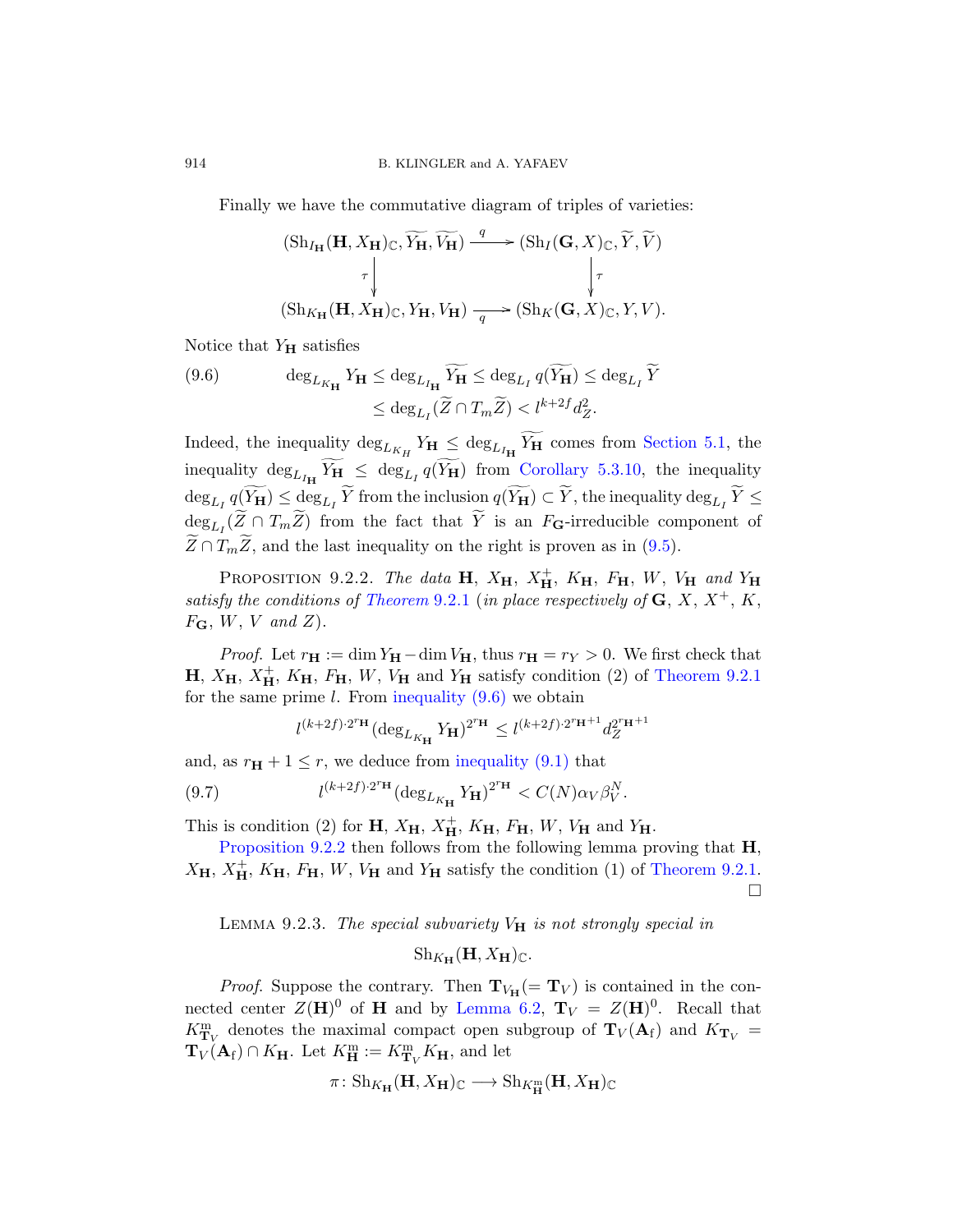be the natural morphism. Notice that  $K_{\mathbf{H}}^{\text{m}}/K_{\mathbf{H}} = K_{\mathbf{T}_V}^{\text{m}}/K_{\mathbf{T}_V}$  acts transitively on the fibres of  $\pi$ . Let A be the positive integer defined by [\[36,](#page-57-1) Prop. 2.9] for Shimura subdata of  $(G', X')$ . (Notice that the constant A already appeared in [Proposition 8.2.1.](#page-40-1)) Let  $\Theta_A \subset K^{\text{m}}_{\textbf{T}_V}/K_{\textbf{T}_V}$  be the image of the map  $x \mapsto x^A$  on  $K_{\mathbf{T}_V}^{\mathrm{m}}/K_{\mathbf{T}_V}.$ 

<span id="page-48-0"></span>SUBLEMMA 9.2.4. The orbit  $\Theta_A V_H$  is contained in  $Gal(\overline{\mathbb{Q}}/E_V) \cdot V_H \cap$  $\pi^{-1}\pi(V_{\mathbf{H}}).$ 

*Proof.* Let  $f: Sh_{K_{V_{\mathbf{H}}}}(\mathbf{H}_V, X_V)_{\mathbb{C}} \longrightarrow Sh_{K_{\mathbf{H}}}(\mathbf{H}, X_{\mathbf{H}})_{\mathbb{C}}$  be the morphism defining  $V_H$ , where  $K_{V_H}$  :=  $K_H \cap H_V(\mathbf{A}_f)$ . It is naturally  $K_{\mathbf{T}_V}^m/K_{\mathbf{T}_V}$ -equivariant and defined over  $Gal(\overline{\mathbb{Q}}/E_V)$ .

Let V be the component of  $\mathrm{Sh}_{K_{V_\mathbf{H}}}(\mathbf{H}_V, X_V)$  such that  $V_\mathbf{H} = f(V)$ . The  $K_{\mathbf{T}_V}^{\mathbf{m}}/K_{\mathbf{T}_V}$ -equivariance of f implies

$$
\forall \ \theta \in \Theta_A, \quad f(\theta \cdot \mathcal{V}) = \theta \cdot V_{\mathbf{H}}.
$$

On the other hand, by the first claim of [\[36,](#page-57-1) Lemma 2.15] applied to the Shimura datum  $(\mathbf{H}_V, X_V)$ , we see that

$$
\theta\cdot\mathcal{V}=\sigma\mathcal{V}
$$

for some  $\sigma \in \text{Gal}(\overline{\mathbb{Q}}/E_V)$ . Hence

$$
\theta \cdot V_{\mathbf{H}} = f(\theta \cdot \mathcal{V}) = f(\sigma \mathcal{V}) = \sigma f(\mathcal{V}) = \sigma V_{\mathbf{H}}.
$$

Hence the result.  $\Box$ 

<span id="page-48-1"></span>SUBLEMMA 9.2.5. There exists a geometrically irreducible subvariety  $Y'$ of  $Y_H$  defined over  $\overline{Q}$  and containing  $V_H$  such that the following hold:

- $(1) \ \deg_{L_{K_{\mathbf{H}}}}\mathrm{Gal}(\overline{\mathbb{Q}}/E_V) \cdot Y' \leq (\deg_{L_{K_{\mathbf{H}}}}Y_{\mathbf{H}})^{2^{r_{\mathbf{H}}}}.$
- (2) The variety  $\Theta_A Y'$  is contained in  $Gal(\overline{\mathbb{Q}}/E_V) \cdot Y'.$

*Proof.* Let  $Y_1$  be a geometrically irreducible component of  $Y_H$  containing  $V_H$ . If  $\Theta_A Y_1$  is contained in  $Gal(\overline{\mathbb{Q}}/E_V) \cdot Y_1$ , then take  $Y' = Y_1$ . As  $Gal(\overline{\mathbb{Q}}/E_V) \cdot Y'$  is contained in  $Y_H$ , condition (1) is obviously satisfied.

Otherwise there exists a  $\theta \in \Theta_A$  such that  $\theta Y_1$  is not a  $Gal(\overline{\mathbb{Q}}/E_V)$ conjugate of  $Y_1$ . Let  $\overline{Y_1} = \text{Gal}(\overline{\mathbb{Q}}/E_V) \cdot Y_1$ . Recall that the action of  $\Theta_A$  commutes with the action of Gal( $\overline{\mathbb{Q}}/E_V$ ). In particular, the intersection  $\overline{Y_1} \cap \theta \overline{Y_1}$  is proper. Moreover, as  $\theta V_H$  is a Gal( $\overline{Q}/E_V$ )-conjugate of  $V_H$  by [Sublemma 9.2.4,](#page-48-0) we obtain that

$$
V_{\mathbf{H}} \subset \overline{Y_1} \cap \theta \cdot \overline{Y_1}.
$$

Let  $Y_2$  be a geometrically irreducible component of  $\overline{Y_1} \cap \theta \overline{Y_1}$  containing  $V_{\mathbf{H}}$ , and let  $\overline{Y_2} = \text{Gal}(\overline{\mathbb{Q}}/E_V) \cdot Y_2$ . We have

$$
\overline{Y_2} \subset \overline{Y_1} \cap \theta \overline{Y_1} \subset Y_{\mathbf{H}} \cap \theta Y_{\mathbf{H}}.
$$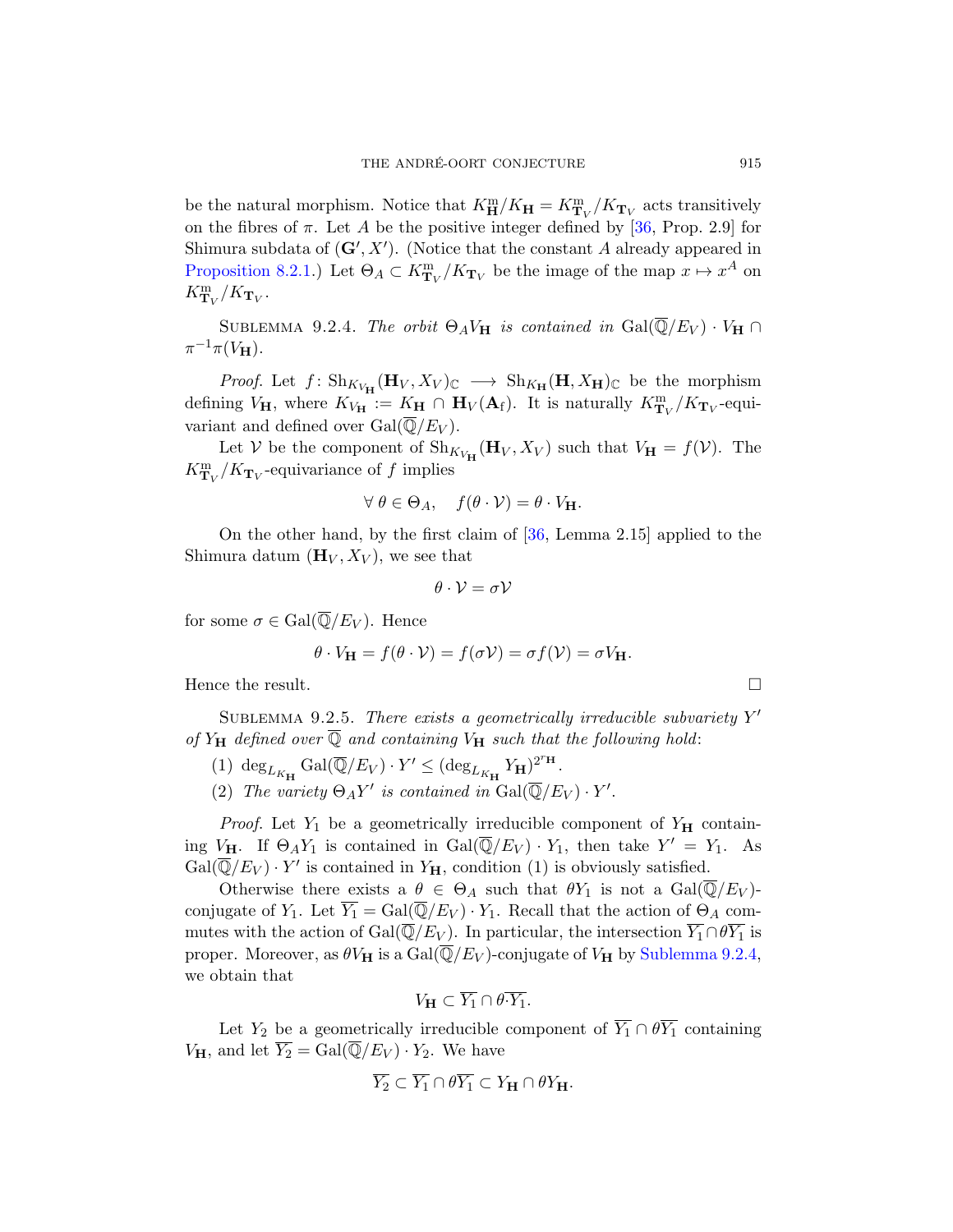It follows that

$$
\deg_{L_{K_{\mathbf{H}}}} \overline{Y_2} \leq (\deg_{L_{K_{\mathbf{H}}}} Y_{\mathbf{H}})^2.
$$

On the other hand,

$$
\deg_{L_{K_{\mathbf{H}}}} \mathrm{Gal}(\overline{\mathbb{Q}}/E_V) \cdot V_{\mathbf{H}} > C(N) \alpha_V \beta_V^N > (\deg_{L_{K_{\mathbf{H}}}} Y_{\mathbf{H}})^{2^{r_{\mathbf{H}}}},
$$

where the first left inequality follows from [\[36,](#page-57-1) Th. 2.19] applied with  $Y = V_H$ and the second one from [\(9.7\)](#page-47-3). These inequalities show that dim  $Y_2 > \dim V_H$ .

We now iterate the process replacing  $Y_1$  by  $Y_2$ . As dim  $V_H <$  dim  $Y_2 <$  $\dim Y_1 = \dim Y_H$  after at most  $r_H = \dim Y_H - \dim V_H$  iterations, we construct the variety  $Y'$  satisfying the required conditions.

We now finish the proof of [Lemma 9.2.3.](#page-47-0) Condition (2) of [Sublemma 9.2.5](#page-48-1) enables us to apply  $[36, Th. 2.19]$ :

$$
\deg_{L_{K_{\mathbf{H}}}}(\mathrm{Gal}(\overline{\mathbb{Q}}/E_V) \cdot Y') \ge C(N)\alpha_V\beta_V^N.
$$

By Sublemma  $9.2.5(1)$  and inequality  $(9.7)$ , we have

$$
\deg_{L_{K_{\mathbf{H}}}}(\mathrm{Gal}(\overline{\mathbb{Q}}/E_V)\cdot Y') \leq (\deg_{L_{K_{\mathbf{H}}}} Y_{\mathbf{H}})^{2^{r_{\mathbf{H}}}} < C(N) \alpha_V \beta_V^N.
$$

These inequalities yield a contradiction. This finishes the proof of [Lemma 9.2.3.](#page-47-0)  $\Box$ 

Let us now finish the proof of [Theorem 9.2.1.](#page-44-2) As  $r_{\text{H}} < r$ , by induction hypothesis we can apply [Theorem 9.2.1](#page-44-2) to  $H$ ,  $X_{\mathbf{H}}$ ,  $X_{\mathbf{H}}^+$ ,  $K_{\mathbf{H}}$ ,  $F_{\mathbf{H}}$ ,  $W$ ,  $V_{\mathbf{H}}$  and  $Y_H$ . Thus  $Y_H$  contains a special subvariety  $V'_H$  that contains  $V_H$  properly. This implies that  $Z$  contains a special subvariety  $V'$  that contains  $V$  properly. This finishes the proof of [Theorem 9.2.1](#page-44-2) by induction on r.

# 10. The choice of a prime  $l$

<span id="page-49-0"></span>In this section we complete the proof of [Theorem 3.2.1,](#page-12-1) and thus also of the main [Theorem 1.2.2,](#page-3-1) using [Theorem 9.2.1.](#page-44-2) The choice of a prime  $l$ satisfying the conditions of [Theorem 9.2.1](#page-44-2) will be made possible by the effective Chebotarev theorem, which we now recall.

# <span id="page-49-1"></span>10.1. Effective Chebotarev.

Definition 10.1.1. Let L be a number field of degree  $n<sub>L</sub>$  and absolute discriminant d<sub>L</sub>. Let x be a positive real number. We denote by  $\pi_L(x)$  the number of primes p such that p is split in L and  $p \leq x$ .

<span id="page-49-2"></span>PROPOSITION 10.1.2. Assume the GRH. There exists a constant A such that the following holds. For any number field  $L$  Galois over  $\mathbb Q$  and for any  $x > \max(A, 2\log(d_L)^2(\log(\log(d_L)))^2)$ , we have

$$
\pi_L(x) \ge \frac{x}{3n_L \log(x)}.
$$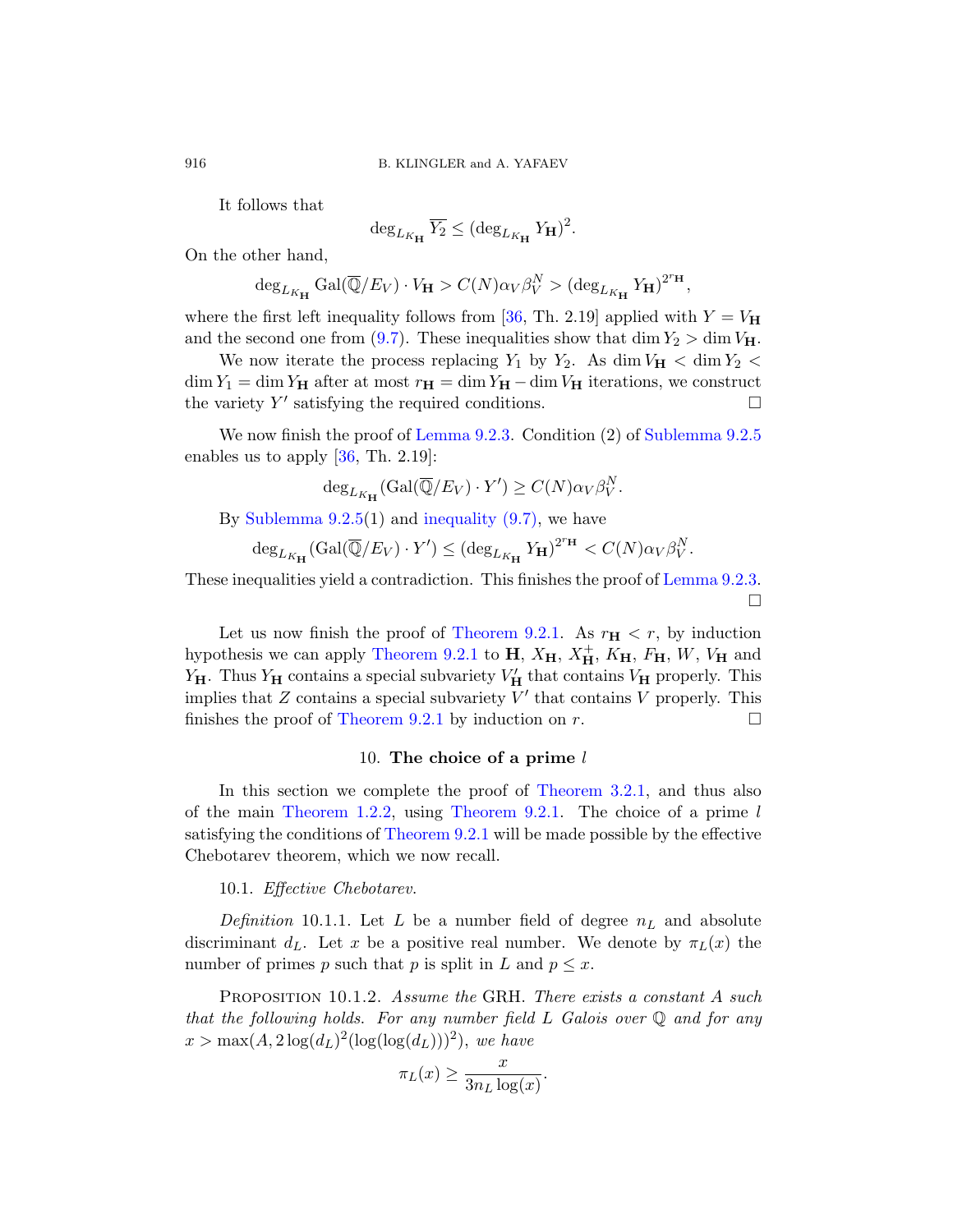Furthermore, if we consider number fields such that  $d_L$  is constant, then the assumption of the GRH can be dropped.

Proof. The first statement (assuming the GRH) is proved in Appendix N of [\[16\]](#page-56-1) and the second is a direct consequence of the classical Chebotarev theorem.  $\Box$ 

<span id="page-50-0"></span>10.2. Proof of Theorem 3.2.1.

*Proof.* Let  $\mathbf{G}, X, X^+, R, K$  and Z be as in [Theorem 3.2.1.](#page-12-1) Thus  $(\mathbf{G}, X)$ is a Shimura datum with **G** semisimple of adjoint type,  $X^+$  is a connected component of X, the positive integer R is as in [Definition 2.5.1,](#page-10-2) the group  $K =$  $\prod_p$ <sub>prime</sub>  $K_p$  is a neat compact open subgroup of  $\mathbf{G}(\mathbf{A}_f)$  and  $Z \subset S_K(\mathbf{G}, X)_{\mathbb{C}}$ is a Hodge generic geometrically irreducible subvariety containing a Zariski dense set  $\Sigma$  of special subvarieties, which is a union of special subvarieties V,  $V \in \Sigma$ , all of the same dimension  $n(\Sigma)$  such that for any modification  $\Sigma'$  of  $\Sigma$ , the set  $\{\alpha_V \beta_V, V \in \Sigma'\}$  is unbounded. We want to show, under each of the two assumptions (1) or (2) of [Theorem 3.2.1](#page-12-1) separately, that for every  $V$  in Σ, there exists a special subvariety V' such that  $V ⊆ V' ⊂ Z$  (possibly after replacing  $\Sigma$  by a modification).

From now on, we fix a faithful rational representation  $\rho : \mathbf{G} \hookrightarrow \mathbf{GL}_n$  such that K is contained in  $\mathbf{GL}_n(\widehat{\mathbb{Z}})$ . In the case of assumption (2) in [Theorem 3.2.1,](#page-12-1) we take for  $\rho$  the representation that has the property that the centers  $\mathbf{T}_V$  lie in one  $\mathbf{GL}_n(\mathbb{Q})$ -conjugacy class (possibly replacing K by  $K \cap \mathbf{GL}_n(\mathbb{Z})$ ) as V ranges through Σ.

<span id="page-50-1"></span>Lemma 10.2.1. Without any loss of generality we can assume that

- (1) The group  $K_3$  is contained in the congruence subgroup of level three (with respect to the faithful representation  $\rho$ ).
- (2) After possibly replacing  $\Sigma$  by a modification,  $\Sigma$  consists of special but not strongly special subvarieties.

*Proof.* To fulfill the first condition, let  $K = K_3 \times \prod_{p \neq 3} K_p$  be a finite index subgroup of K with  $K_3$  contained in the congruence subgroup of level three (with respect to the faithful representation  $\rho$ ). Let Z be an irreducible component of the preimage of  $f^{-1}(Z)$ , where  $f : S_{\widetilde{K}}(\mathbf{G}, X)_{\mathbb{C}} \longrightarrow S_K(\mathbf{G}, X)_{\mathbb{C}}$ <br>is the cononical finite membies. Then  $\widetilde{Z}$  contains a Zericli dance set  $\widetilde{\Sigma}$  which is the canonical finite morphism. Then  $Z_{\text{ }}}$  contains a Zariski-dense set  $\Sigma$ , which is a union of special subvarieties  $V, V \in \Sigma$ , all of the same dimension  $n(\Sigma)$ :  $\Sigma$ is the set of all irreducible components  $\widetilde{V}$  of  $f_{\sim}^{-1}(V)$  contained in  $\widetilde{Z}$  as V ranges through  $\Sigma$ . Notice that for any modification  $\widetilde{\Sigma}'$  of  $\widetilde{\Sigma}$ , the set  $\{\alpha_{V'}\beta_{V'}, V' \in \widetilde{\Sigma}'\}$ is unbounded:  $\beta_{V'} = \beta_{f(V')}$  and  $\alpha_{V'}$  is equal to  $\alpha_{f(V')}$  up to a factor independent of  $V'$ . Thus  $\widetilde{Z}$  satisfies the assumptions of [Theorem 3.2.1.](#page-12-1) As a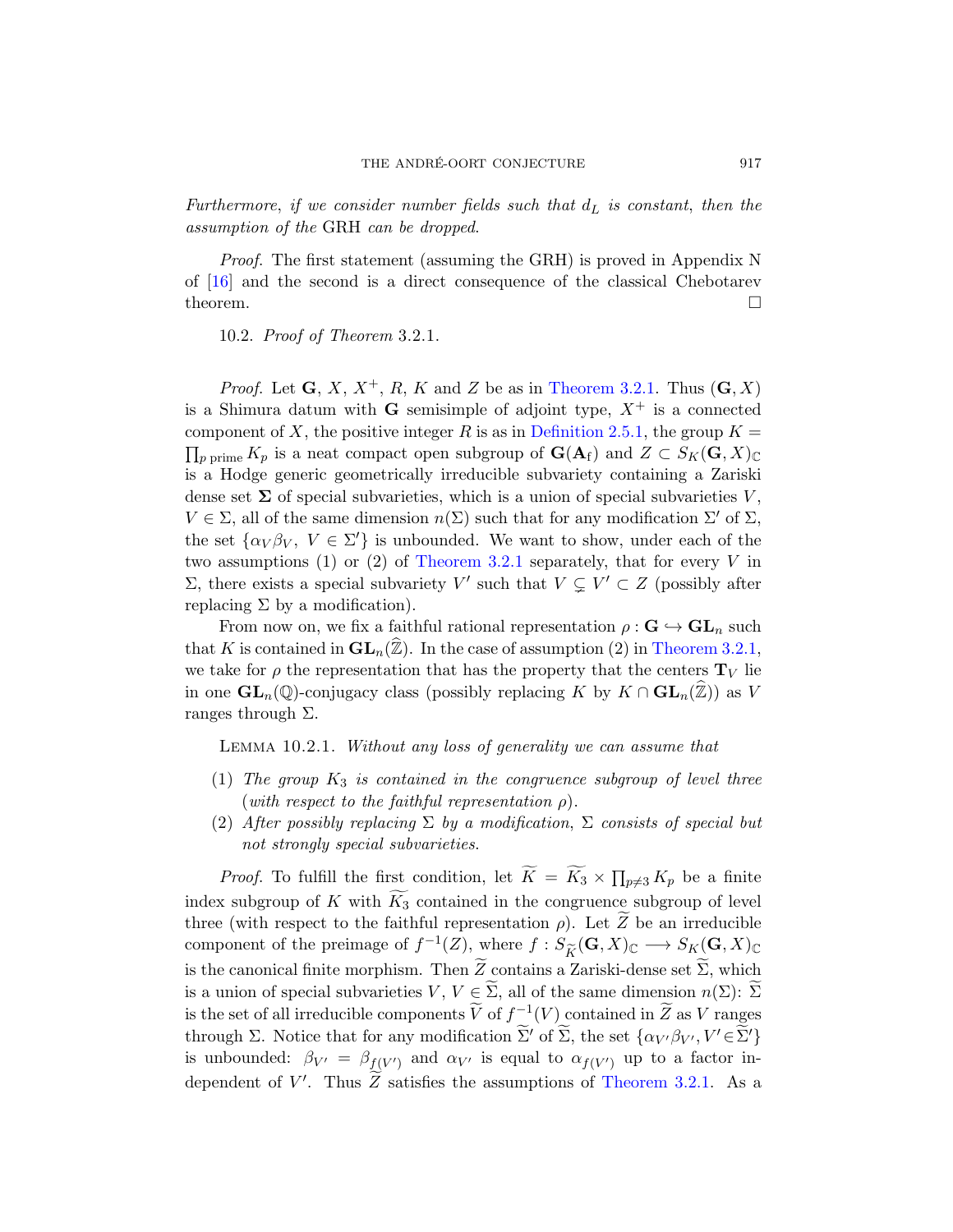subvariety of  $\text{Sh}_K(G, X)_{\mathbb{C}}$  is special if and only if some (equivalently any) irreducible component of its preimage by  $f$  is special, [Theorem 3.2.1](#page-12-1) for  $Z$  implies [Theorem 3.2.1](#page-12-1) for Z.

For the second condition, otherwise there is a modification  $\Sigma'$  of  $\Sigma$  consisting only of strongly special subvarieties. Contradiction with the assumption that the set  $\{\alpha_V \beta_V, V \in \Sigma'\}$  is unbounded.

Let B be the constant depending on  $\mathbf{G}$ , X and R given by [Theorem 2.4.4.](#page-9-0) Fix N a positive integer, and let  $C(N)$  be the real number depending on R and N given by [Theorem 2.4.4.](#page-9-0) Let k be the constant depending on the data  $\mathbf{G}, X, X^+, K$  defined in [Theorem 8.1.](#page-36-1) Let f be the constant depending on the data  $\mathbf{G}, X, X^+$  defined in [Theorem 8.1.](#page-36-1)

Let  $F_G$  be the reflex field  $E(G, X)$ . As Z contains a Zariski dense set of special subvarieties, Z is defined over  $\overline{Q}$ . We replace Z by the union of its conjugates under Gal $(\overline{Q}/F_{\mathbf{G}})$ . Thus Z is now an  $F_{\mathbf{G}}$ -irreducible  $F_{\mathbf{G}}$ -subvariety of  $\text{Sh}_K(G, X)_{\mathbb{C}}$ .

For all primes l larger than a constant C, the group  $K_l$  is a hyperspecial maximal compact open subgroup of  $\mathbf{G}(\mathbb{Q}_l)$  (cf. [\[33,](#page-57-13) 3.9.1]) and furthermore  $K_l = \mathbf{G}(\mathbb{Z}_l)$ , where the Z-structure on G is defined by taking the Zariski closure in  $\mathbf{GL}_{n,\mathbb{Z}}$  via  $\rho$ .

<span id="page-51-0"></span>PROPOSITION 10.2.2. To prove [Theorem](#page-12-1) 3.2.1 it is enough to show that for any V in  $\Sigma$  (up to a modification), there exists a prime  $l > C$  satisfying the following conditions:

- (1) the prime l splits  $\mathbf{T}_V$ ;
- (2)  $\mathbf{T}_{V,\mathbb{F}_l}$  is a torus;
- (3)  $l^{(k+2f) \cdot 2^r} \cdot (\deg_{L_K} Z)^{2^r} < C(N) \alpha_V \beta_V^N$ , where  $r = \dim Z \dim V$ .

*Proof.* Let V be an element of  $\Sigma$ . Let us check that the conditions of [Theorem 9.2.1](#page-44-2) are satisfied for  $\mathbf{G} = \mathbf{G}'$ , X,  $X^+$ , K,  $F_{\mathbf{G}}$ ,  $W = V$  and Z:

- condition (1) of [Theorem 9.2.1](#page-44-2) is automatically satisfied because  $G =$  $\mathbf{G}'$  and  $\Sigma$  consists of special but nonstrongly special subvarieties of  $\mathbf{G}$ by Lemma  $10.2.1(2)$ ;
- the conditions of [Proposition 10.2.2](#page-51-0) immediately imply that condition (2) of [Theorem 9.2.1](#page-44-2) is satisfied.

As the set  $\{\alpha_V \beta_V, V \in \Sigma\}$  is unbounded, the difference  $r := \dim Z - n(\Sigma)$ is necessarily positive. We now apply [Theorem 9.2.1:](#page-44-2) for any V in  $\Sigma$ , there exists a special subvariety V' of  $S_K(\mathbf{G}, X)_{\mathbb{C}}$  such that  $V \subsetneq V' \subset Z$ .

Therefore, in order to prove [Theorem 3.2.1,](#page-12-1) it remains to check the existence of the prime l satisfying the conditions of [Proposition 10.2.2.](#page-51-0) We first prove the following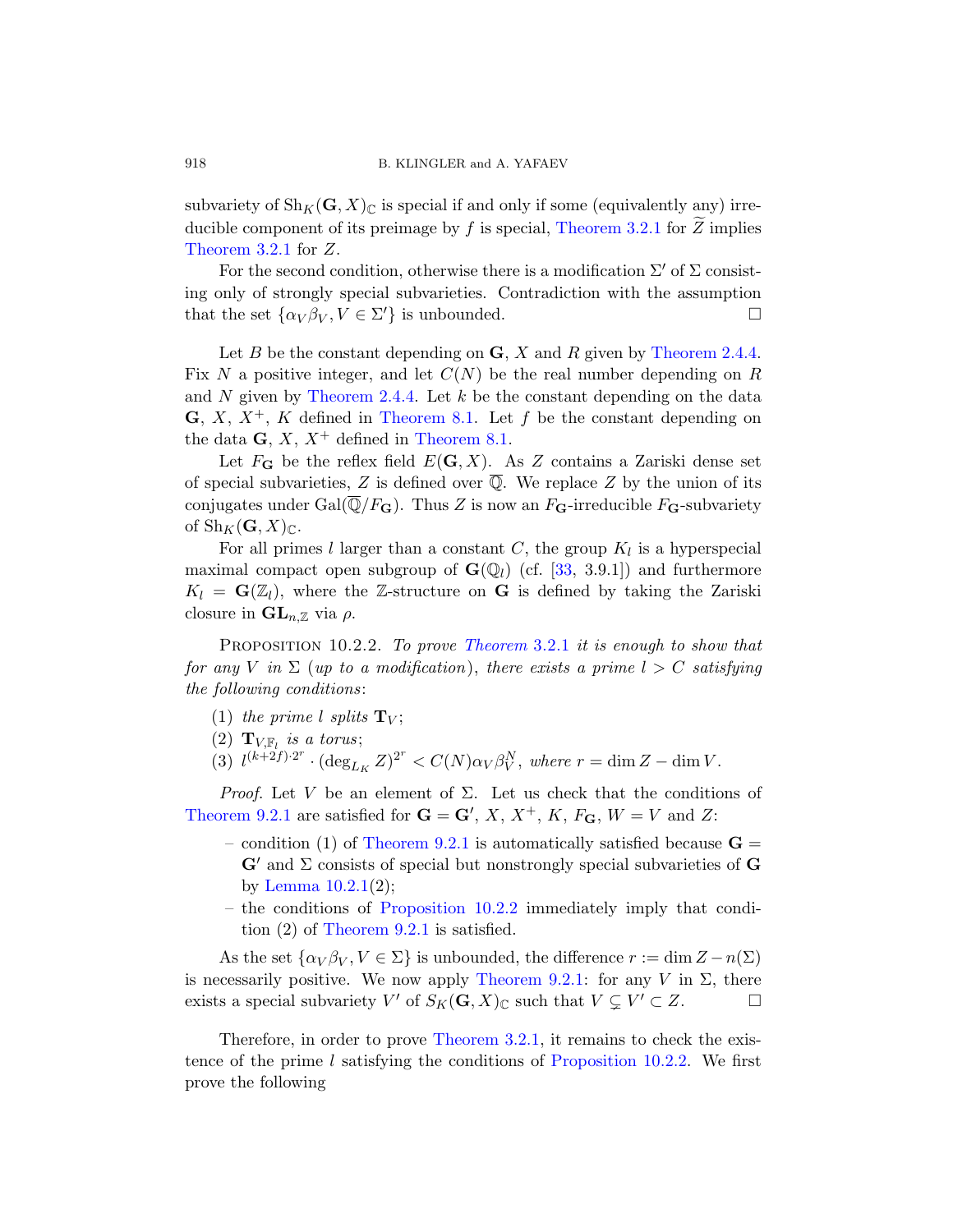<span id="page-52-1"></span>PROPOSITION 10.2.3. For every  $D > 0$ ,  $\epsilon > 0$  and every integer  $m \geq$  $\max(\epsilon, 6)$ , there exists an integer M such that (up to a modification of  $\Sigma$ ) for every V in  $\Sigma$  with  $\alpha_V \beta_V$  larger than M, there exists a prime  $l > C$  satisfying the following conditions:

- (1) the prime l splits  $\mathbf{T}_V$ ;
- (2)  $(\mathbf{T}_V)_{\mathbb{F}_l}$  is a torus;
- (3)  $l < D\alpha_V^{\epsilon}\beta_V^m$ .

*Proof.* For V in  $\Sigma$ , recall that  $n_V$  is the degree of the splitting field  $L_V$ of  $\mathbf{C}_V = \mathbf{H}_V / \mathbf{H}_V^{\text{der}}$  over Q. By the proof of [\[36,](#page-57-1) Lemma 2.5] the number  $n_V$  is bounded above by some positive integer n as V ranges through  $\Sigma$ .

Fix  $D > 0$ ,  $\epsilon > 0$  and  $m \ge \max(\epsilon, 6)$ . For V in  $\Sigma$ , let

<span id="page-52-2"></span>
$$
x_V := D\alpha_V^{\epsilon} \beta_V^m.
$$

<span id="page-52-0"></span>LEMMA 10.2.4. Up to a modification of  $\Sigma$  the following inequality holds *for every* V in  $\Sigma$ :

(10.1) 
$$
\pi_{L_V}(x_V) \geq \frac{D^{\frac{1}{2}}}{3n} \cdot \alpha_V^{\frac{\epsilon}{2}} \cdot \beta_V^{\frac{m}{2}}.
$$

Proof. As we are assuming either the GRH, or that the connected centers  $\mathbf{T}_V$  of the generic Mumford-Tate groups  $\mathbf{H}_V$  of V lie in one  $\mathbf{GL}_n(\mathbb{Q})$ -conjugacy class under  $\rho$  as V ranges through  $\Sigma$ , in which case  $d_{L_V}$  is independent of V, we can apply [Proposition 10.1.2:](#page-49-2)

$$
\pi_{L_V}(x_V) \ge \frac{x_V}{3n \log(x_V)}
$$

provided that  $x_V$  is larger than some absolute constant and  $\beta_V^3$ . Notice moreover that if  $x_V \geq 4$ , then  $\sqrt{x_V} \geq \log(x_V)$ .

It follows that

$$
\pi_{L_V}(x_V) \ge \frac{\sqrt{x_V}}{3n} = \frac{D^{\frac{1}{2}}}{3n} \cdot \alpha_V^{\frac{\epsilon}{2}} \cdot \beta_V^{\frac{m}{2}}.
$$

Hence the result follows, provided that  $x<sub>V</sub>$  is larger than some absolute constant and  $\beta_V^3$  for all V in  $\Sigma$ .

It remains to show that (up to a modification of  $\Sigma$ ) the quantity  $x_V$  is larger than any given constant and  $\beta_V^3$  for all  $V \in \Sigma$ . As  $\alpha_V \beta_V$  is unbounded as V ranges through any modification of  $\Sigma$ , we can assume up to a modification of Σ that  $\beta_V$  is nonzero for all V in Σ. As  $\beta_V$  is the logarithm of a positive integer, there exists  $b > 0$  such that  $\beta_V > b$  for all V in  $\Sigma$ . Then up to a modification of  $\Sigma$ ,

• Either the inequality  $\beta_V \leq 1$  holds for all  $V \in \Sigma$ . In this case the assumption that  $\alpha_V \beta_V$  is unbounded as V ranges through any modification of  $\Sigma$  implies that  $\alpha_V$  can be ensured to be larger than any given constant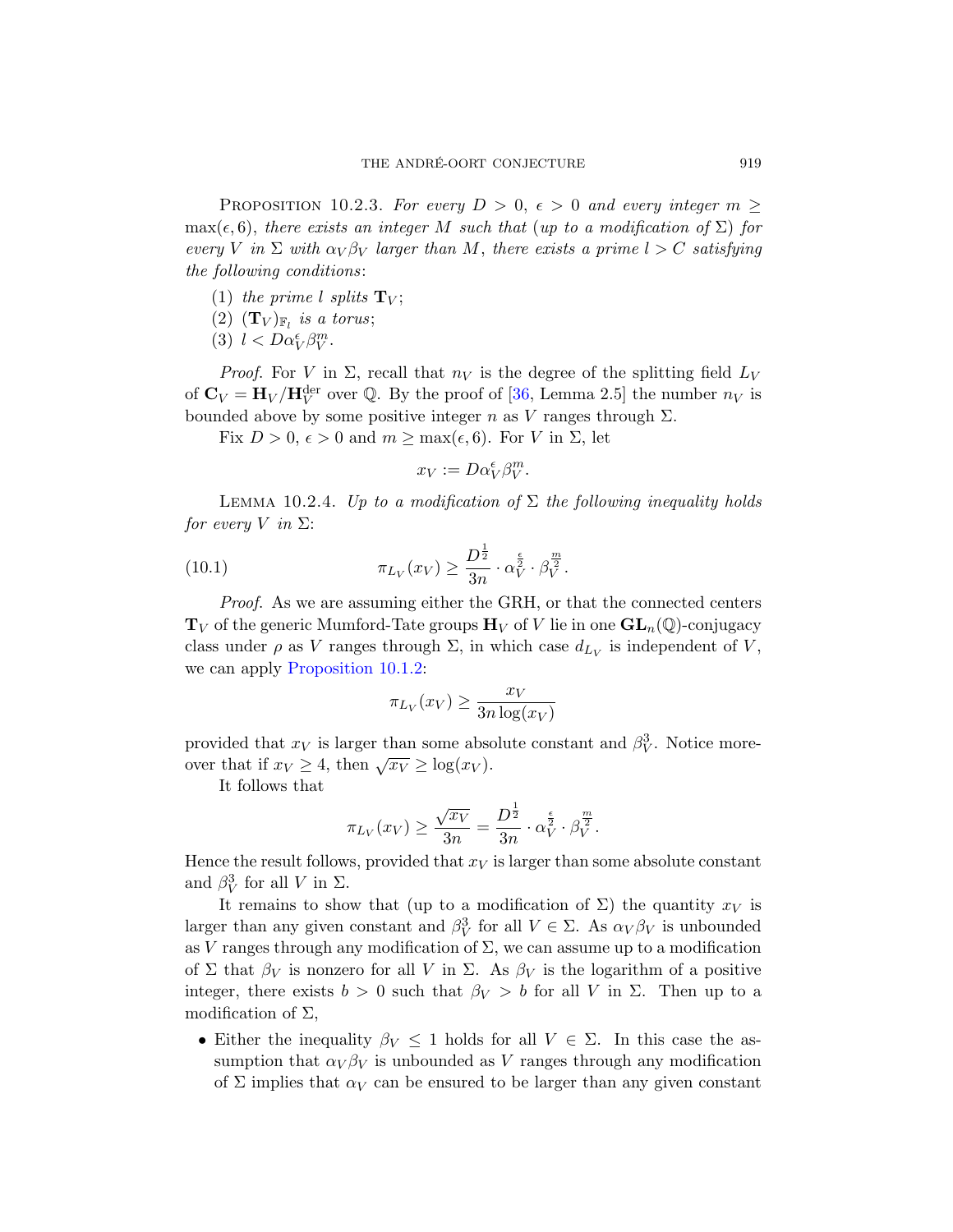(hence also larger than any given constant and  $\beta_V^3$ ) for all V in  $\Sigma$  and we are done.

• Or the inequality  $\beta_V > 1$  holds for all  $V \in \Sigma$ . On the one hand  $m \geq \varepsilon$ , and hence we have  $x_V = D(\alpha_V \beta_V)^\varepsilon \beta_V^{m-\varepsilon} \geq D(\alpha_V \beta_V)^\varepsilon$ . On the other hand as  $m \geq 6$ , one has  $x_V \geq D(\alpha_V \beta_V)^{\inf(\varepsilon,3)} \beta_V^3$ . Up to a new modification of Σ we can assume that for all V in Σ, the quantity  $(\alpha_V \beta_V)^{\text{inf }(\varepsilon,3)}$  is larger than any given constant, and we are also done in this case.

This finishes the proof of [Lemma 10.2.4.](#page-52-0)  $\Box$ 

Let  $i_V$  be the number of primes p unramified in  $L_V$  such that  $K^{\text{m}}_{\text{T}_V, p} \neq$  $K_{\mathbf{T}_V,p}$ . To prove [Proposition 10.2.3](#page-52-1) it is enough to show that  $\pi_{L_V}(x_V)$  $\max(C, i_V)$  if  $\alpha_V \beta_V$  is large enough. Indeed, this will yield a prime  $l > C$ satisfying  $l \leq D\alpha_V^{\epsilon} \beta_V^m$  and such that l is split in  $L_V$  and  $K_{\mathbf{T}_V,l} = K_{\mathbf{T}_V,l}^m$ . These last two conditions imply that  $\mathbf{T}_{V,\mathbb{F}_l}$  is a torus. (We refer to the proof of lemma 3.17 of [\[36\]](#page-57-1) for the proof of this fact.)

<span id="page-53-0"></span>Lemma 10.2.5. Let c be the uniform constant from the Proposition 4.3.9 of  $[18]$ . Then

$$
\alpha_V \geq (Bc)^{i_V} \cdot i_V! \, .
$$

Proof. Notice that

$$
\alpha_V = \prod_{\substack{p \text{ prime} \\ K_{\mathbf{T}_V, p}^{\text{m}} \neq K_{\mathbf{T}_V, p}}} \max(1, B \cdot |K_{\mathbf{T}_V, p}^{\text{m}} / K_{\mathbf{T}_V, p}|)
$$
  
\n
$$
\geq \prod_{\substack{p \text{ prime} \\ p \text{ unramified in } L_V}} B \cdot |K_{\mathbf{T}_V, p}^{\text{m}} / K_{\mathbf{T}_V, p}|.
$$

By Proposition 3.15 of [\[36\]](#page-57-1), for p unramified in  $L_V$  and such that  $K_{\mathbf{T}_V,p}^{\mathbf{m}} \neq$  $K_{\mathbf{T}_V,p}$ , we have  $|K^{\mathbf{m}}_{\mathbf{T}_V,p}/K_{\mathbf{T}_V,p}| \geq cp$ . Thus

$$
\alpha_V \ge (Bc)^{i_V} \cdot \left(\prod_{\substack{p \text{ prime} \\ p \text{ unramified in } L_V \\ K_{\mathbf{T}_V, p}^m \ne K_{\mathbf{T}_V, p}} p\right) \ge (Bc)^{i_V} \cdot i_V!,
$$

where we used in the last inequality that the pth prime in N is at least  $p$ .  $\Box$ 

Definition 10.2.6. Given a positive real number t, we denote by  $\Sigma_t$  the set of V in  $\Sigma$  with  $i_V > t$ .

To finish the proof of [Proposition 10.2.3](#page-52-1) we proceed by dichotomy.

• Suppose that for any t, the set  $\Sigma_t$  is a modification of  $\Sigma$ . In particular, the function  $i_V$  is unbounded as V ranges through  $\Sigma$ . For simplicity, we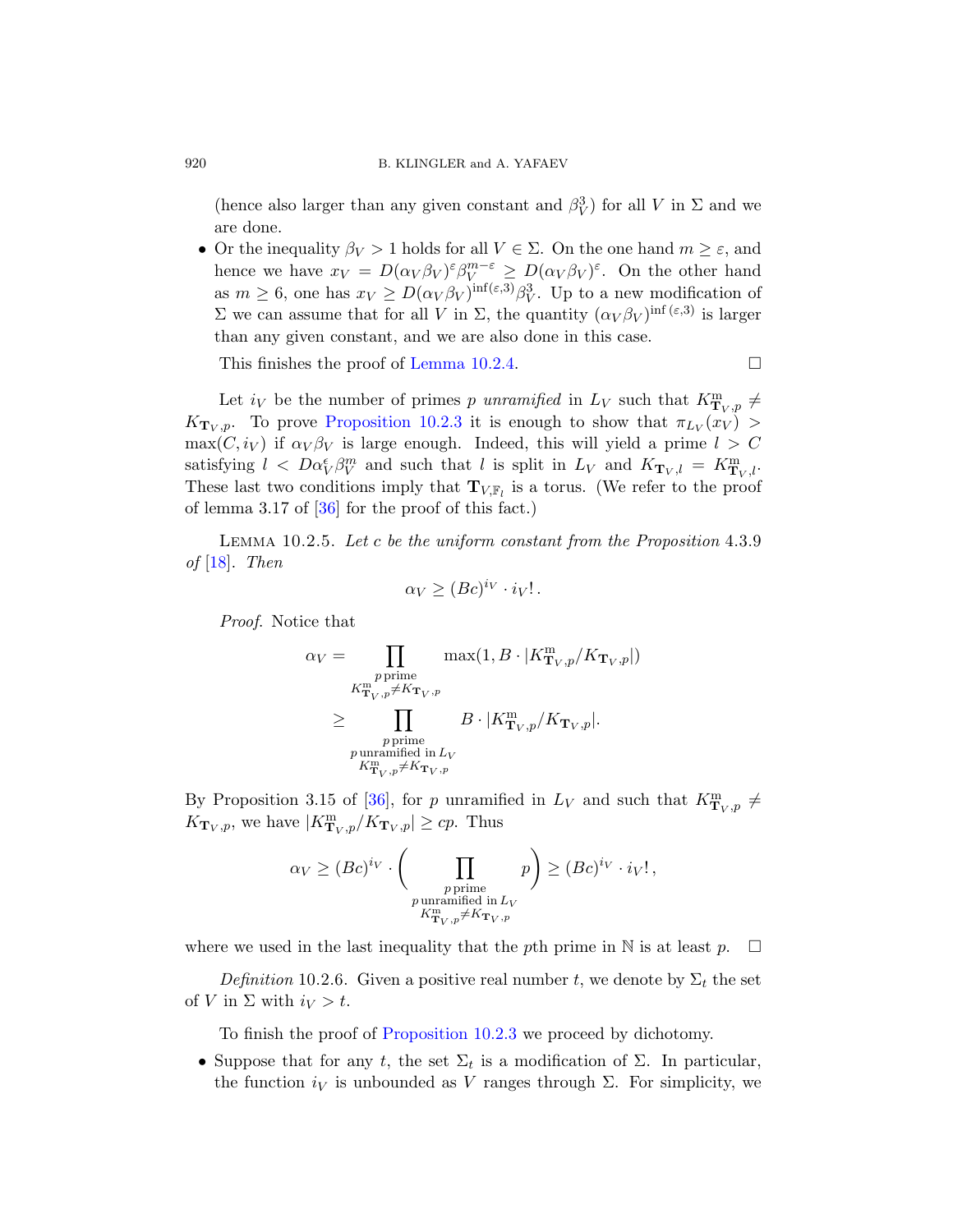let  $B' := Bc$ . Recall the well-known inequality: for every integer  $n > 1$ ,

$$
e \cdot \left(\frac{n}{e}\right)^n < n! < e \cdot n \cdot \left(\frac{n}{e}\right)^n.
$$

The lower bound for  $\alpha_V$  provided by [Lemma 10.2.5](#page-53-0) gives

$$
\alpha_V > e \left(\frac{B'i_V}{e}\right)^{i_V} > \left(\frac{B'i_V}{e}\right)^{i_V}.
$$

Hence

$$
\alpha_V^{\frac{\epsilon}{2}} > \left(\frac{B'i_V}{e}\right)^{\frac{\epsilon i_V}{2}}.
$$

For  $i_V > \frac{4}{\epsilon}$  $\frac{4}{\epsilon}$ , we obtain

$$
\alpha_V^{\frac{\epsilon}{2}} > \left(\frac{B'i_V}{e}\right)^2.
$$

Using the lower bound [\(10.1\)](#page-52-2) for  $\pi_{L_V}(x_V)$ , the trivial lower bound  $\beta_V \geq$ 1 and the fact that  $m \geq 6$ , we obtain that

$$
\pi_{L_V}(x_V) \ge \frac{D^{\frac{1}{2}} B'^2}{3ne^2} \cdot i_V^2.
$$

Hence, whenever

$$
i_V > t = \max\left(\frac{3ne^2}{D^{\frac{1}{2}}B'^2}, \frac{4}{\epsilon}, C\right),\,
$$

we get  $\pi_{L_V}(x_V) > \max(i_V, C)$ . As the set  $\Sigma_t$  is a modification of  $\Sigma$ , we get [Proposition 10.2.3.](#page-52-1)

• Otherwise there exists a positive number t such that  $\Sigma \backslash \Sigma_t$  is a modification of Σ. Replacing Σ by  $\Sigma \setminus \Sigma_t$  we can assume without loss of generality that the function  $i_V$  is bounded by t as V ranges through  $\Sigma$ .

We have for any V in  $\Sigma$ ,

$$
\pi_{L_V}(x_V) > \frac{D^{\frac{1}{2}}}{3n} \cdot \alpha_V^{\frac{\epsilon}{2}} \cdot \beta_V^{\frac{m}{2}} \ge \frac{D^{\frac{1}{2}}}{3n} (\alpha_V \beta_V)^{\frac{\epsilon}{2}}.
$$

Then  $\pi_{L_V}(x_V) > \max(i_V, C)$  as soon as

$$
\frac{D^{\frac{1}{2}}}{3n}(\alpha_V \beta_V)^{\frac{\epsilon}{2}} > \max(t, C).
$$

Hence we can take  $M = \left(\frac{3n \max(t,C)}{D^{1/2}}\right)$  $D^{1/2}$  $\sqrt{2/\epsilon}$ . — Первый процесс в постановки программа в собстановки программа в собстановки простановки простановки проста<br>В собстановки простановки простановки простановки простановки простановки простановки простановки простановки

Let us now finish the proof of [Theorem 3.2.1](#page-12-1) by showing the existence of the prime l satisfying the conditions of [Proposition 10.2.2.](#page-51-0) Let  $r := \dim Z$  $n(\Sigma)$ . Let N be a positive integer, at least  $6(k+2f) \cdot 2^r$  and such that  $m :=$ N  $\frac{N}{(k+2f)\cdot 2^r}$  is an integer. Let  $\varepsilon < \frac{1}{(k+2f)\cdot 2^r}$ ,  $D = \{\frac{C(N)}{(\deg_{L,N} Z)}\}$  $\frac{C(N)}{(\deg_{L_K} Z)^{2^r}}\frac{1}{(k+2f)\cdot 2^r}.$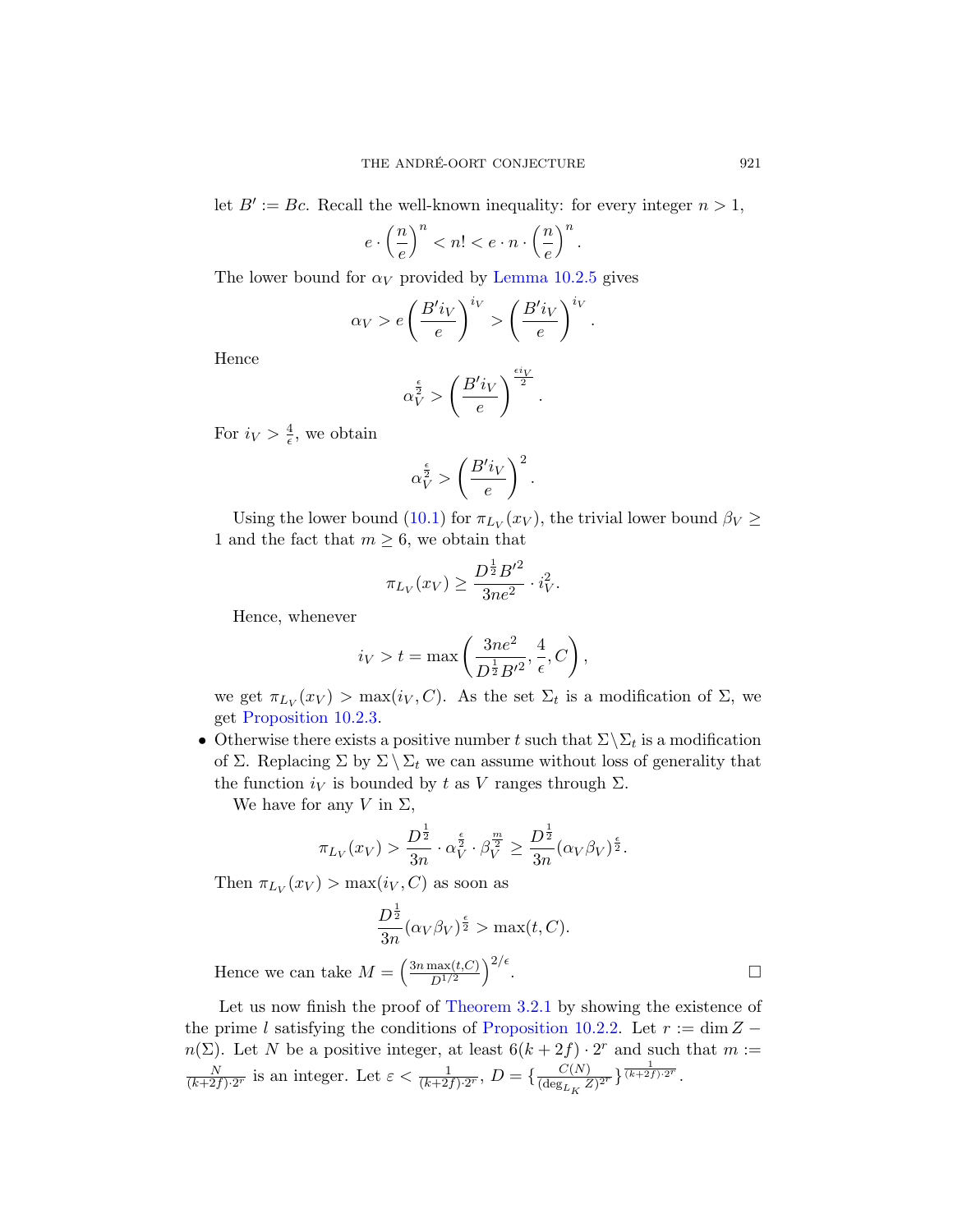Let M be the integer obtained from [Proposition 10.2.3](#page-52-1) applied to  $\epsilon$ , m and D. Up to a modification of  $\Sigma$  we can assume that any V in  $\Sigma$  satisfies  $\alpha_V \beta_V >$ M. Thus by [Proposition 10.2.3,](#page-52-1) for every  $V \in \Sigma$ , we can choose a prime  $l > C$ such that l splits  $\mathbf{T}_V$ , the reduction  $\mathbf{T}_{V,\mathbb{F}_l}$  is a torus and  $l < D\alpha_V^{\epsilon}\beta_V^m$ . This is [Proposition 10.2.2.](#page-51-0)

#### <span id="page-55-0"></span>References

- <span id="page-55-3"></span>[1] J. ARTHUR, D. ELLWOOD, and R. KOTTWITZ (eds.), *Introduction to Shimura* varieties (Proceedings of the Clay Mathematics Institute 2003 Summer School held in Toronto, ON, June 2–27, 2003), *Clay Math. Proc.* no. 4, Providence, RI, Amer. Math. Soc., 2005, An expanded version is available for free download on authors webpage. MR [2192012\(2006m:11087\)](http://www.ams.org/mathscinet-getitem?mr=2192012 (2006m:11087)). Zbl [1148.14011](http://www.zentralblatt-math.org/zmath/en/search/?q=an:1148.14011).
- <span id="page-55-7"></span>[2] W. L. Baily, Jr. and A. Borel, Compactification of arithmetic quotients of bounded symmetric domains, Ann. of Math. 84 (1966), 442–528. MR [0216035](http://www.ams.org/mathscinet-getitem?mr=0216035). Zbl [0154.08602](http://www.zentralblatt-math.org/zmath/en/search/?q=an:0154.08602). [http://dx.doi.org/10.2307/1970457.](http://dx.doi.org/10.2307/1970457)
- <span id="page-55-6"></span>[3] A. Borel, Introduction aux Groupes Arithm´etiques, Publ. l'Inst. Math. l'Univ. Strasbourg XV, Hermann, Paris, 1969. MR [0244260](http://www.ams.org/mathscinet-getitem?mr=0244260). Zbl [0186.33202](http://www.zentralblatt-math.org/zmath/en/search/?q=an:0186.33202).
- <span id="page-55-11"></span>[4] A. Borel, Admissible representations of a semi-simple group over a local field with vectors fixed under an Iwahori subgroup, *Invent. Math.* **35** (1976), 233–259. MR [0444849](http://www.ams.org/mathscinet-getitem?mr=0444849). Zbl [0334.22012](http://www.zentralblatt-math.org/zmath/en/search/?q=an:0334.22012). [http://dx.doi.org/10.1007/BF01390139.](http://dx.doi.org/10.1007/BF01390139)
- <span id="page-55-9"></span>[5] F. BRUHAT and J. TITS, Groupes réductifs sur un corps local, *Inst. Hautes*  $\acute{E}tudes \, Sci. \, Publ. \, Math. \, {\bf 41} \ (1972), \, 5-251. \, MR \, 0327923. \, Zbl \, 0254.14017.$  $\acute{E}tudes \, Sci. \, Publ. \, Math. \, {\bf 41} \ (1972), \, 5-251. \, MR \, 0327923. \, Zbl \, 0254.14017.$  $\acute{E}tudes \, Sci. \, Publ. \, Math. \, {\bf 41} \ (1972), \, 5-251. \, MR \, 0327923. \, Zbl \, 0254.14017.$  $\acute{E}tudes \, Sci. \, Publ. \, Math. \, {\bf 41} \ (1972), \, 5-251. \, MR \, 0327923. \, Zbl \, 0254.14017.$  $\acute{E}tudes \, Sci. \, Publ. \, Math. \, {\bf 41} \ (1972), \, 5-251. \, MR \, 0327923. \, Zbl \, 0254.14017.$
- <span id="page-55-8"></span>[6] F. BRUHAT and J. TITS, Groupes réductifs sur un corps local. II. Schémas en groupes. Existence d'une donnée radicielle valuée, *Inst. Hautes Études Sci. Publ.* Math. 60 (1984), 197–376. MR [0756316](http://www.ams.org/mathscinet-getitem?mr=0756316). Zbl [0597.14041](http://www.zentralblatt-math.org/zmath/en/search/?q=an:0597.14041). Available at [http:](http://www.numdam.org/item?id=PMIHES_1984__60__5_0)  $//www.numdam.org/item?id=PMIHES_1984_60_50.$  $//www.numdam.org/item?id=PMIHES_1984_60_50.$
- <span id="page-55-10"></span>[7] P. Cartier, Representations of p-adic groups: a survey, in Automorphic Forms, Representations and L-Functions, Part 1 (Proc. Sympos. Pure Math., Oregon State Univ., Corvallis, Ore., 1977), Proc. Sympos. Pure Math. **XXXIII**, Amer. Math. Soc., Providence, RI, 1979, pp. 111–155. MR [0546593](http://www.ams.org/mathscinet-getitem?mr=0546593). Zbl [0154.08602](http://www.zentralblatt-math.org/zmath/en/search/?q=an:0154.08602).
- <span id="page-55-1"></span>[8] E. Cattani, P. Deligne, and A. Kaplan, On the locus of Hodge classes, J. Amer. Math. Soc. 8 (1995), 483–506. MR [1273413](http://www.ams.org/mathscinet-getitem?mr=1273413). Zbl [0851.14004](http://www.zentralblatt-math.org/zmath/en/search/?q=an:0851.14004). [http:](http://dx.doi.org/10.2307/2152824) [//dx.doi.org/10.2307/2152824.](http://dx.doi.org/10.2307/2152824)
- <span id="page-55-4"></span>[9] L. CLOZEL and E. ULLMO, Equidistribution de sous-variétés spéciales,  $Ann.$  of *Math.* 161 (2005), 1571–1588. MR [2180407](http://www.ams.org/mathscinet-getitem?mr=2180407). Zbl [1099.11031](http://www.zentralblatt-math.org/zmath/en/search/?q=an:1099.11031). [http://dx.doi.org/](http://dx.doi.org/10.4007/annals.2005.161.1571) [10.4007/annals.2005.161.1571.](http://dx.doi.org/10.4007/annals.2005.161.1571)
- <span id="page-55-5"></span>[10] S. G. Dani and G. A. Margulis, Asymptotic behaviour of trajectories of unipotent flows on homogeneous spaces, *Proc. Indian Acad. Sci. Math. Sci.* 101 (1991), 1–17. MR [1101994](http://www.ams.org/mathscinet-getitem?mr=1101994). Zbl [0731.22008](http://www.zentralblatt-math.org/zmath/en/search/?q=an:0731.22008). [http://dx.doi.org/10.1007/BF02872005.](http://dx.doi.org/10.1007/BF02872005)
- <span id="page-55-2"></span>[11] P. DELIGNE, Travaux de Shimura, in Séminaire Bourbaki, 23ème Année  $(1970/71)$ , Exp. No. 389, Lecture Notes in Math. 244, Springer-Verlag, New York, 1971, pp. 123–165. MR [0498581](http://www.ams.org/mathscinet-getitem?mr=0498581). Zbl [0225.14007](http://www.zentralblatt-math.org/zmath/en/search/?q=an:0225.14007). [http://dx.doi.org/10.](http://dx.doi.org/10.1007/BFb0058700) [1007/BFb0058700.](http://dx.doi.org/10.1007/BFb0058700)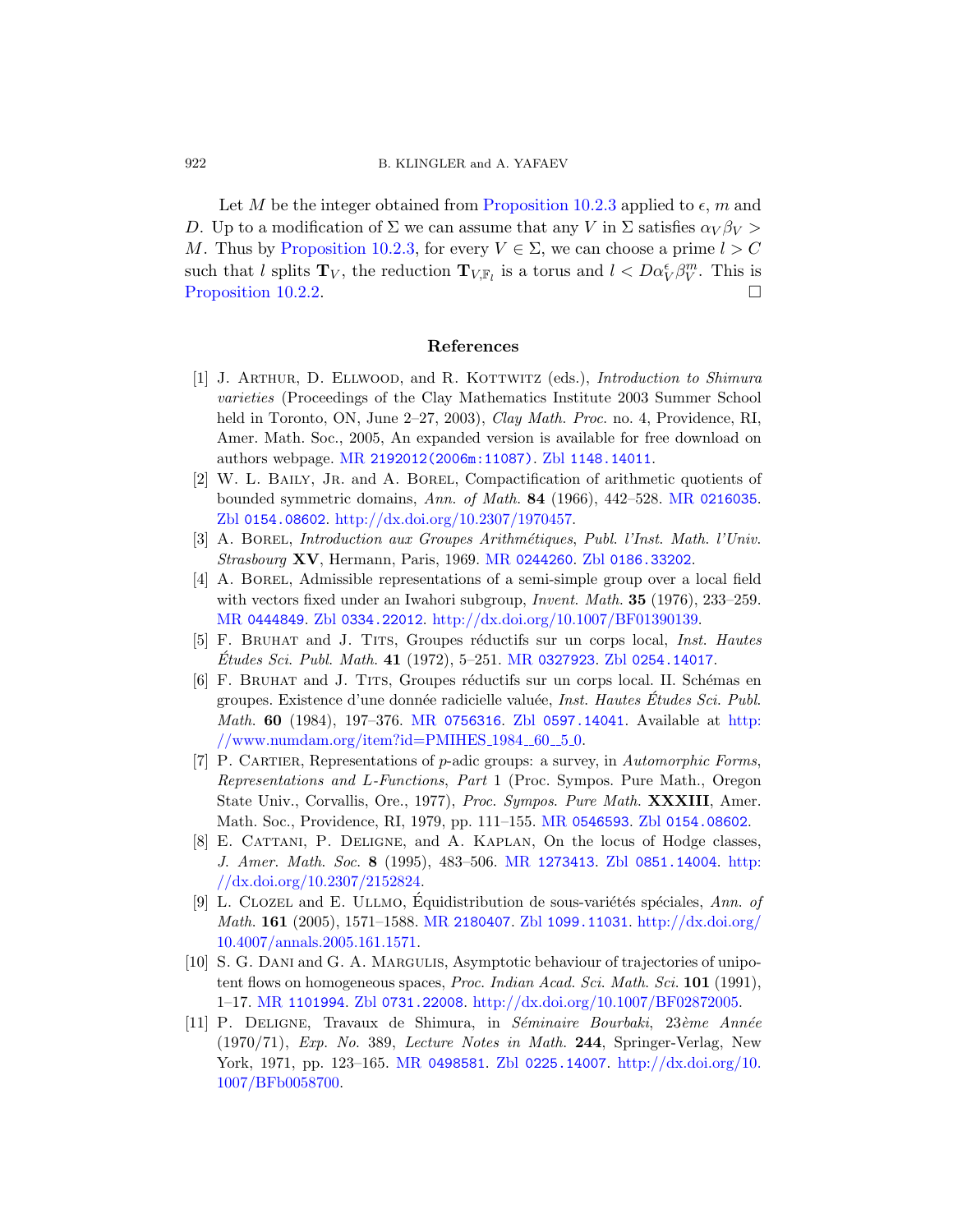- <span id="page-56-0"></span>[12] P. DELIGNE, Variétés de Shimura: interprétation modulaire, et techniques de construction de modèles canoniques, in Automorphic Forms, Representations and L-Functions, Part 2 (Proc. Sympos. Pure Math., Oregon State Univ., Corvallis, Ore., 1977), Proc. Sympos. Pure Math. XXXIII, Amer. Math. Soc., Providence, RI, 1979, pp. 247–289. MR [0546620](http://www.ams.org/mathscinet-getitem?mr=0546620). Zbl [0437.14012](http://www.zentralblatt-math.org/zmath/en/search/?q=an:0437.14012).
- <span id="page-56-5"></span>[13] M. DEMAZURE and A. GROTHENDIECK (eds.), Schémas en groupes. III: Structure des schémas en groupes réductifs, Séminaire de Géométrie Algébrique du Bois *Marie* 1962/64 (*SGA* 3) **153**, Springer-Verlag, New York, 1970. MR [0274460](http://www.ams.org/mathscinet-getitem?mr=0274460). Zbl [0212.52810](http://www.zentralblatt-math.org/zmath/en/search/?q=an:0212.52810). [http://dx.doi.org/10.1007/BFb0059027.](http://dx.doi.org/10.1007/BFb0059027)
- <span id="page-56-8"></span>[14] E. B. Dynkin, Semisimple subalgebras of semisimple Lie algebras, Mat. Sbornik N.S.  $30(72)$  (1952), 349-462 (3 plates), translated in Amer. *Math. Soc. Trans.* 6 (1957), 111–244. MR [0047629](http://www.ams.org/mathscinet-getitem?mr=0047629). Zbl [0048.01701](http://www.zentralblatt-math.org/zmath/en/search/?q=an:0048.01701). Available at [http://www.mathnet.ru/php/archive.phtml?wshow=paper&jrnid=](http://www.mathnet.ru/php/archive.phtml?wshow=paper&jrnid=sm&paperid=5435&option_lang=eng) [sm&paperid=5435&option](http://www.mathnet.ru/php/archive.phtml?wshow=paper&jrnid=sm&paperid=5435&option_lang=eng) lang=eng.
- <span id="page-56-4"></span>[15] B. EDIXHOVEN, Special points on the product of two modular curves, Compositio *Math.* 114 (1998), 315–328. MR [1665772](http://www.ams.org/mathscinet-getitem?mr=1665772). Zbl [0928.14019](http://www.zentralblatt-math.org/zmath/en/search/?q=an:0928.14019). [http://dx.doi.org/10.](http://dx.doi.org/10.1023/A:1000539721162) [1023/A:1000539721162.](http://dx.doi.org/10.1023/A:1000539721162)
- <span id="page-56-1"></span>[16] B. EDIXHOVEN, On the André-Oort conjecture for Hilbert modular surfaces, in Moduli of Abelian Varieties (Texel Island, 1999), Progr. Math. 195, Birkhäuser, Basel, 2001, pp. 133–155. MR [1827018](http://www.ams.org/mathscinet-getitem?mr=1827018). Zbl [1029.14007](http://www.zentralblatt-math.org/zmath/en/search/?q=an:1029.14007).
- <span id="page-56-3"></span>[17] B. Edixhoven, Special points on products of modular curves, Duke Math. J. 126 (2005), 325–348. MR [2115260](http://www.ams.org/mathscinet-getitem?mr=2115260). Zbl [1072.14027](http://www.zentralblatt-math.org/zmath/en/search/?q=an:1072.14027). [http://dx.doi.org/10.1215/](http://dx.doi.org/10.1215/S0012-7094-04-12624-7) [S0012-7094-04-12624-7.](http://dx.doi.org/10.1215/S0012-7094-04-12624-7)
- <span id="page-56-2"></span>[18] B. EDIXHOVEN and A. YAFAEV, Subvarieties of Shimura varieties, Ann. of Math. 157 (2003), 621–645. MR [1973057](http://www.ams.org/mathscinet-getitem?mr=1973057). Zbl [1053.14023](http://www.zentralblatt-math.org/zmath/en/search/?q=an:1053.14023). [http://dx.doi.org/10.4007/](http://dx.doi.org/10.4007/annals.2003.157.621) [annals.2003.157.621.](http://dx.doi.org/10.4007/annals.2003.157.621)
- <span id="page-56-13"></span>[19] W. FULTON, *Intersection Theory*, second ed., *Ergeb. Math. Grenzgeb.* 2, Springer-Verlag, New York, 1998. MR [1644323](http://www.ams.org/mathscinet-getitem?mr=1644323). Zbl [0885.14002](http://www.zentralblatt-math.org/zmath/en/search/?q=an:0885.14002). [http://dx.doi.org/10.](http://dx.doi.org/10.1007/978-1-4612-1700-8) [1007/978-1-4612-1700-8.](http://dx.doi.org/10.1007/978-1-4612-1700-8)
- <span id="page-56-12"></span>[20] G. J. HECKMAN and E. M. OPDAM, Harmonic analysis for affine Hecke algebras, in Current Developments in Mathematics, 1996, Internat. Press, Boston, 1997, pp. 37–60. MR [1724944](http://www.ams.org/mathscinet-getitem?mr=1724944). Zbl [0932.22006](http://www.zentralblatt-math.org/zmath/en/search/?q=an:0932.22006).
- <span id="page-56-9"></span>[21] S.-i. Ihara, Holomorphic imbeddings of symmetric domains, J. Math. Soc. Japan 19 (1967), 261–302. MR [0214807](http://www.ams.org/mathscinet-getitem?mr=0214807). Zbl [0159.11102](http://www.zentralblatt-math.org/zmath/en/search/?q=an:0159.11102). [http://dx.doi.org/10.2969/](http://dx.doi.org/10.2969/jmsj/01930261) [jmsj/01930261.](http://dx.doi.org/10.2969/jmsj/01930261)
- <span id="page-56-7"></span>[22] R. LAZARSFELD, Positivity in Algebraic Geometry. I. Classical Setting: Line Bundles and Linear Series, Ergeb. Math. Grenzgeb. 48, Springer-Verlag, New York, 2004. MR [2095471](http://www.ams.org/mathscinet-getitem?mr=2095471). Zbl [1093.14501](http://www.zentralblatt-math.org/zmath/en/search/?q=an:1093.14501).
- <span id="page-56-10"></span>[23] J. Milne, Kazhdan's theorem on arithmetic varieties, 1984 notes available for download from author's webpage.
- <span id="page-56-11"></span>[24] B. MOONEN, Linearity properties of Shimura varieties. I, J. Algebraic Geom. 7 (1998), 539–567. MR [1618140](http://www.ams.org/mathscinet-getitem?mr=1618140). Zbl [01353476](http://www.zentralblatt-math.org/zmath/en/search/?q=an:01353476).
- <span id="page-56-6"></span>[25] M. V. Nort, On subgroups of  $GL_n(\mathbf{F}_p)$ , Invent. Math. 88 (1987), 257–275. MR [0880952](http://www.ams.org/mathscinet-getitem?mr=0880952). Zbl [0632.20030](http://www.zentralblatt-math.org/zmath/en/search/?q=an:0632.20030). [http://dx.doi.org/10.1007/BF01388909.](http://dx.doi.org/10.1007/BF01388909)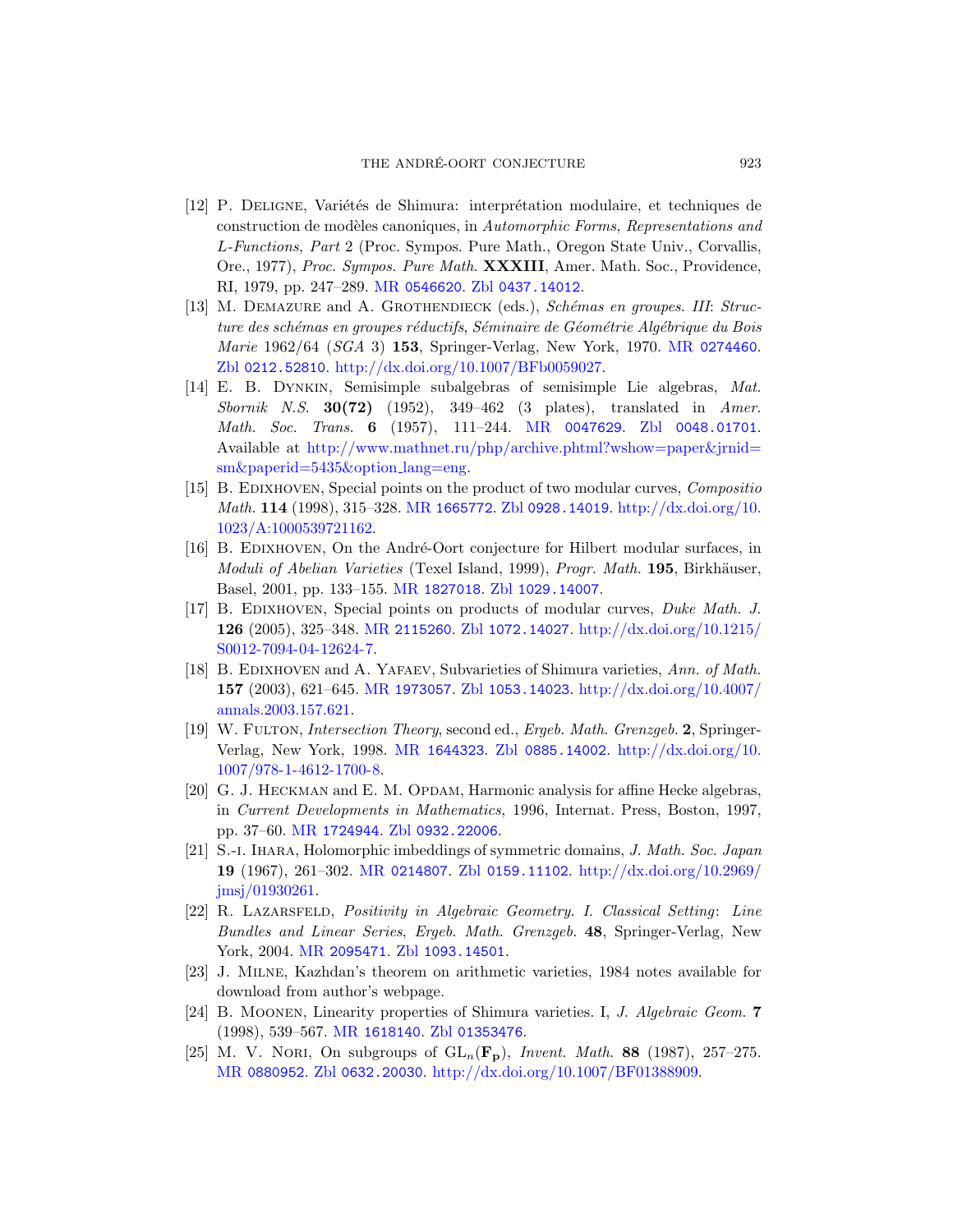- <span id="page-57-7"></span>[26] R. Pink, Arithmetical compactification of mixed shimura varieties, 1990, dissertation, Rheinische Friedrich-Wilhelms-Universität Bonn, Bonn, 1989, pp. xviii+340. MR [92h:11054](http://www.ams.org/mathscinet-getitem?mr=92h:11054).
- <span id="page-57-11"></span>[27] R. Pink, Strong approximation for Zariski dense subgroups over arbitrary global fields, Comment. Math. Helv. 75 (2000), 608–643. MR [1789179](http://www.ams.org/mathscinet-getitem?mr=1789179). Zbl [0981.20036](http://www.zentralblatt-math.org/zmath/en/search/?q=an:0981.20036). [http://dx.doi.org/10.1007/s000140050142.](http://dx.doi.org/10.1007/s000140050142)
- <span id="page-57-12"></span>[28] V. PLATONOV and A. RAPINCHUK, Algebraic groups and number theory, Pure Appl. Math. no. 139, Academic Press, Boston, 1994, translated from the 1991 Russian original by Rachel Rowen. MR [1278263](http://www.ams.org/mathscinet-getitem?mr=1278263). Zbl [0841.20046](http://www.zentralblatt-math.org/zmath/en/search/?q=an:0841.20046).
- <span id="page-57-2"></span>[29] N. RATAZZI and E. ULLMO, Galois  $+$  équidistribution  $=$  Manin-Mumford, in Arithmetic Geometry, Clay Math. Proc. 8, Amer. Math. Soc., Providence, RI, 2009, pp. 419–430. MR [2498067](http://www.ams.org/mathscinet-getitem?mr=2498067). Zbl [1250.11062](http://www.zentralblatt-math.org/zmath/en/search/?q=an:1250.11062).
- <span id="page-57-5"></span>[30] M. RATNER, On Raghunathan's measure conjecture, Ann. of Math. 134 (1991), 545–607. MR [1135878](http://www.ams.org/mathscinet-getitem?mr=1135878). Zbl [0763.28012](http://www.zentralblatt-math.org/zmath/en/search/?q=an:0763.28012). [http://dx.doi.org/10.2307/2944357.](http://dx.doi.org/10.2307/2944357)
- <span id="page-57-9"></span>[31] I. Satake, A note on holomorphic imbeddings and compactification of symmetric domains, Amer. J. Math. 90 (1968), 231–247. MR [0220968](http://www.ams.org/mathscinet-getitem?mr=0220968). Zbl [0187.02903](http://www.zentralblatt-math.org/zmath/en/search/?q=an:0187.02903). [http://dx.doi.org/10.2307/2373434.](http://dx.doi.org/10.2307/2373434)
- <span id="page-57-10"></span>[32] I. Satake, On some properties of holomorphic imbeddings of symmetric domains, Amer. J. Math. 91 (1969), 289–305. MR [0255846](http://www.ams.org/mathscinet-getitem?mr=0255846). Zbl [0182.11301](http://www.zentralblatt-math.org/zmath/en/search/?q=an:0182.11301). [http://dx.](http://dx.doi.org/10.2307/2373511) [doi.org/10.2307/2373511.](http://dx.doi.org/10.2307/2373511)
- <span id="page-57-13"></span>[33] J. Tits, Reductive groups over local fields, in Automorphic Forms, Representations and L-Functions, Part 1 (Proc. Sympos. Pure Math., Oregon State Univ., Corvallis, Ore., 1977), Proc. Sympos. Pure Math. XXXIII, Amer. Math. Soc., Providence, RI, 1979, pp. 29–69. MR [0546588](http://www.ams.org/mathscinet-getitem?mr=0546588). Zbl [0415.20035](http://www.zentralblatt-math.org/zmath/en/search/?q=an:0415.20035).
- <span id="page-57-3"></span>[34] E. ULLMO, Equidistribution de sous-variétés spéciales. II, J. Reine Angew. Math. 606 (2007), 193–216. MR [2337648](http://www.ams.org/mathscinet-getitem?mr=2337648). Zbl [1137.11043](http://www.zentralblatt-math.org/zmath/en/search/?q=an:1137.11043). [http://dx.doi.org/10.1515/](http://dx.doi.org/10.1515/CRELLE.2007.041) [CRELLE.2007.041.](http://dx.doi.org/10.1515/CRELLE.2007.041)
- <span id="page-57-6"></span>[35] E. ULLMO, Manin-Mumford, André-Oort, the equidistribution point of view, in Equidistribution in Number Theory, an Introduction, NATO Sci. Ser. II Math. Phys. Chem. 237, Springer-Verlag, New York, 2007, pp. 103-138. MR [2290497](http://www.ams.org/mathscinet-getitem?mr=2290497). Zbl [1181.11041](http://www.zentralblatt-math.org/zmath/en/search/?q=an:1181.11041). [http://dx.doi.org/10.1007/978-1-4020-5404-4](http://dx.doi.org/10.1007/978-1-4020-5404-4_7) 7.
- <span id="page-57-1"></span>[36] E. Ullmo and A. Yafaev, Galois orbits and equidistribution of special subvarieties: towards the André-Oort conjecture, Ann. of Math.  $180$  (2014), 823–865. [http://dx.doi.org/10.4007/annals.2014.180.3.1.](http://dx.doi.org/10.4007/annals.2014.180.3.1)
- <span id="page-57-0"></span>[37] C. Voisin, Hodge loci and absolute Hodge classes, Compos. Math. 143 (2007), 945–958. MR [2339834](http://www.ams.org/mathscinet-getitem?mr=2339834). Zbl [1124.14015](http://www.zentralblatt-math.org/zmath/en/search/?q=an:1124.14015). [http://dx.doi.org/10.1112/](http://dx.doi.org/10.1112/S0010437X07002837) [S0010437X07002837.](http://dx.doi.org/10.1112/S0010437X07002837)
- <span id="page-57-8"></span>[38] B. Weisfeiler, Strong approximation for Zariski-dense subgroups of semisimple algebraic groups, Ann. of Math. 120 (1984), 271–315. MR [0763908](http://www.ams.org/mathscinet-getitem?mr=0763908). Zbl [0568.](http://www.zentralblatt-math.org/zmath/en/search/?q=an:0568.14025) [14025](http://www.zentralblatt-math.org/zmath/en/search/?q=an:0568.14025). [http://dx.doi.org/10.2307/2006943.](http://dx.doi.org/10.2307/2006943)
- <span id="page-57-4"></span>[39] A. Yafaev, On a result of Moonen on the moduli space of principally polarised abelian varieties, Compos. Math. 141 (2005), 1103–1108. MR [2157131](http://www.ams.org/mathscinet-getitem?mr=2157131). Zbl [1093.](http://www.zentralblatt-math.org/zmath/en/search/?q=an:1093.14034) [14034](http://www.zentralblatt-math.org/zmath/en/search/?q=an:1093.14034). [http://dx.doi.org/10.1112/S0010437X05000291.](http://dx.doi.org/10.1112/S0010437X05000291)